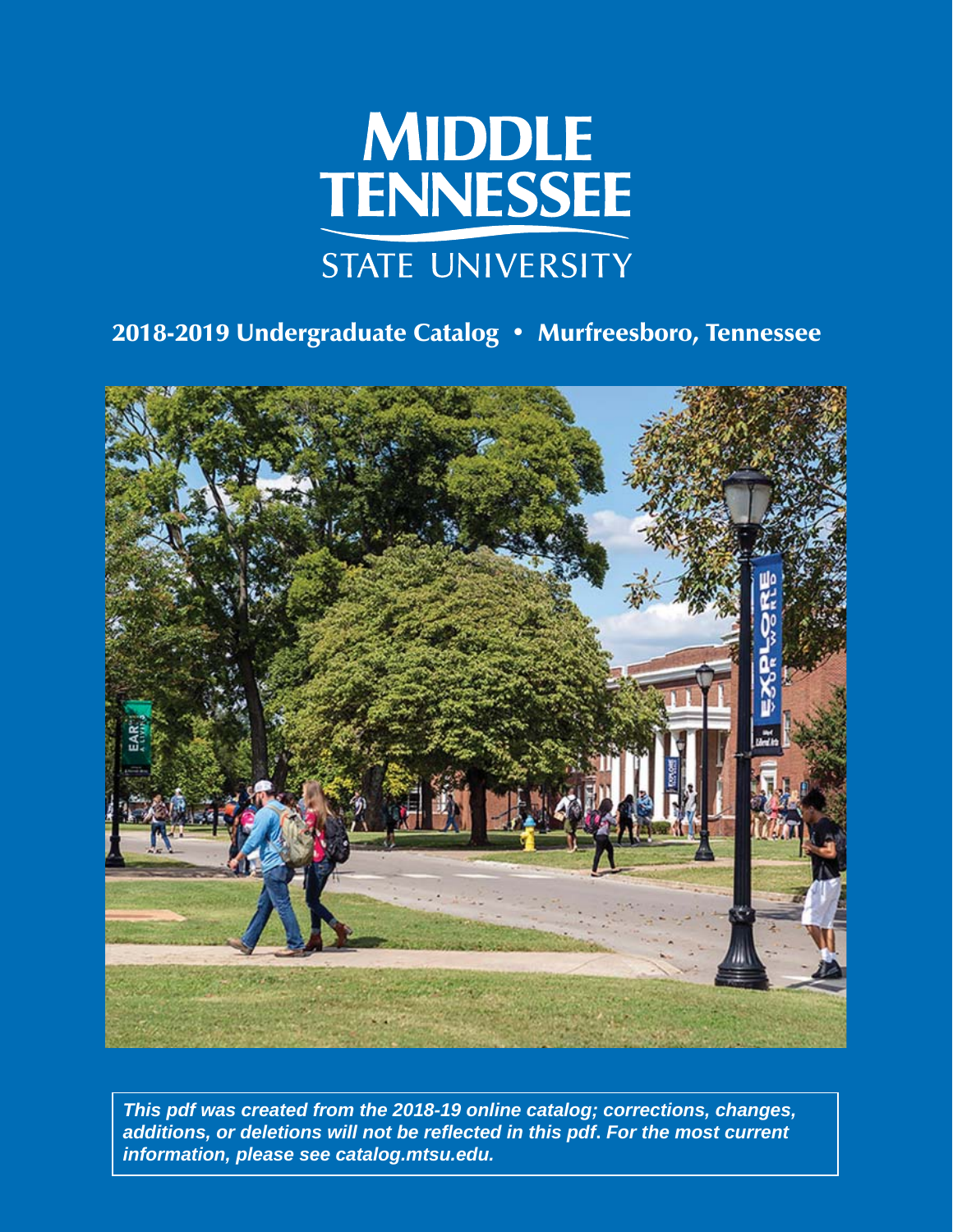# Table of Contents

| Undergraduate Degree Requirements  56 |  |
|---------------------------------------|--|
|                                       |  |
|                                       |  |
|                                       |  |
|                                       |  |
|                                       |  |
|                                       |  |

#### **College of Basic and Applied Sciences ........ 83**

| Concrete and Construction Management 285 |  |
|------------------------------------------|--|
|                                          |  |
|                                          |  |
|                                          |  |
|                                          |  |
|                                          |  |

#### **College of Behavioral and**

| Criminal Justice Administration 460 |  |
|-------------------------------------|--|
| Health and Human Performance  478   |  |
|                                     |  |
|                                     |  |
|                                     |  |
|                                     |  |
|                                     |  |

| Jones College of Business 633                      |
|----------------------------------------------------|
|                                                    |
|                                                    |
| Information Systems and Analytics 684              |
|                                                    |
|                                                    |
|                                                    |
| Womack Educational Leadership 754                  |
| Elementary and Special Education 758               |
|                                                    |
|                                                    |
|                                                    |
|                                                    |
| Global Studies and Human Geography  914            |
|                                                    |
|                                                    |
| Philosophy and Religious Studies 1063              |
| Political Science and International Relations 1082 |
|                                                    |
|                                                    |
| World Languages, Literatures, and Cultures 1184    |
| <b>College of Media and Entertainment  1239</b>    |
| Journalism and Strategic Media 1253                |
|                                                    |
|                                                    |
|                                                    |
|                                                    |
| University Honors College 1393                     |
| <b>Interdisciplinary Majors and Minors 1401</b>    |

*Founded in 1911, Middle Tennessee State University was the oldest and largest member of the Tennes*see Board of Regents system until it was granted its own governing board in 2017. It is the number one *choice of Tennessee's transfer students and adult learners and the number one producer of undergraduate degrees in the Greater Nashville region.*

*Middle Tennessee State University is an AA/EEO employer and does not discriminate on the basis of race, color, national origin, sex, disability, or age in its programs and activities. The following person has been designated to handle inquiries regarding the nondiscrimination policies: Executive Director of Institutional Equity and Compliance, 1301 E. Main Street, CAB 220, Murfreesboro, TN 37132, (615) 898-2185. Additionally, the MTSU Title IX Coordinator, designated to monitor and oversee Title IX complaints, may be contacted at: Sam Ingram Building, 2269 Middle Tennessee Blvd., Murfreesboro, TN 37132, (615) 898-5133 or via www.mtsu.edu/titleix/.*

*The catalog is only available online and is updated yearly in the spring for the next academic year. It is compiled and prepared by the curriculum specialist, Offi ce of the University Provost. If you have questions or need assistance, please contact the curriculum specialist at (615) 904-8210.*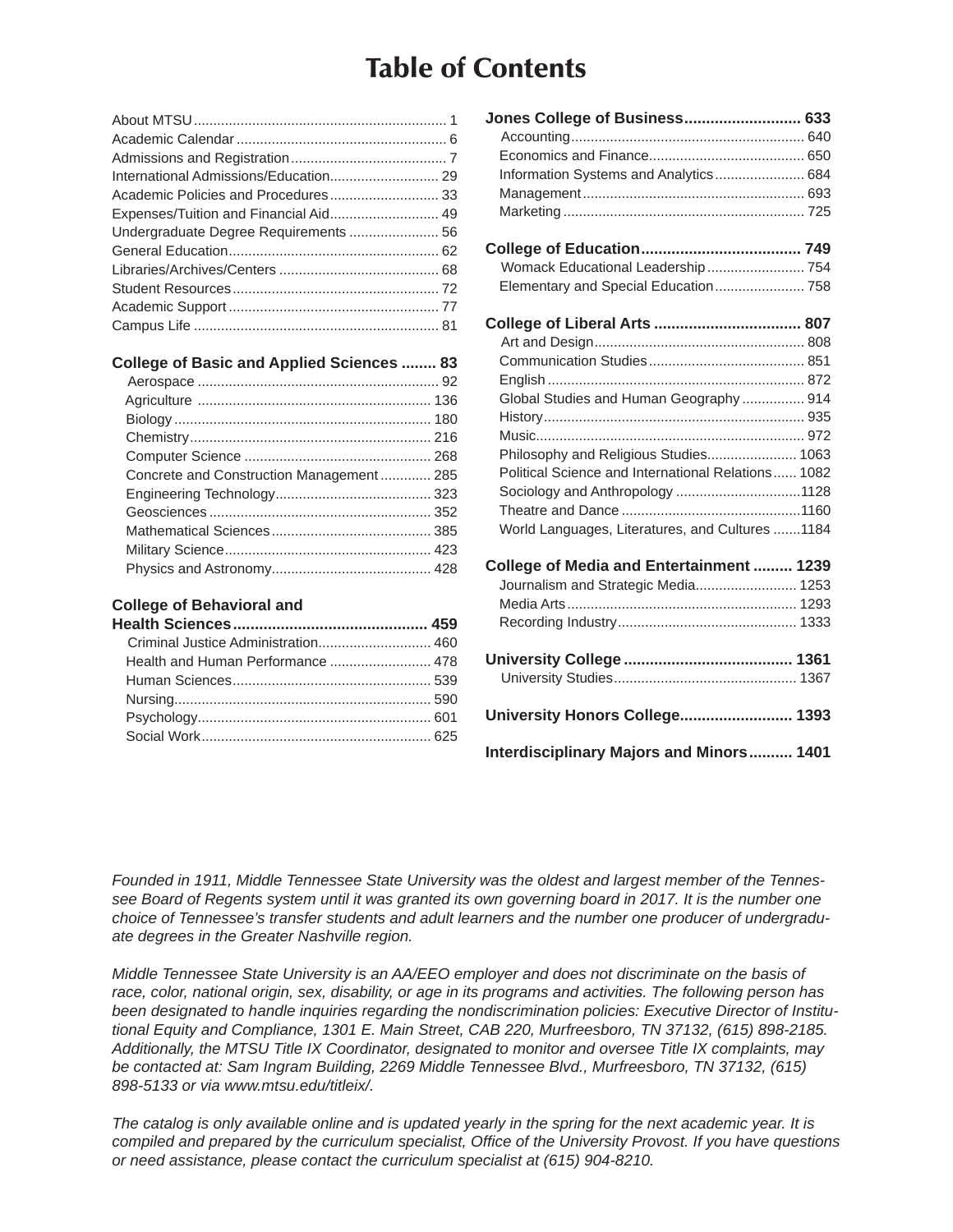### **About MTSU**

Middle Tennessee State University, a coeducational, tax-supported institution founded in 1911, is located in Murfreesboro less than a mile from the exact geographic center of the state. Murfreesboro, a historic city of over 120,000, is 32 miles southeast of Nashville via I-24 and is easily accessible from any direction. MTSU students and personnel can enjoy the advantages of a metropolitan atmosphere without the impersonalization associated with a big city.

The large and beautifully landscaped campus of approximately 500 acres has more than 200 permanent buildings totaling almost 6.0 million square feet. Visitors may take a virtual tour at tour.mtsu.edu/.

The University is made up of eight undergraduate colleges-the College of Basic and Applied Sciences, the College of Behavioral and Health Sciences, the Jennings A. Jones College of Business, the College of Education, the College of Liberal Arts, the College of Media and Entertainment, the University College, the University Honors College-and a College of Graduate Studies. MTSU offers curricular breadth in a variety of programs ranging from traditional ones on which the school was founded to new, innovative ones designed for a rapidly changing society. Designated a regional university, MTSU provides services and continuing education to the central Tennessee area.

Some 75 percent of the school's more than 960 full-time faculty members hold terminal degrees. The student body numbers almost 22,000 and comes from 85 Tennessee counties, 46 states, and 80 foreign countries.

## **Statement of Mission**

Middle Tennessee State University, a comprehensive, innovative institution, attracts students to distinctive bachelor's, master's, specialist's, and doctoral programs that prepare graduates to thrive in their chosen professions and a changing global society. Students and faculty generate, preserve, and disseminate knowledge and collaboratively promote excellence through teaching and learning, research, creative activity, and public engagement.

*Approved March 27, 2018, by the MTSU Board of Trustees.*

### **Purpose**

To fulfill its mission, Middle Tennessee State University

- fosters a student-centered environment conducive to lifelong learning, personal development, and success;
- educates and challenges students through a broad array of high-quality, affordable academic programs grounded in a common core of arts and sciences;
- enhances access through unique programs, distance learning, and advising to meet the needs of a diverse student population;
- supports student learning through effective teaching methods, emerging technologies, experiential and integrative learning, research, and co-curricular and extra-curricular activities;
- attracts and retains exceptional faculty and staff and develops resources to support excellence in instruction, research, creative activity, and public and professional service;
- develops and sustains academic partnerships, entrepreneurial activities, and public service to support instruction, research, and communities throughout the region;
- promotes ongoing engagement with its alumni, partners, and friends; and
- serves as an emerging center for international study, understanding, and exchange.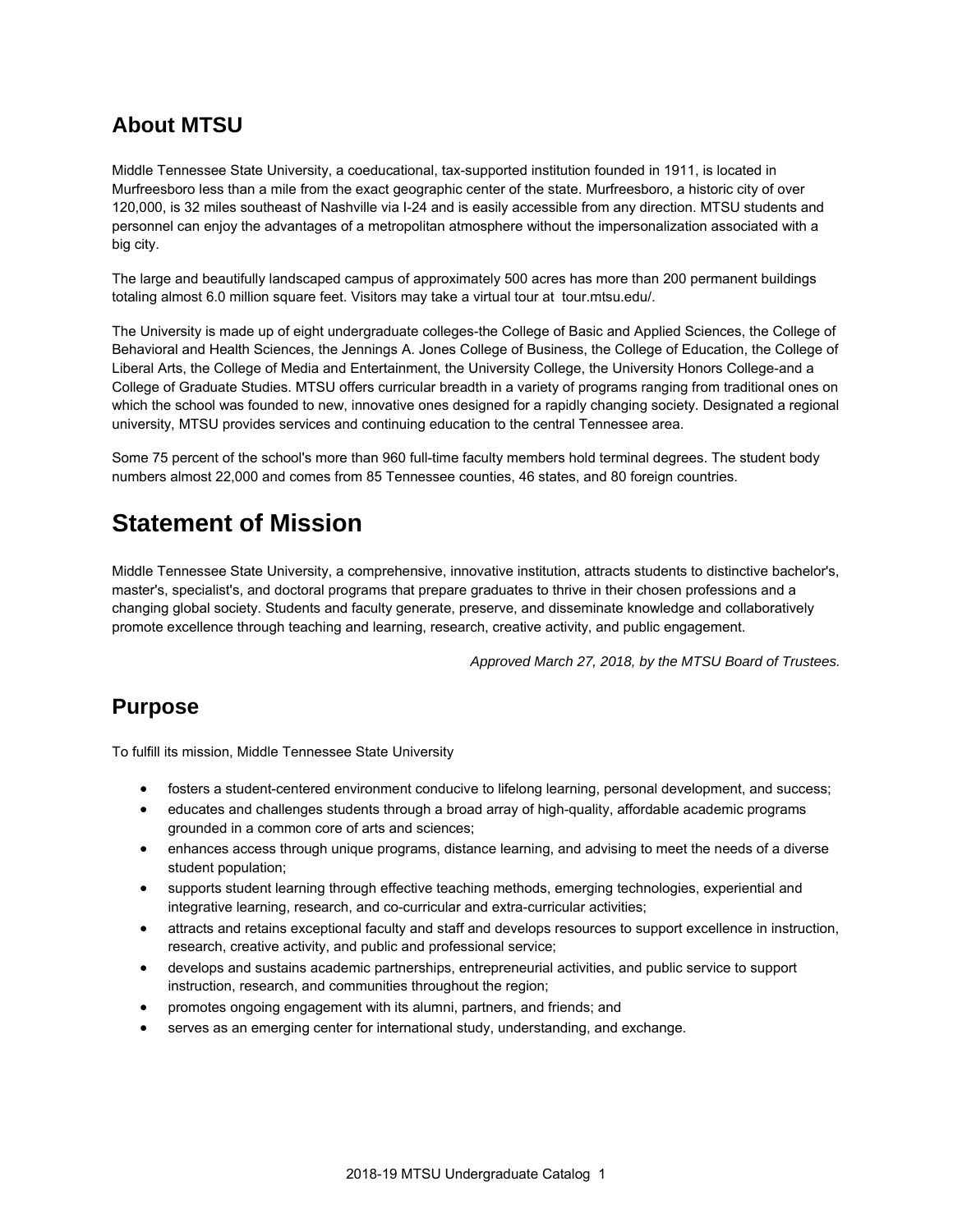Middle Tennessee State University educates students to

- think logically, critically, and creatively;
- make sound judgments with an awareness of ethical, moral, and aesthetic values;
- acquire a working knowledge of a discipline or a group of related disciplines;
- examine, analyze, and shape the rapidly changing world through scientific knowledge, creative undertakings, and an understanding of culture and history;
- communicate clearly and precisely and understand the proper role of free expression and civic engagement in our society; and
- demonstrate the effective and adaptive use of current and evolving technologies.

### **Vision**

Middle Tennessee State University is a vibrant hub for educating students who are accomplished, civically engaged, and globally responsible; an engine for research, innovation, and entrepreneurship; and a nexus of cultural, social, and artistic expression.

## **Community Standards**

MTSU is committed to developing and nurturing a community devoted to learning, growth, and service. Each person who joins or affiliates with the community does so freely and accepts and practices the following core values and expectations:

- **Honesty and Integrity.** The notions of personal and academic honesty and integrity are central to the existence of the MTSU community. All members of the community will strive to achieve and maintain the highest standards of academic achievement in the classroom and personal and social responsibility on and off campus.
- **Respect for Diversity.** The MTSU community is composed of individuals of different races, ethnicities, sexual orientations, religions, cultures, and ways of thinking. We respect individual differences and unique perspectives as we acknowledge our commonalities.
- **Engagement in the Community.** All members of the community are encouraged to participate in educationally purposeful activities that support and enhance the MTSU experience. Active involvement and personal investment in the classroom and throughout the community are hallmarks of an engaged citizen.
- **Commitment to Nonviolence.** MTSU is committed to the principles of nonviolence and peaceful conflict resolution. Community members will freely express their ideas and resolve differences using reason and persuasion.

# **The History of the University**

Middle Tennessee State University began as Middle Tennessee State Normal School, opening its doors on Monday, September 11, 1911.

In 1909, the Tennessee General Assembly passed legislation to improve the system of public education by establishing a General Education Fund and creating three normal schools, one in each of the three grand divisions of the state. These institutions were to establish teaching standards or "norms," hence the name. The Murfreesboro school began with four buildings on a dusty site that just a year earlier had been farmland.

Opening with a two-year program for training teachers, Middle Tennessee State Normal School evolved into a fouryear teachers college in 1925 with the power of granting the Bachelor of Science degree. In 1943, the General Assembly designated the institution a state college. This new status marked a sharp departure from the founding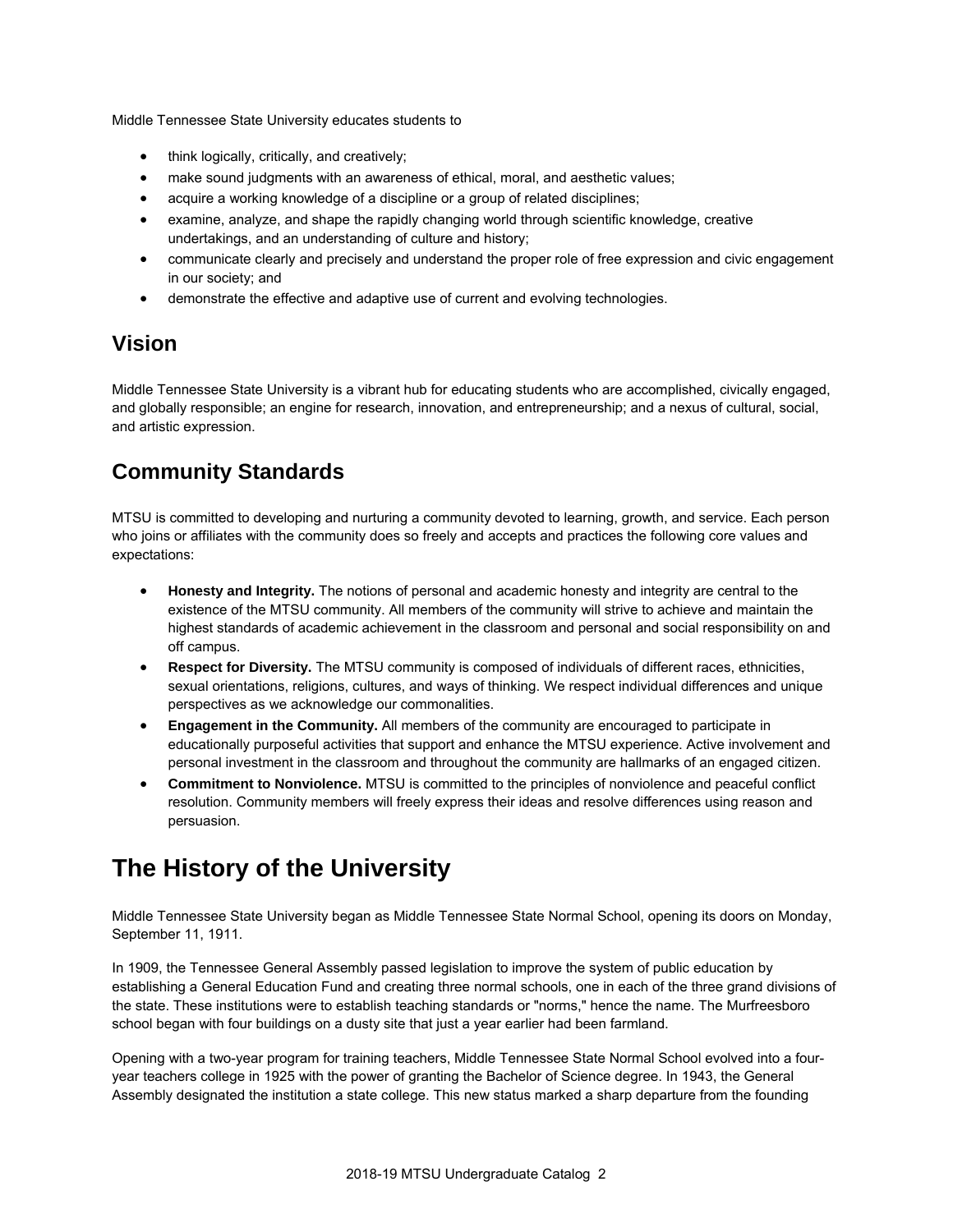purpose and opened the way for expanding curricular offerings and programs. In 1965, the institution advanced to university status.

Several significant milestones chart the progress from normal school to university and beyond. During the progressive movement from a two-year normal to a university, several significant milestones may be identified. Responding to the expressed needs of the institution's service area, the Graduate School was established in 1951. The Bachelor of Arts was added that same year. To effect better communications and improve administrative supervision, the schools concept was introduced in 1962.

As MTSU developed and grew, new degree programs included the Doctor of Arts in 1970 and the Specialist in Education in 1974. Library resources dramatically increased, and sophisticated computer services aided instruction and administration. A highly trained faculty enabled the University to continue growth in program offerings. In 1991, the University's six schools-five undergraduate and the graduate school-became colleges. In 1998, MTSU's Honors Program became the Honors College, the first in the state. In 2006, the Division of Continuing Studies and Public Service changed to the College of Continuing Education and Distance Learning. In 2002, approval was granted to redesignate three D.A. programs to Doctor of Philosophy programs, and subsequently five others have been approved. In the 2010 reorganization, Continuing Education and Distance Learning became the University College, and the College of Education and Behavioral Science became the College of Education and the College of Behavioral and Health Sciences. The Doctor of Education was approved in 2012.

Since 1911, MTSU has graduated more than 100,000 students. Despite the University's growth from a campus of 100 acres, 125 students, and a faculty of 18, to an academic city of over 500 acres, almost 22,000 students, and a faculty of more than 960, the institution is still essentially a "people's university" with a concern for the diverse needs of the area that it serves. In 1986, James McGill Buchanan ('40) became the first MTSU alumnus to be awarded the Nobel Prize. Buchanan received the Nobel Memorial Prize in Economic Sciences for his development of the theory of public choice, a way of studying the expenditure of public funds. In 2011 the University celebrated it's Centennial year with the theme "A Tradition of Excellence." As the University looks forward to the next 100 years, the theme is exemplified as everyone in the University community-students, faculty, staff, alumni, and friends-strives to be the best.

# **Accrediting Agencies and Memberships**

Middle Tennessee State University is accredited by the Southern Association of Colleges and Schools Commission on Colleges (SACSCOC) to award baccalaureate, masters, and doctorate degrees. Contact the SACSCOC at 1866 Southern Lane, Decatur, Georgia 30033-4097 or call 404-679-4500 for questions about the accreditation of Middle Tennessee State University.

| Council on Undergraduate Research                                                                    |  |  |
|------------------------------------------------------------------------------------------------------|--|--|
| Fuld Institute for Technology in Nursing Education                                                   |  |  |
|                                                                                                      |  |  |
| International Dyslexia Association                                                                   |  |  |
|                                                                                                      |  |  |
| NASFA - Association of International Educators (National<br>Association of Foreign Student Advisors) |  |  |
|                                                                                                      |  |  |
| National Association of Fellowship Advisors (NAFA)                                                   |  |  |
|                                                                                                      |  |  |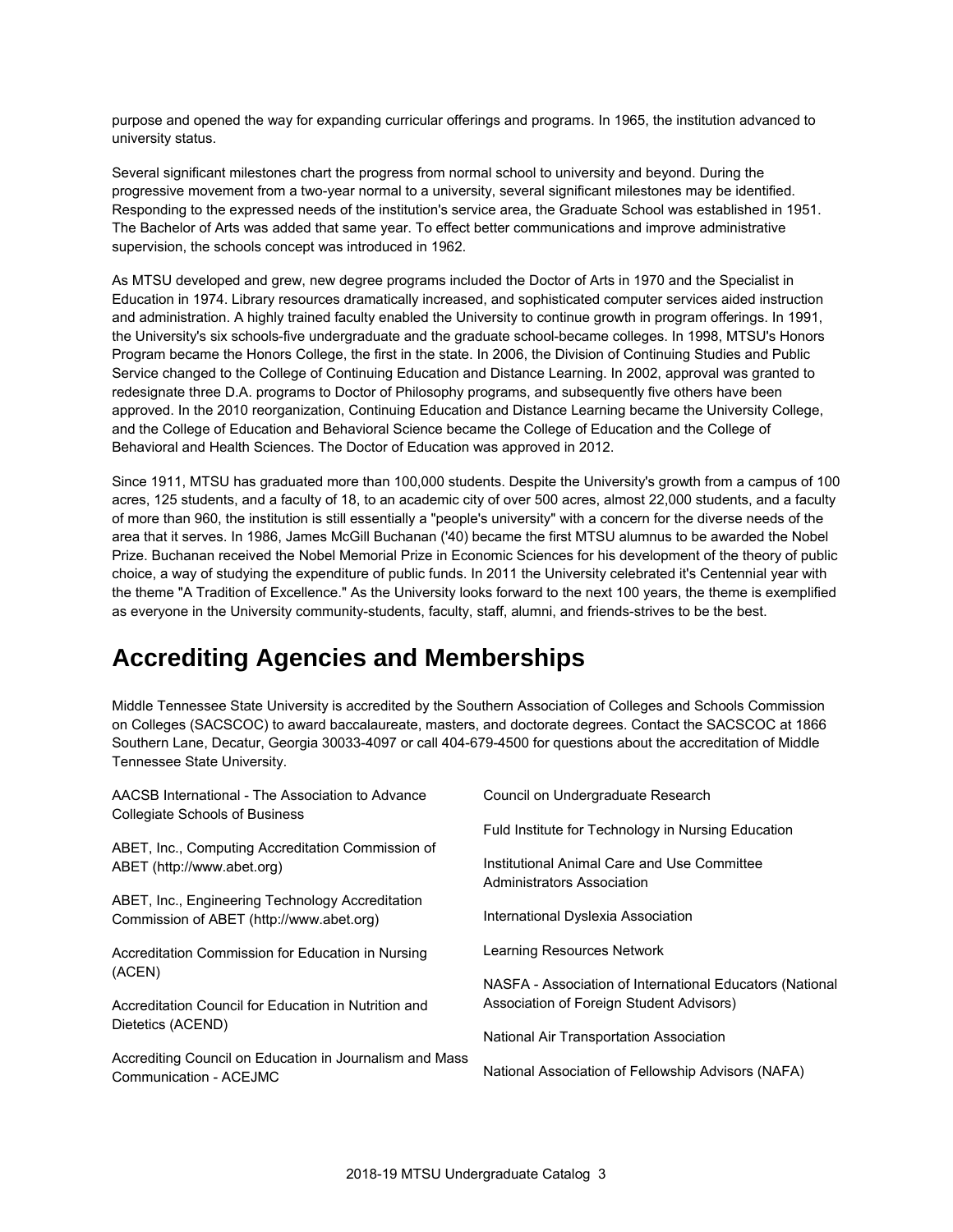American Alliance for Health, Physical Education, Recreation and Dance American Anthropological Association American Association of Airport Executives American Association of Colleges and Universities American Association of Collegiate Registrars and Admissions Officers American Association of Colleges for Teacher Education American Association of Colleges of Nursing American Association of Family and Consumer Sciences American Association for Leisure and Recreation American Association of State Colleges and Universities American Chemical Society American College Testing Program American Council on Education American Historical Association American Political Science Association American Simmental Association American Society for Biochemistry and Molecular Biology American Sociological Association Association for Childhood Education International Association for Continuing Higher Education Association for Gerontology in Higher Education (AGHE) Association for Infant Mental Health in Tennessee (AIMHiTN) Association of Departments of Foreign Languages Association of Technology, Management, and Applied Engineering (ATMAE) Aviation Accreditation Board International Aviation Technician Education Council Certified Family Life Educator (CFLE)

National Association for School Psychologists (NASP) National Association for Sport and Physical Education National Association for the Education of Young Children National Association of Schools of Art and Design National Association of Schools of Music National Association of State Universities and Land-Grant Colleges National Association of Student Personnel Administrators National Athletic Trainers' Association National Business Aviation Association National Collegiate Athletic Association National Collegiate Honors Council National Commission for Health Education Credentialing National Council of University Research Administrators National Intercollegiate Flight Association National League of Nurses National Recreation and Parks Association North American Colleges and Teachers of Agriculture Online Learning Consortium ORAU - Oak Ridge Associated Universities, Partnerships for Innovation Physics Teacher Education Coalition South Central Local Interagency Coordinating Council Southern Association for College Student Affairs Southern Association of Collegiate Registrars and Admissions Officers Southern Early Childhood Association (SECA) SREB Council on Collegiate Education for Nursing Southern Regional Honors Council Teacher Education Council of State Colleges and **Universities**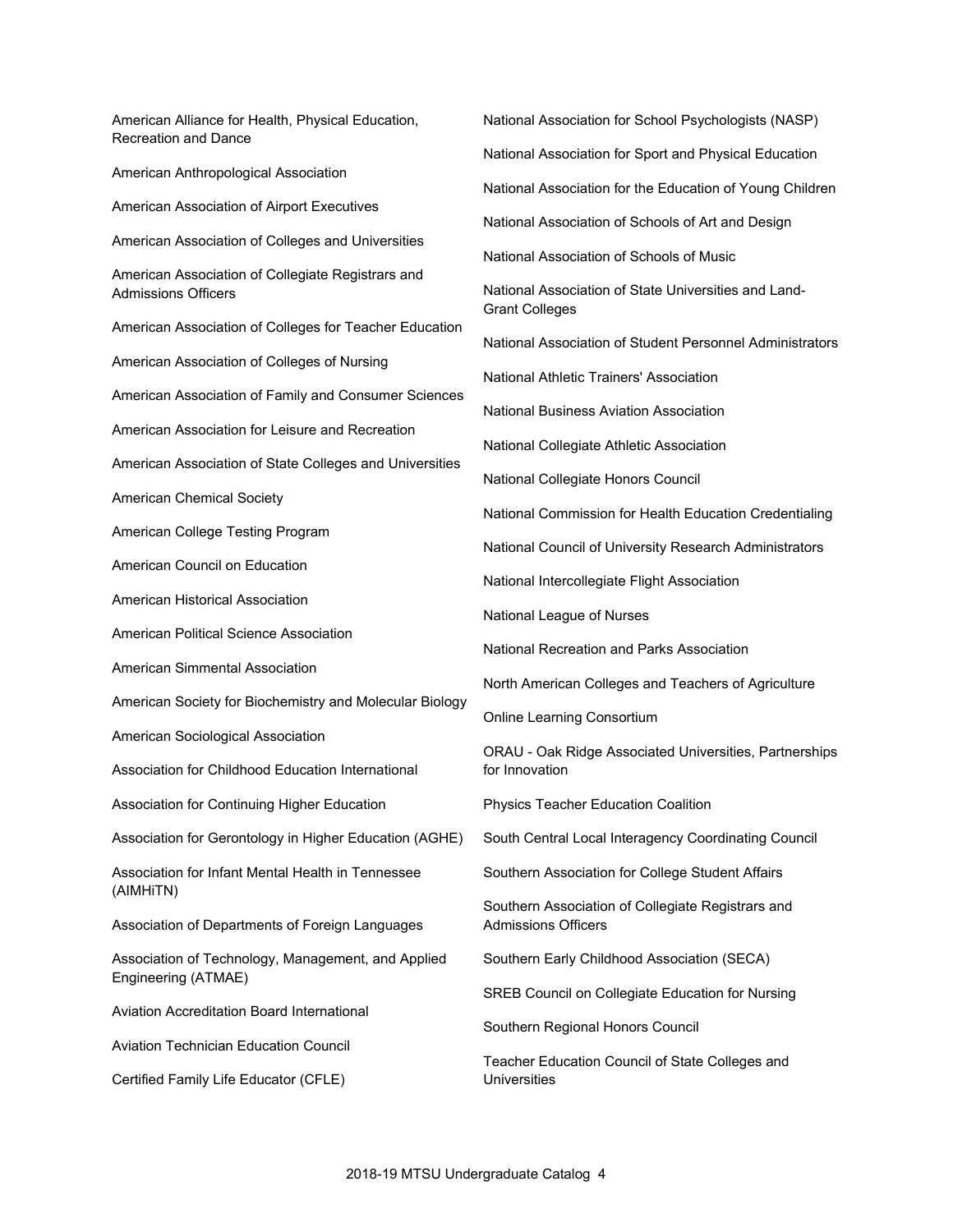CIM National Steering Committee

Coalition of Adult Learning Focused Institution (ALFI)

Collaborative Institutional Training Initiative

Commission on Accreditation of Allied Health Education Programs

Commission on Accreditation of Athletic Training Education (CAATE)

Commission on Collegiate Nursing Education

Conference USA

Consortium for Overseas Student Teaching (COST)

Council for the Accreditation of Educator Preparation (CAEP)

Council for Accreditation of Counseling to Related Educational Programs (CACREP)

Council for Adult and Experiential Learning (CAEL)

Council for Exceptional Children, Division of Early Childhood

Council for Interior Design Accreditation (CIDA)

Council for the Advancement and Support of Education

Council of Graduate Schools

Council of Southern Graduate Schools

Council on Social Work Education

Teachers College Association of Extension and Field Services

Tennessee Alliance for Continuing Higher Education

Tennessee Association of Colleges for Teacher Education

Tennessee Association of Collegiate Registrars and Admissions Officers

Tennessee Association of Science Department Chairs

Tennessee Association of Veterans Programs Administrators

Tennessee Commission on Children and Youth (TCCY)

Tennessee Conference of Graduate Schools

Tennessee College Association

Tennessee Collegiate Honors Council

Tennessee Department of Intellectual and Developmental Disabilities

Tennessee Early Intervention System

The College Board

The Tennessee Academy of Science

United States Army, Cadet Command

University Aviation Association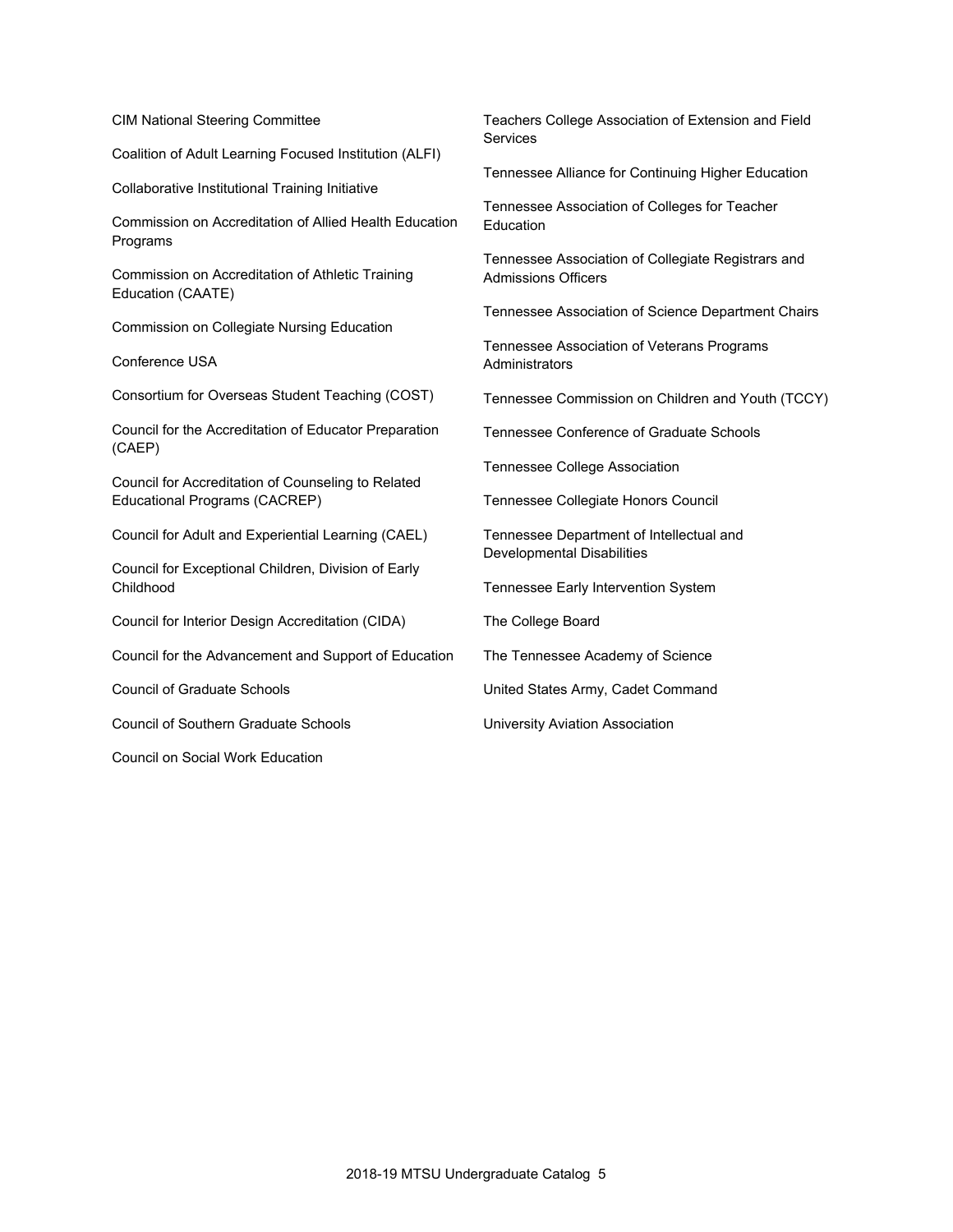# **Academic Calendar**

### **Calendar Subject to Change**

**The calendar is subject to change at any time prior to or during an academic term due to emergencies or causes beyond the reasonable control of the institution, including severe weather, loss of utility services, or orders by federal or state agencies.**

The academic calendar can be found at www.mtsu.edu/calendar\_academic.php. See **2018-19 Academic Calendar** for a pdf version.

Online schedule/registration guide for registration, fee payment, drop/add, and other important dates can be found at www.mtsu.edu/registration/registration-guide.php.

Final exam schedule can be found at www.mtsu.edu/registration/registration-guide.php.

In the event of inclement weather, MTSU will disseminate closing plans. See mtsunews.com/weather/ for more information.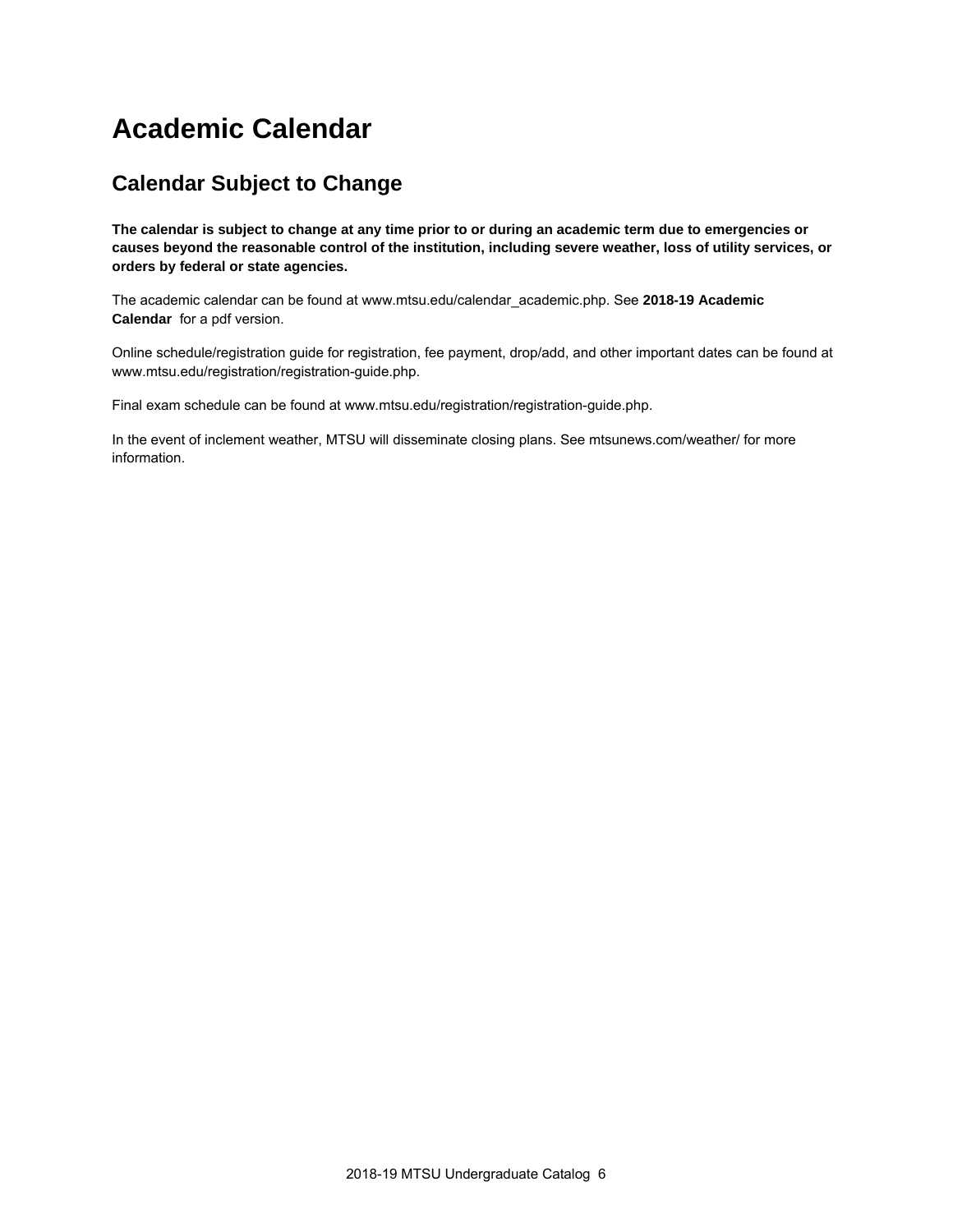# **Admissions and Registration**

## **Requirements for Admission**

### **Admissions Office**

**Student Services and Admission Center 120** 

## **Application Filing Deadlines**

**Fall Admission - It is recommended that students apply as early as possible and no later than July 1 for Fall admission. This ensures adequate time for processing documents and to complete all admissions and placement processes.**

**Spring Admission - It is recommended that students apply as early as possible and no later than December 15 for Spring admission. This ensures adequate time for processing documents and to complete all admissions and placement processes.**

The deadline for Freshman Academic Scholarship applications is **December 1**.

The deadline for Transfer Academic Scholarship applications is **February 15.**

The deadline for most competitive scholarships is **February 15**.

## **High School Units**

**Admission will be granted to freshman applicants who hold a recognized high school diploma and/or meet any additional requirements as stated below. The diploma will reflect a distribution of college preparatory courses, such as those required in the core elements of the Tennessee High School Diploma. These courses include the following:**

| <b>Subject Area</b>                                 | <b>Required Units</b> |
|-----------------------------------------------------|-----------------------|
| English                                             | 4                     |
| Algebra (Algebra I and Algebra II)                  | 2                     |
| Geometry or higher                                  | 1                     |
| Additional unit of math                             | 1                     |
| <b>Natural Science</b>                              | 3                     |
| <b>United States History</b>                        | 1                     |
| European History, World History, or World Geography | 1                     |
| Single Foreign Language                             | $\overline{2}$        |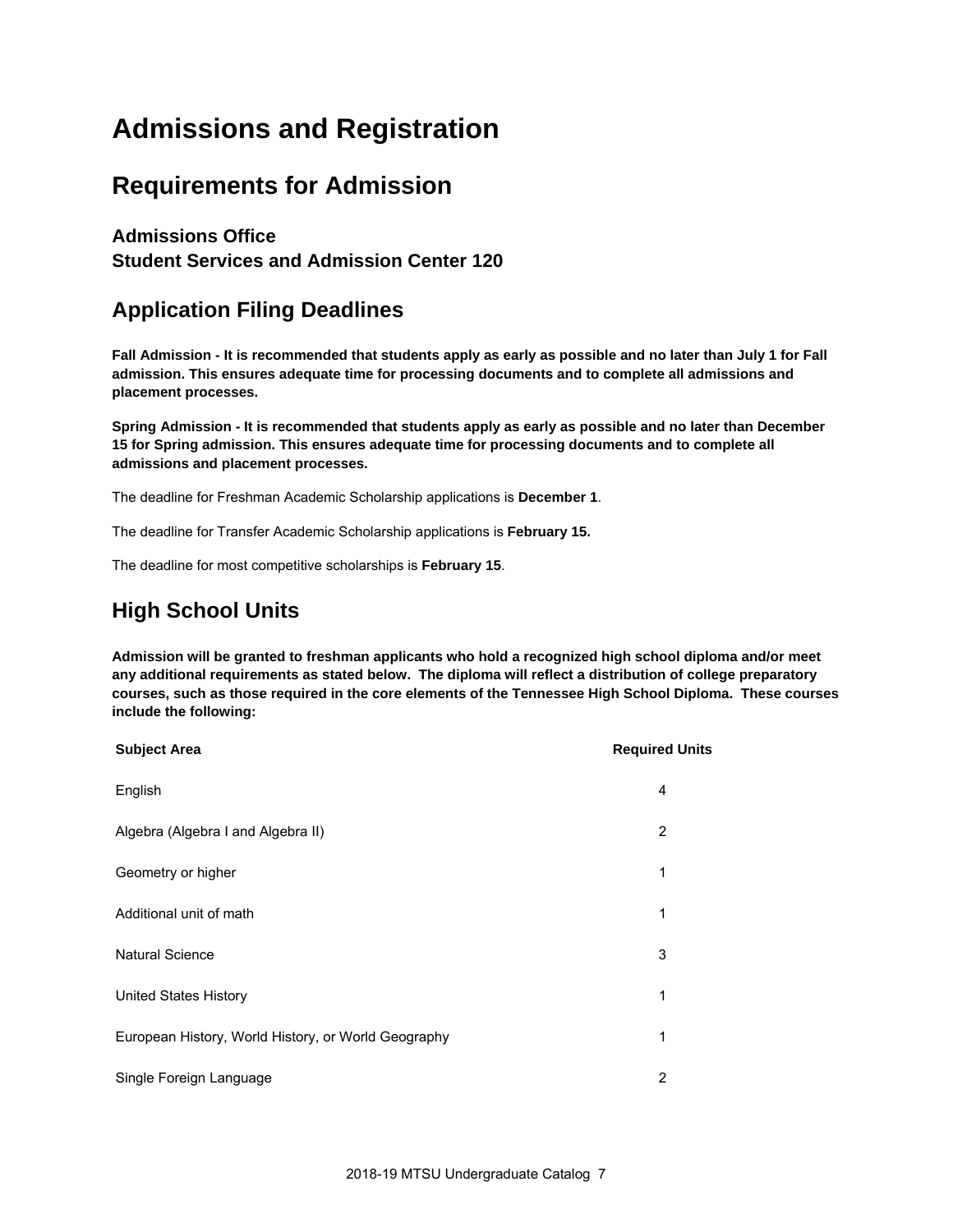#### Visual or Performing Arts 1

*Required by Tennessee Code Annotated 49-7-110. Students deficient in the completion of United States History are required to complete six semester hours of United States History or three semester hours of United States History and three semester hours of Tennessee History.*

### **High School Graduate**

**Public School**-applicants for degree admission as first-time freshmen must provide an official high school transcript showing credits earned and date of graduation.

**Nonpublic School-**graduates of nonpublic high schools (including private schools, home schools, and church-related schools) must submit an official transcript showing credits earned and date of graduation. The transcript of a home school applicant must be an official copy from an affiliated organization as defined by state law (T.C.A. 49-50-801) or be accompanied by certification of registration with the superintendent of the local education agency which the student would otherwise attend. Applicants who cannot provide a satisfactory secondary school credential may substitute acceptable scores on either the HiSET or GED examination.

**NOTE:** *The cumulative high school grade point average is calculated based upon grades nine through twelve. However, if admission credentials are received by the Admissions Office prior to the applicant graduating from high school then the cumulative grade point average is based upon six semesters (grade nine through eleven).*

### **Standardized Examinations**

Only one valid set of ACT/SAT test scores will be used for admission purposes. Valid ACT/SAT scores are those earned within five years prior to the first day of the first term of enrollment. Students 21 years of age or older are not required to submit ACT/SAT scores, but those who elect to present valid scores may do so.

### **Assessment Examinations**

All valid ACT/SAT scores (less than five years old) of entering degree-seeking students less than 21 years old will be reviewed to determine course placement. Students with ACT subscores of 18 or lower in reading and math or students with ACT subscores of 17 or lower in English will have prescribed course requirements. Students with SAT scores taken prior to March 2016 lower than 460 in mathematics or lower than 460 in critical reading/writing will have prescribed course requirements. Students with SAT scores taken March 2016 or after lower than 500 in mathematics or lower than 500 in reading and/or lower than 490 in English will have prescribed course requirement. Students may elect to verify this placement utilizing university assessment offered through the Academic Assessment Placement Test administered at MTSU through the University Studies Department. Please call (615) 898-2568 for an appointment.

Applicants who will be 21 years of age or older at the time of admission have the option to take the Academic Assessment Placement Test, provide ACT/SAT scores that have been taken within five years, or be placed in the first level of the appropriate required prescribed courses.

Transfer students without previous college-level English composition, reading intensive coursework, or algebra-based mathematics coursework have the option to take the Academic Assessment Placement Test, provide ACT/SAT scores that have been taken within five years, or be placed in the first level of the appropriate required prescribed courses. Transfer students whose high school transcript reflects a deficiency in either English or mathematics but whose transfer coursework includes credit in a college-level English composition or algebra-based mathematics course will be exempt from placement testing.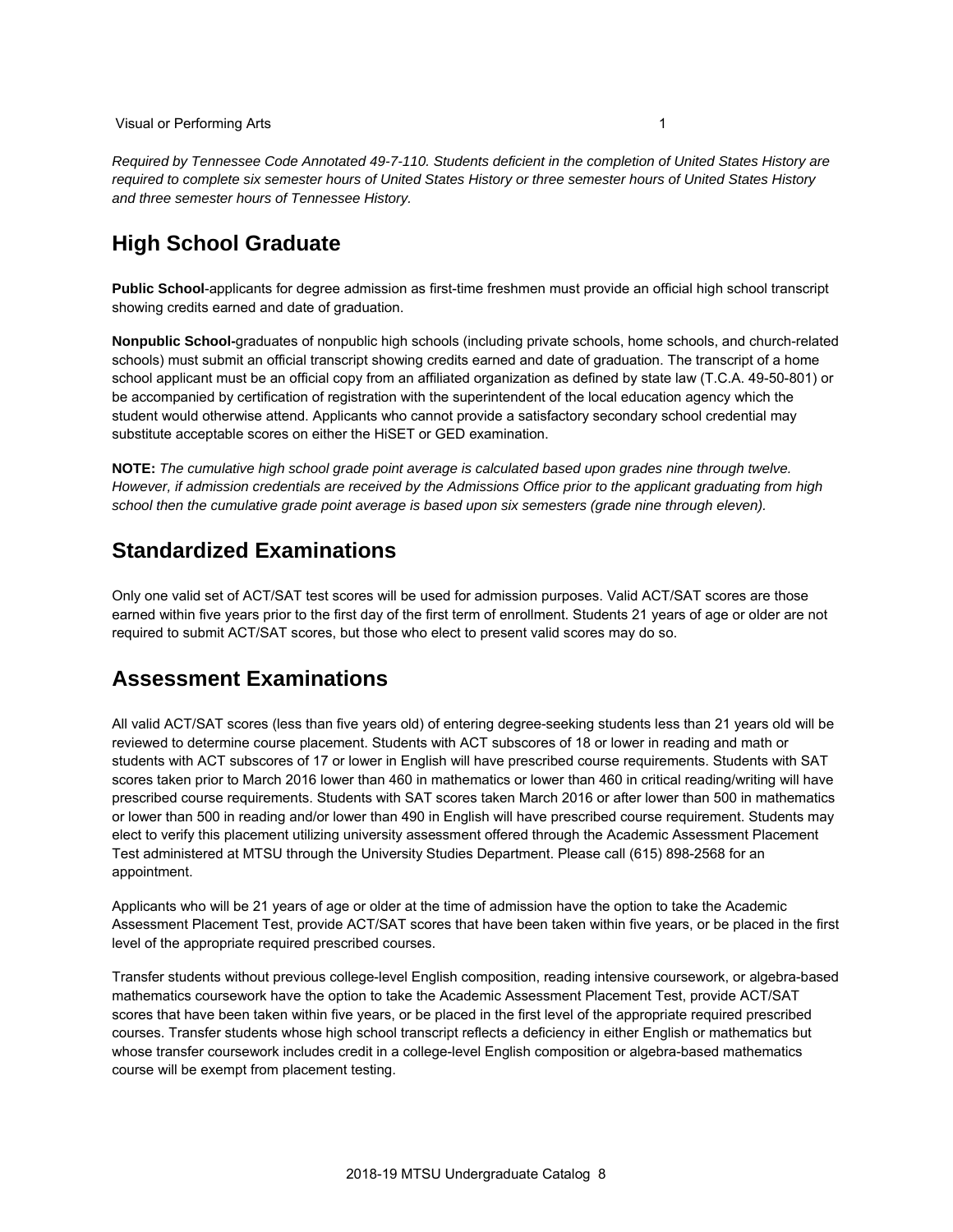The assessment exam is administered during the Fall, Spring, and Summer semesters. A \$25 fee is charged for the assessment exam. On the basis of their test scores, students are placed in prescribed courses or non-prescribed courses. More information about secondary university assessment may be found at University Studies.

#### **NOTE 1:** *Academic assessment placement scores older than five years are not valid.*

**NOTE 2:** *After acceptance as a student, there are certain performance tests students will be required to take during their academic careers. It is a requirement of admission that students agree to take any test deemed necessary by the institution. In those instances in which tests are administered by an external entity, students hereby agree that the results of such tests be released to the institution. The purpose of this requirement is to comply with the legislature's expressed intent that institutions regularly evaluate and improve instruction at all levels. If students are under 21 years of age and are required by institutional policy to complete academic assessment placement tests, their scores on these tests and course placement may be reported to their high schools for research purposes. Any test scores will be treated confidentially as required by law.*

### **Freshman Admission Standards**

Each fall new applicants will be admitted on a rolling basis. All applicants will be considered by evaluating their likelihood of success at Middle Tennessee State University. Students should be adequately prepared to succeed as evidenced by high school grades, ACT or SAT scores, pattern of high school courses taken, special talents, and school recommendations.

#### **Deadlines**

Students are encouraged to submit an application as early as possible to receive first consideration. (See above for application dates.)

#### **Admission Criteria**

Freshman admission decisions are based on the following elements:

- 1. high school grade point average
- 2. standardized test scores, either ACT or SAT (students 21 years of age or older are exempt)
- 3. completion of a distribution of college preparatory courses (see above applicable for graduates 1989 and after)
- 4. a personal statement form to be reviewed by the Admissions Review Board may be required of some students and can be completed at the point of application

**NOTE:** *For admission and assessment purposes, MTSU will use the SAT total score calculated from the Critical Reading and Mathematics scores. The writing portion of the SAT or ACT test will not be used.*

## **Freshman Applicants**

Following are the admission standards for all freshman applicants. The categories described below are designed to clarify the process used to evaluate undergraduate applications. It is not necessary for the applicant to choose a category in which to apply. The categories are

**Honors Admission-**for high-ability students

**Guaranteed Admission-**for the majority of applicants

**Conditional Admission-**for applicants not meeting standard admission requirements who have special talents or circumstances which may be taken into consideration

**Honors admission** will be granted to applicants who complete a distribution of college preparatory courses with

ACT composite score of 25 (SAT 1130) or higher and at least a 3.5 high school GPA.

Participation in the Honors College is not required of applicants admitted in this category.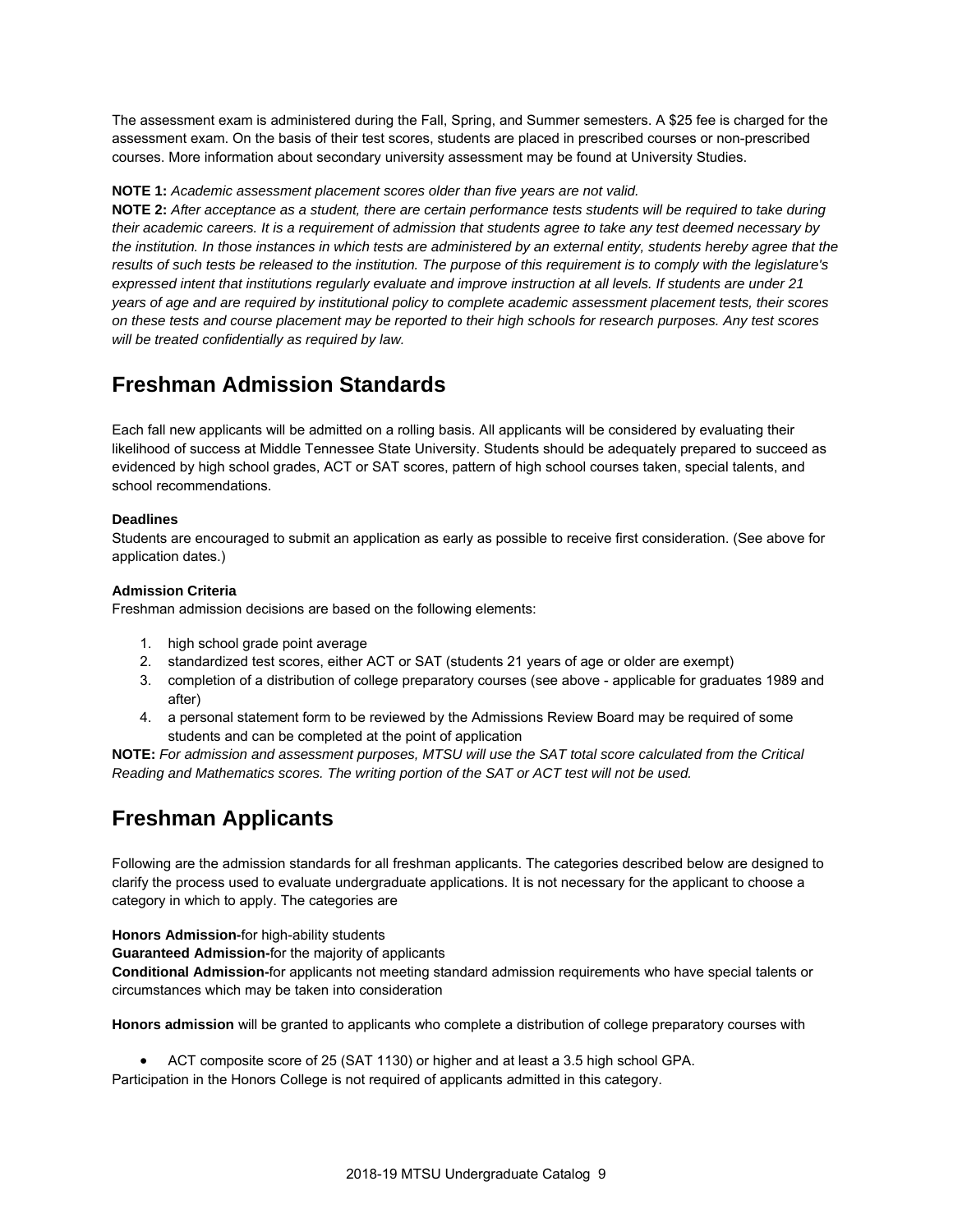**Guaranteed Admission-**Regular admission will be granted to freshman applicants who complete a distribution of college preparatory courses with one of the following:

- a minimum 3.0 GPA
- a minimum composite ACT of 22 (SAT 1100--Critical Reading and Math)
- a minimum 2.7 GPA and minimum ACT of 19 (SAT 980)

**Conditional Admission-**Any student not meeting guaranteed admission requirements will be considered for conditional admission. The review will include all academic credentials as well as other special interests and skills and other non-academic factors as explained on the Personal Statement Form which should be completed at the point of application. Students conditionally admitted should work closely with an academic advisor to develop a class schedule that promotes academic success and should maintain regular contact with the advisor throughout the semester. Additionally, students admitted in this category will be expected to

- maintain academic good standing as defined by University retention standards
- meet more specific requirements as required for certain populations of students.

GED or HiSET applicants will be considered for conditional admission. A minimum GED score of 450 or minimum HiSET score of 10 is required. The review will include GED or HiSET credentials as well as other special interests, skills, and non-academic factors as explained on the Personal Statement Form which can be completed at the point of application.

The Admissions Review Board may also request additional documentation specific to each individual's circumstances. It is expected that a very small number of people in this category will be admitted. In the absence of special talents or circumstances, applicants who do not meet the requirements for Guaranteed Admission will be denied. Decisions of the Admissions Review Board are final.

### **To Apply**

- 1. Complete undergraduate application for admission at www.mtsu.edu/applynow.
- 2. Submit **\$25.00 nonrefundable application fee** online.
- 3. Submit official ACT report (not required if 21 years of age or older). Official ACT report can be requested by writing to American College Testing Program, Box 414, Iowa City, Iowa 52240. Please ask them to send it directly to MTSU, Code #3994. ACT scores on official high school transcripts are acceptable, as are SAT scores, Code #1466 (www.collegeboard.com).
- 4. Request official high school transcript be sent to MTSU Office of Admissions. Transcripts should include sixth semester (end of junior year) for tentative acceptance consideration. Official final high school transcripts that include graduation date must be received by the admissions office prior to enrollment.
- 5. If eligible by GED or HiSET, have official copy of test scores sent directly from reporting institution. *Official HiSET scores can be requested at 1-855-MyHiSET (1-855-694-4738).* **Note:** *If GED or HiSET recipient is less than 21 years of age, ACT scores must be presented.*
- 6. ACT reading and mathematics and English sub-scores will be used to identify students to determine placement. Additional information will be emailed to applicants upon receipt of official ACT scores.

## **Transfer**

An undergraduate applicant who previously has registered at any college or university since high school graduation must apply as a transfer student. Admission will be granted to transfer applicants who have earned 24 or more semester hours and a 2.00 cumulative or higher grade point average from all postsecondary schools attended. In order to qualify for regular admission, the applicant must request that a transcript from each institution attended be sent directly to the Admissions Office. **Applicants who have earned fewer than 24 semester hours (35 quarter hours) from a college or university must meet both transfer and freshman admission standards.** Concealment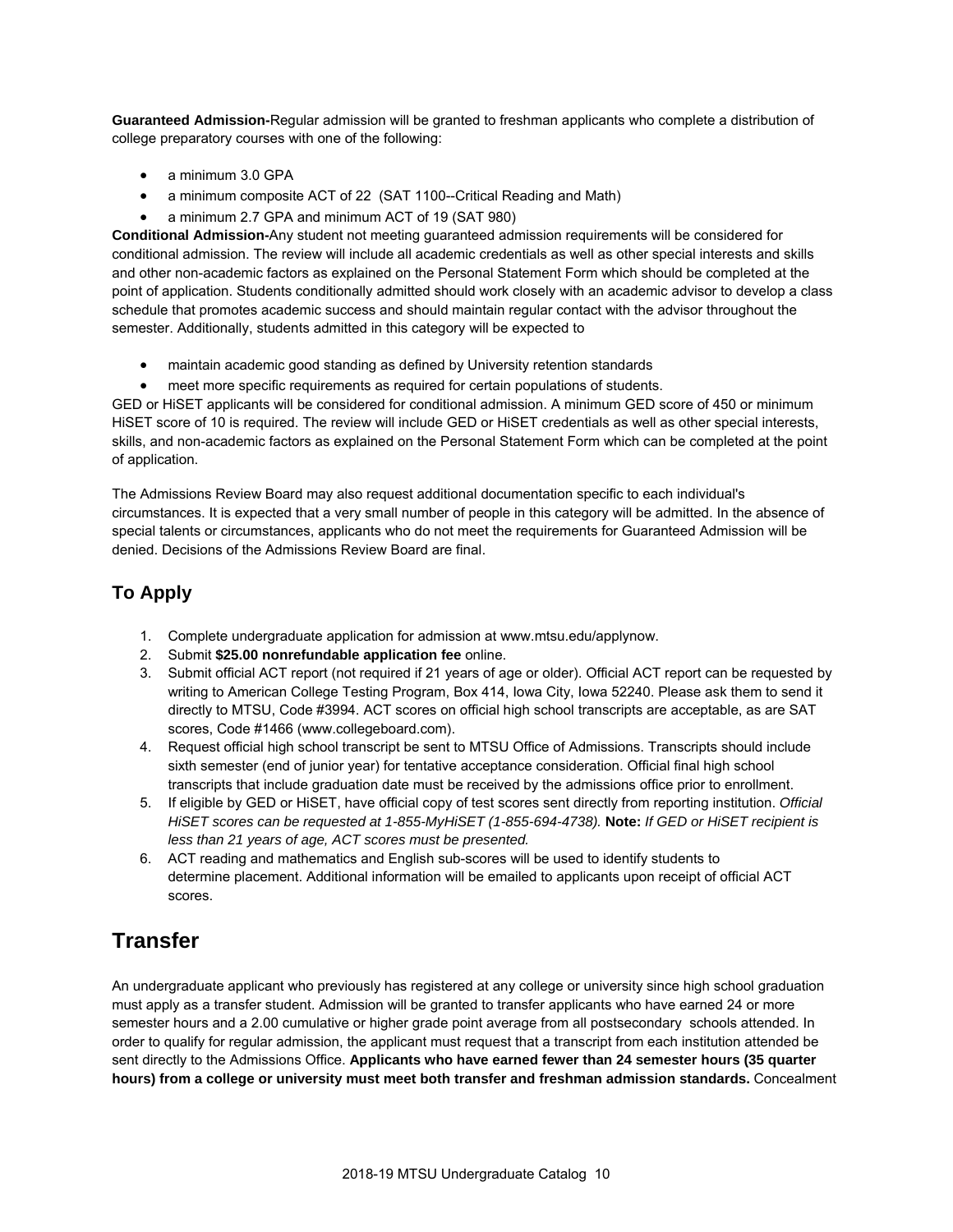of previous college or university attendance may be cause for rejection, cancellation of admission, or dismissal of the student.

Applicants who have earned 24 or more semester hours and not been enrolled in any postsecondary institution in the 12 months preceding the term for which they are applying will be eligible for admission, but they will be admitted on academic probation if their cumulative grade point average is less than 2.00.

Transfer applicants graduating from high school in 1989 or thereafter are subject to the high school units (see above). Eligible transfer applicants who have not completed the one high school unit of United States History will be admitted, but they must remove the deficiency during the first 30 credit hours of enrollment at MTSU. Courses required to remove the deficiency can be used to satisfy general education requirements where appropriate. Transfer students whose transfer coursework includes credit in a college-level English composition, reading intensive course, and algebra-based mathematics course will be exempt from placement testing.

Transfer applicants who do not have a cumulative 2.00 grade point average may submit their credentials to the Admissions Review Board for review. In addition to college transcript(s), these applicants are required to complete a Personal Statement form which will be provided to the student from the Admissions Office if not completed at the point of application.

Transfer students who do not have a 2.00 cumulative GPA and those admitted by the Admissions Review Board will be admitted on probation and will be required to enroll in UNIV 2020 the first semester of enrollment. Refer to Academic Policies and Procedures for university retention policy. Decisions of the Admissions Review Board are final.

Transfer applicants without previous college-level English composition, a reading intensive course, or algebrabased mathematics coursework have the option to take the Academic Assessment Placement Test, provide ACT/SAT scores that have been taken within five years, or be placed in the first level of the appropriate required prescribed courses. The test will assist in course placement and may result in requiring some students to enroll in prescribed courses with elective or general education credit.

#### **Acceptance of Transfer Credit**

Middle Tennessee State University accepts transfer credit from institutions of higher learning based upon the following considerations:

- 1. the educational quality of the institution from which the student transfers;
- 2. the comparability of the nature, content, and level of credit earned to that offered by MTSU; and
- 3. the appropriateness and applicability of the credit earned to the programs offered by MTSU in light of the student's educational goals.

When posting transfer courses to the MTSU record, all transfer courses are converted to MTSU's grading scale and repeat policy. The Admissions Office will send an email message when the file is complete. The office **does not** evaluate credit for students who have already received a bachelor's degree; however, the GPA hours and quality points are posted which calculates in the cumulative GPA.

Students transferring credits will have transfer grades posted with a leading 'T' and transfer grades will NOT be calculated in the overall or overall combined GPAs.

Students who have completed coursework at institutions for which MTSU has no recent history may be asked to provide information to determine the comparability of content and level of credit presented as transfer to that credit offered by MTSU. Petition is made by submitting the Application for Acceptance of Credit Form available in the Admissions Office and at www.mtsu.edu/admissn/. Credit will be granted upon recommendation from the academic advisor and chair of the academic department in which the course is taught, approval of the academic dean of the college in which the course is taught, and approval by the assistant manager of admissions.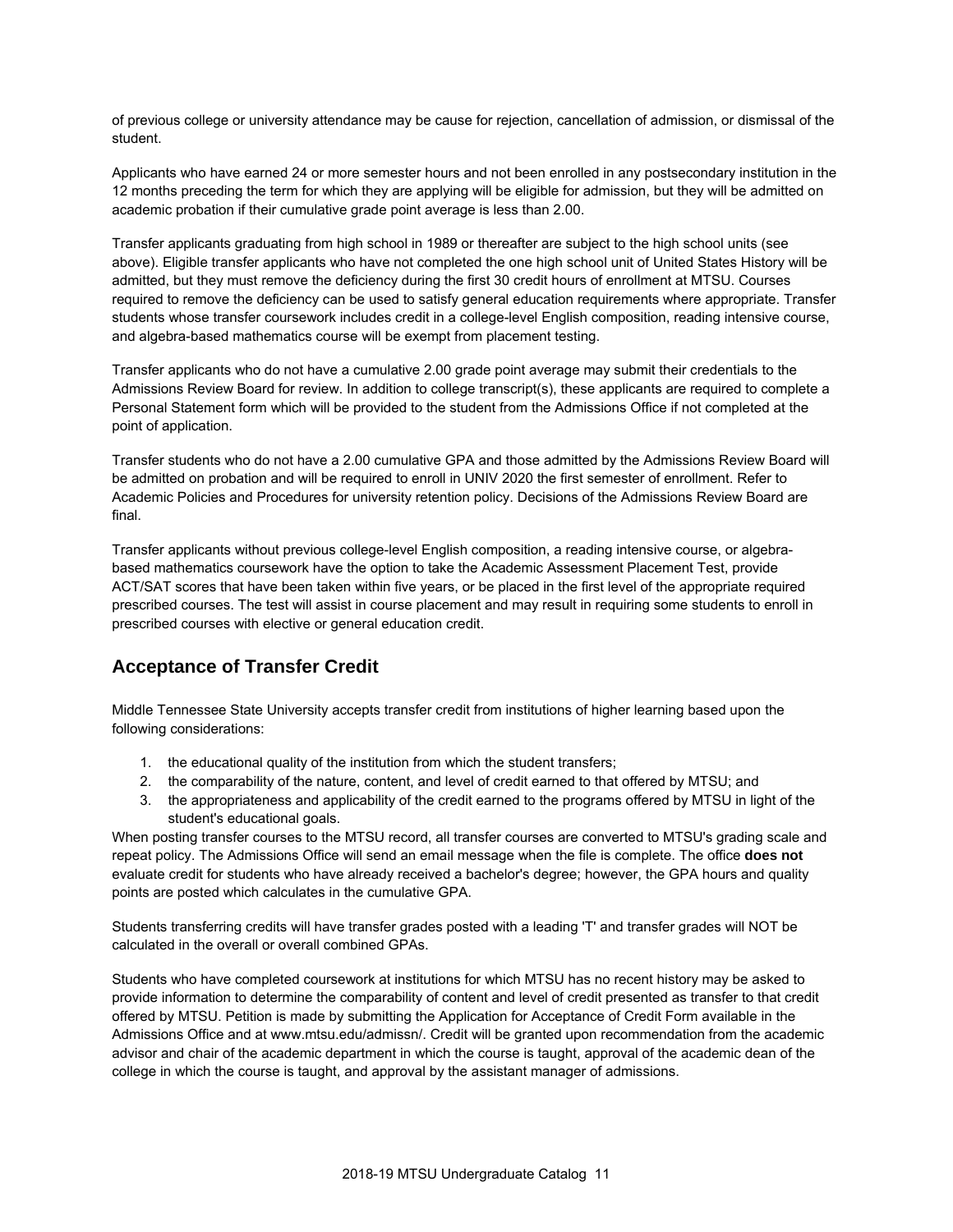Students who feel that they are competent in certain subject areas are encouraged to earn credit through a nationally recognized credit-by-examination program or through departmental credit-by-examination programs at MTSU.

Of the hours required for graduation, a minimum of 60 semester hours of senior college credit (credit awarded at fouryear institutions) is required of all students who transfer from accredited colleges of less than four-year designation, with at least 42 of the 60 being upper-division courses. A grade of D in ENGL 1010 and ENGL 1020 is used to determine admission eligibility but does not meet degree requirements. Refer to English for more details. Additional information on this stipulation is given under the requirements for graduation see Academic Policies and Procedures .

**NOTE 1:** *All public universities and community colleges in Tennessee share a common set of minimum requirements for baccalaureate degrees or associate degrees designed for transfer. Please see Academic Policies and Procedures for further information.*

**NOTE 2:** *MTSU honors the completion of prescribed course placement requirements from any Tennessee public institution regardless of credit hours assigned to individual courses or interventions used to complete the prescribed course placement requirements. Successful completion of prescribed course placement requirements from other institutions is demonstrated through university assessment testing.*

### **To Apply**

- 1. Complete undergraduate application for admission at www.mtsu.edu/applynow.
- 2. Submit **\$25.00 nonrefundable application fee** online.
- 3. Request an official transcript be forwarded directly to MTSU from your high school and each college, business, or technical school attended.
- 4. If applicant has earned fewer than 24 semester hours, an ACT score is recommended but optional. ACT scores are required for applicants under the age of 21.
- 5. Transfer students without previous English composition, algebraic math, and intensive reading coursework will be required to take the Academic Assessment Placement Test, provide ACT/SAT scores that have been taken within five years, or be placed in the first level of the appropriate required prescribed courses prior to registration. The test will assist in course placement and may result in requiring some students to enroll in prescribed courses providing elective or general education credit.

### **Reenrollee**

- 1. Reenrollees who have not attended another institution since leaving MTSU need only complete an application for readmission. Applicants who have not been enrolled in any postsecondary institution in the 12 months preceding the term for which they are applying will be eligible for admission, but will be admitted on probation if their cumulative grade point average is less than retention standards.
- 2. Reenrollees who have attended another institution since leaving MTSU need to submit an application for readmission and a transcript from **all** institutions attended since leaving MTSU. Applicants in this category need a grade point average of 2.00 or higher on all courses attempted at all colleges. Registration cannot occur until all transcripts are received so that eligibility for readmission can be determined. Reenrollees are required to fulfill a United States History deficiency.
- 3. Reenrollees who wish to attend MTSU after being suspended should follow items 1 and 2 above as well as the following:
	- a. Students who receive their first suspension at the end of the Fall semester may not register at MTSU until the following summer.
	- b. Students receiving their first suspension at the end of the Spring semester will not be eligible to reenroll until the following Spring semester.
	- c. Students receiving their first suspension at the end of the Summer session will not be eligible to reenroll until the following Spring semester.
	- d. Students receiving two or more suspensions from any college(s), including MTSU, will be denied readmission for one calendar year.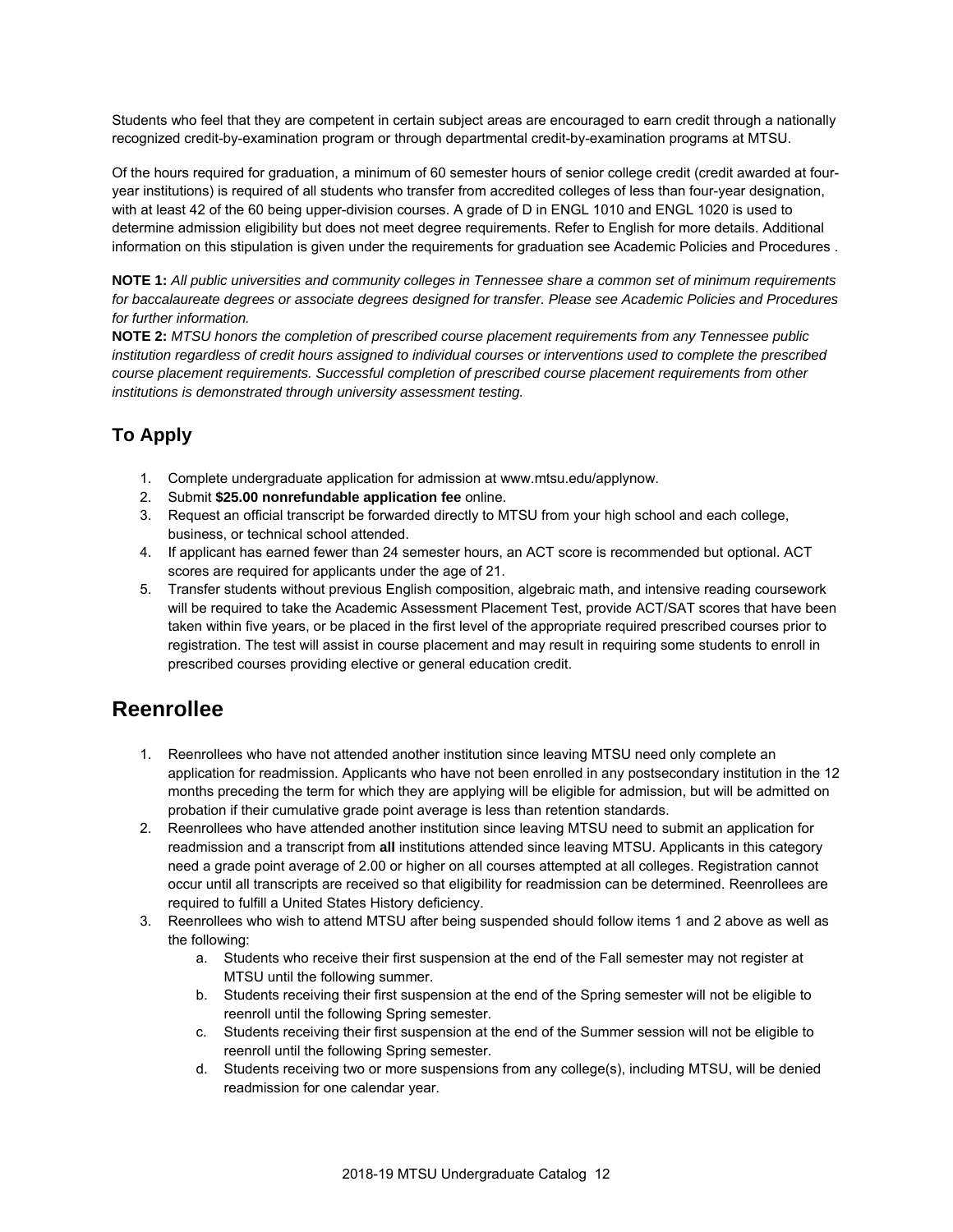e. Students who attended another institution during their suspension from MTSU will be readmitted if they have raised their cumulative grade point average (including MTSU work) to 2.00 or greater, or they have earned a minimum of 12 semester hours at the institution(s) attended since MTSU enrollment with a grade point average of 2.00 or greater.

### **To Apply**

- 1. Complete undergraduate application for readmission found here.
- 2. Applicants who have attended other institutions since attending MTSU must have an official transcript forwarded from each institution.
- 3. Academic advising is recommended before registration.

## **Programs for Academically Talented High School Students**

#### **Early Admission**

There are two ways one may qualify for early admission:

- 1. Those students who would like to begin college at the end of their junior year must qualify under the following conditions:
	- a. be at least 16 years of age;
	- b. have completed the junior year of high school with a minimum of 14 high school units;
	- c. have a 3.50 grade point average on all work taken during grades 9, 10, and 11;
	- d. have a minimum ACT composite score of 27 (SAT 1210);
	- e. be recommended for participation in the program by either the high school principal or guidance counselor.

2. Academically talented/gifted students enrolled in grades 9 through 12 in public or private schools in Tennessee may enroll in and receive regular college credit from Middle Tennessee State University under the following provisions:

- a. The student has a grade point average of 3.20 on a 4.00 scale;
- b. The student must present recommendation and permission from the high school principal;
- c. Placement in college courses must be a part of the student's Individualized Educational Placement (IEP) as determined by the Multidisciplinary Team.

The University makes no inference that courses completed at MTSU would apply toward high school graduation requirements. This privilege of enrollment is granted only to students enrolled in Tennessee public or private high schools as specified in Chapter 395 of the Public Acts of 1983. Students may register for no more than nine (9) semester hours per semester when enrolled in this program.

### **Dual Enrollment**

Currently enrolled high school students who wish to attend MTSU must meet the following requirements:

- be a junior or senior in high school;
- have a minimum 3.0 high school GPA; or
- have a minimum ACT composite of 22 ACT (SAT 1100) or equivalent ACT Plan test score.

Admission to MTSU and the Dual Enrollment program does not guarantee eligibility for all courses. Some courses require prerequisites and/or certain test subscores, including Math and English courses. Click **here** for more information.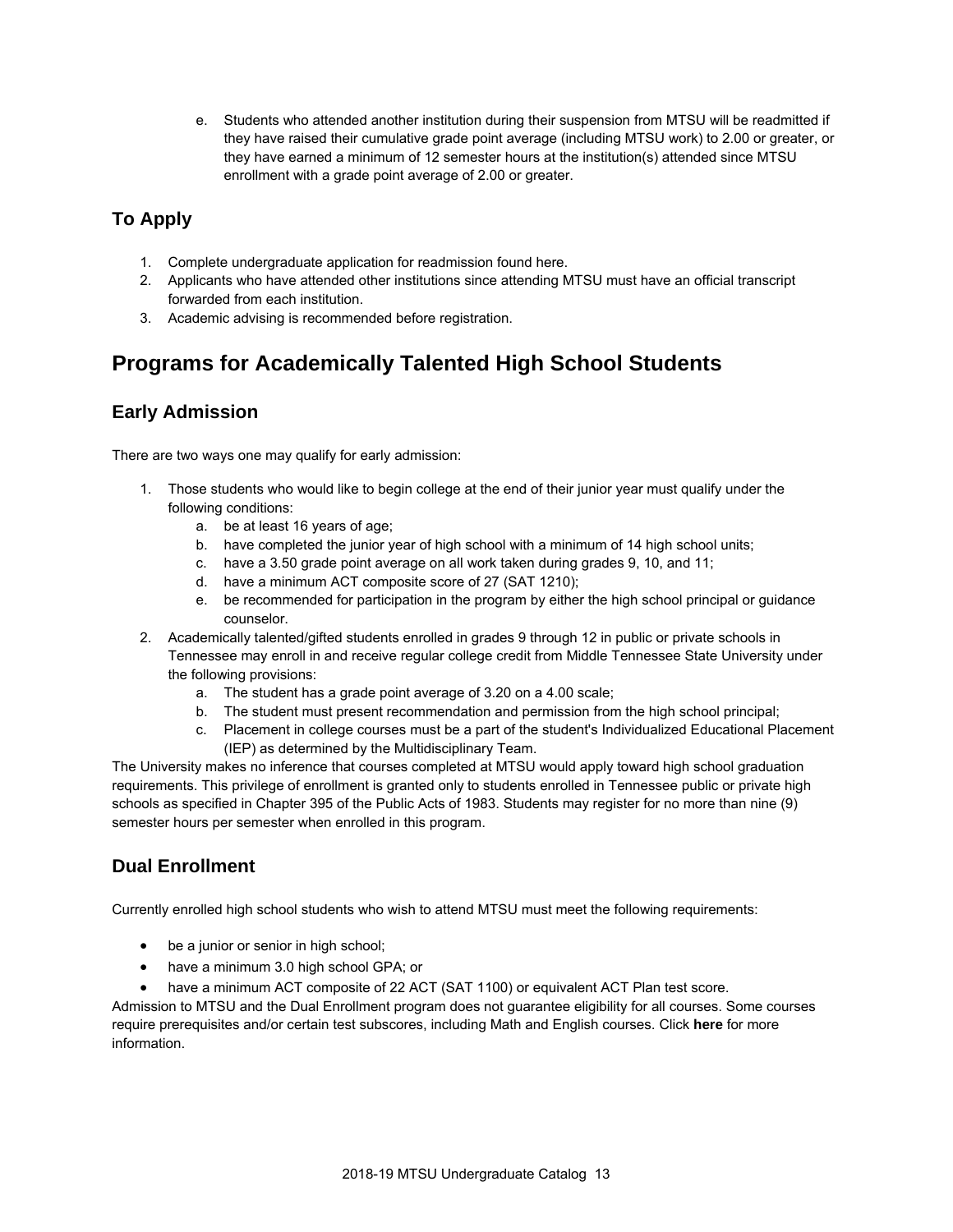### **To Apply**

- 1. Complete undergraduate application for admission at www.mtsu.edu/applynow.
- 2. Submit **\$25.00 nonrefundable application fee** online.
- 3. Request high school to forward official transcript.
- 4. Submit an official ACT/SAT report.
- 5. Submit a letter of recommendation from high school principal or counselor and Individualized Educational Program (IEP) report, if necessary.

### **Special Students**

#### **Audit**

Any person who is over 18 years of age and who wishes to take a course but receive no credit (audit) may do so by applying at the Admissions Office.

**NOTE:** *Regular registration fees will be charged for auditing courses.*

## **60-Year/Disabled (Audit) Student**

Applicants 60 years old or older or permanently and totally disabled (T.C.A., Section 49-7-113) and domiciled in Tennessee are required to pay the \$25.00 nonrefundable application fee but are not required to pay registration fees if they audit courses. Proof of age (initially) or disability (annually) and a fee discount/waiver form (each semester) are required. Registration is on a space-available basis and course selection begins no earlier than four weeks prior to the start of term or part-of-term (see Registration Guide for date of registration). Regular registration fees will be charged for credit courses.

#### **To Apply**

- 1. Complete undergraduate application for admission at www.mtsu.edu/applynow.
- 2. Submit **\$25.00 nonrefundable application fee** online.

## **Adult Special Student**

This category is designed to serve the interests of an adult learner (age 21 or older) who does not wish to pursue a degree at the present, but who wishes to receive academic credit. To be admitted, an individual must hold a high school diploma or the equivalent and meet guaranteed admission standards (above). Applicants not meeting guaranteed standards can submit a personal statement form for conditional admission. The applicant who first is denied regular admission to MTSU will also be denied admission to this category for the same semester. Students in this category are not allowed to register for

- 1. a mathematics or English course unless the appropriate portion of an academic assessment placement test is taken;
- 2. any course which has a prescribed course prerequisite;
- 3. any course which has prerequisite courses defined by MTSU academic departments; the current catalog indicates most departmental course prerequisites.

Adult special students may complete a maximum of 16 semester hours credit at MTSU. After receiving 16 hours, the applicant, to continue enrolling at MTSU, must apply for degree-seeking classification and meet standard admission requirements.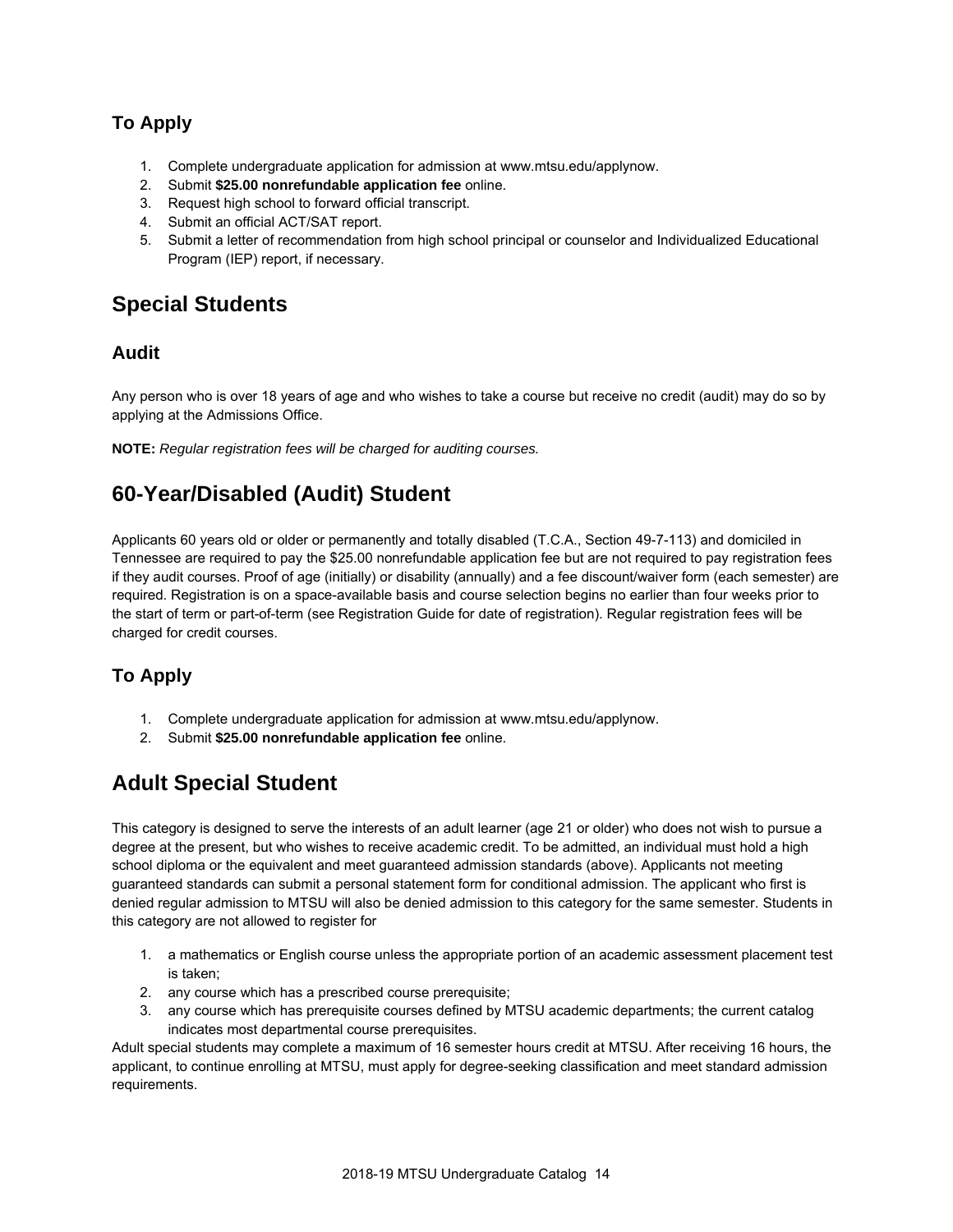**NOTE:** *Federal financial aid is not available to students in this category.*

#### **To Apply**

- 1. Complete undergraduate application for admission at www.mtsu.edu/applynow.
- 2. Submit **\$25.00 nonrefundable application fee** online.
- 3. Submit official college transcript of last college attended (if college-level work not attempted, official verification of high school graduation or equivalent).
- 4. Students in this category are not allowed to register for mathematics or English courses or any course with a prescribed/learning support prerequisite unless the appropriate portion of the placement test is successfully completed. Students also cannot register for any course that has a prerequisite defined by MTSU academic departments.

**NOTE:** *A maximum of 16 semester hours credit may be taken under this classification. See above for additional instructions.*

## **65-Year-Old/Disabled Credit Student**

Persons 65 years of age or older or permanently and totally disabled persons (T.C.A., Section 49-7-113) who are domiciled in Tennessee may register for classes on a space-available basis for credit beginning no earlier than four weeks prior to the start of term or part-of-term (see Registration Guide for date of registration) paying a minimum registration fee. The cost is one-half the semester hour rate up to a maximum of \$70.00 plus any special courserelated fees. An application fee is also required. The applicant must be a high school graduate or the equivalent, and the applicant must submit proof of age (initially) or disability (annually) and a fee discount/waiver form each semester.

### **To Apply**

- 1. Complete undergraduate application for admission at www.mtsu.edu/applynow.
- 2. Submit **\$25.00 nonrefundable application fee** online.
- 3. Submit proof of age or disability and fee discount/waiver form each semester enrolled. (Proof of disability required each year.)
- 4. Submit proof of high school graduation.

## **Transient (Visiting) Student**

An individual who is currently enrolled and in good standing at another college or university and who wishes to attend MTSU for one semester only must apply and pay the nonrefundable application fee as well as submit an official college transcript from the institution currently being attended. Registration at MTSU includes prerequisite checking which may require validation of course completion. The submission of a college transcript provides proof of successful completion of prerequisite course(s) so any course completed prior to current college(s) may need a transcript to be provided as well for registration.

*NOTE: Federal financial aid is not available to students in this category.*

### **To Apply**

- 1. Complete undergraduate application for admission at www.mtsu.edu/applynow.
- 2. Submit **\$25.00 nonrefundable application fee** online.
- 3. Submit an official transcript from the college currently being attended.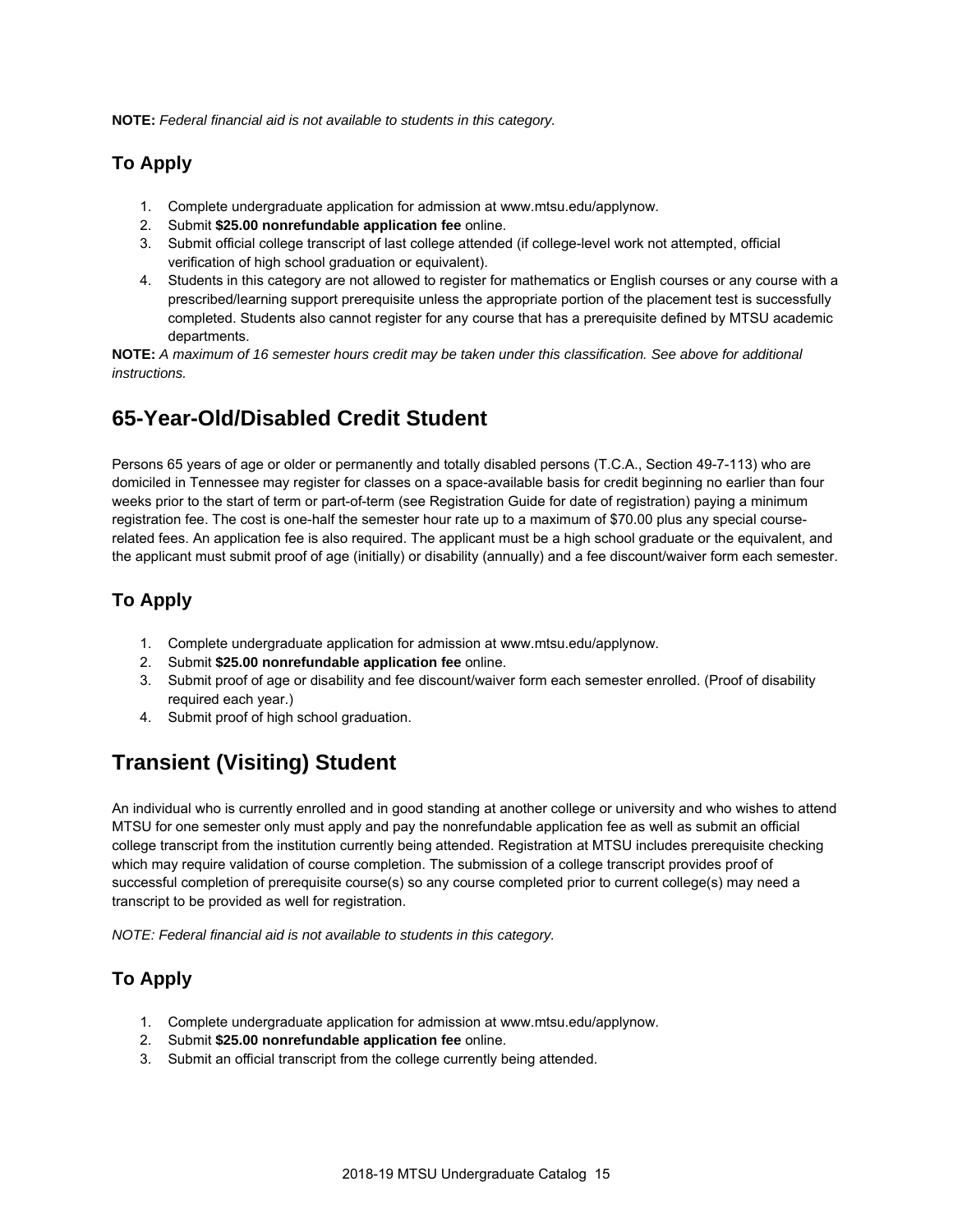# **International Students**

Details regarding admission of international students can be found at International Admissions/Education.

### **Permanent Resident Students**

Permanent residents are admitted to MTSU according to the same admission requirements as U.S. citizens. Permanent residents will be asked to submit proof (green card) of status to determine residency for fee payment purposes.

#### **TN eCampus Degree Program Students**

Go to www.tnecampus.org for instructions. Complete the student profile and follow application instructions for New Freshman or Transfer (above).

## **Withholding Application Information**

Any student withholding application information or giving false information may be ineligible for admission and may be denied continuation of studies at the University.

### **Hepatitis B and Meningococcal Meningitis Acknowledgment**

The State of Tennessee mandates that each public or private postsecondary institution in the state provide information concerning hepatitis B and meningococcal meningitis to all students entering the institution for the first time. New students must acknowledge that they have read this information before they can register for classes. This information and acknowledgment statement are automatically displayed when new students register for classes on RaiderNet via PipelineMT. If the student is under age 18, a parent or legal guardian is required to sign the form that is linked to the page and return it to Health Services before registration will be allowed.

All students under age 22 who are enrolling at MTSU for the first time regardless of the level at which the student is matriculating AND who will be living in on-campus housing, must show proof of adequate immunization against meningitis prior to assignment. "Adequate Immunization" means students must have been vaccinated on or after their 16th birthday. On move-in day, those students who have not previously provided such proof must provide it before they can be allowed to move in. For more information, access www.mtsu.edu/healthservices/immunizations.php.

### **Measles Immunization**

Effective July 1, 1998, the State of Tennessee requires students entering colleges, universities, and technical institutes with enrollment of greater than 200 students to provide proof of two (2) doses of measles, mumps, and rubella (MMR) vaccine on or after the first birthday, or proof of immunity to measles if date of birth is 1957 or after. Students will not be allowed to register for full-time classes until an acceptable form is on file in the Student Health Services Office. More information can be obtained by contacting Student Health Services, 898-2988, or by visiting www.mtsu.edu/healthservices/Immunizations.php.

## **Varicella (Chickenpox) Immunization**

Effective July 1, 2011, the State of Tennessee requires new full-time enrollees in higher education institutions with enrollments larger than 200 students to provide proof of two (2) doses of Varicella vaccine on or after the first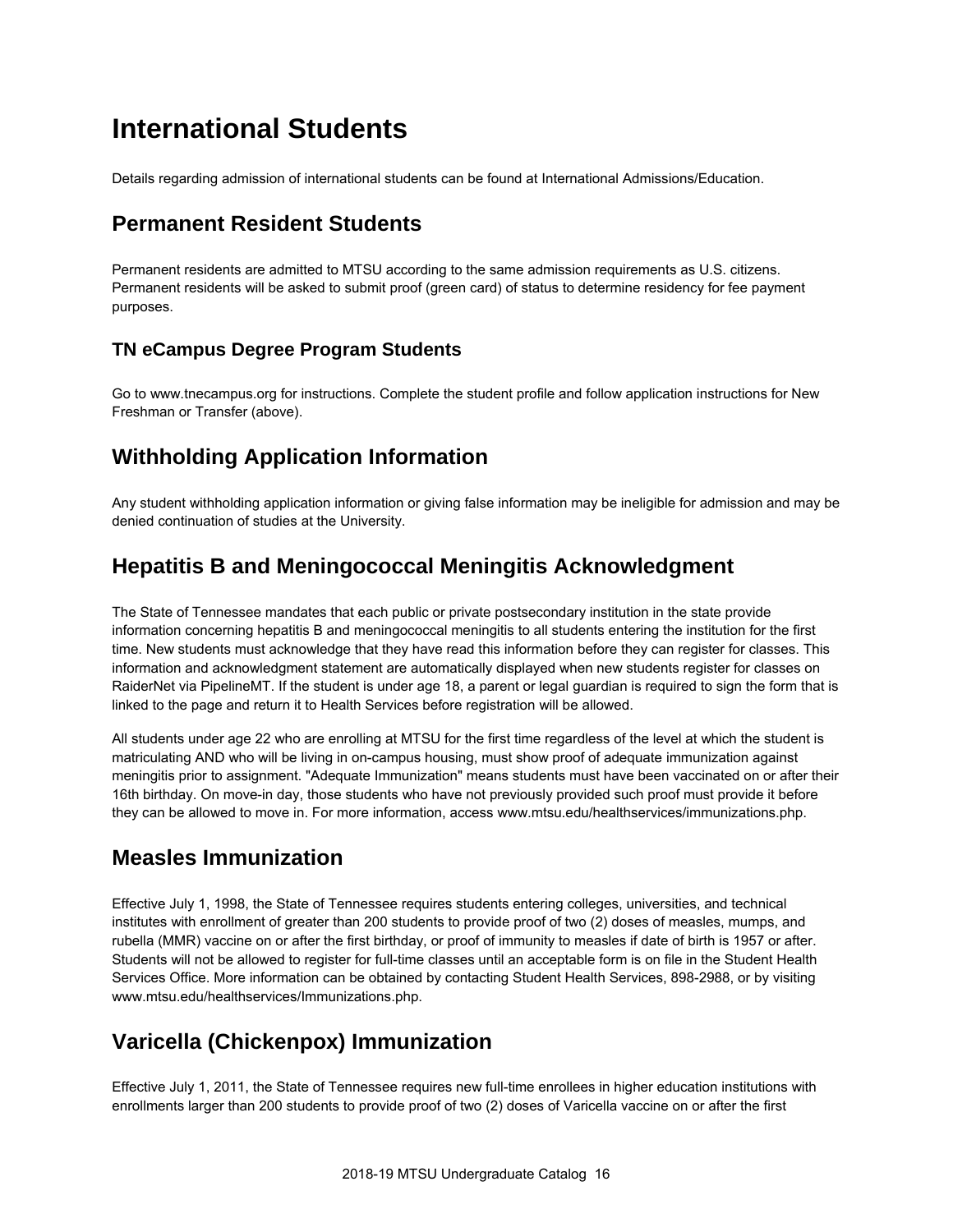birthday, history of chickenpox illness diagnosed by a healthcare provider or verified by a physician, advanced practice nurse or physician assistant to whom the illness is described, or proof of immunity to Varicella if date of birth is 1980 or after. Students will not be allowed to register full-time for classes until an acceptable form is on file in the Student Health Services Office. More information can be obtained by contacting Student Health Services, 898-2988, or by visiting www.mtsu.edu/healthservices/Immunizations.php.

### **Residency Classification for Fee-paying and Admission Purposes**

The Admissions Office is charged with the determination of an undergraduate student's residency and verification of citizenship or lawful presence for fee-paying purposes and as the basis for some University admission requirements. The Graduate Office is charged with the determination of a graduate student's residency for fee-paying purposes. The Office of International Affairs determines residency for international students. Classification is determined by information submitted on the admission application and subsequent fee classification questionnaire. Notification in writing is made soon after the student applies for admission. All decisions are based on regulations with the intent that all Tennessee public institutions of higher education apply uniform classification rules. Should a student be denied in-state classification, the student has the right of appeal. A written appeal should be submitted to the Student Appeals Committee through the Office of the Assistant Vice President for Student Affairs. A recommendation on the appeal will be reviewed and acted upon by the vice president for student affairs, whose decision shall be final.

Veterans shall not be required to pay out-of-state tuition or any out-of-state fees, if the veteran

- 1. is eligible for Post-9/11 GI bill benefits or Montgomery GI Bill benefits; **and**
- 2. enrolls in a public institution of higher education, after satisfying all admission requirements, within three (3) years after the date of discharge as reflected on the veteran's certificate of release or discharge from active duty, Form DD-214, or an equivalent document.

To continue to qualify for in-state tuition and fees, the veteran shall

- 1. maintain continuous enrollment; and
- 2. provide two of the following within three (3) years from the first date of enrollment:
	- a. Tennessee driver's license
	- b. Tennessee motor vehicle registration
	- c. Tennessee voter's registration
	- d. Proof of established employment in Tennessee. Other documentation clearly evidencing domicile or residence in Tennessee as determined by the Tennessee Higher Education Commission.

Students originally admitted to a TBR community college authorized to grant a border county waiver of out-of-state tuition are entitled to the same tuition waiver if the student transfers after successfully completing an associate's degree. This condition can be waived by the community college provided the general education requirements were completed and it is determined to be in the student's best interest.

## **Eligibility Verification for Entitlements Act (EVEA)**

The Tennessee Eligibility Verification for Entitlements Act (EVEA) became effective October 1, 2012. The EVEA requires state public institutions of higher education to verify that persons seeking a "state public benefit" are either a "United States citizen" or "lawfully present" in the United States.

The term "state benefit" includes in-state tuition, lottery scholarship, academic scholarship, common market, or any other form of tuition assistance or waiver funded with state-appropriated dollars. State benefit does not include tuition assistance funded privately, such as a scholarship from the institution's foundation or a privately endowed scholarship.

Applicants do not have to verify the citizenship or lawful presence if not graduated from high school and are applying as dual enrollment, joint enrollment, or academically talented/gifted.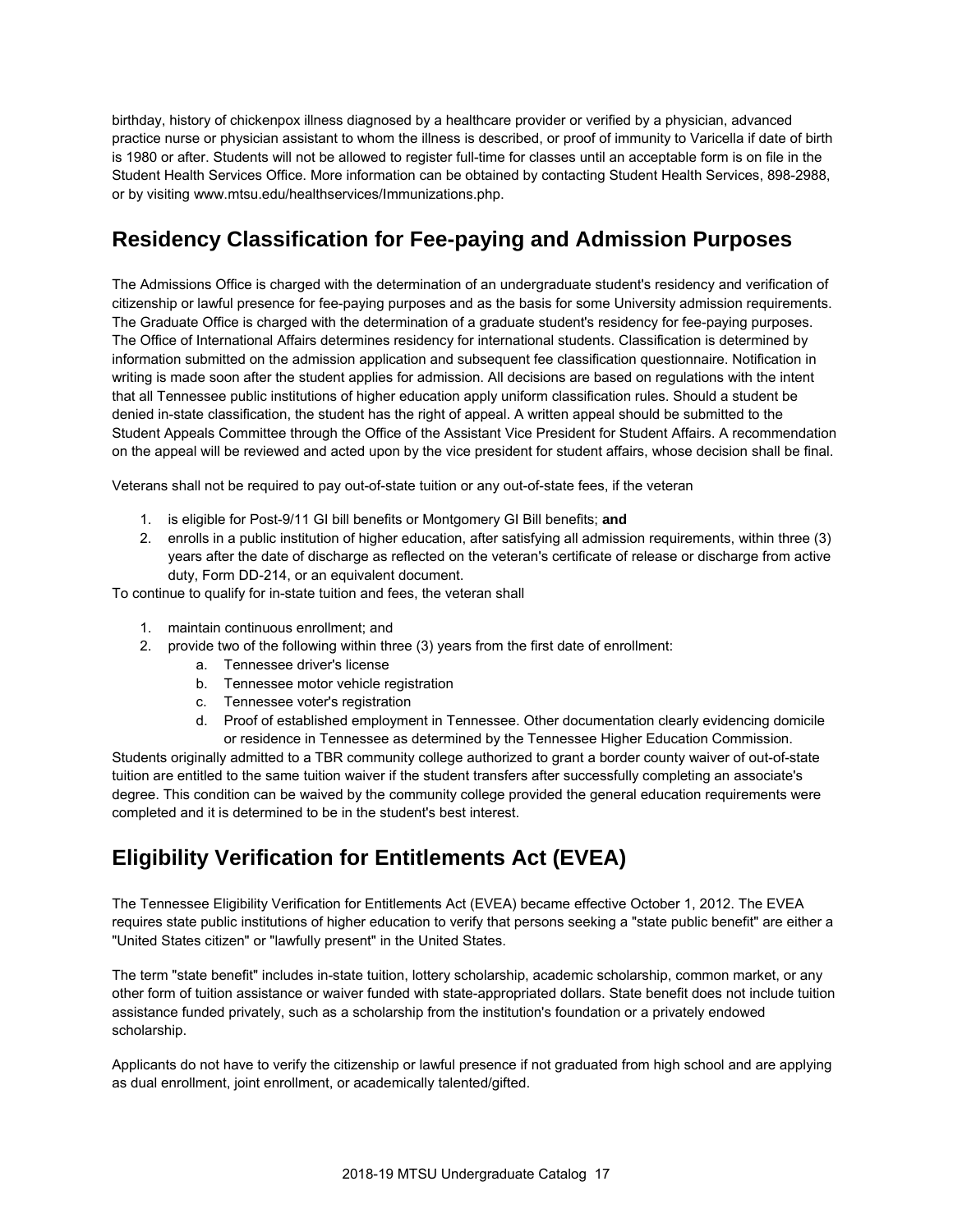For additional information concerning EVEA and a list of eligible documents access www.mtsu.edu/evea.

### **Specific Instructional Programs**

Certain instructional programs of the University are subject to special admission requirements which are in addition to the general admission requirements. Such programs include Nursing, programs in the College of Media and Entertainment and Jones College of Business, and Teacher Education. The special admission requirements for these are subject to change according to availability of institutional resources. Students wishing to enter one of these programs of study should check with the appropriate department to become familiar with any special requirements or deadlines.

**NOTE 1:** *Acceptance from Middle Tennessee State University does not guarantee admittance to the Nursing Program-nor does rejection from the Nursing Program nullify acceptance to the University. Applicants desiring acceptance to the Nursing Program must obtain an application from the School of Nursing, MTSU, Murfreesboro, TN 37132.* 

**NOTE 2:** *Programs in the College of Media and Entertainment and Jones College of Business require admission to candidacy to earn a degree and as a prerequisite to enrollment in most upper-division courses. Visit these colleges' websites for more information.*

**NOTE 3:** *Anyone wishing to apply for financial assistance to attend MTSU should contact the MT One Stop, MTSU, Murfreesboro, TN 37132. More information on financial aid is presented elsewhere in this catalog.*

**NOTE 4:** *Persons wishing to reside on campus should submit a housing application to reserve a room as early as possible due to a high demand for available housing. Application for admission should precede application for housing. Detailed information on housing can be found elsewhere in this catalog.*

# **Advanced Standing**

### **Credit by Examination**

Students may earn college credit for acceptable scores on the College Level Examination Program (CLEP), the Foreign Language Tests, the Advanced Placement Examinations (AP) of the College Entrance Examination Board (www.collegeboard.org), the American College Testing Program (ACT) (www.act.org), the International Baccalaureate Program (IB) (www.ibo.org), and the DANTES Subject Standardized Test (DSST). Examinations are administered by Testing Services, 107 Keathley University Center. Additional information can be obtained by calling (615) 898-2863.

All credit-by-examination scores are submitted to the Admissions Office. The test results are evaluated and recorded on a student's transcript if credit is earned. Semester hours of credit toward graduation are earned on the basis of these tests, but no grades or quality points are given. These credits will not affect a student's academic GPA. A student may receive no more than 60 semester hours of credit by means of credit-by-examinations, credit for servicerelated experience, and flight training.

#### **College Level Examination Program (CLEP)**

Students may earn college credit for acceptable scores on the College Level Examination Program (CLEP), a computer-based program. Exam scores are available at the completion of the exam. All CLEP scores are submitted to the Admissions Office, and the test results are evaluated and recorded as transfer credit on a student's transcript if credit is earned. These credits do not carry quality points and will not affect a student's academic GPA but are considered during repeat processing. Admissions will email the student's MTSU email account when credit has been evaluated. Students can view their earned credit in PipelineMT. Required scores to earn credit can be found below: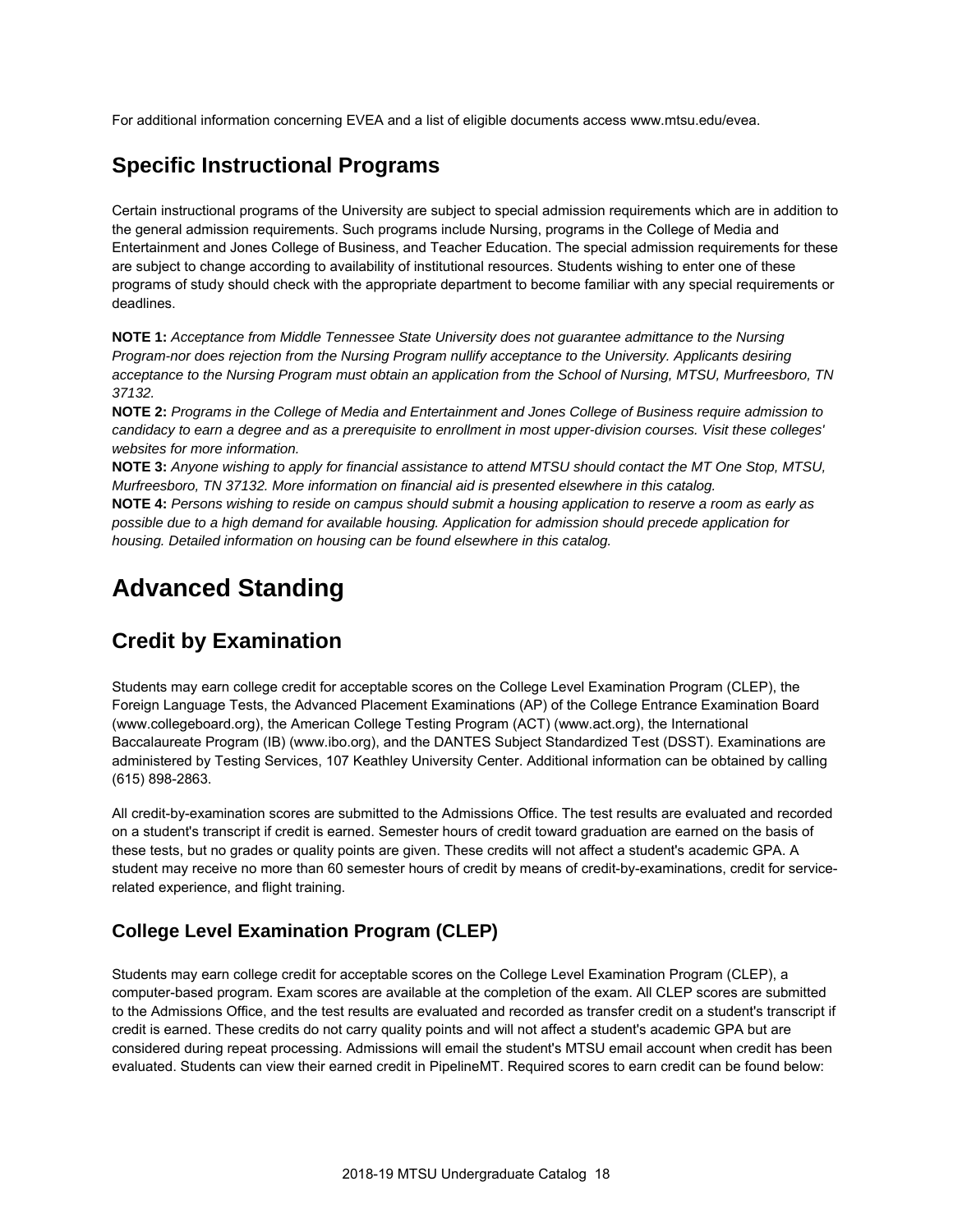**NOTE:** *You are required to wait three (3) months before retaking a test.*

#### **CLEP General Examination**

College Mathematics, total score of 45 or greater, three credits, in lieu of MATH 1010

#### **CLEP Subject Examinations**

The following examinations require a score of 50 or greater.

Financial Accounting, three credits, in lieu of ACTG 2110

General Biology, four credits, in lieu of BIOL 1030/BIOL 1031

Business Law, Introduction to, three credits, in lieu of BLAW 3430

General Chemistry, eight credits, in lieu of CHEM 1110/CHEM 1111, CHEM 1120/CHEM 1121

Macroeconomics, Principles of, three credits, in lieu of ECON 2410

Microeconomics, Principles of, three credits, in lieu of ECON 2420

Analysis and Interpretation of Literature--essay required, three credits, in lieu of ENGL 2030

NOTE: Essays written as part of the exam in English will be graded by full-time faculty of the English Department. To receive credit, students must write essays that demonstrate the positive qualities of superior writing defined in the English Department's Sophomore Writing Standards, in addition to scoring an acceptable score on the objective portion of the examination

American History I: Early Colonizations to 1877, three credits, in lieu of HIST 2010

American History II: 1865 to Present, three credits, in lieu of HIST 2020

Western Civilization I: Ancient Near East to 1648, three credits, in lieu of HIST 1010

Western Civilization II: 1648 to Present, three credits, in lieu of HIST 1020

Management, Principles of, three credits, in lieu of MGMT 3610

Marketing, Principles of, three credits, in lieu of MKT 3820

College Algebra, three credits, in lieu of MATH 1710

Pre-Calculus, four credits, in lieu of MATH 1730

Calculus, four credits, in lieu of MATH 1910

American Government, three credits, in lieu of PS 1005

General Psychology, three credits, in lieu of PSY 1410

Sociology, Introductory, three credits, in lieu of SOC 1010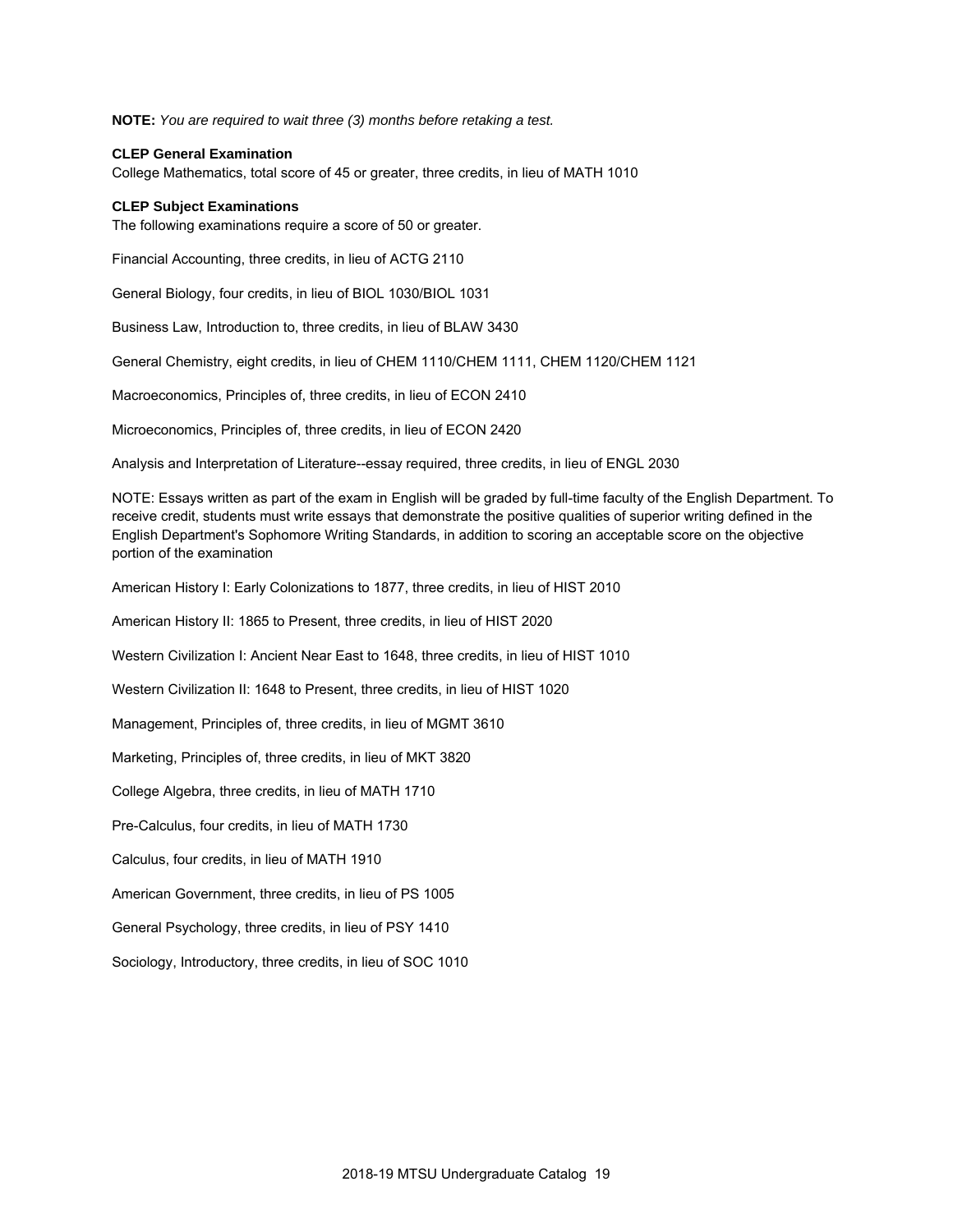#### **College Entrance Examination Board (CEEB)**

MTSU participates in the **Advanced Placement (AP) Program** of the College Entrance Examination Board and grants appropriate semester hours credit to qualified students presenting official record of a grade of 3 or above on the appropriate CEEB examination. Semester hours credit in the amount carried by the course or courses from which the student is exempted by CEEB advanced placement examination will be awarded.

Art History, three credits, in lieu of ART 1030

Biology, four credits, in lieu of BIOL 1030/BIOL 1031 (Science major may receive credit for BIOL 1110/BIOL 1111, BIOL 1120/BIOL 1121 upon recommendation of chair, Department of Biology.)

Calculus AB, four credits, in lieu of MATH 1910

Calculus BC, four credits, in lieu of MATH 1920

Chemistry, eight credits, in lieu of CHEM 1110/CHEM 1111, CHEM 1120/CHEM 1121

Comparative Government and Politics, three credits, in lieu of PS 1010

Computer Science A, four credits in lieu of CSCI 1170

Computer Science AB, four credits, in lieu of CSCI 2170\*#

English Language and Composition, three credits in lieu of ENGL 1010

English Literature and Composition, three credits, in lieu of ENGL 1010

Environmental Science, three credits, in lieu of EST 2810

European History, three credits in lieu of HIST 1020

Foreign Languages and Cultures, six credits, in lieu of SPAN 1010 and SPAN 1020, FREN 1010 and FREN 1020, GERM 1010 and GERM 1020, LATN 1010 and LATN 1020

Human Geography, three credits, in lieu of GS 2010

Macroeconomics, three credits for ECON 2410

Microeconomics, three credits for ECON 2420

Music Theory, three credits, in lieu of MUTH 1000

Physics 1, four credits, in lieu of PHYS 2010/2011\*

Physics 2, four credits, in lieu of PHYS 2020/2021\*

Physics B, four credits, in lieu of PHYS 2010/PHYS 2011\*#

Physics C: Electricity and Magnetism, four credits, in lieu of PHYS 2120/PHYS 2121\*

Physics C: Mechanics, four credits, in lieu of PHYS 2110/PHYS 2111\*

Psychology, three credits, in lieu of PSY 1410

Statistics, three credits, in lieu of MATH 1530

Studio Art: Drawing Portfolio, three credits in lieu of ART 1620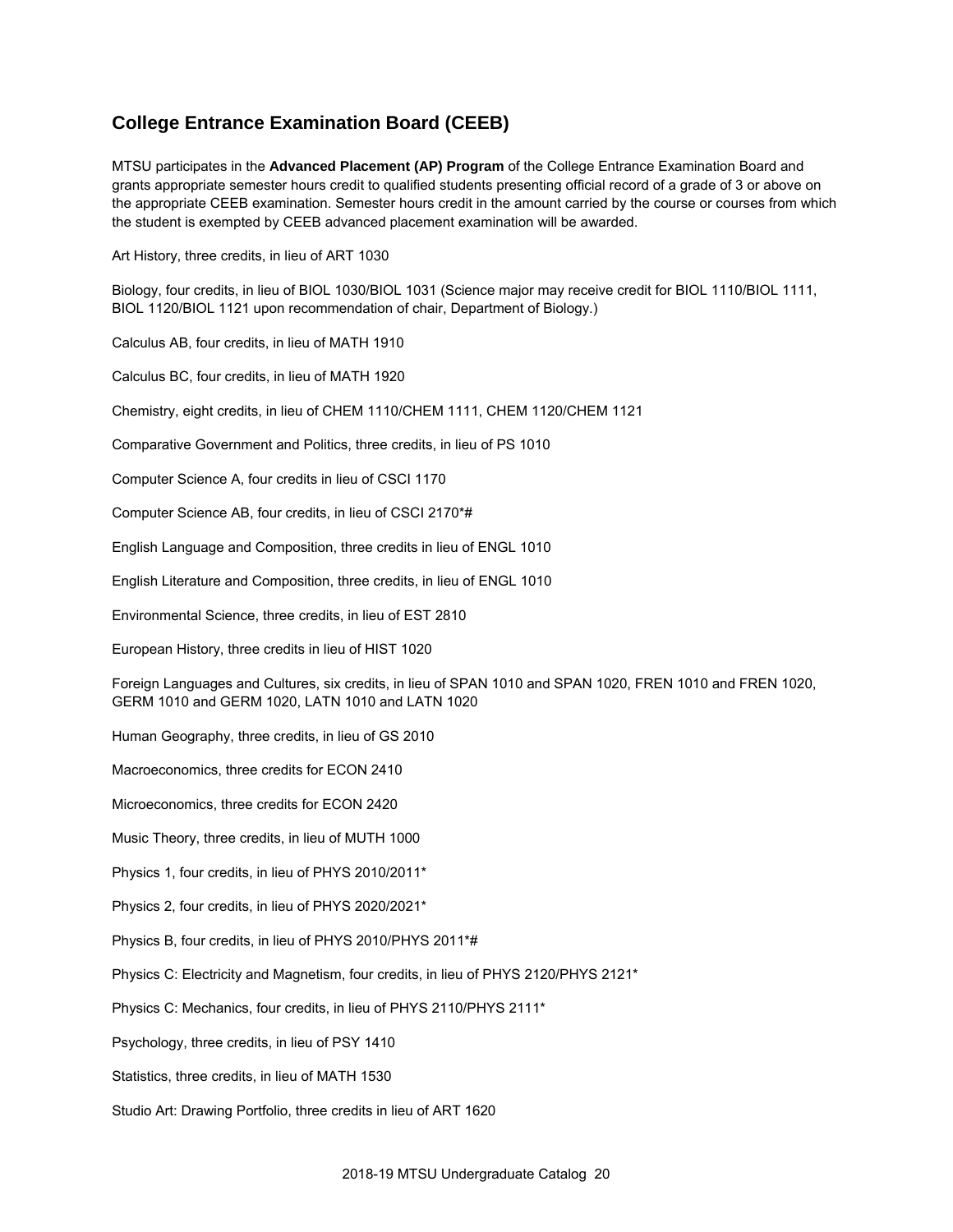Studio Art: 2-D Design Portfolio, three credits in lieu of ART 1610

Studio Art: 3-D Design Portfolio, three credits in lieu of ART 1630

U.S. Government and Politics, three credits, in lieu of PS 1005

U.S. History, six credits, in lieu of HIST 2010, HIST 2020

World History, six credits in lieu of HIST 1110, HIST 1120

*\****NOTE:** *A grade of 4 or above is required to receive credits*

**#NOTE:** *Test has been discontinued by AP*

## **DANTES Subject Standardized Test (DSST)**

Students may earn college credit for acceptable scores on the DANTES Subject Standardized Test (DSST) if recommended by the American Council on Education (ACE). MTSU awards lower-division and upper-division credit based on the ACE recommendation. Students should submit an official DANTES transcript to the MTSU Undergraduate Admissions office for review. A student may receive no more than 60 semester hours of credit by means of DSST, credit-by-special exam, credit for service-related experience, and flight training.

**NOTE:** *Due to accreditation requirements, the Jennings A. Jones College of Business will not allow DSST upperdivision credit to count toward graduation.*

## **Credit by Special Examination (Undergraduate)**

Any student enrolled in the University who receives departmental approval is eligible to receive credit by special examination for certain MTSU courses. Competence gained through study and/or experience may provide background for students who wish to attempt such examinations. Credit by special examination may be given for undergraduate courses listed in the catalog with the exception of

- 1. courses described as directed research or directed independent study;
- 2. any course from which student has been exempted by placement examination;
- 3. courses not approved by the department.

**NOTE:** *A nonrefundable fee of \$20.00 will be charged for each semester hour of credit.*

Students seeking credit by examination should, on forms provided by the Admissions Office, request approval from the chair of the department or director of the school in which the course is offered. The method for designing, administering, and evaluating the special examination will be determined by the department/school. The examination shall be comparable in scope and difficulty to a comprehensive final examination in that course. The form for approval to post credit by special examination must be received in the Admissions Office no later than two weeks prior to the first day of final exams for a specified semester. No student will be allowed to repeat a special examination in a given course within one year.

The student will receive credit, to be recorded as P (Pass) on the student's transcript, upon passing the examination with a minimum equivalent grade of C. Credit by special examination cannot be used in the determination of the 25 percent credit earned through instruction offered by MTSU.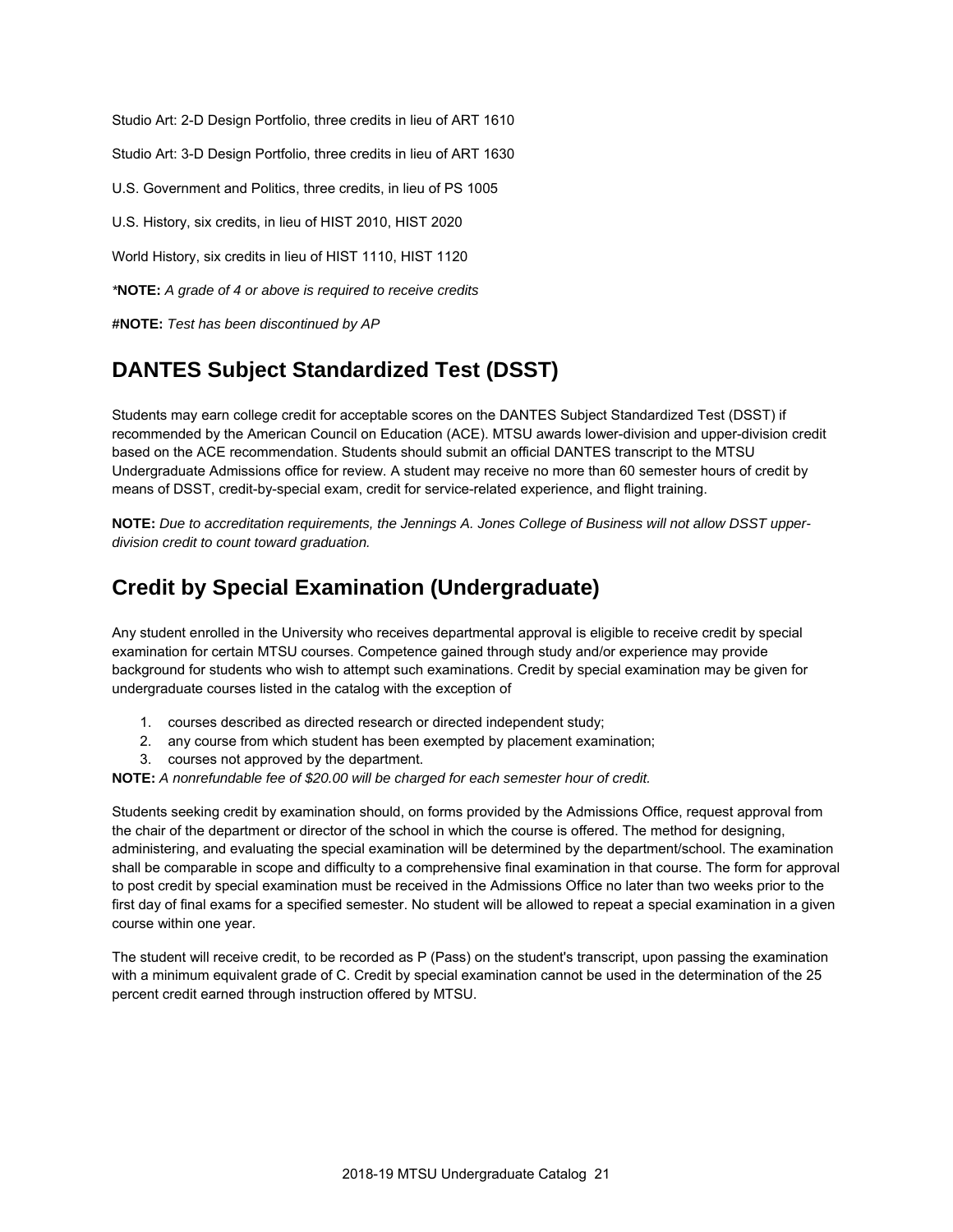#### **Credit for Freshman English**

- 1. Entering freshmen whose standard score on the English section of the Enhanced ACT is 32 or better will be given six hours credit for ENGL 1010 and ENGL 1020.
- 2. Entering freshmen whose SAT verbal scores are 720 or better will be given six hours credit for ENGL 1010 and 1020.

*NOTE: If any such student elects to enroll in composition rather than receive credit, he/she must enroll in ENGL 1010 and ENGL 1020.*

#### **Cambridge International Examinations**

MTSU grants appropriate semester hours credit to qualified students presenting official record of acceptable grades on Cambridge Advanced International Certificate of Education (AICE) examinations. Credit will be awarded for A (Advanced) level and AS (Advanced Subsidiary) level. The following courses have been approved for award of credits. Other AICE examinations may be approved for award of university credits following institutional review.

CIE 8287 English-Language (A Level) - ENGL 1010 CIE 9011 Divinity (A or AS Level) - RS ELLD CIE 9013 Islamic Studies (A or AS Level) - RS ELLD CIE 9014 Hinduism (A or AS Level) - RS ELLD CIE 9231 Mathematics-Further (A Level) - MATH ELLD CIE 9231 Mathematics-Further (AS Level) - MATH ELLD CIE 9276 English-Literature (A Level) - ENGL 2030 CIE 9278 Geography (A Level) - GEOG 2000 CIE 9278 Geography (A Level) - PGEO 1030 CIE 9278 Geography (AS Level) - GEOG 2000 CIE 9279 History (A Level) - HIST ELLD CIE 9280 Mathematics (A Level) - MATH ELLD CIE 9280 Mathematics (AS Level) - MATH ELLD

CIE 9395 Travel and Tourism - LSTS 3390

CIE 9396 Physical Education - PHED 2800

CIE 9608 Computer Science (A Level) - CSCI 1170

CIE 9691 Computing (A Level) - CSCI 1170

CIE 9694 Thinking Skills - UNIV ELLD

CIE 9699 Sociology (A or AS Level) - SOC 1010

CIE 9704 Art and Design (A Level) - ART ELLD

CIE 9704 Art and Design (AS Level) - ART ELLD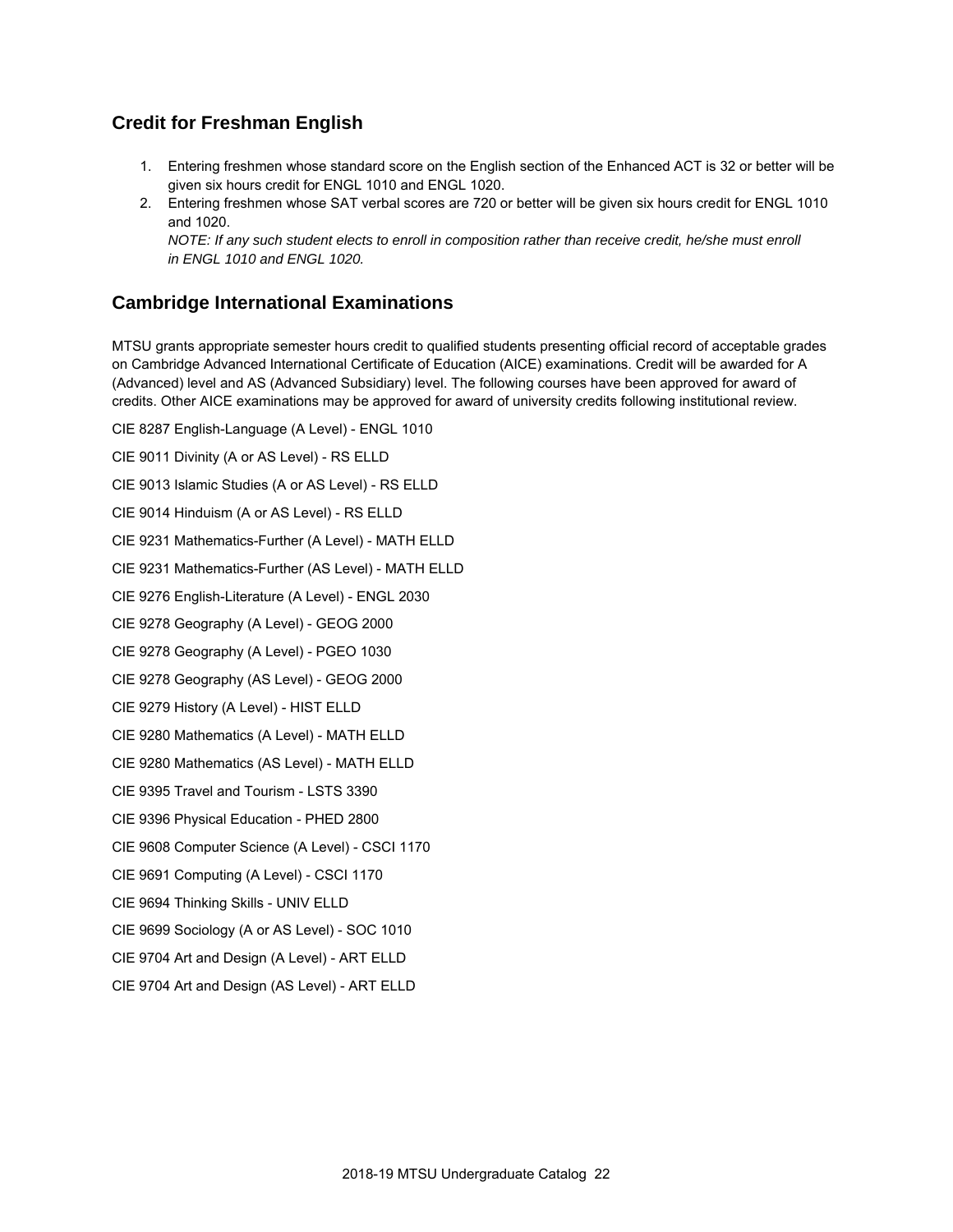### **International Baccalaureate Program**

Students may earn college credit for acceptable scores on examinations administered by the International Baccalaureate Organization.

| <b>IB Exam</b>                                                               | <b>IB Exam Score</b>                 | <b>MTSU course</b>                                                                                                                                                                                                                                                        |   |
|------------------------------------------------------------------------------|--------------------------------------|---------------------------------------------------------------------------------------------------------------------------------------------------------------------------------------------------------------------------------------------------------------------------|---|
| Biology (higher level)                                                       | 5 or higher                          | BIOL 1110/BIOL 1111 and BIOL 1120/BIOL 1121                                                                                                                                                                                                                               | 8 |
| Chemistry (higher level)                                                     | 5 or higher                          | CHEM 1110/1111 and 1120/1121                                                                                                                                                                                                                                              | 8 |
| Chemistry (standard level)                                                   | 5 or higher                          | CHEM 1010/1111                                                                                                                                                                                                                                                            | 4 |
| Computer Science (standard<br>or higher level)                               | 6 or higher (SL)<br>5 or higher (HL) | <b>CSCI 1170</b>                                                                                                                                                                                                                                                          | 4 |
| Dance (standard or higher<br>level)                                          | 5 or higher                          | <b>DANC 1000</b>                                                                                                                                                                                                                                                          | 3 |
| English Language A<br>Literature (standard or higher<br>level)               | 6 or higher (SL)<br>5 or higher (HL) | <b>ENGL 2030</b>                                                                                                                                                                                                                                                          | 3 |
| English Language A<br>Language and Literature<br>(standard and higher level) | 6 or higher (SL)<br>5 or higher (HL) | <b>ENGL 1010</b>                                                                                                                                                                                                                                                          | 3 |
| Environmental Systems or<br>Societies (standard or higher<br>level)          | 4 or higher                          | <b>EST 2810</b>                                                                                                                                                                                                                                                           | 3 |
| Foreign Languages                                                            |                                      | MTSU credit in foreign languages is granted after<br>analysis by the department of the IB transcript<br>submitted by the student                                                                                                                                          |   |
| Geography (standard or<br>higher level)                                      | 5 or higher (SL)<br>4 or higher (HL) | <b>GEOG 2000</b>                                                                                                                                                                                                                                                          | 3 |
| History (higher level)                                                       | 5 or higher                          | HIST 1120 and depending on higher level option<br>(Paper #3)--<br>Europe: HIST 1020; Americas: either HIST 2010 or<br>2020 to be determined at Customs (orientation)<br>advising; Africa and the Middle East or Asia and<br>Ocean - 3 hours lower-division history credit | 6 |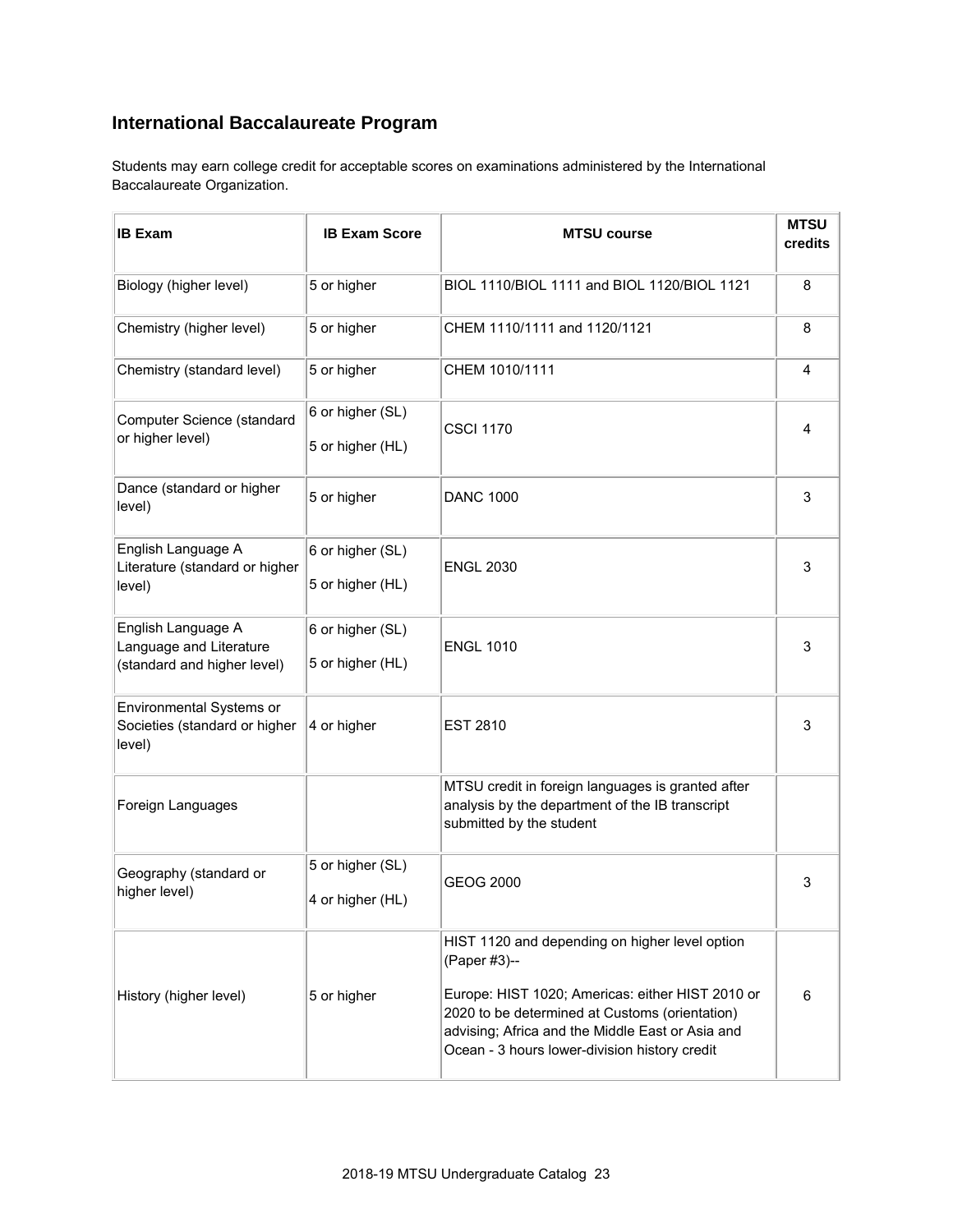| Mathematics (higher level)                                   | 4 or higher                          | MATH 1910, MATH 1920 plus 3 hours lower-division<br>mathematics elective credit | 11 |
|--------------------------------------------------------------|--------------------------------------|---------------------------------------------------------------------------------|----|
| Philosophy (standard level)                                  | 5 or higher                          | 3 hours lower-division philosophy credit                                        | 3  |
| Philosophy (higher level)                                    | 5 or higher                          | <b>PHIL 1030</b>                                                                | 3  |
| Physics (standard or higher<br>level)                        | 5 or higher                          | PHYS 2010/PHYS 2011                                                             | 4  |
| Physics (standard or higher<br>level)                        | 6 or higher                          | PHYS 2010/PHYS 2011 and PHYS 2020/PHYS<br>2021                                  | 8  |
| Psychology (higher level)                                    | 4 or higher                          | 3 hours lower-division psychology credit                                        | 3  |
| Theatre (standard or higher<br>level)                        | 5 or higher                          | <b>THEA 1030</b>                                                                | 3  |
| World Politics (standard or<br>higher level)                 | 5 or higher (SL)<br>4 or higher (HL) | PS 1010                                                                         | 3  |
| World Religions (standard<br>level)                          | 5 or higher                          | 3 hours lower-division religious studies credit                                 | 3  |
| Economics (standard level)                                   | 5 or higher                          | <b>ECON 2410</b>                                                                | 3  |
| Economics (higher level)                                     | 5 or higher                          | ECON 2410 and ECON 2420                                                         | 6  |
| Social and Cultural<br>Anthropology (standard)               | 4 or higher                          | <b>ANTH 2010</b>                                                                | 3  |
| Social and Cultural<br>Anthropology (higher level)           | 4 or higher                          | ANTH 2010 plus 3 hours ANTH lower division<br>elective                          | 6  |
| <b>Business and Management</b><br>(standard or higher level) | 5 or higher (SL)<br>4 or higher (HL) | <b>BCED 1400</b>                                                                | 3  |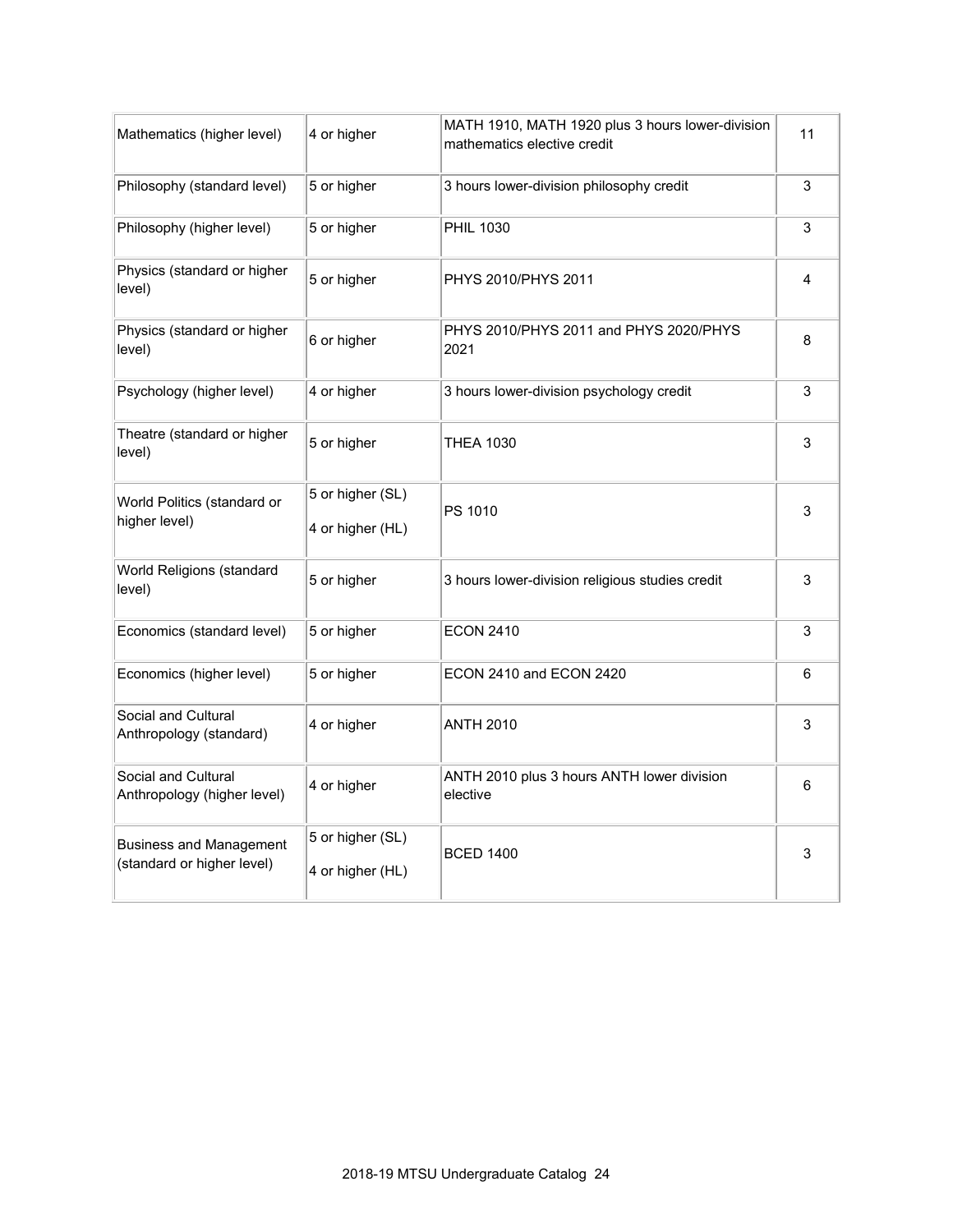### **Service Credits**

Students who have served in the reserves, National Guard, or armed forces may receive credit as listed below:

- 1. Eight semester hours credit (6 hours military science-MS 1010, MS 1020, and MS 2010-and 2 hours PHED activity credit) is granted for a minimum of three years, eleven months, and twenty days of reserve or National Guard service in the Armed Forces of the United States. Veterans who have fewer than three years, eleven months, and twenty days will be awarded two semester hours credit for each year of reserve or National Guard duty.
- 2. Credit will be awarded for formal service schools based on recommendation from the Office of Educational Credit of the American Council on Education after consultation with an academic advisor. All documentation supporting service-related educational experiences should be filed with the Admissions Office.
- 3. We recommend submitting discharge papers (DD-214) or a recent pay stub if currently in service and any of the following, as appropriate: Community College of the Air Force transcript, Joint Services transcript, and/or course completion certificates.

### **Advanced Credit**

#### **Aerospace Training and Experience**

University credit may be granted for specific aerospace maintenance technician courses for holders of FAA Airframe and/or Powerplant Certificates. See the Aerospace Department section for more information.

# **How to Correct High School Deficiency**

Students admitted to MTSU with a United States History high school unit deficiency will be required to remove this deficiency by earning credit for the courses listed below. New freshman students must remove the deficiency within the first 64 hours of enrollment and transfer students within the first 30 hours of enrollment.

|                | <b>Requirements MTSU Courses Available</b>                                                         | <b>Exemption</b><br><b>Examinations</b><br>Available | <b>Departments</b><br><b>Offering</b><br>Course/Exams | <b>Procedures/Special</b><br><b>Conditions</b>                                  |
|----------------|----------------------------------------------------------------------------------------------------|------------------------------------------------------|-------------------------------------------------------|---------------------------------------------------------------------------------|
| <b>History</b> | HIST 2010 or HIST 2020 or HIST 2030<br>Survey of United States History I, II,<br>Tennessee History | Yes (CLEP)                                           | History                                               | Students deficient in<br>American history will<br>take two of these<br>courses. |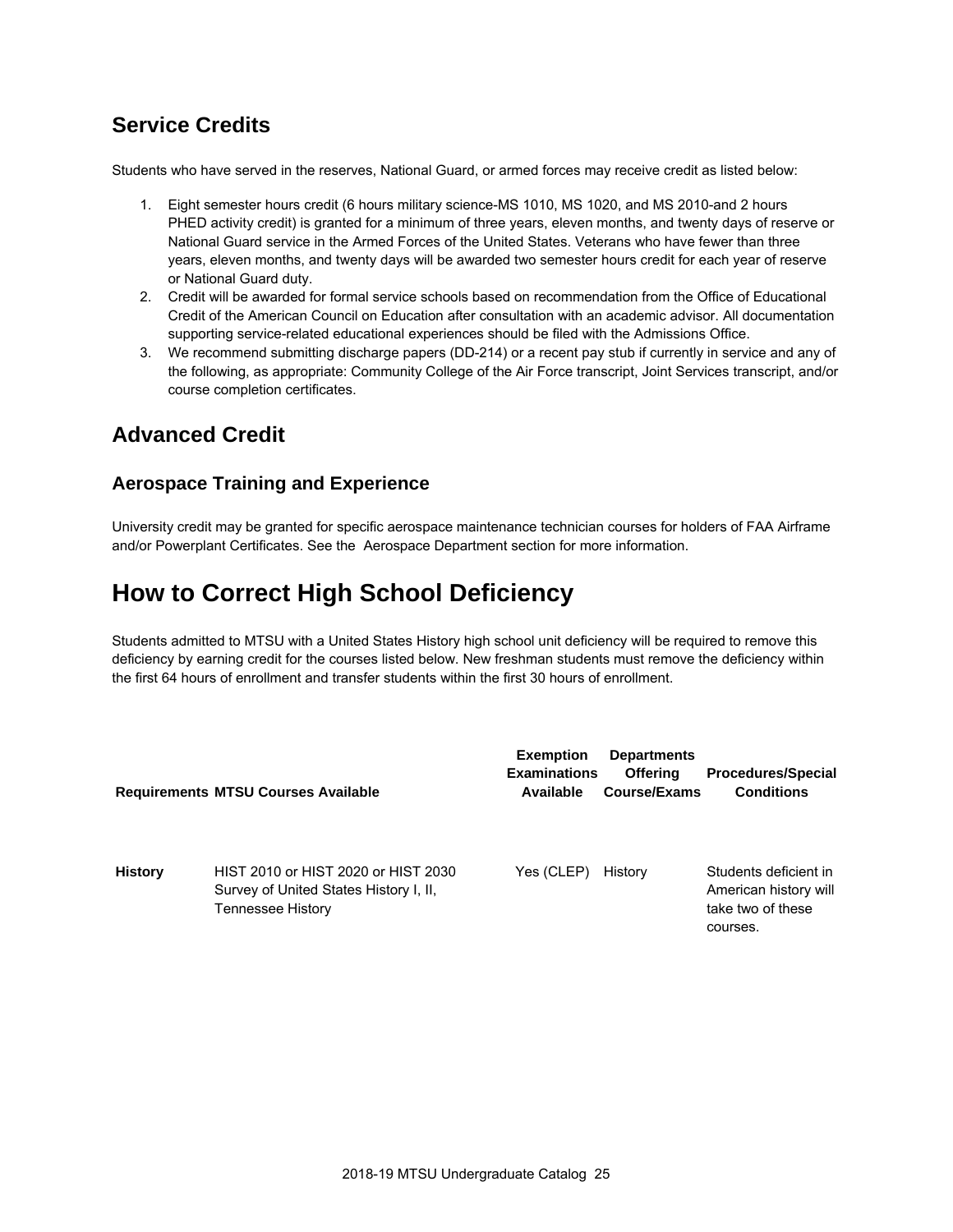# **Registration Process**

#### **Getting Started**

To be accepted to the University, all students, including reenrollees and part-time students, must meet admission requirements. The University reserves the right to stop accepting applications and to terminate registration at any point to ensure enrollment limitations according to guidelines set forth by the institution.

MTSU offers priority registration for current, reenrolling, or new undergraduates with a previous degree. Assigned registration times are accessible on PipelineMT and communicated via your MTMail account so check your email regularly.

- Students must resolve any registration holds before being eligible for registration. Students may access PipelineMT to view holds.
- Students must meet State of Tennessee immunization requirements (see above).
- ACT/SAT sub scores will determine if a student will be placed in prescribed courses; however, students will have the option to verify/challenge by taking the Academic Assessment Placement Test. Students without ACT/SAT scores may elect to undergo the Academic Assessment Placement Test or be placed automatically in the first level of the appropriate prescribed subject.

#### **Advising**

It is required for declared major students and strongly recommended for undeclared students to meet with an advisor to work out a schedule of classes, to review progress toward graduation, review Financial Aid Course Program of Study (CPoS) applicability, and for program updates or changes.

- Before registration, advising is required for new freshmen and new transfer students who have declared a major and strongly recommended for undeclared new freshman and new transfer students.
- Before registration is permitted, currently enrolled undergraduate students with a declared major having fewer than 30 hours are required to be advised by an advisor as determined by the college's advising plan. Advising is strongly recommended for students who are undeclared.
- Students with a declared major who also have prescribed course requirements must be advised by a college advisor until all prescribed requirements are complete. Students who have not declared a major but have prescribed course requirements are strongly recommended to be advised by the University College advisors until all prescribed requirements are complete.
- A student with an Academic Focus: Undeclared (General Education) major is strongly recommended to seek advising from the University College advisors before course selection.
- All pre-professional students must be advised by their pre-professional advisors.
- Upper-division students should have on file a degree plan (upper-division form). Students should follow their degree plan to stay on track for graduation. Students should complete the upper-division and Intent to Graduate forms two semesters before the desired term of graduation. These forms should be filed with the graduation coordinator. (See MT One Stop.)
- All full-time, degree-seeking students should be enrolled in the appropriate General Education English course and either six hours in General Education or three hours in General Education and three hours in their majors until they have satisfied the University's General Education requirements.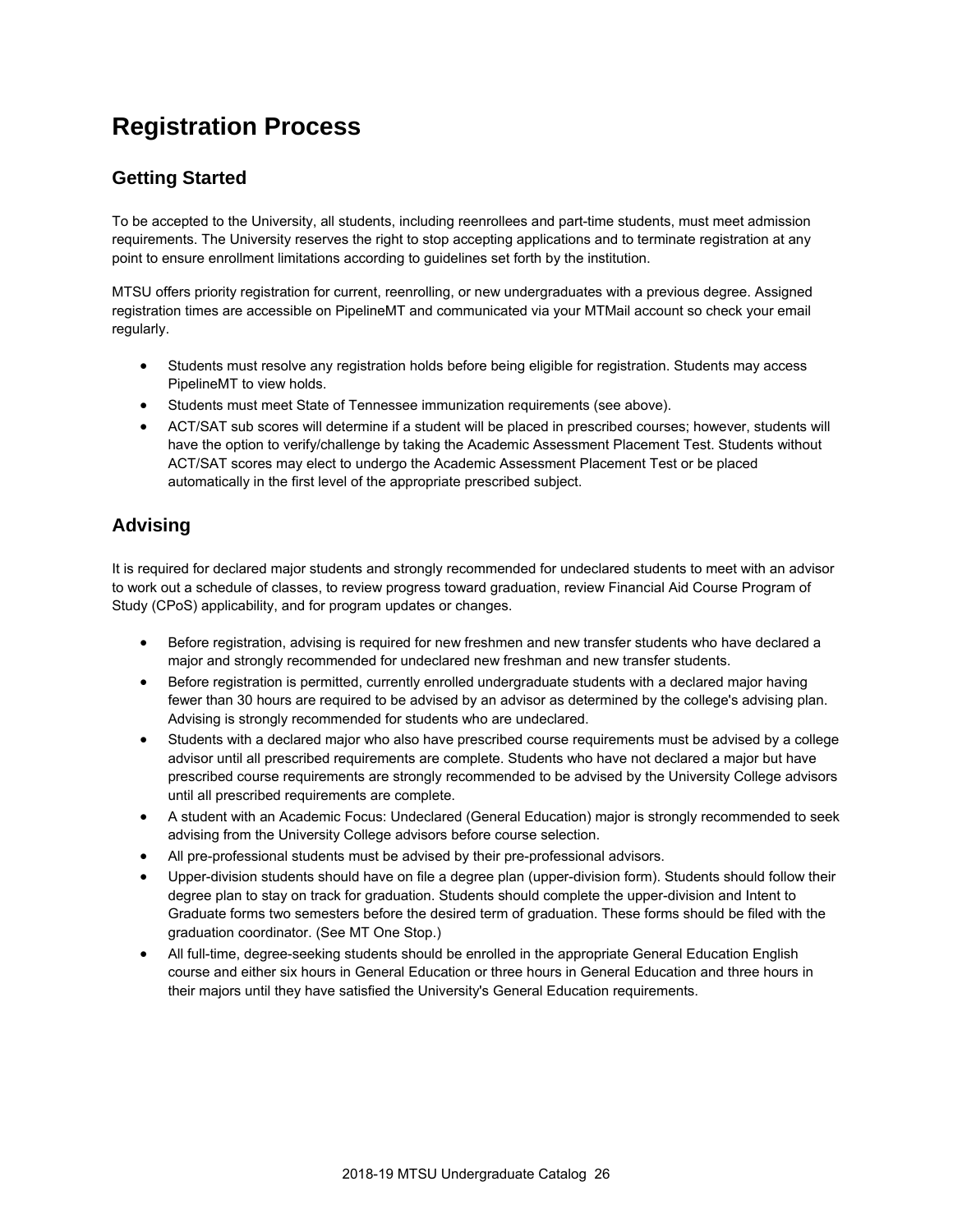#### **Registering Online for Courses**

Click on PipelineMT at www.mtsu.edu; Choose Registration and Student Records (left menu). Choose from one of the following:

#### **Registration**

- Add or Drop Classes
- Look Up Classes
- Display Corequisites

#### **Priority Registration Tools**

- Assigned Advisor
- Assigned Registration Time
- Holds
- Maximum Registration Hours for Term
- **•** Prescribed Course and High School Deficiency Summary
- Registration Status
- Schedule an Advising Appointment
- Schedule Planner

#### **Safety Precautions**

Certain courses and programs require the use and/or handling of hazardous materials or equipment. Students are expected to follow all safety instructions and to take the required safety precautions including, but not limited to, the use of personal protection equipment (PPE) during the course or program to prevent incidences of injury to self or other students

#### **Fee Payment and Confirmation**

For fee payment procedures and payment deadlines see Bursar's website at www.mtsu.edu/tuition. A student is not officially enrolled until completion of all of the requirements of registration including the payment of fees or confirmation of attendance.

#### **How to pay registration fees by credit card or check card on PipelineMT:**

- Log in to PipelineMT, click on Billing and Payment.
- Select Pay Registration, Balance, or Installment.
- Select Continue. You will be taken to the bill payment system.
- Select Make a Payment.
- Check Current account balance then click Continue.
- Click on the Select Payment Method drop down box then select Credit or Debit Card then click Select.
- Enter in credit/debit card number then click Continue.
- Enter in credit/debit card information then click Continue.
- Verify your information is correct then click Submit Payment.
- Wait for payment confirmation.

#### **How to confirm registration on PipelineMT:**

- Log in to PipelineMT, click on Billing and Payment.
- Select Confirm Registration.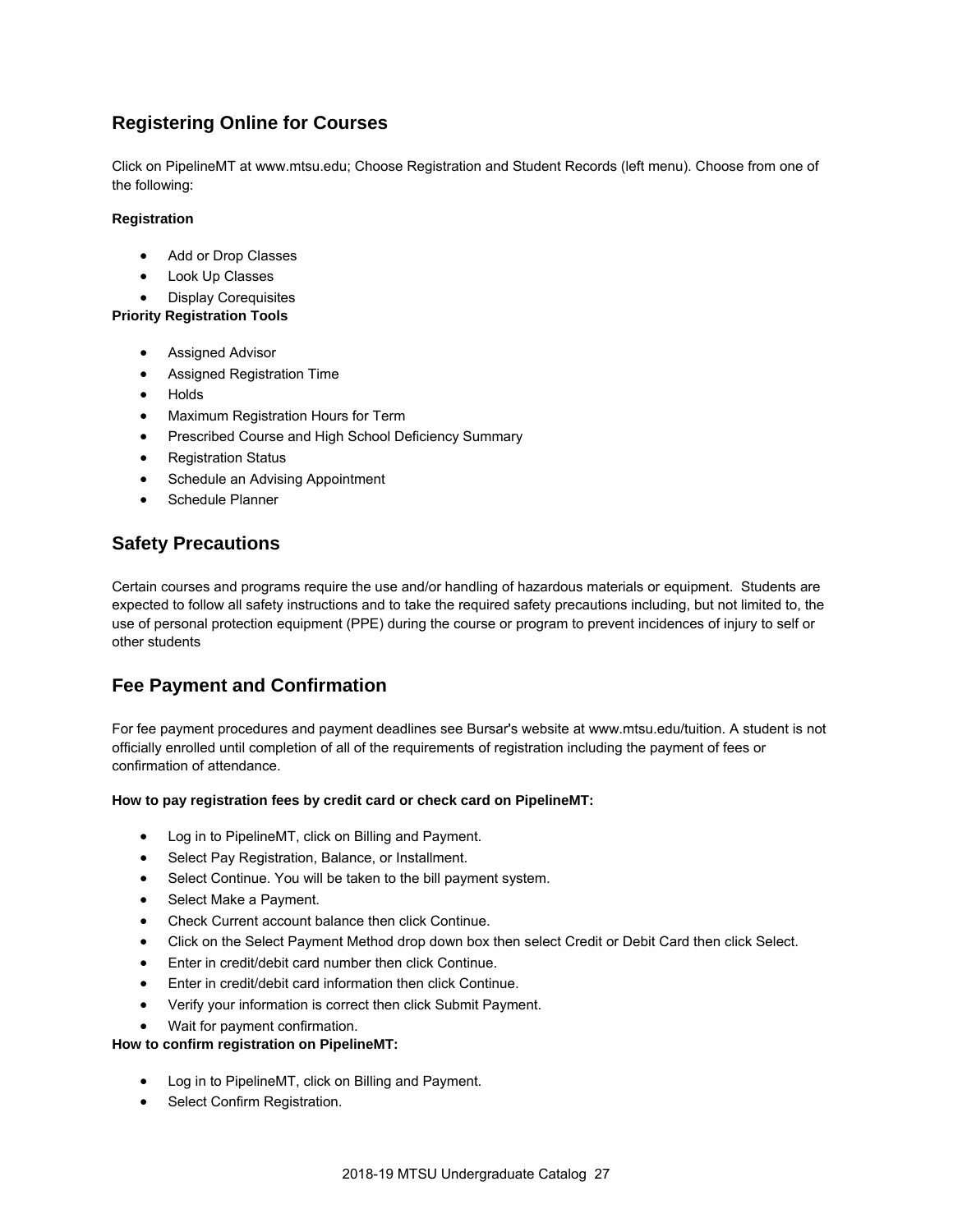- Select the term. Then click Submit. The account balance summary and account detail for the term will be displayed.
- Click "Yes, I will attend during ..." and wait for a confirmation number. Students will be given a confirmation number and should write down the confirmation number and date as proof of confirmation. If in doubt, students should try the process again and the system will tell them if registration has been confirmed. The confirmation number will not be repeated. If the student does not receive a confirmation number and is instead taken to the bill payment system, aid is either not on the account or a balance is still due.
- Class schedules will be deleted unless fees are paid or registration confirmed by the fee payment deadlines.
- Former students must settle all prior accounts in the Business Office and Walker Library before readmission.
- Students are required to have an ID card which is automatically validated each semester upon payment of fees.
- Students must register their automobiles for the current academic year.

#### **Determination of Residence for Fee-paying Purposes**

The Admissions Office and International Affairs Office makes decisions concerning residence classifications for undergraduate students. Regulations concerning residency are printed on the back of the Application for Tennessee Residency Form that may be obtained from the Admissions Office, Student Services and Admission Center. Students who disagree with a residency decision may appeal to the Student Appeals Committee. Additional information can be found above.

### **Selective Service**

All male U.S.citizens and male noncitizens who take up residency in the United States of American before their 28th birthday must register with Selective Service prior to registering for classes at MTSU. This requirement does not apply to veterans and others exempt by federal law.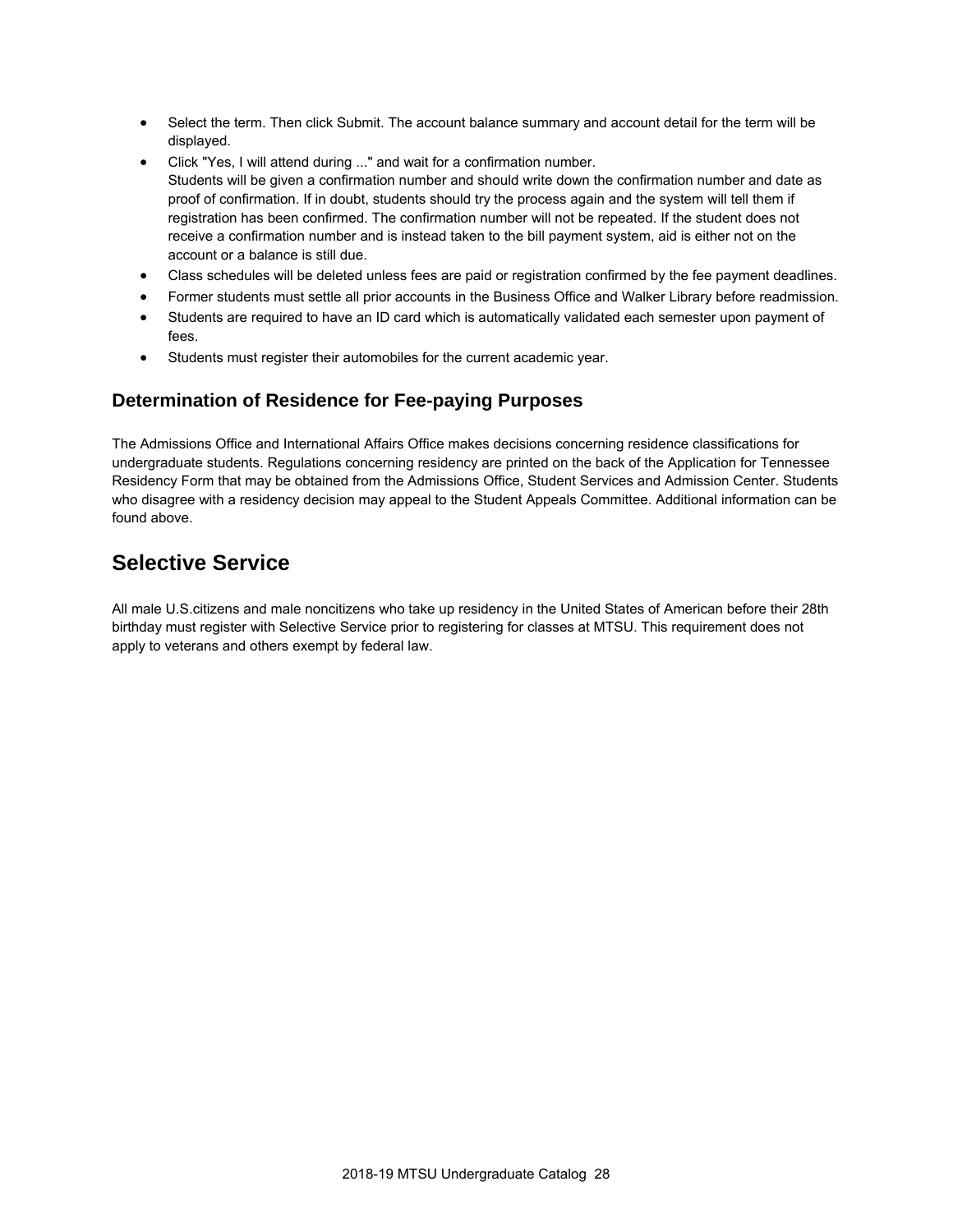# **International Admissions/Education**

# **International Undergraduate Admissions**

The Office of International Admissions under International Affairs serves undergraduate international students. All inquiries and correspondence regarding undergraduate admissions should be addressed to this office. Application packets, including forms and requirement instructions, can be obtained by writing or calling the Office of International Undergraduate Admissions or via www.mtsu.edu/intered/InternationalAdmissions.php. International student applicants may apply for the Fall, Spring, or Summer semesters. Summer admission is typically for in-country transfer international students only.

The University provides immigration advisement through the International Admissions Office. The office in conjunction with International Affairs is responsible for issuing I-20s and DS-2019 documents necessary for securing visas. It also serves as a liaison among faculty members, administrators, and international students in international matters.

## **Residency**

International Affairs determines residency for international undergraduate students. All international students are considered out-of-state for tuition purposes until they officially apply for and receive in-state status. Those who believe they meet the in-state criteria may obtain an application and submit it to the Office of International Undergraduate Admissions. The completed form and supporting documentation should be submitted one month prior to the start of the term in which they wish to receive in-state status. Failure to file may result in classification and billing of out-of-state tuition. Students will be informed of the residency decision by email.

## **Immigration**

It is the student's responsibility to maintain his/her legal immigration status. All immigration documents and copies should be kept in a safe place. According to U.S. Citizenship and Immigration Services (USCIS), F1 and J1 students must be enrolled full time (minimum 12 credit hours if undergraduate and 9 credit hours if graduate) during Fall and Spring semesters. Summer enrollment is optional. Also, USCIS requires that F1 and J1 applicants meet all MTSU mandated admission requirements prior to enrollment.

## **Proof of English Proficiency**

An international student whose native language is not English must submit a successful Test of English as a Foreign Language (TOEFL) score, International English Language Testing (IELT), iTEP, or ELS certificate level test score as a requirement for admission.

For information on TOEFL, visit www.ets.org/toefl.

For information on IELTS testing, visit www.ielts.org/contact\_us.aspx.

For information on iTEP testing, visit www.itepexam.com.

## **Financial Aid and Scholarships**

F1 or J1 applicants must provide verification of financial support prior to admission as required by the United States Citizenship and Immigration Services (USCIS). MTSU provides merit-based international student scholarships for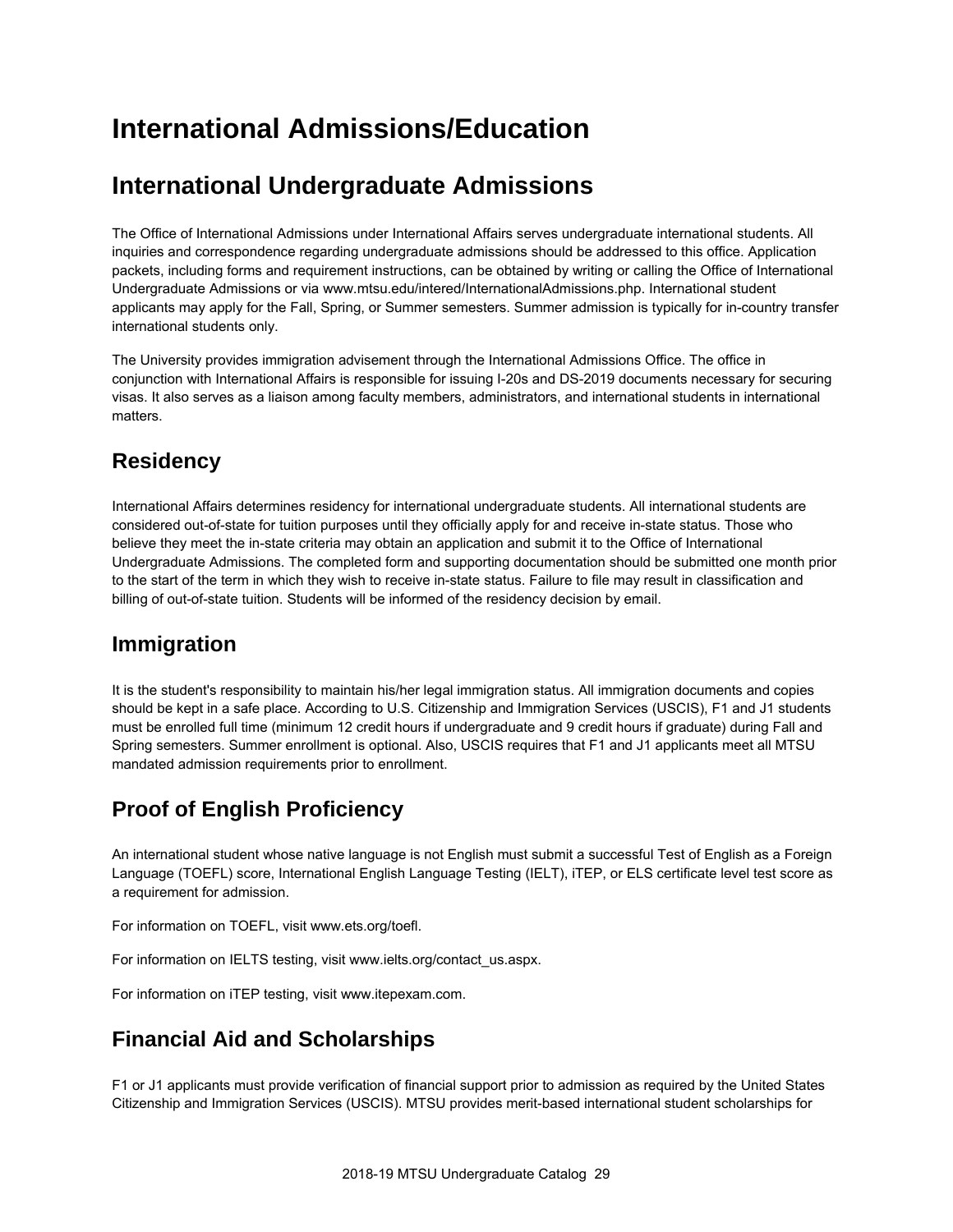qualified nonimmigrant visa holders. All applicants are automatically considered for a scholarship upon admission and will be notified along with the admission decision.

### **Deadlines for Completed\* Files:**

**Fall semester:** July 1 of same year; Spring semester: November 1 of previous year; Summer semester: April 15 of same year.

**\*NOTE:** A completed file contains ALL acceptable materials required for admission.

## **Orientation Information**

All new F1 and J1 students must attend a mandatory international student orientation and meet with an assigned academic advisor before they can register for classes. Information regarding orientation is sent with the final acceptance notification. Students who are in status other than F1 or J1 with USCIS will be invited to CUSTOMS orientation in the summer if they are entering in the Fall term.

### **Health and Accident Insurance**

All international students in F1 or J1 status must obtain and maintain health and accident insurance as a condition of admission and continued enrollment at MTSU. Minimum requirements for coverage are specified on the insurance form provided by the Office of International Admissions.

### **Requirements**

Undergraduate International Student Applicants to MTSU should submit

- 1. a complete undergraduate application for admission.
- 2. a **\$30.00 (US) nonrefundable application fee** (money order or check with routing numbers).
- 3. official transcripts of all high school or university work. If transcripts are in a language other than English, an official translation in English and an official untranslated transcript must be sent. A full course-by-course transcript evaluation is required for all foreign post-secondary course work obtained from any of the Current Member organizations found at www.naces.org including www.wesorg.
- 4. official English Proficiency Test score from one of the following: TOEFL paper-based score of 500; TOEFL iBT-based score of 61; IELTS (International English Language Test) score of 5.5; iTEP score of 3.6; or ELS Language Center (completed program level 110 verified by official transcript from ELS institution) or IEI (International English Institute) of Nashville. All test scores must be received directly in the Office of International Admissions from the testing agency. Student copies of score results are not accepted.
- 5. a financial statement demonstrating sufficient funds to cover one year of schooling.

Transfer students must submit the following additional materials.

- 1. a front and back photocopy of 1-94, if applicable.
- 2. a front and back photocopy of 1-20 or DS-2019, if applicable
- 3. a photocopy of the passport expiration page, if applicable.
- 4. a photocopy of the visa expiration page, if applicable.

Regular admission will be granted to applicants who have one of the following: a GPA of 3.00 if a first-year student; a minimum composite ACT of 22 or SAT composite of 1020; a minimum 2.7 GPA and minimum ACT of 19; or a GPA of 2.00 if transferring from an accredited secondary education institution.

**NOTE:** *Applying online and sending all official documents except transcript(s) and test scores in one envelope will expedite processing of the application. The office will assign a student ID number for record-keeping purposes only.*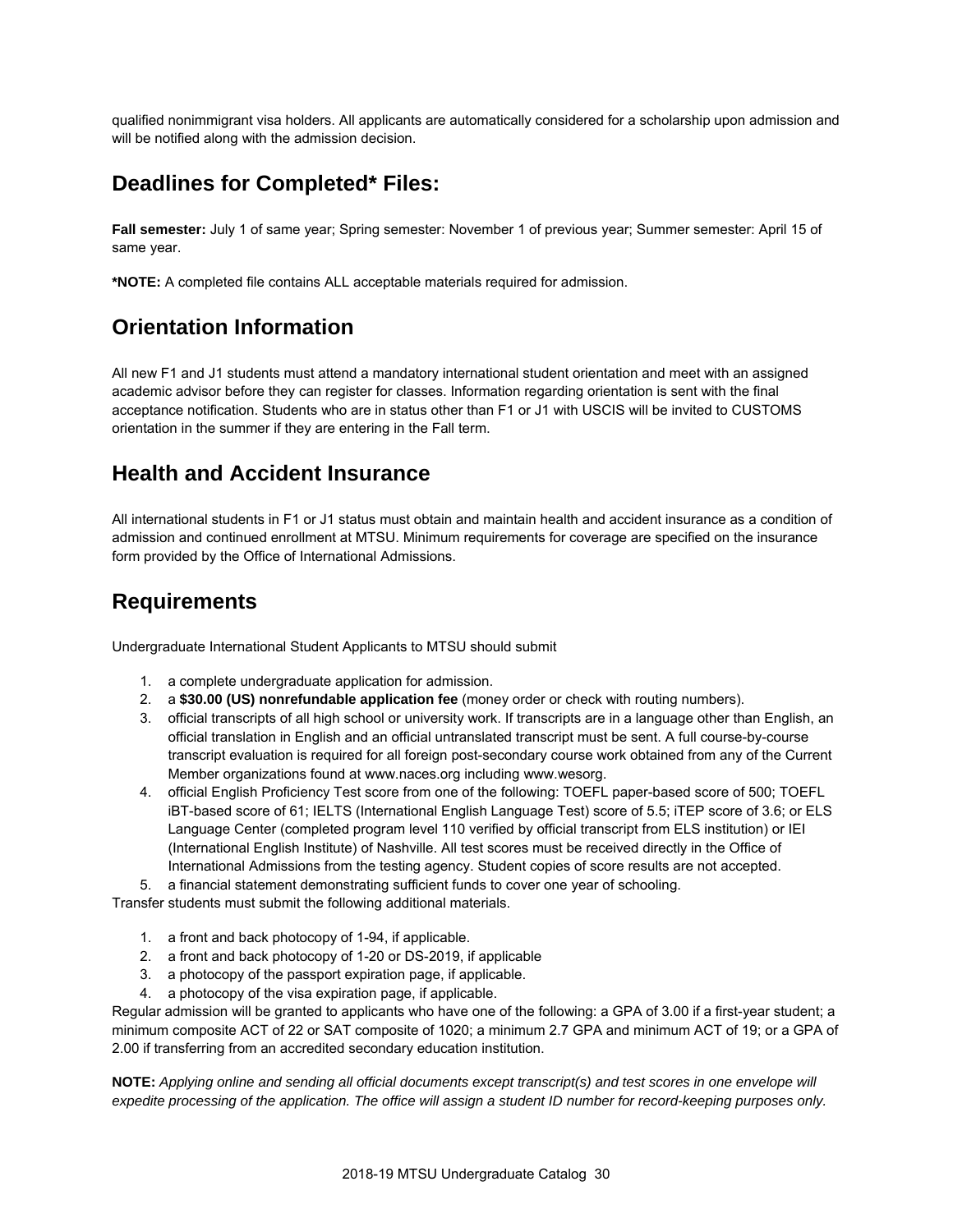*The student ID number should be on all correspondence sent to the office. All materials received become the property of MTSU and cannot be returned to the student or forwarded to a third party.*

### **Special English Courses**

All admitted students will be subject to an English Placement exam administered by the Department of English. Results will determine whether a student enrolls in ENGL 1008 (for credit but not fulfilling degree requirements) or ENGL 1010.

## **International Education at MTSU**

MTSU students have the opportunity to broaden their personal and professional horizons through a variety of programs offered by the University. MTSU has a tradition of an internationalized academic curriculum and has created opportunities for students to gain international experience. These opportunities include major and minor academic programs, direct exchange programs, study abroad, and experiential and service learning projects.

### **B.A. in International Relations**

This program is housed in the Department of Political Science and International Relations and provides preparation for future careers in government and the private sector. Graduates of this program include university professors, career diplomats, government agency analysts, and analysts in the private sector. For further information, contact the Department of Political Science and International Relations, (615) 898-2708, or see International Relations, B.A.

## **B.S. in International Relations**

Established in 1967, this program is housed in the Department of Political Science and International Relations and provides preparation for future careers in government and the private sector. Graduates of this program include university professors, career diplomats, government agency analysts, and analysts in the private sector. For further information, contact the Department of Political Science and International Relations, (615) 898-2708, or see International Relations, B.S.

### **B.S. in Global Studies and Human Geography**

Originally established as an interdisciplinary minor under a 1994 DOE grant, Global Studies and Human Geography with a concentration in Global Studies is an interdisciplinary major that allows students to create their own major, consisting of a Global Studies core, existing internationalized course offerings, and experiential learning. Working with the Global Studies advisor, students may choose from over 100 courses in five colleges at MTSU. For more information, see Global Studies and Human Geography, Global Studies Concentration, B.S.

## **Education Abroad (Study Abroad)**

The Office of Education Abroad is committed to providing exceptional education abroad programming by assisting students in fulfilling their academic goals to study abroad, supporting faculty leading education abroad programs, and welcoming all new incoming exchange students each year. The Education Abroad staff provides one-on-one advising sessions to any student interested in participating in one of the various affiliated programs located within 65 countries that complement their individual academic program. Education Abroad also facilitates student preparation through informational sessions and on campus pre-departure orientations.

For details, please call (615) 898-5179, visit Peck Hall 207, or email educationabroad@mtsu.edu.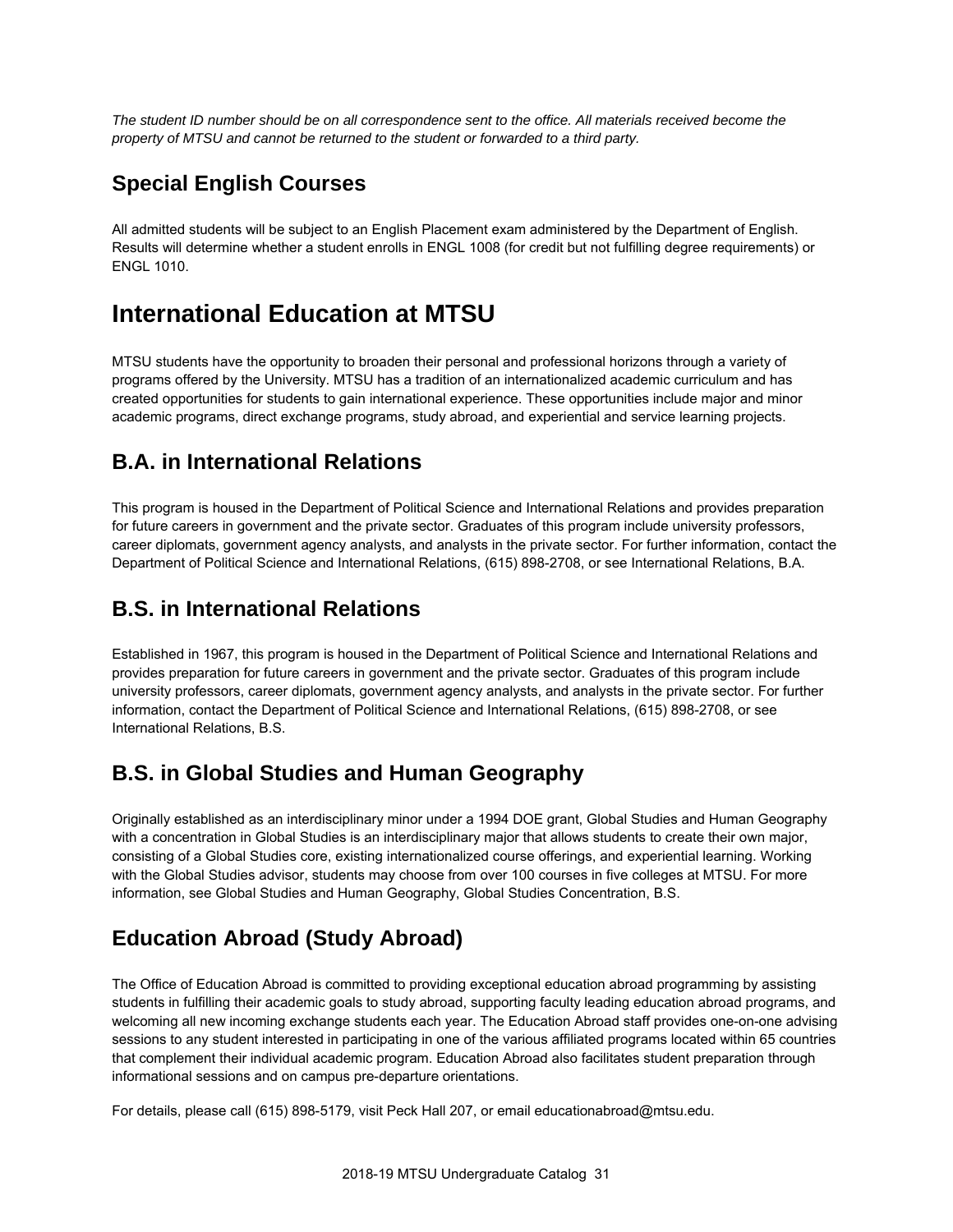### **Experiential and Service Learning Projects**

Several departments at MTSU, in collaboration with the Education Abroad Office, offer unique opportunities for students to engage in international experiential or service-learning activities.

### **Regionally Specific Interdisciplinary Minors**

MTSU offers a variety of interdisciplinary minors designed to increase understanding and knowledge of a specific global region. They include

- African American Studies Minor
- Asian Studies Minor
- **•** Early Modern European Studies Minor
- Latin American Studies Minor
- Middle East Studies Minor
- Portuguese Studies Minor
- Russian Studies Minor
- Twentieth-Century European Studies Minor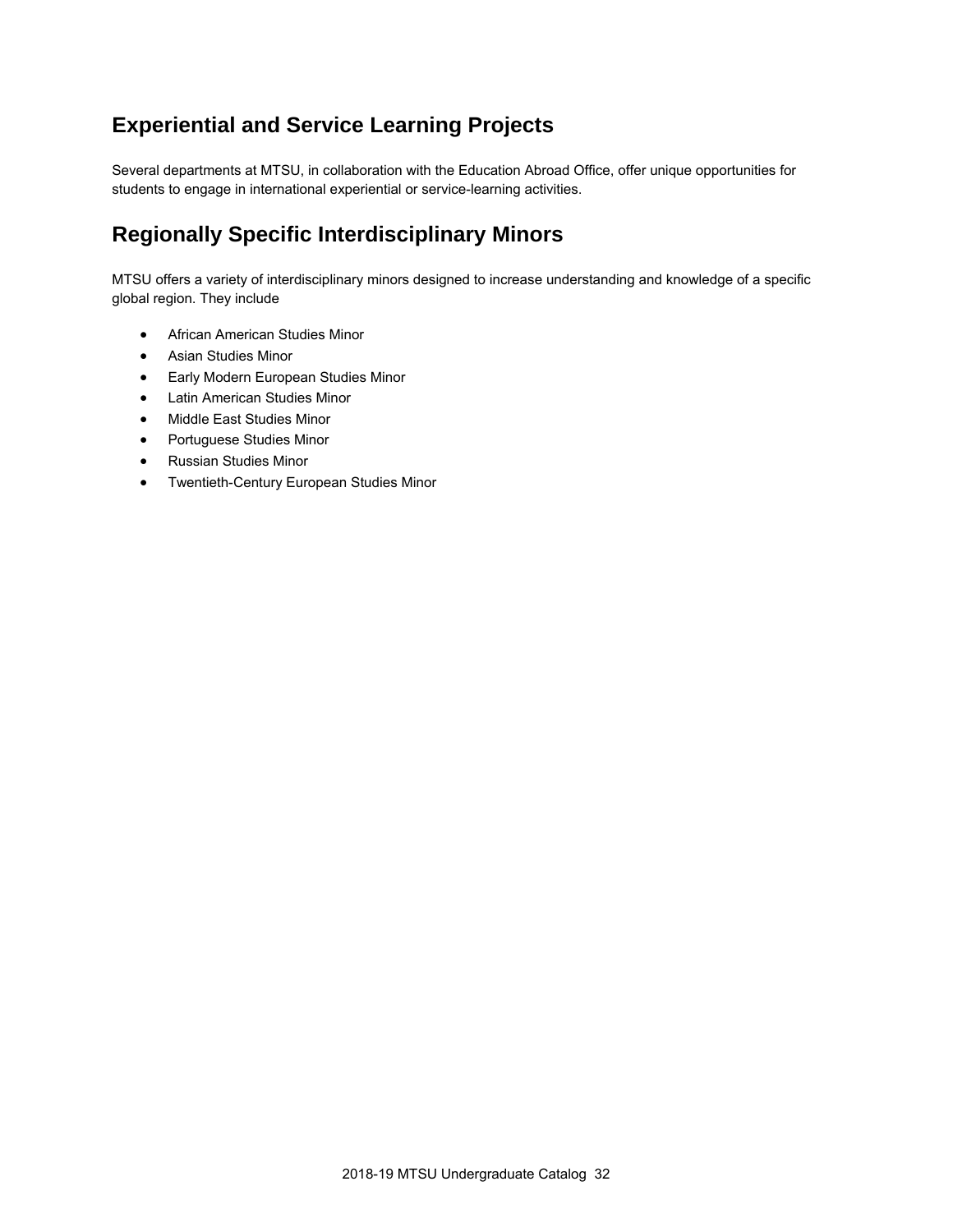# **Academic Policies and Procedures**

## **Academic Advising**

**Each student is strongly encouraged to meet with his/her advisor prior to course selection to review progress toward graduation. All new freshmen and new transfer students are required to complete advising before initial registration will be permitted. All currently enrolled undergraduate students with fewer than 30 hours earned are required to be advised by their faculty/college/UAC advisors as determined by the college's advising plan before registration is permitted. Students required to enroll in prescribed courses will also be required to be advised. A student with an Academic Focus: Undeclared (General Education) major must seek advising in the Undeclared Advising Center (UAC) before course selection is permitted.**

Each student is assigned to the academic college which corresponds to his or her major area of study. Each college has an advising center with academic advisors assigned to certain populations. Academic advisors are available to answer questions from any faculty member or student, but they specialize in helping students with selection of majors, minors, and courses. They also play pivotal roles in CUSTOMS (student orientation) and registration. This will be your primary advisor for most majors. Academic advisors schedule appointments through an online scheduling system.

Faculty advisors are assigned by departments. Faculty advisors are professors in a student's major and provide guidance in the areas of graduate schools, internships, and careers. Faculty advisors post a schedule of office hours, and each student should feel free to call on his or her advisor or any faculty member or professional advisor at any time assistance or discussion is appropriate. Some programs require an academic advisor's permission for selection of classes.

### **Academic and Classroom Misconduct**

- 1. The instructor has the primary responsibility for maintenance of academic integrity and controlling classroom behavior and can order the temporary removal or exclusion from the classroom of any student engaged in disruptive conduct or conduct that violates the general rules and regulations of the institution for each class session during which the conduct occurs. Extended or permanent exclusion from the classroom, beyond the session in which the conduct occurred, or further disciplinary action can be effected only through appropriate procedures of the institution. If an instructor wishes to remove a student from the classroom for a longer period of time or permanently, she/he must refer the student to the Office of Judicial Affairs and Mediation Services.
- 2. Plagiarism, cheating, and other forms of academic dishonesty are prohibited. Students guilty of academic misconduct, either directly or indirectly, through participation or assistance, are immediately responsible to the instructor of the class. In these instances, the faculty member has the authority to assign an appropriate grade for the exercise or examination, or to assign an "F" in the course, as is proportional to the nature and extent of academic misconduct. When assigning a grade based on academic misconduct, the faculty member shall ensure that the student is made aware of his/her appeal rights. Additional disciplinary sanctions may be appropriate; this issue will be determined by the Committee.
- 3. Students who are suspected of academic misconduct will be referred to the director of Student Academic Ethics (DSAE). The academic misconduct process is described in MTSU Policy 312 Academic Misconduct. Courses may not be dropped pending the final resolution of an allegation of academic misconduct.
- 4. Disruptive behavior in the classroom may be defined as, but not limited to, behavior that obstructs or disrupts the learning environment (e.g., offensive language, harassment of students and professors, repeated outbursts from a student which disrupt the flow of instruction or prevent concentration on the subject taught, failure to cooperate in maintaining classroom decorum, etc.), text messaging, and the continued use of any electronic or other noise or light emitting device which disturbs others (e.g., disturbing noises from beepers, cell phones, palm pilots, laptop computers, games, etc.).

*This policy is promulgated pursuant to, and in compliance with, MTSU Policy 312 Academic Misconduct.*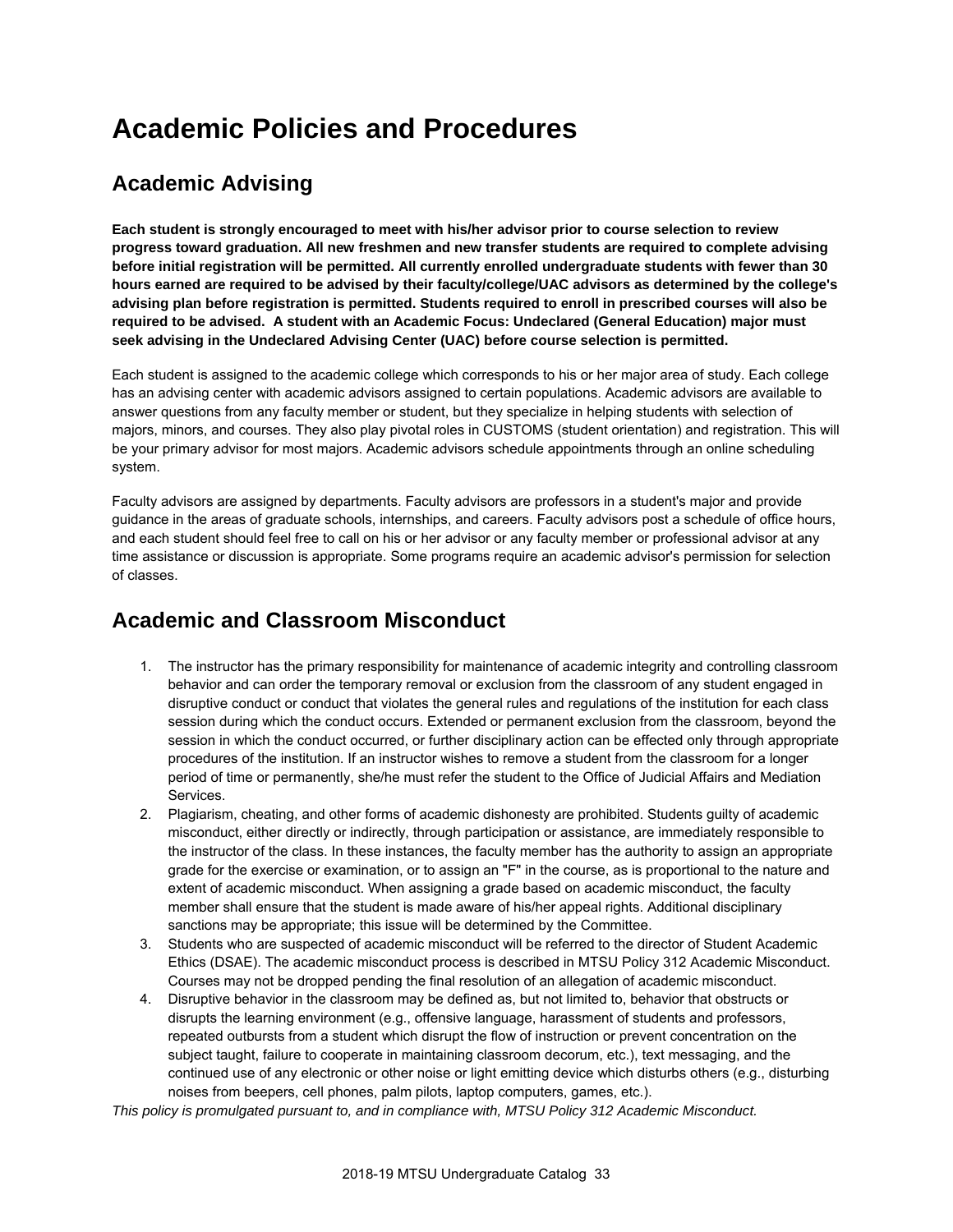### **Academic Fresh Start**

Any person who has not been enrolled in a college or university for a period of at least four years and has not earned a bachelor's degree or higher and any time after readmission or admission as a degree-seeking student may request an Academic Fresh Start by completing an Academic Fresh Start Application, preparing a degree plan with an advisor, and receiving approval from the appropriate college advising manager. The student's permanent record will remain a record of all work; however, courses taken and previously failed will be excluded from the GPA calculation. Courses with a D grade will also be excluded when a grade of C or better is required in the student's current major. The student may be granted a Fresh Start only once and the Fresh Start cannot be reversed. This policy is independent of financial aid regulations. More information may be obtained here.

### **Academic Progress**

Faculty report academic progress for certain populations of students as well as any students for which a faculty member has concerns. Additionally, mid-term grades are reported for every undergraduate course. An Academic Progress report will reflect feedback from a professor which could include an estimated grade and/or comments. An email notification is sent to the student if an Academic Progress report is posted. Details related to the report can be accessed in PipelineMT ► Registration and Student Records ► Academic Records ►Academic Progress Report.

## **Academic Standing (Retention Standards and Grades)**

Students may view grades and academic standing online each semester by selecting the appropriate option on PipelineMT. No student may view grades on PipelineMT until all debts or obligations owed to MTSU have been satisfied. Students with holds may come to the MT One Stop in the Student Services and Admission Center with a photo ID to be informed of their grades.

It is the student's responsibility to be aware of grades and academic standing. Academic standing could be good standing, probation, or suspension, and it is calculated at the end of each term after grades are received, repeats are marked, and GPA is calculated. Academic standing is listed on the student transcript after end-of-term processing each term.

Grade changes are processed daily and email notifications of the grade changes are sent to the student's and faculty's MTSU email addresses. Once the next semester begins, academic standing is not recalculated even if grade changes are received unless a university error was made. An email is sent to the student's MTSU email address if he or she is placed on probation or suspension, but a student should always check his/her academic standing on PipelineMT after each semester.

#### **Probation**

If a student is placed on probation, the student must attain one of the following retention standards:

- 1. a 2.00 GPA for current term, OR
- 2. meet one of the following retention standards: 00-29.99 GPA hours: 1.50 overall combined GPA 30-49.99 GPA hours: 1.80 overall combined GPA 50 or more GPA hours: 2.00 overall combined GPA

A student on academic probation who does not meet either the current term GPA or overall combined GPA in the above standards during the next term in which enrolled will be suspended. This includes students admitted on probation or who have been previously suspended from another school, i.e., reenrolled or transfer students. (See reenrollment policy.) Students previously suspended are not eligible for probationary status.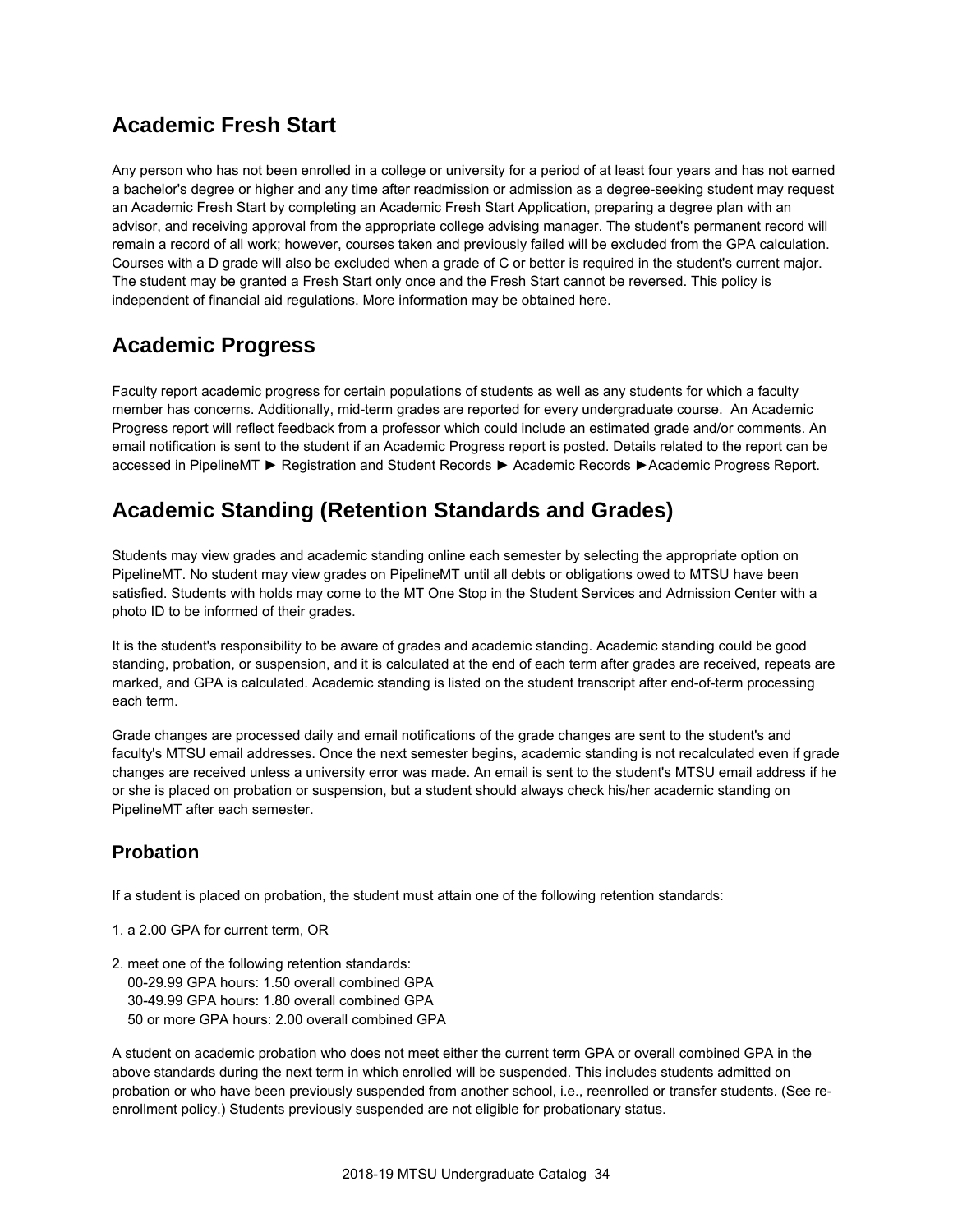#### **Suspension**

If a student is suspended, any future registration is purged and the student cannot attend MTSU for the length of the suspension. A student can appeal a suspension. (See Appeal of Academic Suspension for more details.) Students should also be aware of the difference between a financial aid suspension due to unsatisfactory progress and an academic suspension based on grades and GPA. A financial aid suspension means the student can still attend MTSU; however, the student will not receive financial aid. An academic suspension means the student cannot attend MTSU for the length of the suspension even if eligible for financial aid. These are two different suspensions, and there are two different appeal processes that are independent of each other.

Any student who lacks prescribed courses and attends another Tennessee public school while on suspension from MTSU must enroll for those prescribed/learning support courses while attending the other school, if available. Any student who attends another school while on suspension from MTSU must reapply and meet current admission standards.

International students attending MTSU on student or exchange visas may not be readmitted after their second suspension even though the normal suspension period is over. According to the terms of their eligibility forms (I-20 or DS-2019), international students are expected to do satisfactory academic work and maintain a full course of study at MTSU. Failure to do this invalidates their student status, and Immigration Service will be notified. International students who are suspended may appeal to the Academic Appeals Committee for reinstatement if they feel that their poor academic performance was due to circumstances beyond their control.

### **Academic Year**

The regular academic year is divided into two terms, Fall and Spring. There is also the Summer term which is divided into parts of term: 1-Full Term, beginning in May, is approximately 13 weeks; S1-May, beginning in May, is approximately three weeks; S2-June and S3-July, beginning in June and July respectively, are approximately five weeks in length; S4-June/July, beginning in June, is approximately ten weeks; S5-May/June, beginning in May, is approximately eight weeks; TN eCampus beginning in June, is approximately ten weeks. Additional parts of term may be scheduled to accommodate the special needs of certain courses.

During a Fall or Spring term, there are two accelerated parts of term offered in a seven-week format during the full term. Accelerated parts of term are also offered during the TN eCampus R term in an eight-week format.

### **Accounts**

No student will be issued a diploma, certificate of credit, or transcript of his/her record until all debts or obligations owed to the University have been satisfied.

### **Appeal of Academic Suspension**

MTSU is committed to helping students achieve their academic goals. However, some students fail to maintain an adequate grade point average and are academically suspended. Students are responsible for being aware of their academic standing. Email messages regarding academic suspension are sent to students' MTSU email addresses. Students should check their MTSU email and academic standing on PipelineMT after all grades are posted and the GPA is calculated.

Academic appeals for undergraduate students will be reviewed by an academic appeals committee and consideration will be given for readmission if the student presents adequate evidence of ability, maturity, and motivation. A college transcript and materials submitted by the student are reviewed by this committee to determine if they think students can do college-level work and if they are motivated to be successful in school. The academic appeals committee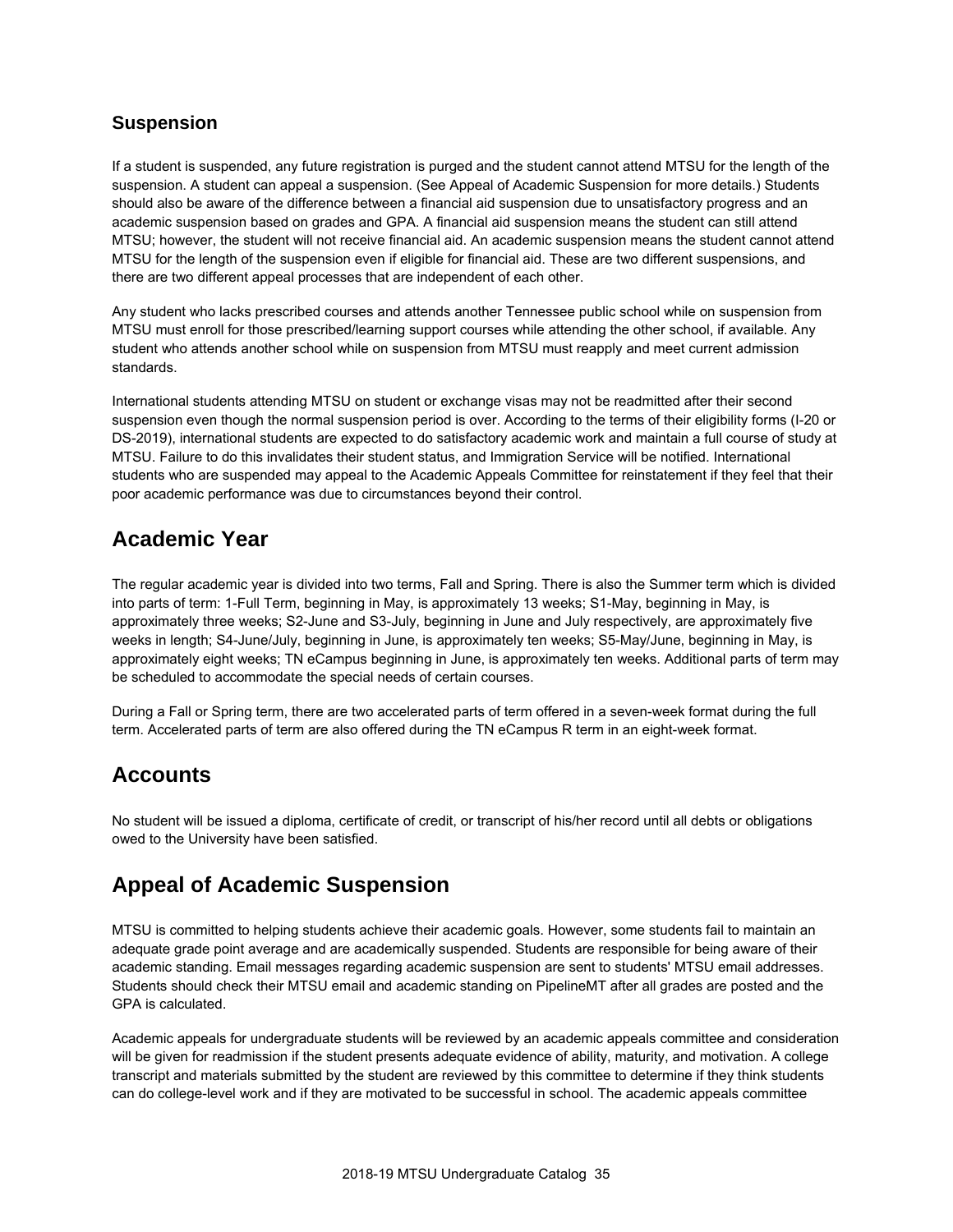decides if the suspension stands or if the student can be readmitted. Conditions that this committee might impose, if a student is readmitted, could be limiting enrollment in 8 or 14 credit hours for the semester and/or requiring the student to see the college advisor. **This committee's decision is final and only applies to the semester for which the student appealed. There is no higher appeal.**

Readmission by the academic appeals committee does not imply reinstatement of financial aid, if applicable. Students should be aware of the difference between a financial aid suspension due to unsatisfactory progress and an academic suspension based on grades and GPA and that these are two different appeal processes that are independent of each other. The academic appeal form may be obtained at the MT One Stop or at www.mtsu.edu/academic standing.

Students appealing for Fall term can appeal at the Summer or Fall meeting (not both). Appealing for the Fall term at the May meeting allows students to receive the committee's decision in May rather than having to wait until August. Students should access www.mtsu.edu/academic standing. refer to the current MTSU registration guide; or contact personnel in the MT One Stop for the deadline date applicable to each semester.

Students who wish to appeal an academic suspension must complete the current appeal form and submit any required documentation by the published deadline. It is the student's responsibility to followup to determine receipt of an appeal by the Registrar's office.

### **Cancellation of Scheduled Classes**

The right is reserved to cancel any class when the number of students enrolled is deemed insufficient per minimums listed below.

1000 - 2000 = 15 students enrolled 3000 - 5000 = 10 students enrolled 6000 = 8 students enrolled 7000 = 6 students enrolled

### **Change of Major**

Choosing the right major and minor can be challenging, and many students make the decision to change their majors and/or minors sometime during their undergraduate careers. Students may explore possible major career fields in KOM, Suite 102, or by visiting mtsu.edu/programs.

Any student who wants to change current major; change catalog requirement year; or add an additional major, concentration, or minor **must** meet with his/her current college advisor or the college advisor of the proposed new major/minor. Some majors require candidacy prior to enrollment in upper-division courses.

Only college and faculty advisors can submit a curriculum change to the Records Office for processing on behalf of the student. Submitted major/minor changes will be processed for the current term. Once the change is made, updated degree requirements will be viewable in Degree Works and will used for determining federal aid eligible for Course Program of Study (CPoS).

When the Records Office receives an advisor-approved change for a student receiving military veterans' benefits, secondary approval from the Daniels' Center will be required before the student's curriculum is updated. Studentathletes may request a change of major by meeting with the appropriate SAEC advisor for approval and completing required paperwork in conjunction with the appropriate college advisor.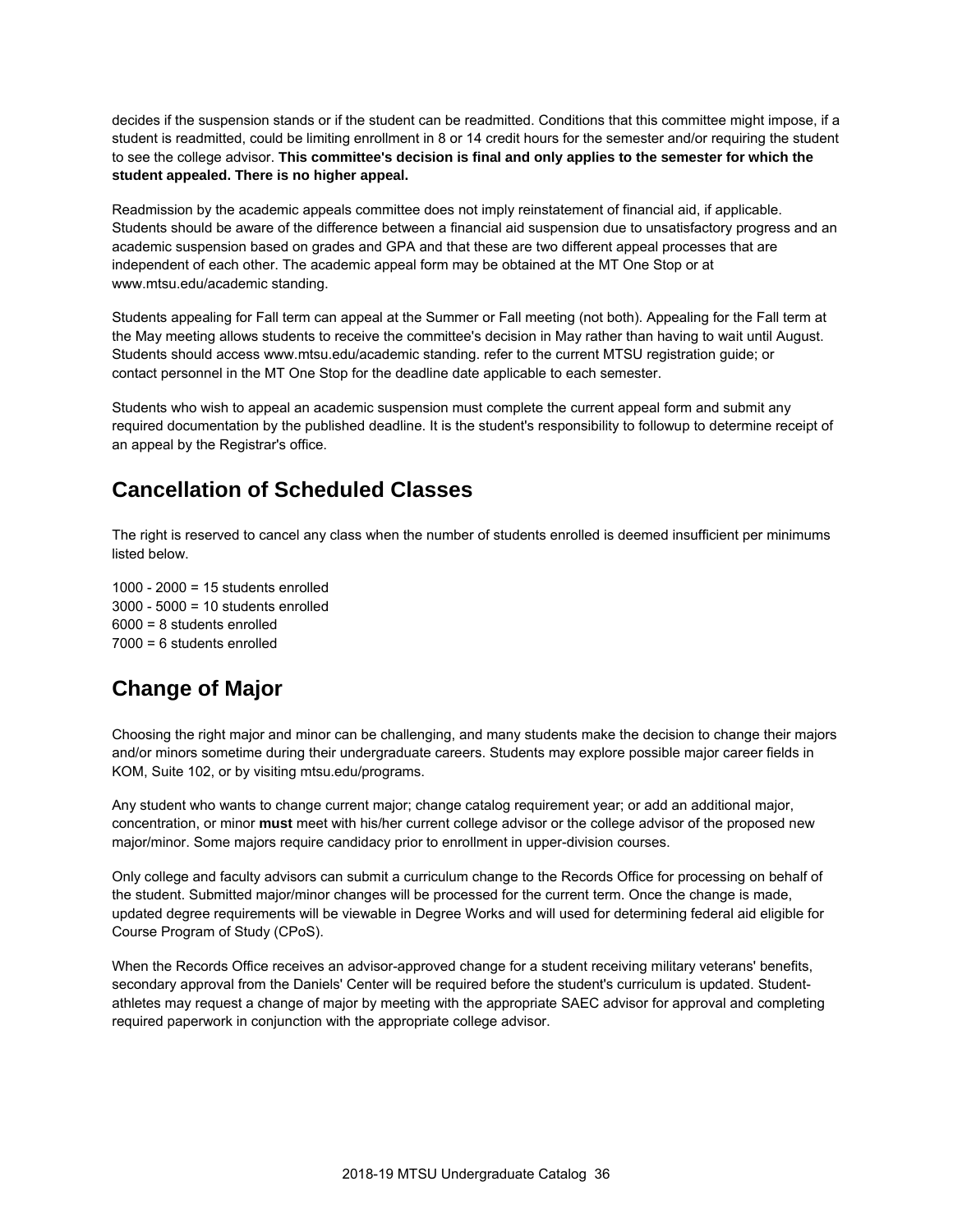## **Class Attendance**

A student is expected to attend each class for which he/she is registered except in cases of unavoidable circumstances and should not attend classes for which he/she is not officially registered.

Even though some faculty may not check attendance in a conventional manner, attendance in classroom courses or participation in distance learning courses is expected, and absence or non-participation is recorded and will have an effect on receipt or repayment of financial aid and/or scholarships. Students who are reported for nonattendance will be assigned a grade of FA to appear on their transcripts, and nonattendance will be reported to appropriate agencies.

Exceptions are made for University-sanctioned activities. Students shall not be penalized for such absences. Students anticipating participation in University functions which will take them out of classes should discuss these absences with their instructors at the earliest convenient time.

The fact that a student may be absent from a class does not in any way relieve that student of the responsibility for the work covered or assigned during the absence. It is the responsibility of faculty members to excuse or refuse to excuse absences of students who miss their classes. It is the responsibility of the student to obtain excuses for absences and to arrange with the faculty member in question to make up the work missed. Absences begin with the first date the student is enrolled in class.

If emergency circumstances prevent contacting the professor or department, the student may contact the MT One Stop for notification to the instructor(s) at (615) 494-8910. Only the instructor of the class concerned can excuse an absence.

MTSU does not usually close because of inclement weather, but students will be allowed to use their own discretion when snow and icy conditions exist; they will be given the opportunity to make up the missed classes should they decide not to attend. To determine if classes are cancelled, students should listen to area radio and television stations, call the news line at (615) 904-8215, or access the University home page at www.mtsu.edu/.

Any student who is absent from a state college or university during any school term or portion thereof in excess of thirty (30) days due to active military service shall be entitled to withdraw and receive a tuition credit in the form of credit hours for each credit hour paid by, or on behalf of, such student, or a refund for any payments made. Tuition credit shall be given only if the reserve or National Guard student did not receive a final grade in the course for which tuition credit is sought.

### **Classification of Students**

No student may be classified as a sophomore until after earning at least 30 semester hours.

No student may be classified as a junior until after earning at least 60 hours.

No student may be classified as a senior until after earning at least 90 hours.

### **Course Numbers**

Courses numbered 1000-1999 are on the first year or freshman level; 2000-2999 on the second year or sophomore level; 3000-3999 on the third year or junior level; 4000-4999 on the fourth year or senior level; 5000 and above on the graduate level. Course numbers defined as basic or developmental are not acceptable as degree credit work.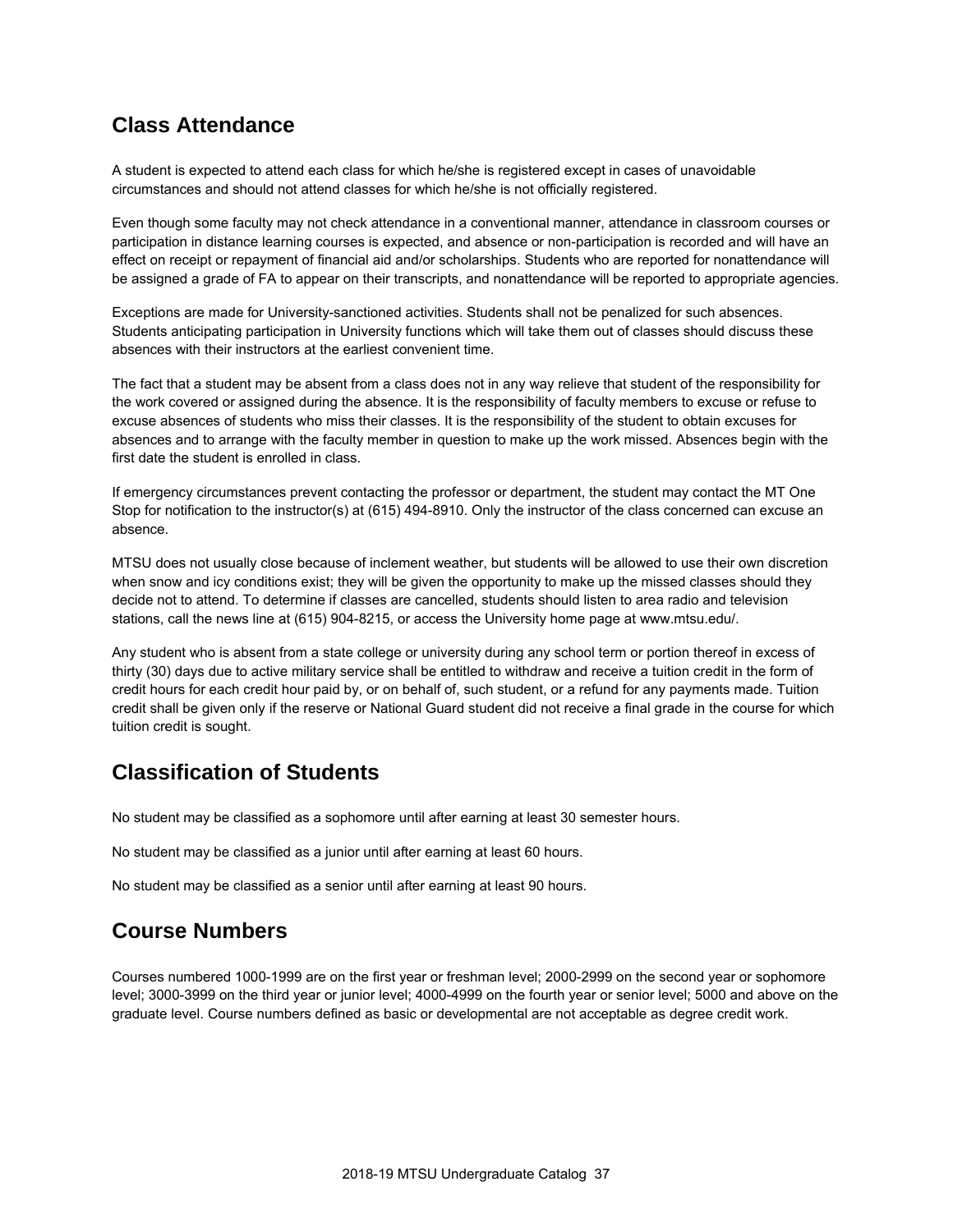## **Course Substitution**

Course substitutions are needed when a course does not fulfill a degree requirement; however, it is determined in consultation with an advisor that the course would be an appropriate replacement. The course substitution form requires approval by the advisor, chair, and dean of the student's major or minor program depending on what requirement is being substituted. Corrections for transfer courses that are not appropriately equated may also be marked on the course substitution form.

# **Credit Hour Unit**

A credit hour unit is one hour of classroom or direct faculty instruction and a minimum of two hours of out-of-class student work each week for 15 weeks, or equivalent academic activities, to achieve the student learning outcomes for the credit hour. Laboratory and studio classes usually earn one credit for each two hours of attendance or equivalent for a semester unless otherwise indicated.

### **Dean's List**

Dean's List designations are made each semester and are based on full-time undergraduate degree credit enrollment. Students whose GPAs for the current semester are 3.50 or greater are placed on the Dean's List. Courses graded on a pass/fail basis will count as GPA hours in calculating full-time status for determination of Dean's List designation. The grade of P will not count as GPA hours for determination of grade point average. Once the next semester begins, the dean's list is not recalculated even if grade changes are received unless a university error was made.

# **Double (or Second) Major**

A student may elect to obtain a double or second major for graduation by meeting the following requirements:

- 1. Satisfy general requirements as prescribed by the University and the specific requirements set forth by each major and for the degree sought.
- 2. Two properly approved upper-division forms must be filed, one for each major. **NOTE:** *One upper-division form is acceptable provided both majors are clearly identified on the form.*
- 3. In the case of a major requiring two minors, the second major may count toward fulfillment of one minor provided it meets the requirements of the particular degree. In the case of a B.A. degree which requires only one minor, the second major may count as the required minor.
- 4. The degree sought must be compatible with both majors; that is, a student with a major appropriate for the B.S. degree may not choose a second major that is not offered under the B.S. degree. As an example, a student pursuing a B.S. degree with a major in Mathematics may not opt for a second major in English which is not offered under the B.S. degree**.** *Note: Only one diploma is issued.*

# **Dropping or Adding Courses**

Students are prohibited from dropping prescribed courses except under extenuating circumstances with the approval of the chair of University Studies.

**NOTE:** *Student-athletes must obtain permission from the Student-Athlete Enhancement Center, and international students must obtain permission from the International Affairs Office before processing drop/add forms in the MT One Stop. Any student receiving military benefits who adds or drops classes must notify the Daniels Center located in KUC 124.*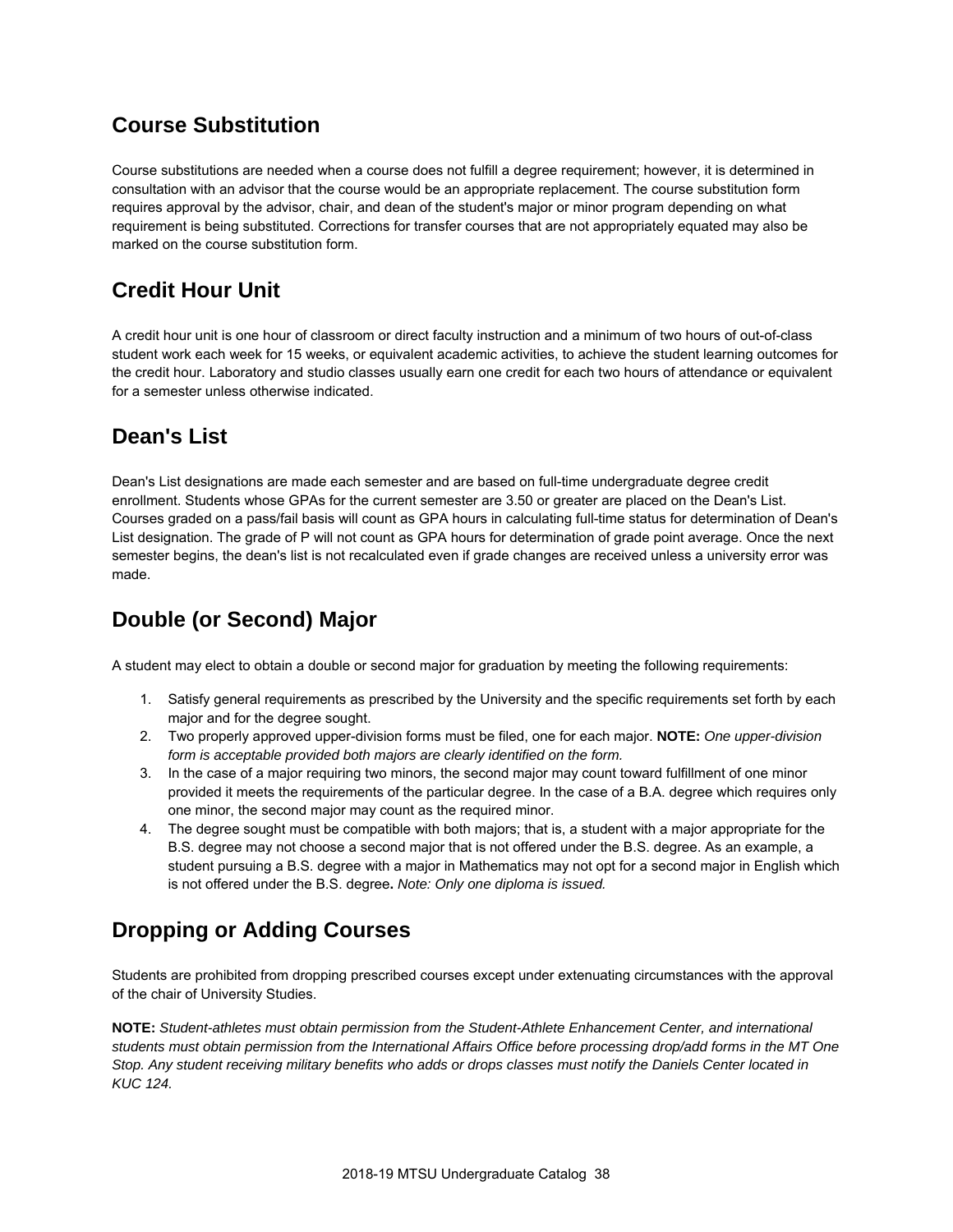The procedures and deadlines to drop and add a class are listed online. A student who stops attending a class but does not officially drop the class will be assigned a grade of FA which will be recorded on the student's permanent record.

Students finding it necessary to withdraw from the University after having selected classes for a future term should use PipelineMT to drop all classes or initiate the withdrawal process at the MT One Stop, (615) 898-2111.

Dates may vary from term to term concerning whether the withdrawal should be accomplished by PipelineMT or in person at the MT One Stop. Check the appropriate registration guide for specific dates.

## **Dual Degree**

A student may elect to obtain a dual degree for graduation by meeting the following requirements:

- 1. Satisfy general requirements as prescribed by the University and the specific requirements set forth by each major and for the degree sought.
- 2. Two (2) properly approved upper-division forms must be filed, one for each major.
- 3. In the case of a major requiring two minors, the second major may count toward fulfillment of one minor provided it meets the requirements of the particular degree. In the case of a B.A. degree which requires only one minor, the second major may count as the required minor.
- 4. The degrees sought must be different degree types (for example, B.A. and B.S.).

### **Email**

MTSU communicates with students via the MTMAIL account issued to students during admission to the university. It is the student's responsibility to read emails in their MTMAIL accounts regularly.

### **Enrollment Verification**

The following schedule of hours attempted will be used to determine the enrollment status requested by undergraduate students: Fall, Spring, and Summer semesters: full-time - 12 semester hours or more, three-quarter time - 7-11 hours, and one-half time - 6 hours or less. Course withdrawal or reported for nonattendance may change enrollment status. In Fall and Spring terms, enrollment certifications are official beginning the fifth day of the term. MTSU has authorized the National Student Clearinghouse (NSC) to provide enrollment and degree verifications. NSC may be contacted at

National Student Clearinghouse 13454 Sunrise Valley Drive, Suite 300 Herndon, VA 20171-3280 Web: www.studentclearinghouse.org or degreeverify.com E-mail: service@studentclearinghouse.org Phone: (703) 742-4200 Fax: (703) 742-4239

Students may print their own enrollment verification by accessing RaiderNet via PipelineMT. Preliminary verification can also be accessed prior to the fifth day of class.

### **Evening Classes**

Many classes are scheduled on the campus in the evenings and on Saturdays. The MT One Stop functions to assist students who wish to take classes at such times.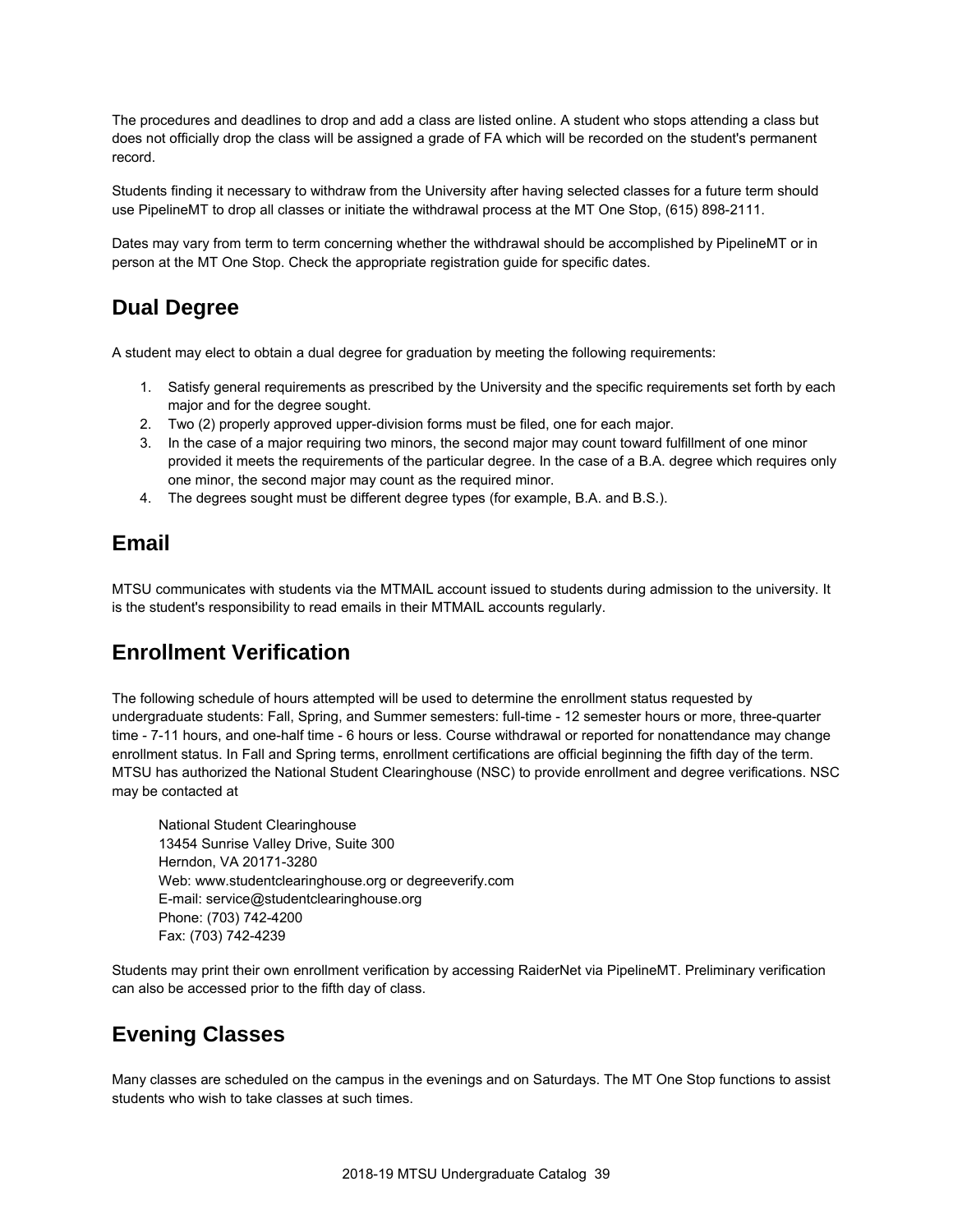# **Family Educational Rights and Privacy Act (FERPA)**

The Family Educational Rights and Privacy Act (FERPA) affords students certain rights with respect to their education records. Students must be afforded notice of their rights under FERPA, and the types of personally identifiable information considered as directory information. **Students can request to view their education records by submitting a request to the Registrar's Office, SSAC 150.** The University policy may be accessed at www.mtsu.edu/policies/student-affairs/500.

### **Education Records at MTSU**

The policy governing education records at MTSU may be accessed at www.mtsu.edu/policies/student-affairs/500.

### **Grade Point Average**

The following quality point system is used in determining the grade point average (GPA):

| For each credit hour of A:<br>For each credit hour of B+:<br>For each credit hour of B:<br>For each credit hour of B-:<br>For each credit hour of C+:<br>For each credit hour of C:<br>For each credit hour of C-:<br>For each credit hour of $D+$ :<br>For each credit hour of D:<br>For each credit hour of D-:<br>For each credit hour of F or<br>FA: | 4 quality points<br>3.33 quality points<br>3 quality points<br>2.67 quality points<br>2.33 quality points<br>2 quality points<br>1.67 quality points<br>1.33 quality points<br>1 quality point<br>0.67 quality points<br>0 quality points |
|----------------------------------------------------------------------------------------------------------------------------------------------------------------------------------------------------------------------------------------------------------------------------------------------------------------------------------------------------------|-------------------------------------------------------------------------------------------------------------------------------------------------------------------------------------------------------------------------------------------|
|----------------------------------------------------------------------------------------------------------------------------------------------------------------------------------------------------------------------------------------------------------------------------------------------------------------------------------------------------------|-------------------------------------------------------------------------------------------------------------------------------------------------------------------------------------------------------------------------------------------|

The academic standing of a student is expressed in terms of grade point average which is calculated by dividing the total number of quality points by the total number of GPA hours. Following is an example:

| <b>Course</b>       | <b>Hours</b> | Grade  | <b>Points</b> |
|---------------------|--------------|--------|---------------|
| <b>ENGL 1010</b>    | 3            | C(2.0) | 6             |
| BIOL 1030/BIOL 1031 | 4            | B(3.0) | 12            |
| ART 1030            | 3            | B(3.0) | 9             |
| SOC 1010            | 3            | B(3.0) | 9             |
| <b>MUS 1030</b>     | 3            | F(0.0) | $\mathbf 0$   |
|                     | 16           |        | 36            |

To get the quality points listed in the last column, the credit hours (column 2) are multiplied by the point value of the grade earned (column 3); then the 36 is divided by 16 for a GPA of 2.25.

The GPA is rounded and truncated after the thousands position, and no further rounding up or down of the GPA is done in determining eligibility for retention, graduation, honors, dean's list designation, or taking an overload.

The section on Repeated Courses explains the computation of the GPA for students who repeat courses. The grade of F counts as GPA hours with zero quality points earned; P grades carry hours earned but no quality points or GPA hours.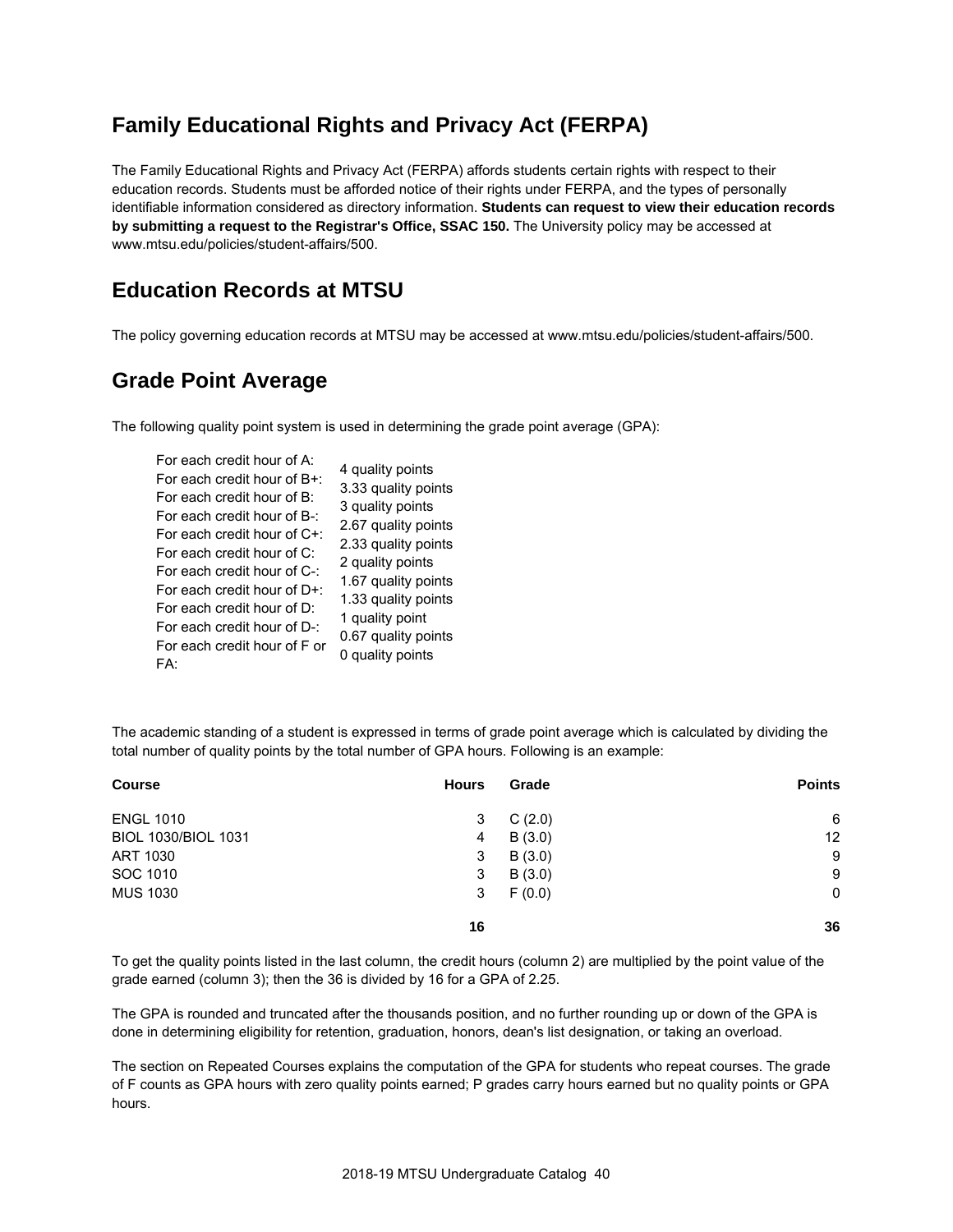At the undergraduate level, there are two groups of GPAs on the official transcript-Overall and Overall Combined. Students who have taken developmental studies classes (applies to undergraduate students only), will see these credits included in the Overall Combined line. The Overall Combined GPA is the combined undergraduate college and remedial/developmental GPA. This GPA is used to determine retention standards (good standing/probation/suspension). Other GPAs with explanation may be viewed on PipelineMT.

# **Grades (Marking System)**

Following is a description of the criteria used in assigning letter grades:

A-work of distinctly superior quality and quantity accompanied by unusual evidence of achievement

B-work of good quality and quantity accompanied by evidence of achievement beyond the essentials of a course C-work demonstrating fulfillment of the essentials of a course

D-passing work, but below the standards of graduation quality

F-failure, necessitating repetition of the course to obtain credit

FA-failure (and stopped attending)

N-no credit, nonpunitive (assigned only in certain courses)

P-passing (assigned only in certain courses)

I-incomplete (not used in calculating grade point average)

W-assigned in courses which are dropped during a specified period of time within a term. Students should consult online for specific dates each term.

NC-no credit (audit)

X-grade not submitted by instructor-not used in calculating grade point average

Plus/minus grading for undergraduate courses became effective Fall 2000. Grades which may be assigned are

A B+, B, B-C+, C, C-D+, D, D-F, FA

Plus/minus grades will be posted for students who transfer to MTSU Fall 2000 or after. Plus/minus grading for students enrolled at MTSU prior to Fall 2000 will not be retroactive to any term prior to Fall 2000. Reenrollment students who reenroll will not be eligible to have courses reevaluated if courses taken at a previous transfer institution prior to Fall 2000 were graded on a plus/minus system.

Effective Summer 2015, students transferring new credits will have transfer grades posted with a leading 'T' and transfer grades will not be calculated in the overall and overall combined GPAs. For example, an A would be posted as TA, B+ as TB+, W as TW.

The N grade is given only in those courses with prior approval to use N grading. The grade of N will be awarded only once per unique course to students who complete the first attempt of the course but fail to meet minimum (C level) standards. In subsequent attempts the student will be assigned a grade of F if minimum standards for the course are not met. Examples of courses which use the N grade are ENGL 1009, ENGL 1010, ENGL 1020, and READ 1000.

The P grade is given only in those courses with prior approval to use pass/fail grading. Courses may be taught on a pass/fail basis only after the approval of the Undergraduate Curriculum Committee. Catalog course descriptions include information indicating which courses are approved for pass/fail grading.

No more than fifteen semester hours in pass/fail coursework may be attempted by any student during any one semester. No more than one-half of the degree requirements may be obtained through credit-by-examination, credit for military service-related experience, flight training, and courses in which nontraditional grading such as pass/fail is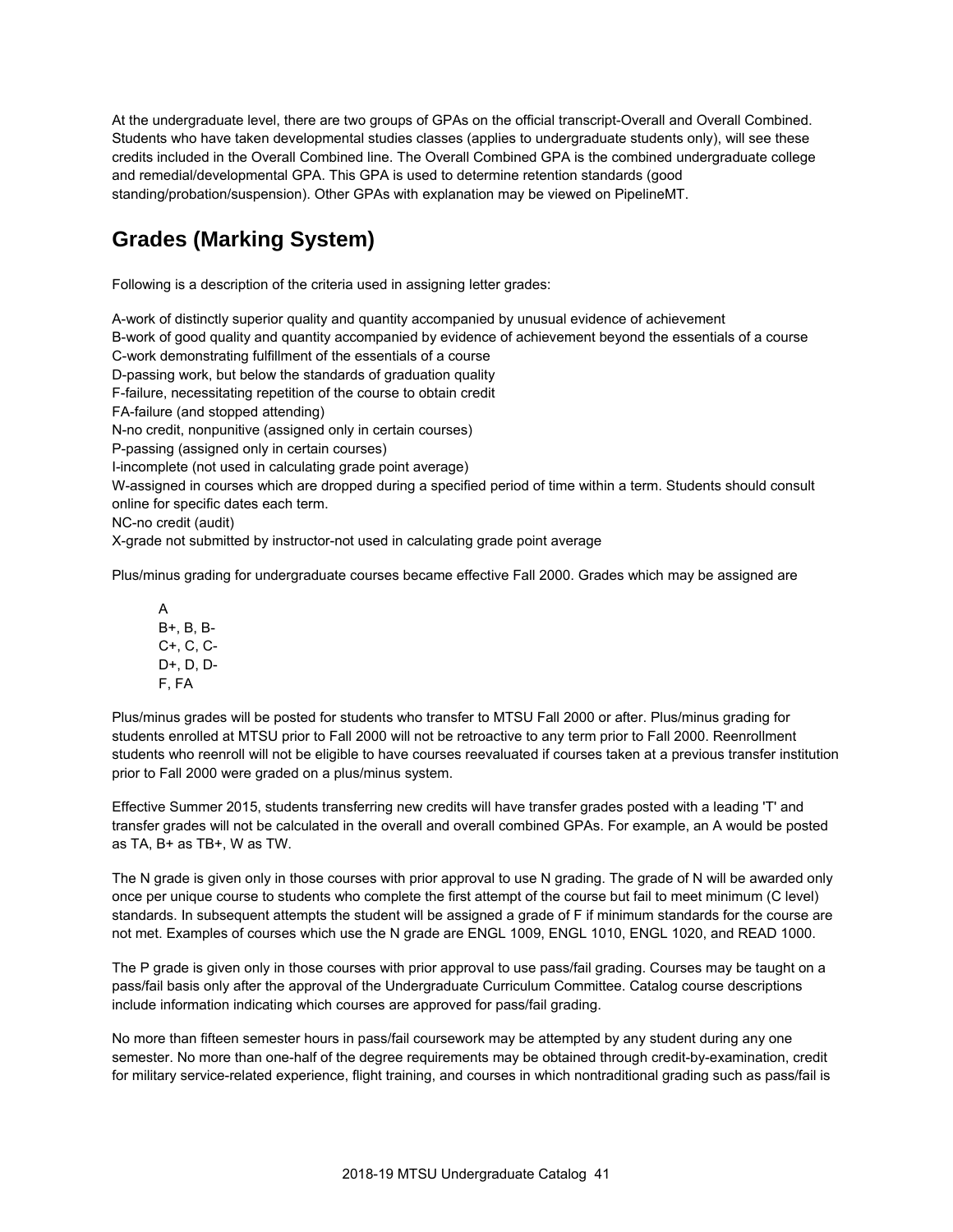used. More information can be found under the general requirements for the baccalaureate degrees elsewhere in this catalog.

The grade I indicates that the student has not completed all course requirements because of illness or other uncontrollable circumstances, especially those which may occur toward the close of the term. Mere failure to make up work or turn in required work on time does not provide a basis for the grade of I unless the extenuating circumstances noted above are present for reasons acceptable to the instructor. When a student fails to appear for the final examination without known cause, the grade to be reported should be determined as follows: If the student has done satisfactory work to that point, the grade I may be reported on the assumption that the student is ill or will otherwise present sufficient reason for official excuse; if the student has attended irregularly and has not done satisfactory work to that point, the grade F or FA should be reported.

The incomplete must be removed during the succeeding semester, excluding summer. Otherwise, the instructor default grade is entered. **A student should not make up the incomplete by registering and paying again for the same course.** The I grade carries no value until converted to a final grade.

## **Grades-Appeal of Course Grades**

An "appeal" is a request by a student for a determination by a Grade Appeals Committee of an assigned grade where inequities or unethical or unprofessional actions are alleged.

#### **Level One**

- 1. Student appeals should be resolved by a conference between the student and the faculty member who assigned the grade and held within ten (10) business days of the official start of the following semester, not including Summer terms. If the grade is assigned during the Fall, the timeline begins in the Spring. For grades assigned during the Spring or Summer, the timeline begins in the Fall.
- 2. In the event of an impasse between the student and the faculty member, a student with a grade appeal shall discuss it with the department chair/director within ten (10) business days of the conference with the involved faculty member. In cases where the department chair/director is the person against whom the complaint is lodged, the dean in whose college the department is located shall assume the duties of the chair/director in the investigation and decision-making.
- 3. The department chair/director shall investigate the circumstances and record his/her findings. Although the department chair/director does not have the power to change the grade, he/she will make a recommendation concerning the appeal. The department chair/director will send a copy of the findings and recommendation to the student and to the faculty member within ten (10) business days of the conference with the student. The student is required to include a copy of the department chair/director's findings and recommendation with other relevant materials submitted to request a formal grade appeal. (See **Level Two** below.) The recommendation and findings will become a part of the appeal record.

#### **Level Two (can be initiated only after Level One has been completed)**

1. If the student is not satisfied with the outcome of level one, he/she may, within fifteen (15) business days following receipt of the department chair's/director's recommendation, refer the appeal, plus all relevant materials to the Office of the Provost. In addition to a copy of the department chair's/director's findings and recommendation, materials should include a written statement outlining the basis of the grade appeal. (See MTSU Grade Appeal Student Form.) The appeal to the Provost's Office must be submitted within forty (40) business days of the official start of the term following the grade assignment, not including Summer terms. The overall Grade Appeals Committee will be divided by college into subcommittees. Each subcommittee will elect a chair. The vice provost for faculty affairs shall determine which subcommittee will hear the appeal and transmit the appeal documents to the subcommittee chair. A given subcommittee will not hear appeals originating in courses offered in its own college but will deal with appeals from other colleges.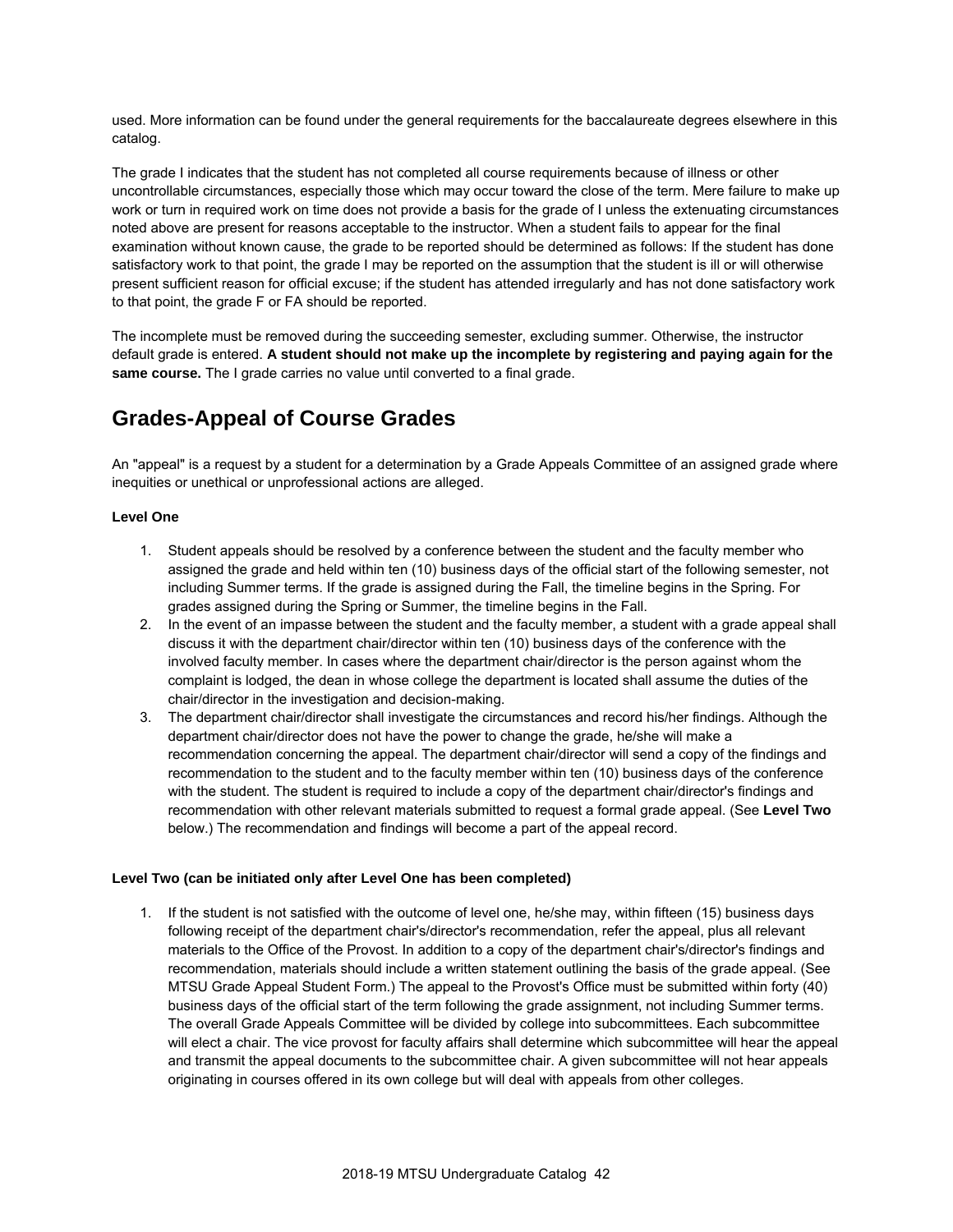2. Written notification of the meeting and of an opportunity to appear before the Grade Appeals Committee will be sent by the subcommittee chair to the concerned faculty member and student. The subcommittee will receive documents and hear testimony regarding the circumstances and shall render a written decision. A simple majority of members present constitutes a quorum for purposes of reaching a decision. Notification of the subcommittee's decision will be made by the subcommittee chair to the student, faculty member, department chair/director, college dean, vice provost for faculty affairs, and the registrar.

3. The decision of the subcommittee hearing the appeal will be final.

#### **Miscellaneous**

- A. If a student's financial aid is reduced or not awarded due to the grade the student is appealing, the MTSU Financial Aid Office may not be able to reinstate the student's aid because of federal or state deadlines.
- B. A student or faculty member involved with a grade appeal may discuss his/her case informally with a member of the faculty or administration, but not with a member of a Grade Appeals Committee. A committee member who discusses the grade appeal with the faculty member or student concerned shall automatically disqualify himself/herself from any further proceedings of the case.
- C. The number of days indicated at each level above shall be considered the maximum, but every effort should be made to expedite the process.
- D. The failure of the student to proceed from Level One of the appeal procedure to Level Two within the prescribed time limits shall be deemed to be an acceptance of the recommendations and/or decision rendered in Level One. All further considerations and proceedings regarding that particular appeal shall cease at that point.
- E. A grade appeal may be withdrawn at any level without prejudice. However, the stated time frames continue to be applicable if the student determines to begin the process again.
- F. All appeal proceedings shall be kept as confidential as may be appropriate at each level.
- G. The Grade Appeals Committee shall have reasonable access to all official records for information necessary in making its determination.
- H. Appeals of grades assigned in the Spring or Summer semesters will be considered in the Summer only under two (2) circumstances:
	- 1. If it affects the student's ability to graduate in the Summer; or
	- 2. If the vice provost determines that there are extenuating circumstances to warrant a special hearing.
- I. Otherwise, such appeals will be held over until the beginning of the Fall semester. If an appeal is to be heard in the Summer, an ad hoc committee of the chairs/available members from each grade appeals committee will hear the case. If a chair cannot attend the Summer meeting, he/she will, if at all possible, endeavor to provide a replacement from his/her committee. The chair from the college in which the appeal originated shall be excused from the meeting. There will also be a student representative assigned with one alternate, each not from the college from which the appeal originates.

# **Graduate Courses, Permission to Enroll in**

Seniors at MTSU with 98 semester hours of credit may be allowed to take up to 12 semester hours of graduate coursework. Approval is required by the undergraduate advisor and by the dean of the College of Graduate Studies. Undergraduate students wanting to take graduate courses must complete the Application for MTSU Undergraduate Students to Take Graduate Work which is available through the College of Graduate Studies. With the exception of students enrolled in an approved Accelerated Bachelor's/Master's (ABM) program, graduate coursework may not be used to meet the requirements for an undergraduate degree. Any student who has previously earned a bachelor's degree currently enrolled as an undergraduate is ineligible.

**NOTE:** *The Jennings A. Jones College of Business does not allow undergraduate students to take graduate courses unless they are enrolled in an approved Accelerated Bachelor's/Master's (ABM) program.*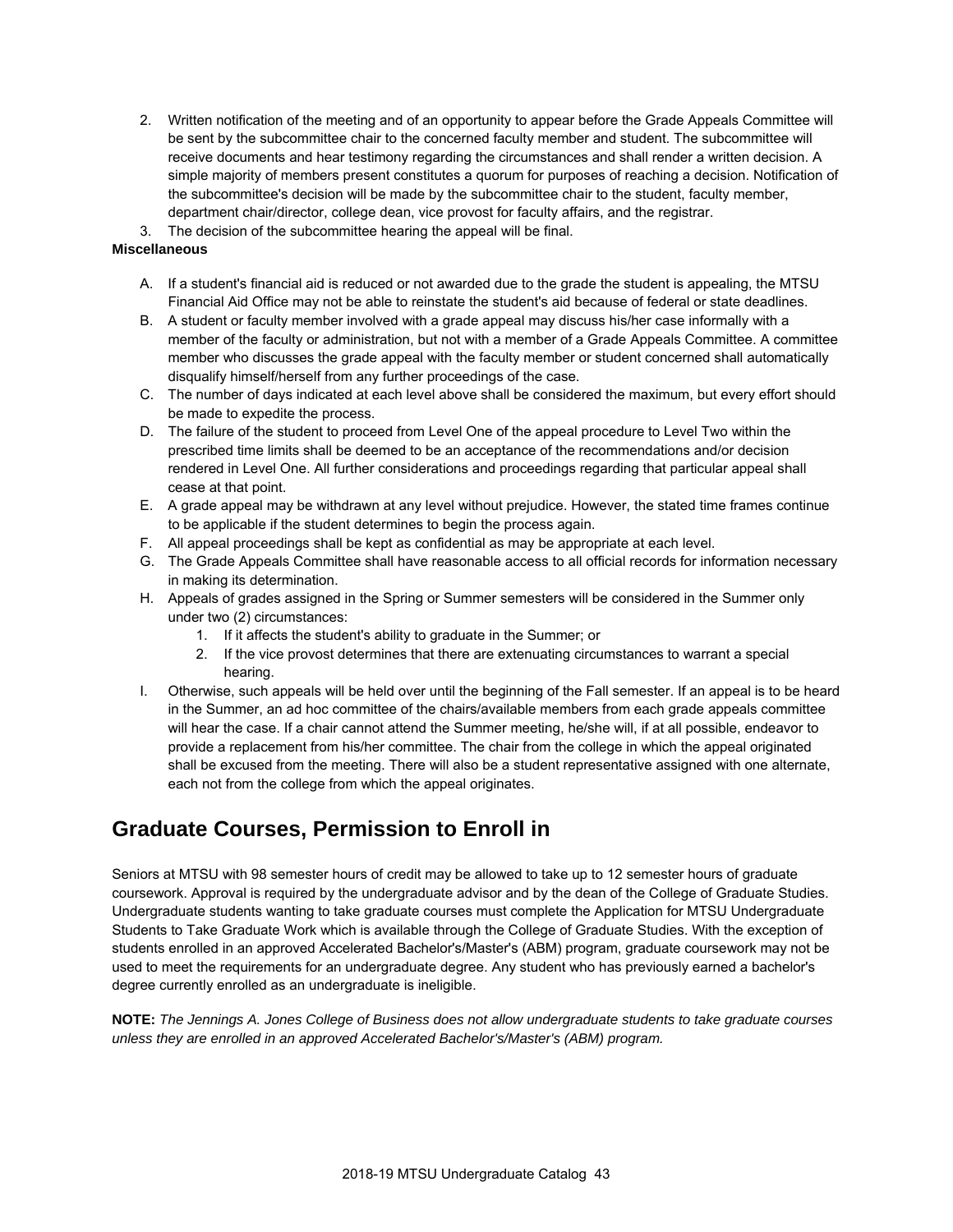### **Graduation**

Graduation is conducted at the close of the Fall, Spring, and Summer terms. Murphy Center is the site of this important occasion. Students who plan to graduate should complete an Intent to Graduate form **during priority registration when two semesters are remaining for graduation.** This form is available online at www.mtsu.edu/one-stop/forms.php and must be submitted to the appropriate graduation coordinator.

Students may review progress toward degree completion by using Degree Works in PipelineMT.

All students must complete the general requirements as prescribed by the University and the specific requirements set forth for the degree sought. A minimum of 120 hours is required for most programs, with at least two semesters in which a minimum of 30 semester hours is earned in residence during the junior and senior year. The final semester must be in residence unless permission is granted by the dean of the college in which the student is pursuing a major.

A student must have a 2.00 GPA overall and a 2.00 average in the major and in 42 hours of upper-division credit to graduate. Some departments require a 2.00 GPA in the minor. No more than 25 percent of the credits for nonbusiness degrees may be in courses commonly found in a school or college of business nor can more than one business minor be completed. No student will be issued a diploma, certificate of credit, or transcript of his/her record until all debts or obligations owed to the University have been satisfied. All requirements for a degree must be met by the time of graduation. This includes incomplete grades and transfer credit from other colleges.

**Applicable Catalog-**Students may elect to meet the requirements of any one catalog published while they are in attendance at Middle Tennessee State University provided graduation is within seven years of the first academic term covered by the catalog elected. Students transferring from a TBR community college may also elect to meet the requirements of any one catalog published while they are in attendance provided graduation is within seven years of the first academic term covered by the catalog elected.

### **Graduation with Honors-Undergraduates**

Recognition of honors at the graduation ceremony will be made for those students obtaining the required grade point average by the beginning of their final semester of enrollment.

Cum Laude: 3.500-3.749 Magna Cum Laude: 3.750-3.899 Summa Cum Laude: 3.900-4.000

Notation of graduation with honors is entered on the diploma and the transcript and is based on the overall grade point average on all degree credit courses at the end of the final semester. Grade point average is rounded and then truncated after the thousandth position.

#### **Effective with Fall 2019 Graduation:**

Recognition of honors at the graduation ceremony will be determined by the inclusive\* GPA at the beginning of the final semester of enrollment. Notation of graduation with honors is listed on the diploma and the transcript and is based on the inclusive\* GPA at the end of the final semester.

\*Inclusive GPA refers to the combination of the student's grade point average on all MTSU and college-level transfer coursework. The inclusive GPA is listed on PipelineMT ► Registration and Student Records ► Academic Records ► GPAs. The inclusive GPA may not match the overall GPA used to determine graduation eligibility.

**NOTE:** *Honors grade point average calculations for students seeking a second or subsequent bachelor's degree may include all undergraduate credit hours, even those taken for a previously earned degree.*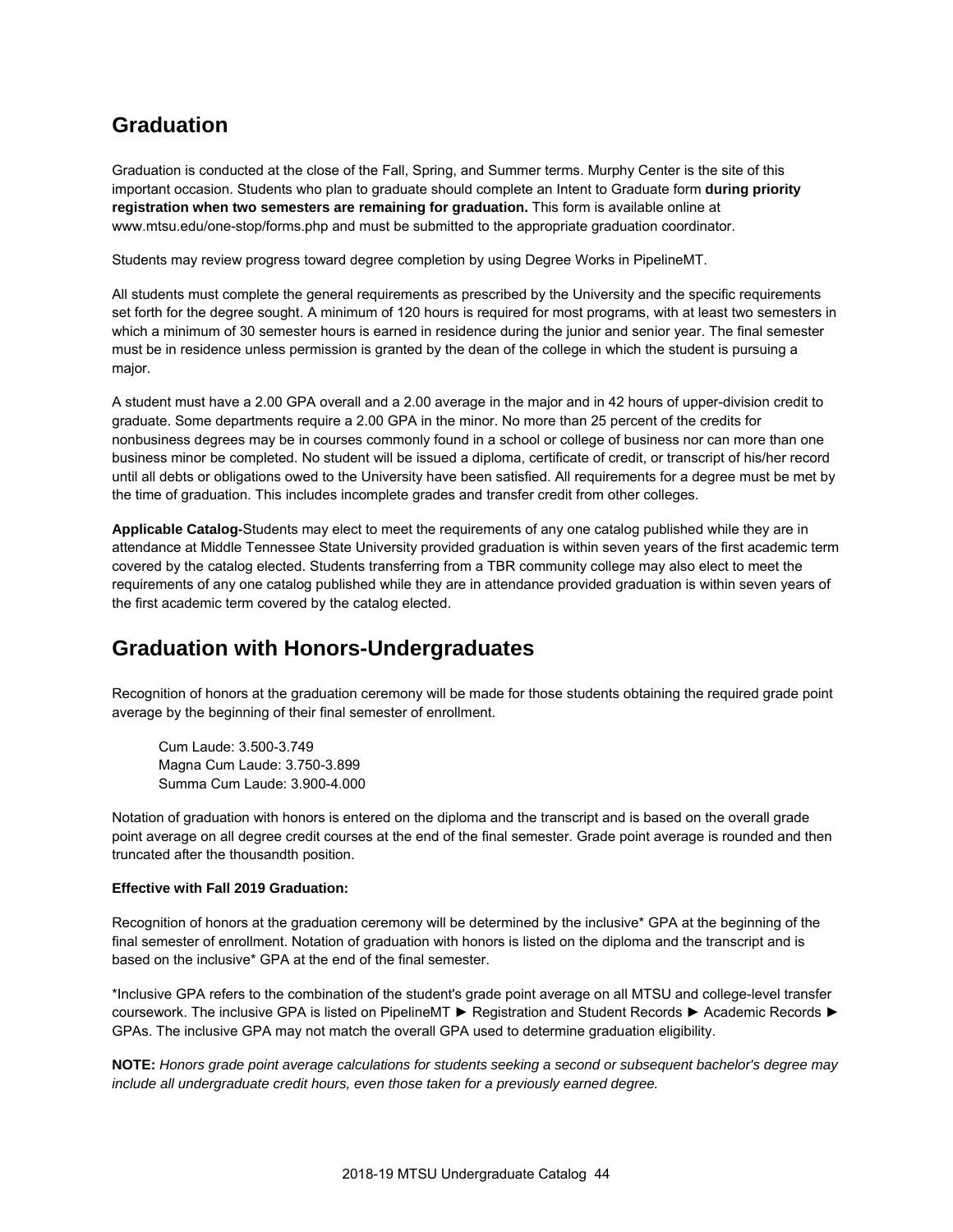## **Identification Card**

The MTSU BlueID card identifies MTSU students, faculty, and staff for access to campus services and privileges. The BlueID card may be used to check out books at the library; be admitted to the Campus Recreation Center, campus computer labs, and residence halls; cash checks; attend campus events and purchase extra tickets; receive student health services; and pay for food via student meal and budget plans.

The BlueID card may be used as a debit card. Students may deposit money into a RAIDER FUND\$ account; then, use the BlueID card rather than cash or checks for purchases at the campus bookstore, to pay registration fees, buy a soft drink or snack, or to purchase meals at any of the food service locations on campus.

### **Lottery (Tennessee Education Lottery Scholarship) GPA**

Calculation of the GPA for receipt of the scholarship does not include credits earned prior to high school graduation and is subject to the Tennessee Education Lottery Scholarship course repeat policy.

## **Lower and Upper Division**

Courses numbered 1000 and 2000 are on the lower-division level. Courses numbered 3000 and 4000 are on the upper-division level.

### **Misrepresentation of Academic Credentials**

It is a Class A misdemeanor to misrepresent academic credentials. A person commits the offense of misrepresentation of academic credentials who, knowing that the statement is false and with the intent to secure employment at or admission to an institution of higher education in Tennessee, represents, orally or in writing that such person

- 1. has successfully completed the required course work for and has been awarded one (1) or more degrees or diplomas from an accredited institution of higher education;
- 2. has successfully completed the required course work for and has been awarded one (1) or more degrees for diplomas from a particular institution of higher education; or
- 3. has successfully completed the required course work for and has been awarded one (1) or more degrees or diplomas in a particular field or specialty from an accredited institution of higher education.

# **Repeated Courses**

Students may repeat courses for the purpose of raising their grade point averages subject to the following:

1. No course should be attempted more than twice (i.e., repeated more than once) except upon the advice of the faculty/college advisor. The first time a course is taken is the first attempt; it is not a repeat until taken again. If a student repeats a course more than once, the hours will be added to the total GPA hours and therefore will be included in figuring the overall and overall combined grade point averages. For example

first attempt of ENGL 1010:

F = 0 GPA hours, 0 hours earned;

first repeat of ENGL 1010: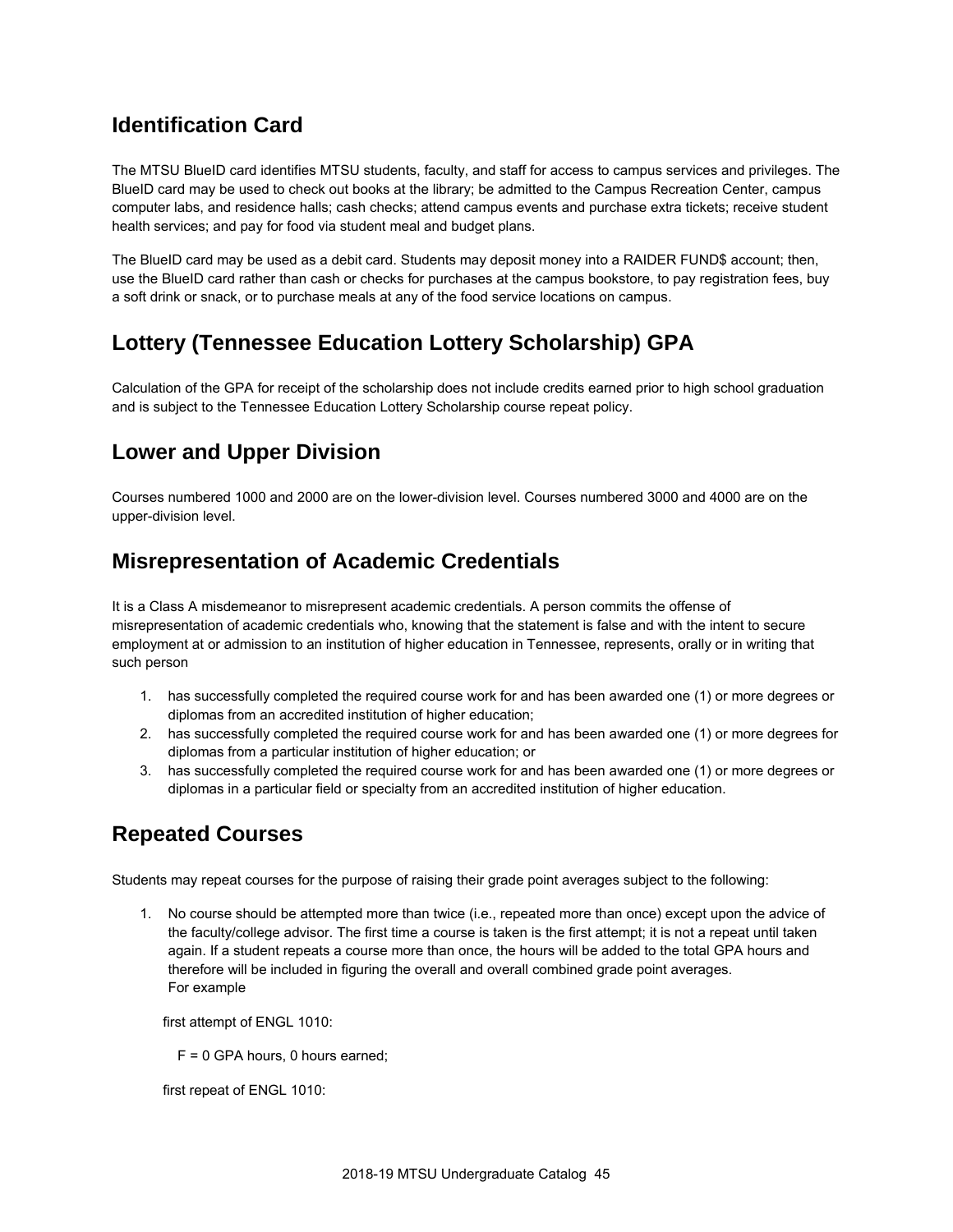F = 3 GPA hours, 0 hours earned

second repeat of ENGL 1010:

C = 6 GPA hours, 3 hours earned.

An example of a successful repeat:

first attempt of ENGL 1010:

F = 0 GPA hours, 0 hours earned;

first repeat of ENGL 1010:

C = 3 GPA hours, 3 hours earned.

In other words, if a student **repeats** a course **once** and **improves** the grade, the effect on the overall and overall combined hours taken is the same as if the course were successfully completed on the first attempt. However, if a student takes a course multiple times, each repeat increases the cumulative GPA hours; taking the same three-semester-hour course five times, for example, is one attempt and four repeats and therefore is 12 GPA hours;

- 2. The last grade earned will stand even if the last grade received is an F or FA and the student has previously received a grade higher than an F or FA. The previous passing grade will not calculate in hours earned. All repeated courses remain on the student's transcript with repeat notation.
- 3. Veterans receiving educational assistance benefits may not repeat courses previously passed and receive veterans financial assistance for such unless a minimum grade is required in the program.
- 4. Students may not repeat a course in which they have previously earned the grade of A or B or P without approval from the department which houses the course.
- 5. Students may not repeat a course in which they have a current grade of I (incomplete). Students must make arrangements with the instructor who assigned the incomplete to finish the course during the succeeding semester, excluding summer.
- 6. **Students may use either ENGL 2020 or ENGL 2030 or HUM 2610 interchangeably for purposes of repeating a course.**
- 7. This repeat policy took effect in Fall 1981. All courses attempted since then are subject to this policy. Courses attempted prior to Fall 1981 are subject to the previous repeat policy.
- 8. Students who receive the Lottery Scholarship are subject to course repeat policies of the Tennessee Education Lottery Scholarship regulation rules. Contact the MT One Stop for specific rules.

### **Schedule**

The schedule of courses provided online each semester is for the convenience and guidance of students and faculty. The University reserves the right to change courses and schedules when the interest of all concerned may best be served.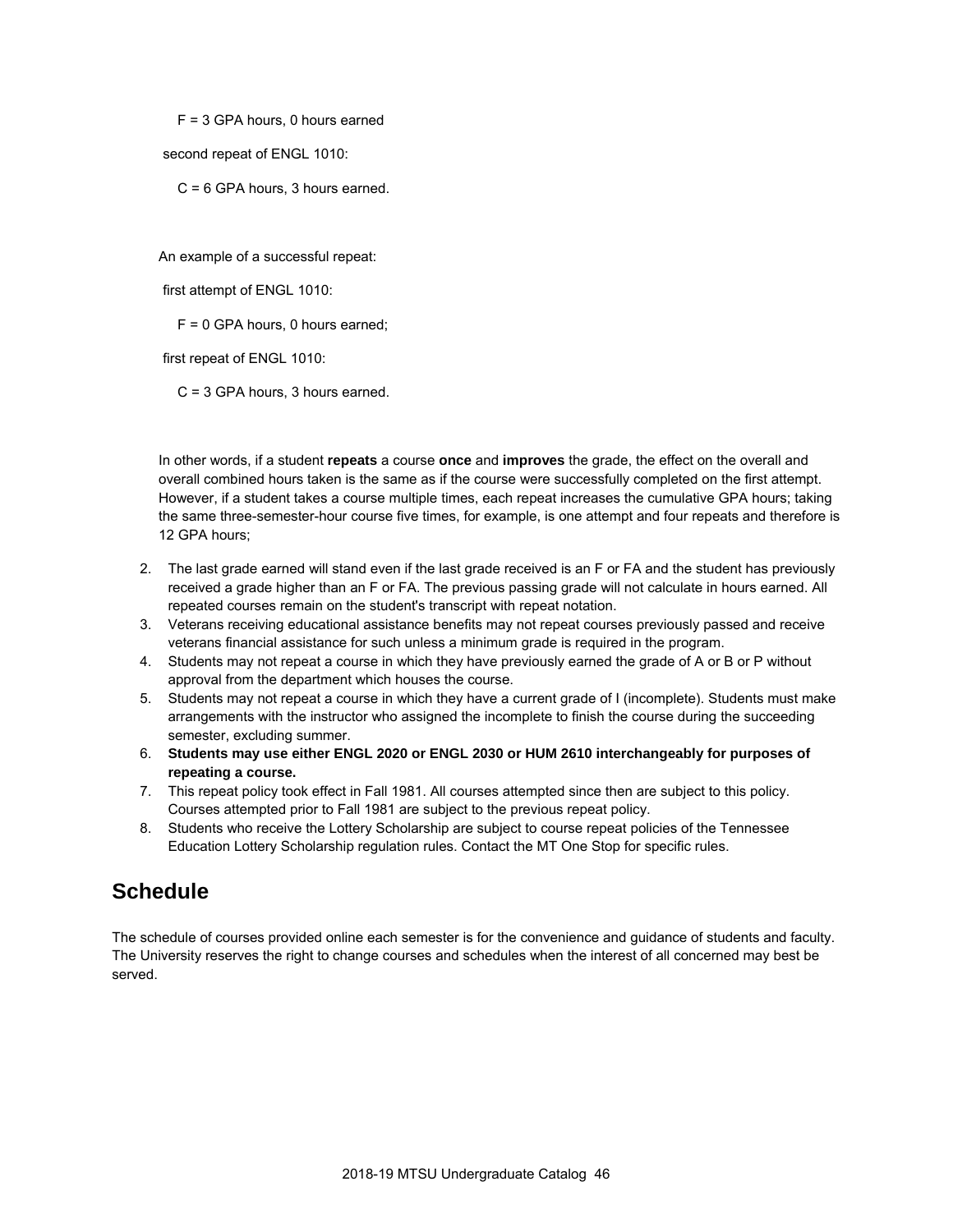## **Semester Hour Load of Student**

Students should determine their semester course loads after careful consideration of time commitment outside the classroom. Students who work a significant number of hours per week should consider attempting fewer hours each semester. One's own time commitments, work and study habits, and other considerations should be reviewed with the academic advisor prior to the selection of courses.

Fifteen or sixteen semester hours of credit is the "normal" Fall or Spring load for students who wish to graduate in four years. Eighteen semester hours (excluding courses for audit) is the maximum load for a student during any semester while enrolled only at MTSU or concurrently at another institution.

- 1. Students with a 3.50 average on all college work attempted may be permitted to take up to 21 semester hours in a semester.
- 2. Students with a 3.00 average may be permitted to take a maximum of 19 hours in a semester provided one hour is a physical education activity.
- 3. Graduating seniors may be permitted to take an overload with the limits above during the last semester in residence to graduate.

Following are the maximum number of semester hours in which an undergraduate student may enroll during parts of term within a Summer term:

| 1-Full Term-18 hours         | S4-June/July-8 hours  |
|------------------------------|-----------------------|
| S1-May-4 hour                | S5-May/June-8 hours   |
| S <sub>2</sub> -June-8 hours | R-TN eCampus 18 hours |
| S3-July-8 hours              |                       |

All Parts of Term-combined total of 18 hours

Students who wish to enroll for credit hours in excess of these limitations must obtain permission at least two weeks prior to registering for classes from the academic advisor and the dean of the college in which that student is pursuing a major. Student athletes must obtain permission of the advisor in the Student Athletic Enhancement Center prior to obtaining approval of the academic advisor and dean of the college in which student is pursuing a major.

# **Transcript of Credits**

Official copies of a student's record are furnished free of charge upon request with written signature by the student. Information can be found at www.mtsu.edu/transcripts. No student will be issued a diploma, certificate of credit, or transcript of record until all debts or obligations owed to MTSU have been satisfied. Unofficial copies may be viewed on PipelineMT provided all debts or obligations are satisfied. Students with holds may come to the MT One Stop in the SSAC and present a photo ID to be informed of their grades.

### **Withdrawals from the University**

The MT One Stop handles all issues relating to withdrawing from the University. Please visit www.mtsu.edu/withdraw/ for up to date information regarding the withdrawal process. Students are strongly encouraged to consult with an advisor and the MT One Stop before making any decisions about withdrawing. Please also consult the Registration Guide (www.mtsu.edu/registration/registration-guide.php) for withdrawal and fee adjustment deadlines. Questions about withdrawing should be directed to the MT One Stop in SSAC, via phone at (615) 898-2111, or via email at withdraw@mtsu.edu.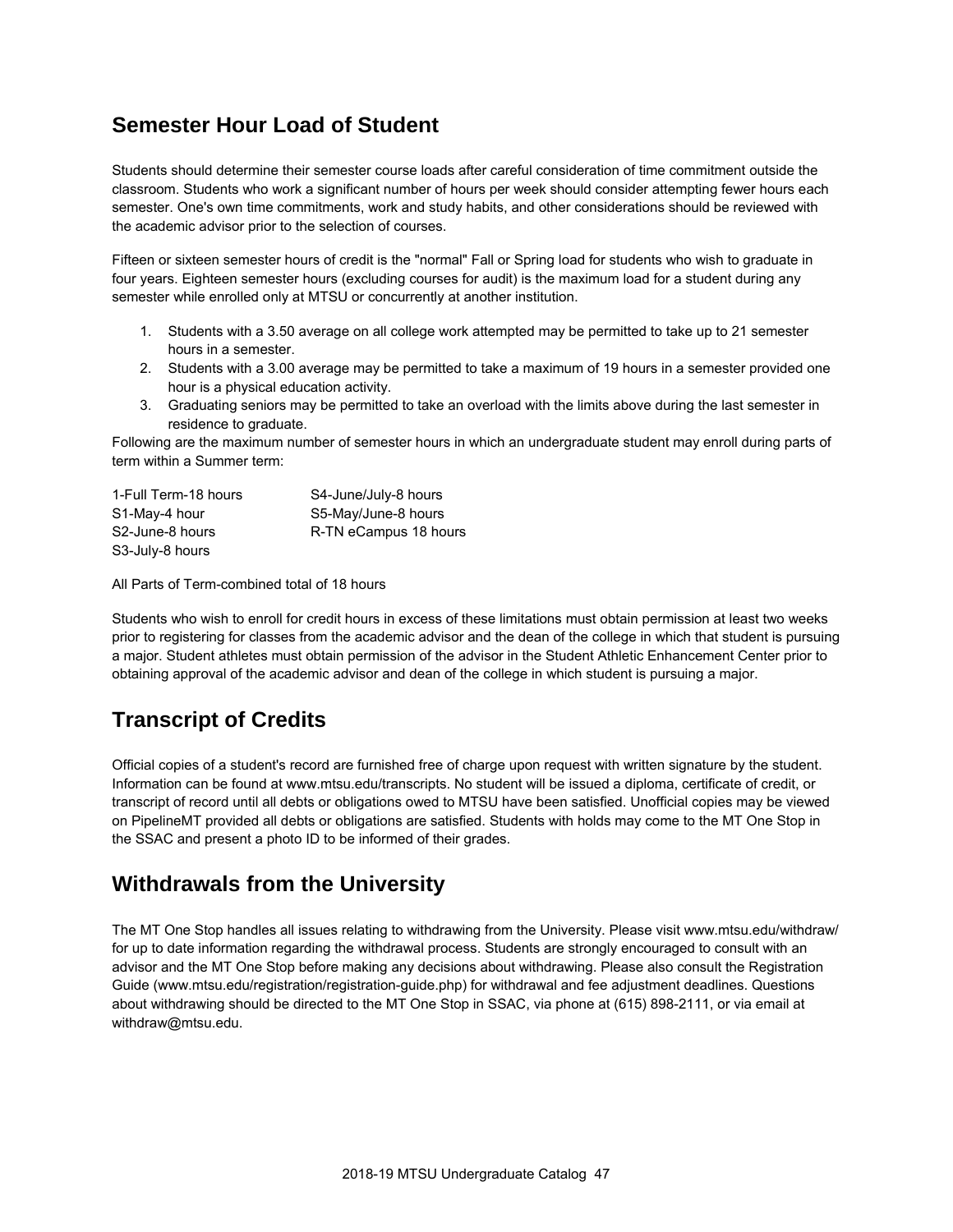### **General Withdrawal Guidelines:**

- 1. Withdrawing Prior to Term Students finding it necessary to withdraw from all classes prior to the beginning of a term may withdraw via PipelineMT.
- 2. Withdrawing During a Term
	- a. During the first two weeks (14 calendar days) of a term, courses may be dropped via PipelineMT without assignment of a grade on the official transcript.
	- b. Beginning on 15th calendar day through 60 percent of a term, students can drop some or all courses via PipelineMT and a grade of "W" will be assigned.
	- c. After 60 percent of the term, a complete withdrawal from ALL classes can be accomplished via PipelineMT, through the last day to withdraw in each term. Instructors assign the appropriate grade of "W" if the student is passing or "F/FA" if the student is failing.
	- d. After 60 percent of the term, individual courses cannot be dropped via PipelineMT. Individual courses may be dropped if appropriate signatures are obtained on a drop form and submitted to the MT One Stop.
	- e. The deadline to withdraw from the University (all classes) and receive a grade of "W" or "F," as determined by the instructor is generally one week prior to the last day of classes and will be noted in the Registration Guide for each term.

*NOTE: Fees, Financial Aid, Housing, etc. can be impacted anytime a student withdraws, stops attending, or drops a course. Consult the Registration Guide and those offices for more information.*

Summer differs; please check Registration Guide for specific dates.

If extreme extenuating circumstances necessitate a student's withdrawal from the University after 60% of the term, exceptions may be made. A grade of "W" may be recorded with written concurrence of the faculty member, but only if the extenuating circumstances are first verified by the MT One Stop. Students who fall under this category should schedule an appointment with the withdrawal coordinator in the MT One Stop and provide a written statement and all documentation to support their extenuating circumstances. The University Withdrawal Policy can be reviewed at www.mtsu.edu/policies/student-affairs/505.php.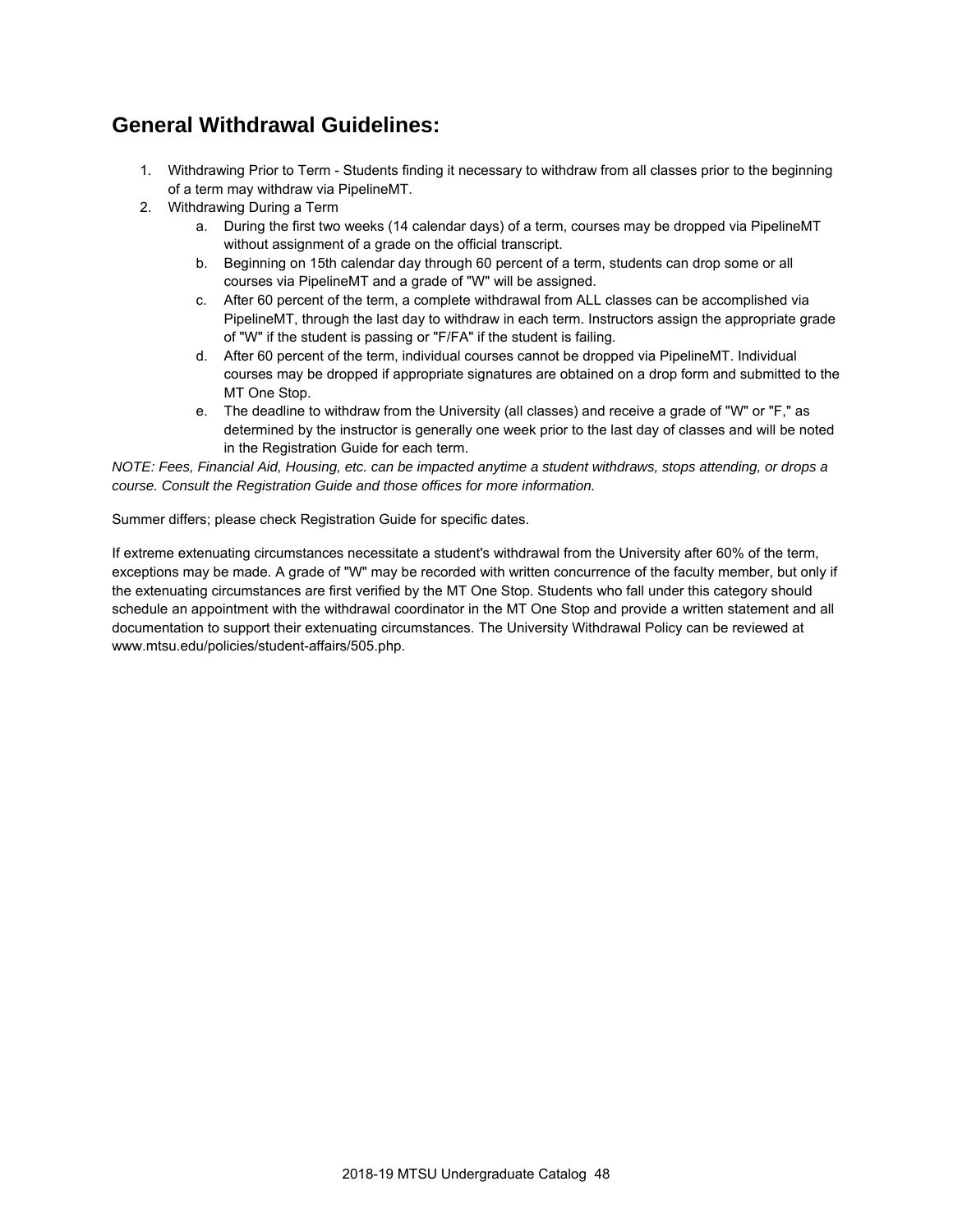# **Expenses/Tuition and Financial Aid**

# **Expenses**

The question of costs while attending the University is important to every student. It is difficult, however, to accurately estimate yearly expenditures; expenses vary according to the nature of the curriculum, the place of residence (whether in-state or out-of-state), and the student's own habits and needs. It is possible to live simply and to participate in the life of the student community on a modest budget. The best help the University can offer the student in budget planning is to provide available figures for expenses.

Health service and admission to athletic events are available to any currently enrolled student. The payment of the appropriate fees will permit any combination of graduate and undergraduate courses to be taken that may be required or approved. Charges for all coursework will be assessed by student level. The University reserves the right to correct errors in student fee assessments and charges which are discovered subsequent to initial billings and fee statements.

**All fees are for the academic year and are subject to change by action of the Board of Trustees. The new fee amounts will be published each year when approved by the Board of Trustees (usually around July 1).**

# **Registration Fees**

Information on fees and deadlines can be found on the Bursar's website: www.mtsu.edu/tuition.

#### **Late Registration**

Students who complete registration (including the payment of fees) during the late registration period will be charged a \$100 late fee.

#### **Matriculation Fee for Incompletes**

If a student receives a grade of Incomplete (I), he or she need not reregister or pay fees for the course every semester until the course is completed. Such students should work only with the course instructor to complete grade requirements.

#### **Returned Checks**

Acknowledged bank errors excepted, a \$30 service charge will be assessed for each returned check (including web check payments). The University will decline to accept checks from any student who has checks returned by the bank more than once or if any check returned is not paid within ten (10) working days. A \$100 late registration fee may be assessed for any returned check given in payment of registration fees and class schedule is subject to be deleted for nonpayment of fees.

#### **Automobiles**

All privately owned or operated vehicles for use on the campus must be registered annually with Parking and Transportation Services and must display an official registration permit. For more information or clarification, please refer to **Traffic and Parking Regulations,** available in the Parking and Transportation Services Office.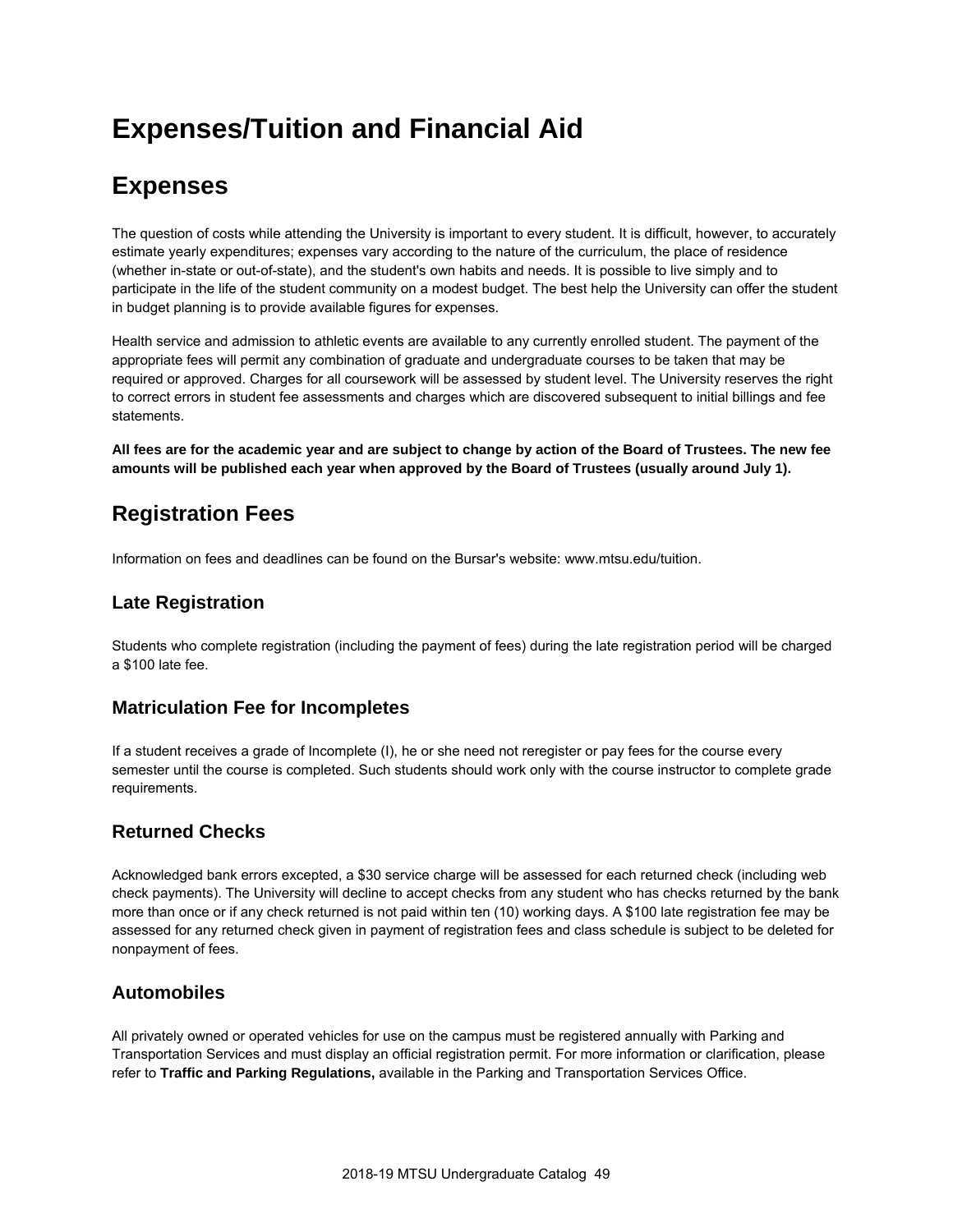#### **Auditing Charges**

An auditor is one who enrolls and participates in a course without expectation of receiving academic credit. The same registration procedure is followed and the same fees charged as for courses taken for credit. An audited course is not applicable to any degree or certification program.

Regular class attendance is expected. Other course requirements, which may be obtained in writing from the instructor, will vary depending upon the nature of the course. Students interested in auditing a course should discuss course requirements prior to enrolling. Failure to meet course requirements may result in removal from the course at the request of the instructor. A successful audit will be recorded on the transcript with the designation NC.

A change from audit to credit or credit to audit must be processed by the last day to add a class.

Persons 60 years of age or older or disabled persons suffering from a permanent total disability which totally incapacitates such persons from working at an occupation which results in an income (T.C.A., Section 49-7-113) who are domiciled in Tennessee may audit courses at any state-supported college or university without paying tuition charges. (Note: The student must pay an application fee and special course fees.) Registration under this program is on a space-available basis; therefore, students cannot priority register. **Class selection should be processed no earlier than four weeks prior to the start of term or part-of-term (see Registration Guide for date of registration).** Students who priority register or receive a closed class override prior to the published registration date will be required to select another class. Proof of age or disability must be provided.

#### **65-Year-Old/Disabled Credit Student**

Persons 65 years of age or older or disabled persons suffering from a permanent total disability which totally incapacitates such persons from working at an occupation which results in an income (T.C.A., Section 49-7-113) who are domiciled in Tennessee may register for classes for credit by paying a service fee not to exceed \$70 per semester. (Note: This fee includes maintenance fees, student activity fees, technology access fees, and registration fees; it does not preclude an application, late fee, change-of-course fee, parking fee, special course fee, etc.) Registration under this program is on a space-available basis; therefore, students cannot priority register. **Class selection should be processed no earlier than four weeks prior to the start of term or part-of-term (see Registration Guide for date of registration).** Students who priority register or receive a closed class override prior to the published registration date will be required to select another class. No late fee is charged. An application fee is required. In addition, the applicant must be eligible for admission and submit proof of age or disability.

#### **Additional Charges**

The University reserves the right to increase the charges listed herein or to add new ones whenever such increases or additions are found to be necessary.

#### **Board**

All freshman men and women living in the residence halls during Fall and Spring semesters will be required to participate in a freshman meal plan. All other students may secure meals in the University cafeterias or grill either through optional meal plans available from the food service or a meal-to-meal cash basis.

#### **Debts**

An important part of every student's educational experience is learning to manage money and to responsibly discharge financial obligations incurred. With this in mind, MTSU expects you to promptly pay all University bills and accounts when due.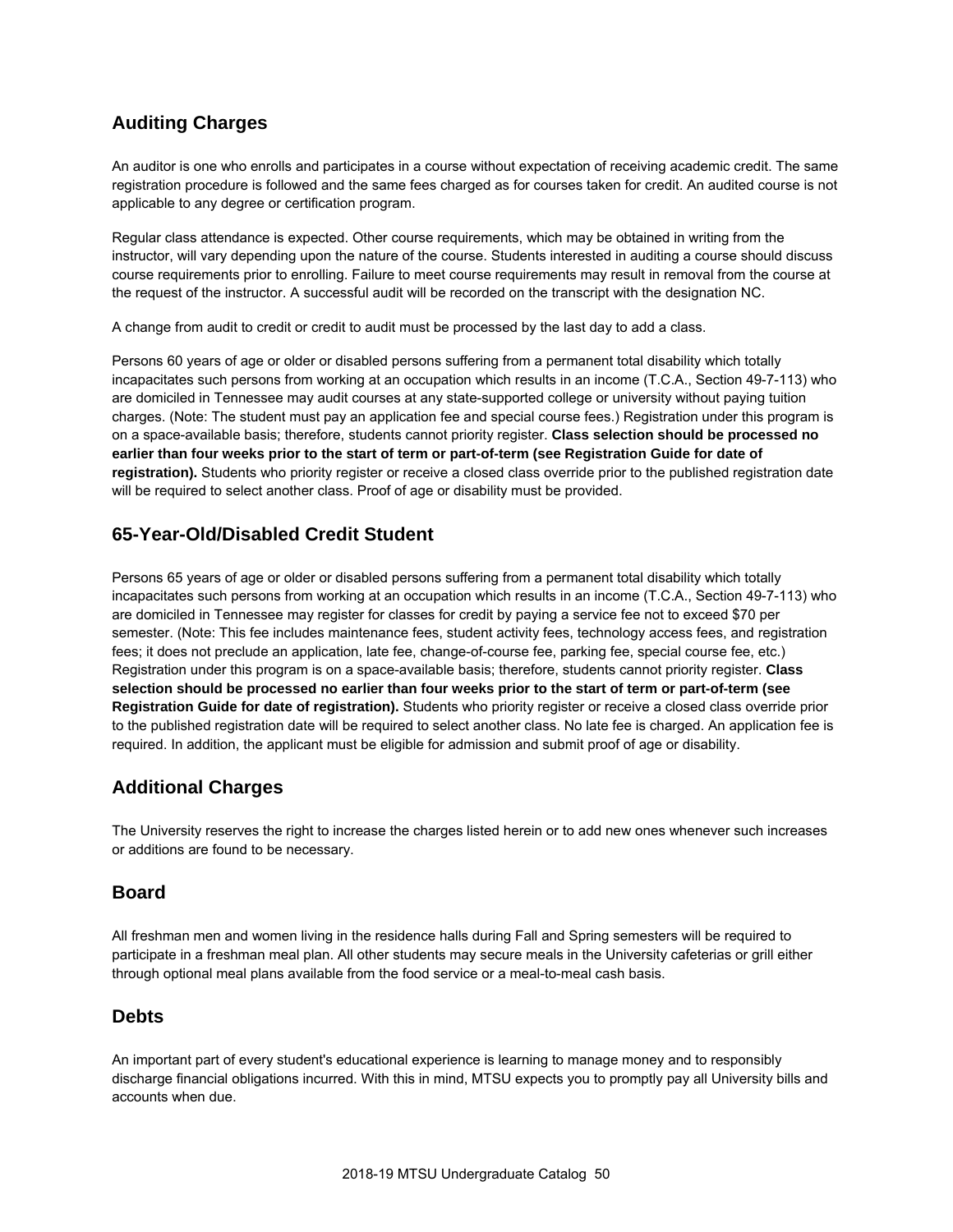Failure to meet financial obligations will result in your not being allowed to preregister, register, or receive transcripts, grade reports, or diplomas. In addition, any unpaid accounts are subject to be turned over to a collection agency which will adversely affect your credit rating.

#### **Installment Payment Plan**

Students who want to use the Installment Payment Plan must sign up for the payment plan and pay the down payment online via PipelineMT. If a student is eligible, there will be an option in the bill payment system to request a Installment Payment Plan. Students who wish to pay by mail must view the down payment amount online by selecting the option to view the payment plan installments. Students may also sign up for the plan and pay the down payment at the Business Office cashier windows.

Although all charges are due and payable in full at the beginning of each term, students in good financial standing at MTSU may defer payment of up to 75 percent of their registration, housing, and freshman meal plan fees for the Fall and Spring semesters. The Installment Payment Plan is not available for Summer terms.

To be eligible for the Installment Payment Plan, each participant must make a minimum down payment of 25 percent of the registration fees, residence hall rent, and freshman meal plan costs. The balance due must be \$400 or more after all discounts, waivers, financial aid, and other credits are applied. A student who fails to make timely payments in a previous term will be denied the right to participate in the Installment Payment Plan in future enrollment periods. Any student who makes payment with a check which is subsequently returned will be denied participation in the Installment Payment Plan in all future terms.

The amount deferred will be payable in three monthly installments. For the Fall term, installment payments are due on or before **September 30, October 31**, and **November 30**. For the Spring term, installment payments are due on or before **February 28, March 31,** and **April 30**. The University is not obligated to send reminder notices before the payment is due. Participants in this plan must apply all discounts, waivers, credits, and financial aid (including student loans) toward payment of registration fees before a deferment will be considered. Financial aid and other credits received after the initial payment will be applied to the remaining balance, and future amounts due will be recomputed. No refunds can be made until all fees are paid in full. Students will not be withdrawn for failure to pay the second, third, or fourth payments.

Each participant will be charged a \$50 nonrefundable service fee each term to defray administrative costs. This fee is payable along with the 25 percent down payment on or before the registration fee payment deadline. An additional late payment charge of \$25 will be assessed for each installment not paid on or before the due date and each 30-day period past the last installment up to a maximum of \$100. Withdrawals from classes will not alter the remaining balance due except to the extent that any refund may be applied. Students who make payments with checks that are returned will be charged a \$30 return check service fee as well as any applicable late fees.

If a payment is not received in the Business Office by the scheduled payment due date, the University will withhold all services from the student-including grades, transcripts, and future registration-until the fees have been paid in full including any assessed late fees.

All existing rules and policies pertaining to returned checks, refunds, withdrawals, dropped classes, and collection costs are applicable to the Installment Payment Plan.

Payment of the minimum amount due on the Installment Payment Plan finalizes registration. The class schedule will not be dropped. It is not necessary to also confirm on PipelineMT. The Installment Payment Plan service fee, late fee, and minimum amount are subject to change in future terms.

Additional fees for classes, dorms, or meal plans added after initial registration payment or confirmation must be paid by the late registration fee payment deadline. If students are eligible for the Installment Payment Plan, any unpaid fees after this date will be processed as a deferred payment. The \$50 Installment Payment Plan service charge and any applicable \$25 late payment fees will be charged.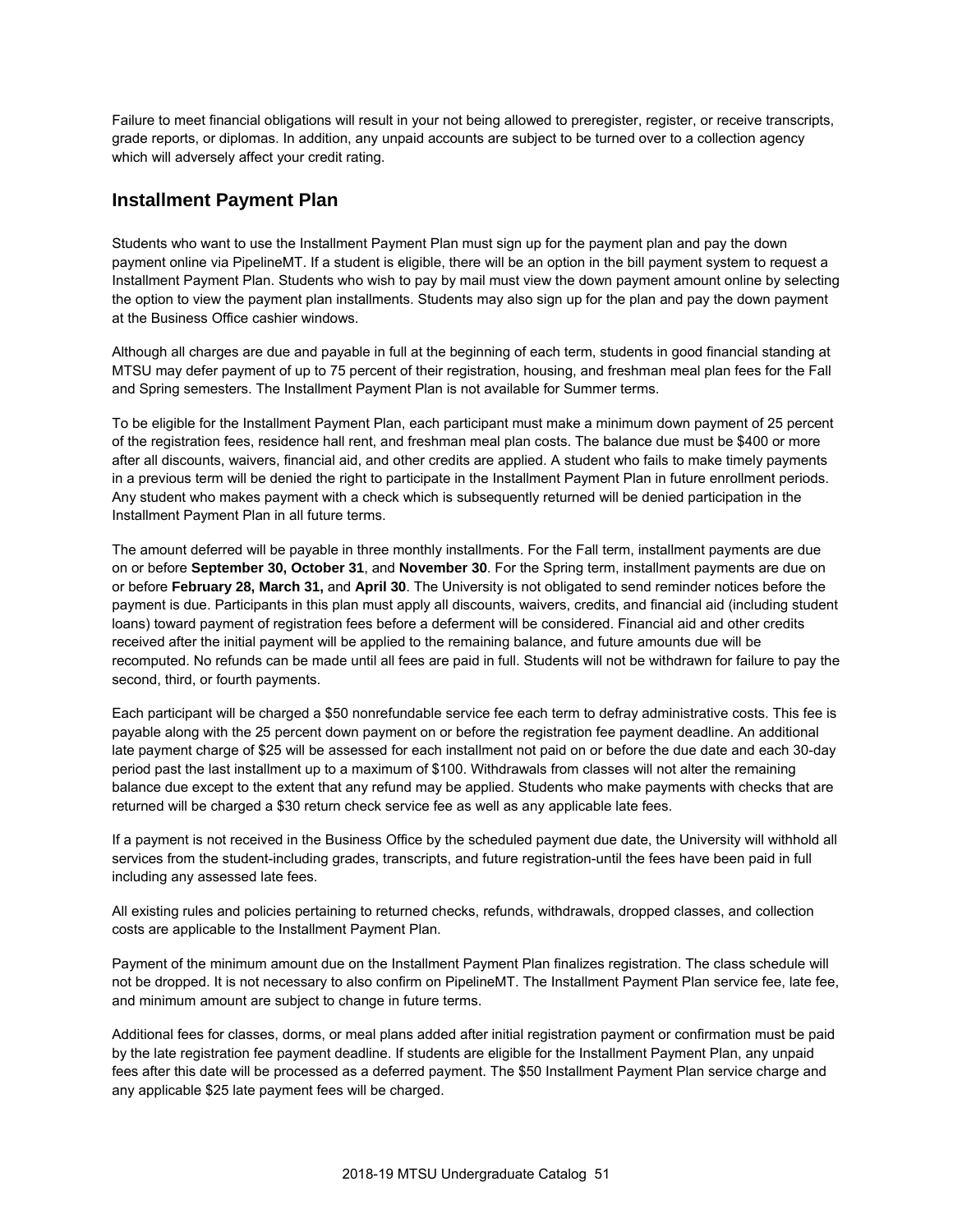Students who are not eligible for the payment plan will be subject to withdrawal from all classes or from the dorm for nonpayment or subject to service charges and late payment fees.

For more information and detailed instructions on how to sign up for the Installment Payment Plan, check online at www.mtsu.edu/tuition/payment-plan.php. Questions regarding the Installment Payment Plan should be directed to the MT One Stop at (615) 898-2111.

#### **Deferred Payment for Recipients of Veterans Affairs or Other Governmentally Funded Educational Assistance Benefits**

Service members, veterans, and dependents of veterans who are eligible beneficiaries of U.S. Department of Veterans Affairs educational benefits or other governmentally funded educational assistance, subject to the conditions and guidelines set forth in Tennessee Code Annotated 49-7-104 as amended, may elect, upon formal application, to defer payment of required tuition and fees until the student's monetary benefits have been received or until the final day of the term for which the deferment has been requested. Application for the deferment must be made no later than 14 days after the beginning of the term, and the amount of the deferment shall not exceed the total monetary benefits to be received for the term. Students who have been granted deferments are expected to make timely payments on their outstanding tuition and fees balance once educational benefits are being delivered, and eligibility for such deferment shall terminate if the student fails to abide by any applicable rule or regulation or to act in good faith in making timely payments. This notice is published pursuant to Public Chapter 279, Acts of 2003, effective July 1, 2003.

#### **Veterans' Dependents' Post Secondary Education Assistance**

Pursuant to T.C.A. § 49-7-102, certain statutory fee exceptions exist for dependents and spouses of military personnel killed, missing in action, or officially declared a prisoner of war while serving honorably as a member of the armed forces during a period of armed conflict. Contact the Daniels Center at (615) 904-8347, KUC 124, for more information.

#### **Registration Confirmation**

If fees are paid in full by financial aid, Federal Direct or PLUS loans, TELS (Lottery) scholarship, pre-paid tuition programs, Vocational or Veteran's rehabilitation or other credits, students must complete the registration process by confirming that they will attend MTSU for the term. If balance is a credit or zero, they must Confirm Registration on PipelineMT by the fee payment deadline.

To confirm registration, students should

- log in to PipelineMT at www.mtsu.edu;
- Select Confirm Registration;
- select the term. Then click Submit. The account balance summary and account detail for the term will be displayed.
- click "Yes, I will attend during ..." and wait for a confirmation number.

Students will be given a confirmation number and should write down the confirmation number and date as proof of confirmation. If in doubt, students should try the process again and the system will tell them if registration has been confirmed. The confirmation number will not be repeated. If the student does not receive a confirmation number and is instead taken to the bill payment system, aid is either not on the account or a balance is still due.

**Please note:** Reviewing the class schedule does not confirm registration; students MUST select the Confirm Registration option, then select the option "Yes, I attend during . . ." When this option is selected, **the student will be given a confirmation number if the registration is confirmed.** When a **confirmation number** is assigned, the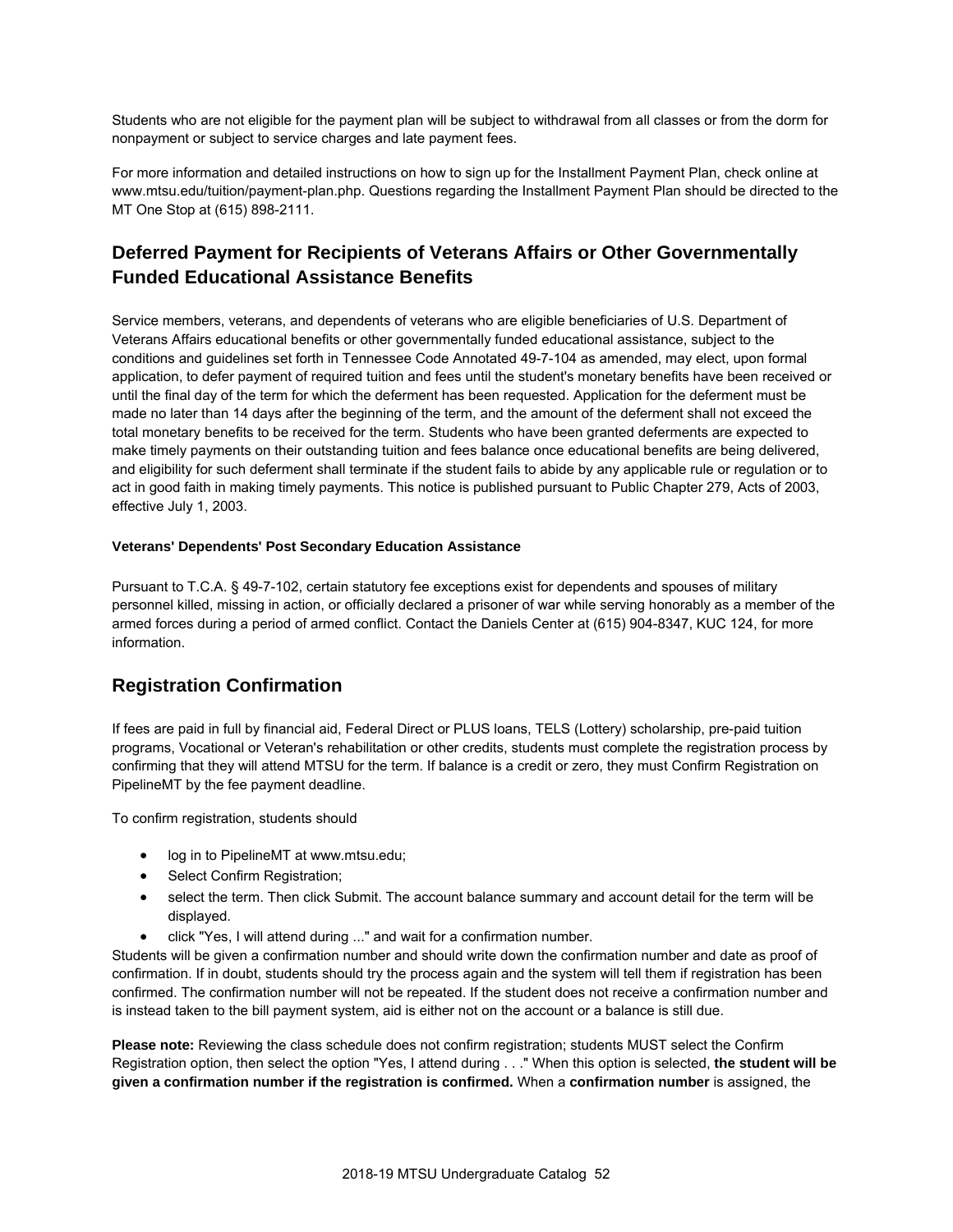system will hold classes. If registration is not confirmed before the fee payment deadline, the class schedule will be deleted from the computer. Financial aid refunds cannot be processed until confirmation is completed.

Check the online registration guide and www.mtsu.edu/tuition for detailed instructions, dates, and deadlines for each term.

All students who preregister and decide not to attend MTSU should access PipelineMT prior to the final fee payment date for the term to drop all classes from their records. If they decide not to attend MTSU after confirming, they must withdraw from the University.

## **Fee Adjustments**

**NOTE:** *No refund of housing, registration, or other fees will be made to students who are dismissed or suspended.*

Tuition, program services fees, and out-of-state tuition will be adjusted as follows:

- 1. Courses cancelled by the University will receive a 100% reversal of tuition and fees.
- 2. Students who preregister and drop classes or withdraw from all classes prior to the first day of class will receive a 100% reversal of tuition and fees. See the current online registration guide for fee adjustments and schedule adjustment dates.
- 3. A full (100%) reversal of tuition and fees will be provided in case of a student's death.
- 4. Tuition, registration fees, materials and course fees, residence hall rent, and meal plans will be adjusted at the rates of 75 percent or 25 percent to students who officially withdraw from the University prior to the dates specified in the registration guide published each semester. The same fee adjustment schedule applies to students who drop below full-time to an hourly load. The calculation of tuition and fee adjustments for a complete withdrawal from the University is based on the percentage charge of all courses dropped for the term. There will only be an adjustment in fees if the new calculated charge is less than the original charge. Not all withdrawals will result in a refund or reduction in fees. The calculation of tuition and fee adjustments for dropped courses is based on the charge for currently enrolled hours plus a percentage charge of all courses dropped. There will only be a reduction in fees if the new calculated charge is less than the original charge. Not all dropped courses will result in a refund or reduction in fees.

Refunds due to fee adjustments will be processed beginning approximately two weeks after the end of each fee adjustment period. It takes several weeks to process all the refunds. The University will offset against proposed refunds any amount owed by the student to the University.

**Drop/Withdrawal from class.** Students who drop or withdraw from classes will have a balance due under the Installment Payment Plan. Fees are adjusted based on the drop or withdrawal date. The fee adjustment percentage is NOT applied to the amount of payment, but rather as a percentage adjustment of total fees. A refund would be issued to the student only if the newly adjusted amount of fees is less than the amount that has been paid by the student. Withdrawal from classes does not negate the student's responsibility to pay the balance of fees after the semester has begun.

Additional information on tuition and fee adjustments can be found on the Bursar's website: www.mtsu.edu/withdraw/fee-adjustment.php.

### **Refunds of Housing Expenses**

#### **Residence Halls**

Applications for residence halls and on-campus apartments must be accompanied by the required prepayment as outlined in the license agreement. Prepayment is a security of good faith that denotes the applicant's serious intent to reside in on-campus housing. Prepayment fees are \$300, \$150 of which is applied toward Fall semester charges, and \$150 of which is applied toward Spring semester charges. This prepayment is refundable prior to check-in according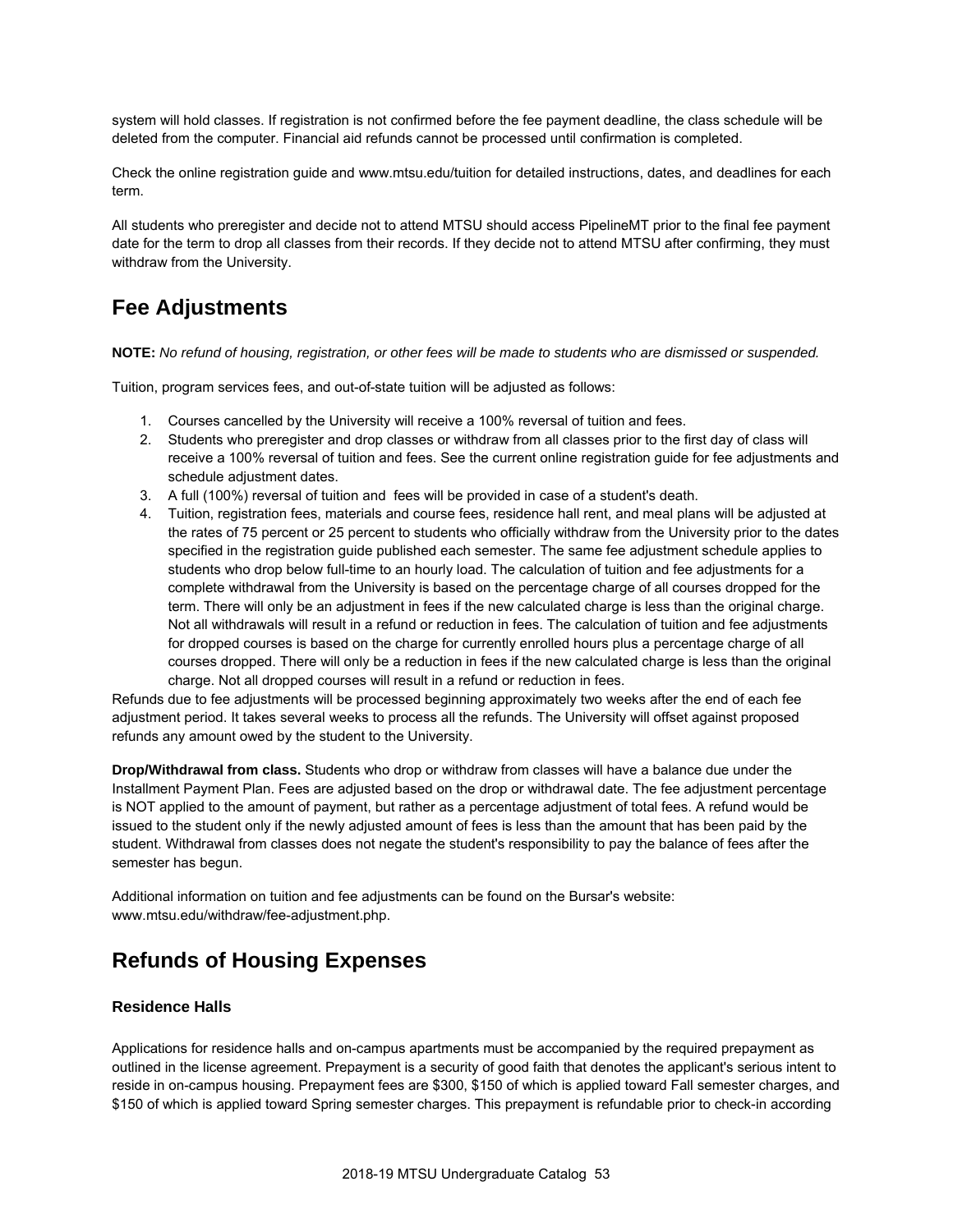to the following schedule. All cancellations must be submitted in writing to the Housing and Residential Life Office. Prepayment amounts represent approximately 25 percent of the total semester fee and may vary from year to year. Students should contact Housing and Residential Life to verify specific changes.

#### **Academic Year (Fall and Spring) Applications**

| <b>Date of Cancellation</b>                                 | <b>Refund Amount</b> |
|-------------------------------------------------------------|----------------------|
| By May 1                                                    | \$150.00             |
| By June 1                                                   | \$100.00             |
| By July 1                                                   | \$50.00              |
| After July 1, but prior to the first check-in day in August | \$00.00              |

#### **Spring Semester Only Applications**

| Date of Cancellation                                             | <b>Refund Amount</b> |
|------------------------------------------------------------------|----------------------|
| By October 15                                                    | \$50.00              |
| After October 15, but prior to the first check-in day in January | \$00.00              |

#### **Summer Housing**

Details regarding application, fees, and refunds for summer assignment to residence halls and on-campus apartments may be obtained by contacting the Housing and Residential Life Office at (615) 898-2971.

#### **Housing Fees**

The refunds of residence hall fees after registration will be prorated on a weekly calendar basis when the student is forced to withdraw from the residence hall because of approved medical reasons confirmed in writing by a licensed physician.

Full refund will be made in the case of death. No refund will be made other than under the above conditions, except as specified in the Student Housing Agreement.

#### **Direct Deposit of Financial Aid Credit Balance Refunds**

Students receiving financial aid who expect to receive a refund must first be sure they have met all financial aid eligibility requirements, confirmed registration, have no holds, and completed all necessary paperwork.

**All students must sign up for direct deposit online through PipelineMT.** Online sign-up via e-Refund must be completed at least seven (7) days prior to the first day of classes to have the refunds available in accounts on the first day of classes.

Detailed instructions are available online at www.mtsu.edu/tuition/direct-deposit.php. It is critical that all information be entered correctly to avoid delay of refunds.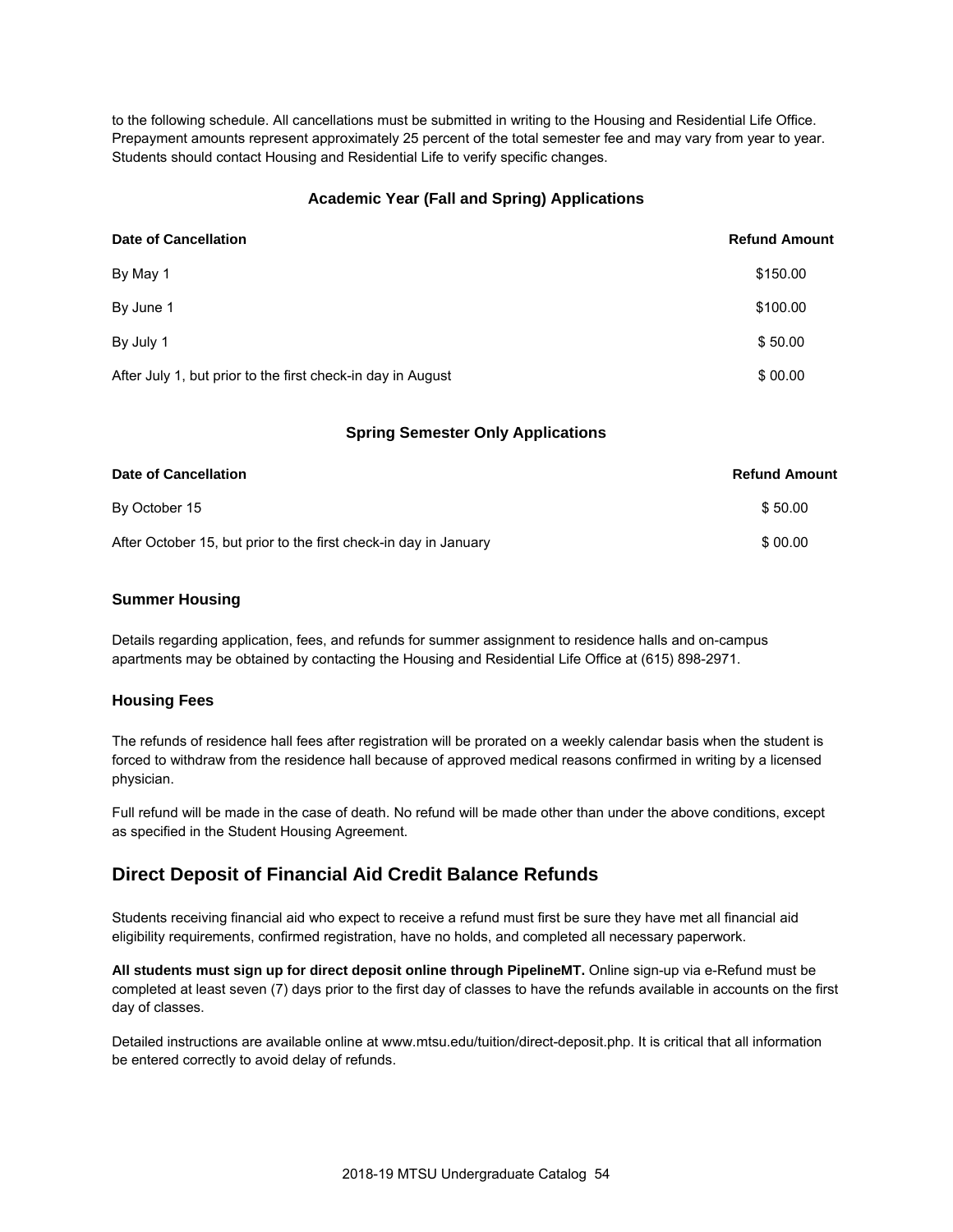For students who choose not to sign up for direct deposit for financial aid refunds, a notice will be sent to the students' email accounts when a check is available for pickup. Checks may not be available until the 14th day of the semester.

# **Financial Aid**

The University offers financial aid assistance to eligible students through funding received from federal, state, institutional, foundation, and external sources. Generally, students must complete the Free Application for Federal Student Aid (FAFSA) at www.fafsa.gov each year to be considered for financial aid. The FAFSA School Code for MTSU is **003510**. For current information about financial aid, visit the MT One Stop website at www.mtsu.edu/onestop.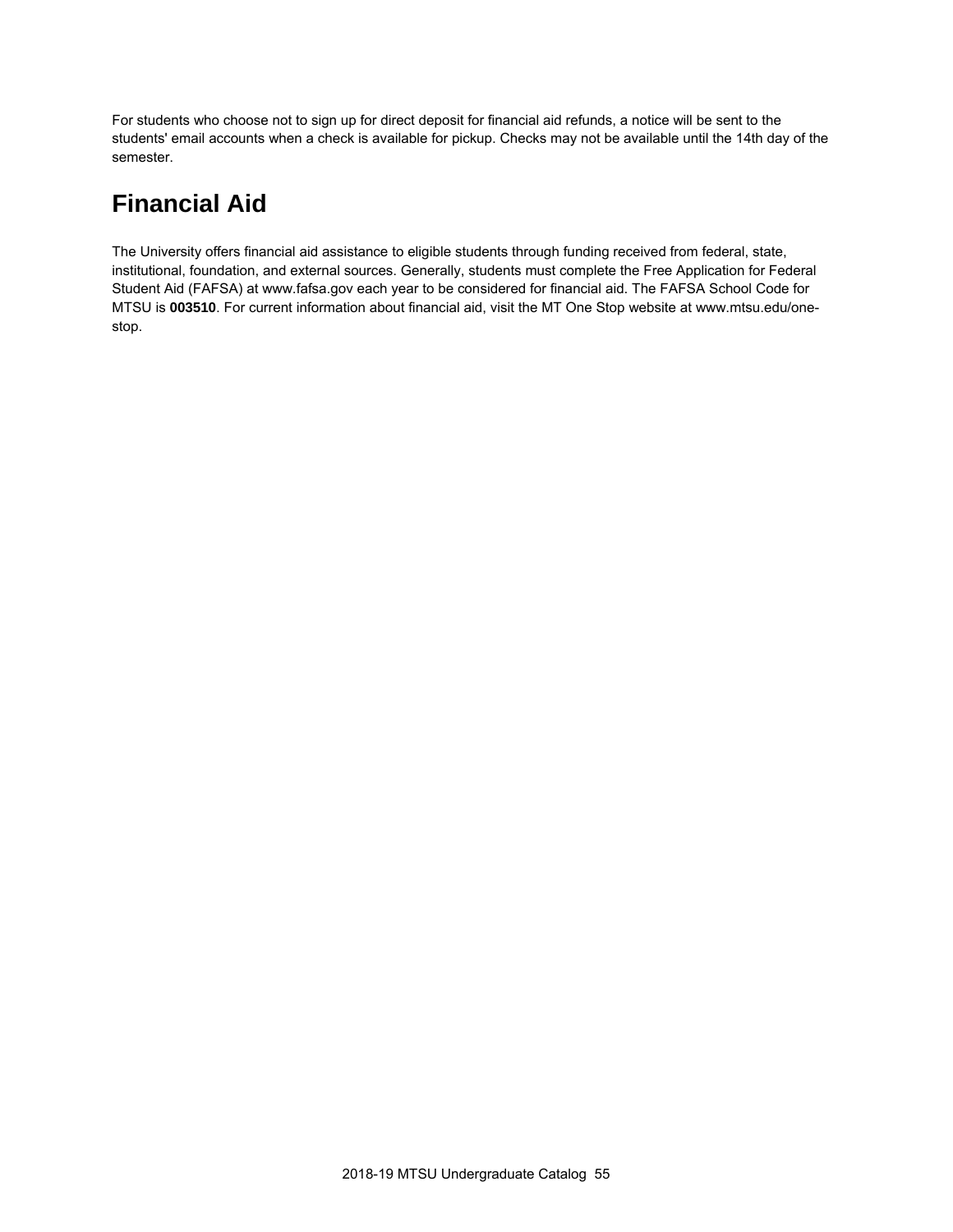# **Undergraduate Degree Requirements**

Throughout the undergraduate catalog, the phrase "hours earned at MTSU" refers to courses taken at the Murfreesboro campus as well as all forms of distance learning courses including TN eCampus course credit earned through offerings by MTSU.

## **Baccalaureate Degrees, General Requirements for**

To graduate from MTSU with a bachelor's degree, a student must meet the following requirements.

- 1. Students must complete a minimum of 120 semester hours with a 2.00 grade point average. (Some programs may require more than 120 hours.)
- 2. A minimum of 25 percent of credit for each degree awarded by MTSU must be earned through offerings by the University. Typically, a minimum of 30 hours earned through MTSU is required; however, in degree programs of more than 120 semester hours a greater number of hours would be required.
- 3. At least 42 semester hours of junior and senior (3000-4000 level) courses must be completed with an average grade of C (2.00 GPA) or better. Courses numbered 1000 and 2000 which are substituted for 3000 or 4000-level courses may not be used in the calculation of the 42 upper-division hours. A minimum of 30 semester hours of junior and senior (3000-4000 level) courses must be completed through MTSU.
- 4. With approval of the dean of the college in which the student is pursuing the major, a candidate may complete six of the last 18 hours at another college or university or by CLEP.
- 5. No more than 60 semester hours completed by credit-by-examination, credit for service-related experience, and flight training may be counted for credit in a degree.
- 6. Students must complete at least nine semester hours at the upper-division level through MTSU in each major and at least three semester hours at the upper-division level through MTSU in each minor. Additionally, no course used to satisfy a requirement in a major or minor may be used in another major or minor.
- 7. The student who seeks a second concentration in a major must complete a minimum of nine (9) hours that do not duplicate hours in the first major/concentration.
- 8. A minimum of 60 semester hours of senior college credit will be required of all students who transfer from colleges of less than four-year designation.
- 9. A minimum 2.00 GPA will be required in a major pursued as a graduation requirement and a minimum 2.00 is required in some minors.
- 10. All candidates must meet the General Education requirements as outlined and satisfy a technology requirement as outlined below.

**NOTE:** *Information applicable to transfer students may be found below.*

- 11. No more than 25 percent of the credits for nonbusiness degrees may be in courses commonly found in a school of business. Additionally, a student can have only one business minor.
- 12. **During priority registration when two semesters are remaining for graduation, students must complete upper-division and Intent to Graduate forms and file them with their graduation coordinators.** Both forms may be obtained from the office of the head of the department/school in which the student expects to major. A minimum 2.00 GPA in the major field and on all work attempted is required for unconditional admittance to the upper division and to candidacy, unless otherwise stated by a program, for the bachelor's degree. Some programs require formal approval with additional requirements for admission to candidacy.
- 13. Any or all students may be required to take one or more tests designed to measure general education achievement and/or achievement in selected major areas as a prerequisite to graduation for the purpose of evaluation of academic programs. Unless otherwise provided by an individual program, no minimum score or level of achievement is required for graduation. Participation in testing may be required for all students, for students in selected programs, and for students selected on a sample basis.
- 14. In compliance with SACSCOC accreditation standards, all students will have training in and use of technology.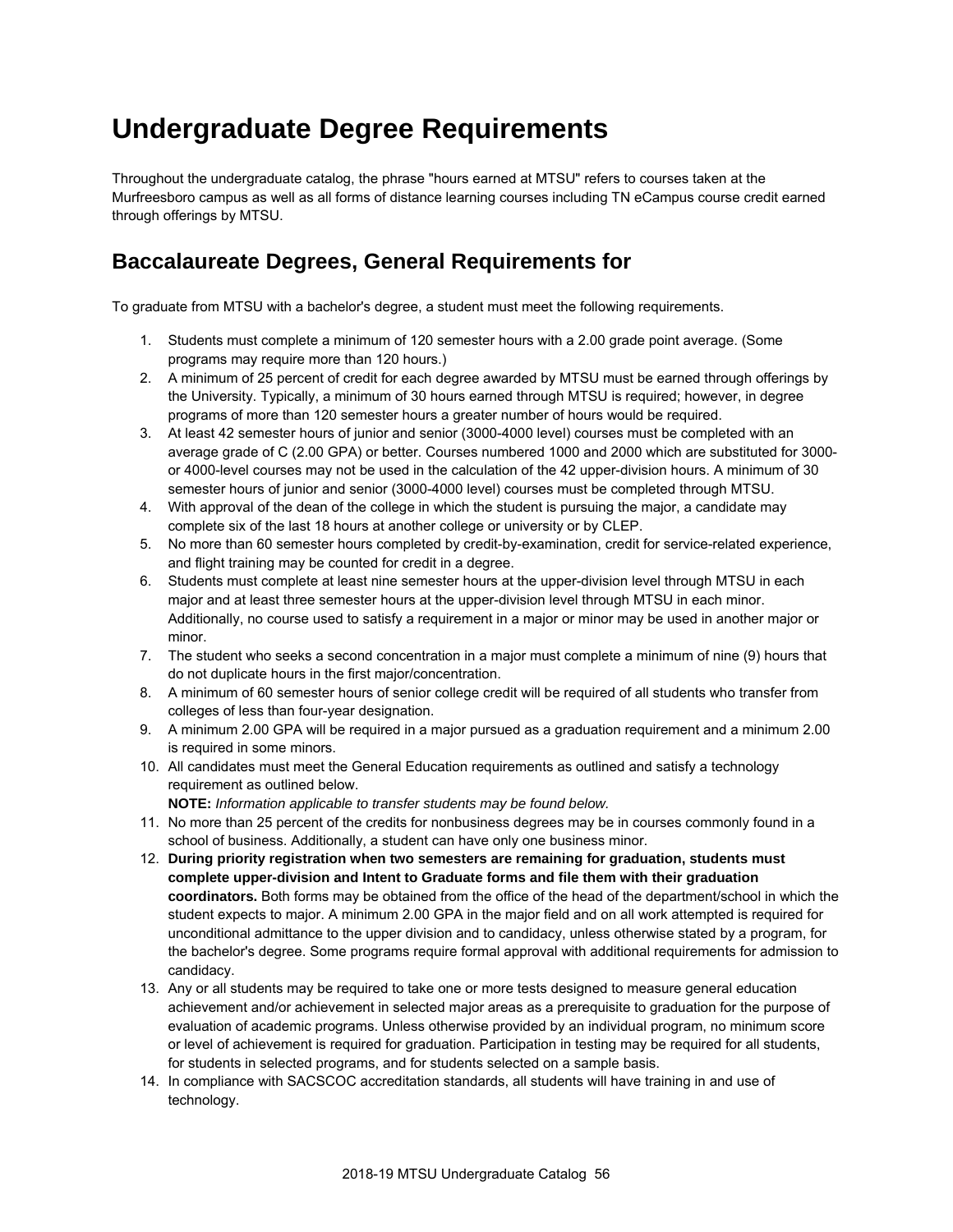**NOTE: In all instances, meeting the requirements for graduation is the responsibility of the student. In addition to the general requirements above, candidates for the various degrees must meet certain specific requirements. Students may review progress toward degree using Degree Works in PipelineMT.**

#### **Bachelor of Arts Degree**

Candidates for the Bachelor of Arts (B.A.) degree must meet the following requirements:

- 1. The major must be completed in one of the approved disciplines or concentrations. It must be identified as an approved degree in the academic inventory (see Majors A-Z) and described in this catalog by the department concerned.
- 2. One minor is required. Students wishing to be licensed to teach at the secondary level must meet the requirements for a Secondary Education Minor. All other students must choose from the list of disciplines and concentrations in (4) below or from Interdisciplinary Majors and Minors.
- 3. Students who receive the B.A. degree must demonstrate proficiency in a world language equivalent to two years of college-level coursework. To meet the requirement, students must successfully complete 2010 and 2020 or any courses numbered above the 2000 level in a single world language. Students are eligible to register for these courses after successfully completing four high school units of the same language, a score on a language placement test equivalent to proficiency of a year of college-level study of the same world language, or the successful completion of 1010 and 1020. Students who wish to use study abroad credits to fulfill the world language requirement must see the chair of Department of World Languages, Literatures, and Cultures for approval of the courses. For further information, see Procedures for World Language Credit through Placement Testing/Study Abroad.
- 4. At least 90 of the minimum 120 hours required for graduation must be in courses with the following rubrics, but no more than 36 hours will be accepted from any one rubric:

| AAS (African American Studies)        | HIST (History)               |
|---------------------------------------|------------------------------|
| <b>ACSI</b> (Actuarial Science)       | HUM (Humanities)             |
| ANTH (Anthropology)                   | LEAD (Leadership Studies)    |
| ART (Art)                             | MATH (Mathematical Sciences) |
| AST (Africana Studies)                | MES (Middle East Studies)    |
| <b>ASTR (Astronomy)</b>               | Any Music (including MUAP,   |
| <b>BIOL (Biology)</b>                 | MUED, MUEN, MUHL,            |
| <b>CDIS (Communication Disorders)</b> | MUPD, MUS, MUTH)             |
| CHEM (Chemistry)                      | ORCO (Organizational Comm.)  |
| COMM (Communication)                  | PGEO (Physical Geography)    |
| DANC (Dance)                          | PHIL (Philosophy)            |
| ECON (Economics)                      | PHYS (Physics)               |
| ENGL (English)                        | PLEG (Paralegal Studies)     |
| Any World Language (including         | PS (Political Science)       |
| ARAB, CHIN, FL, FREN, GERM,           | PSCI (Physical Science)      |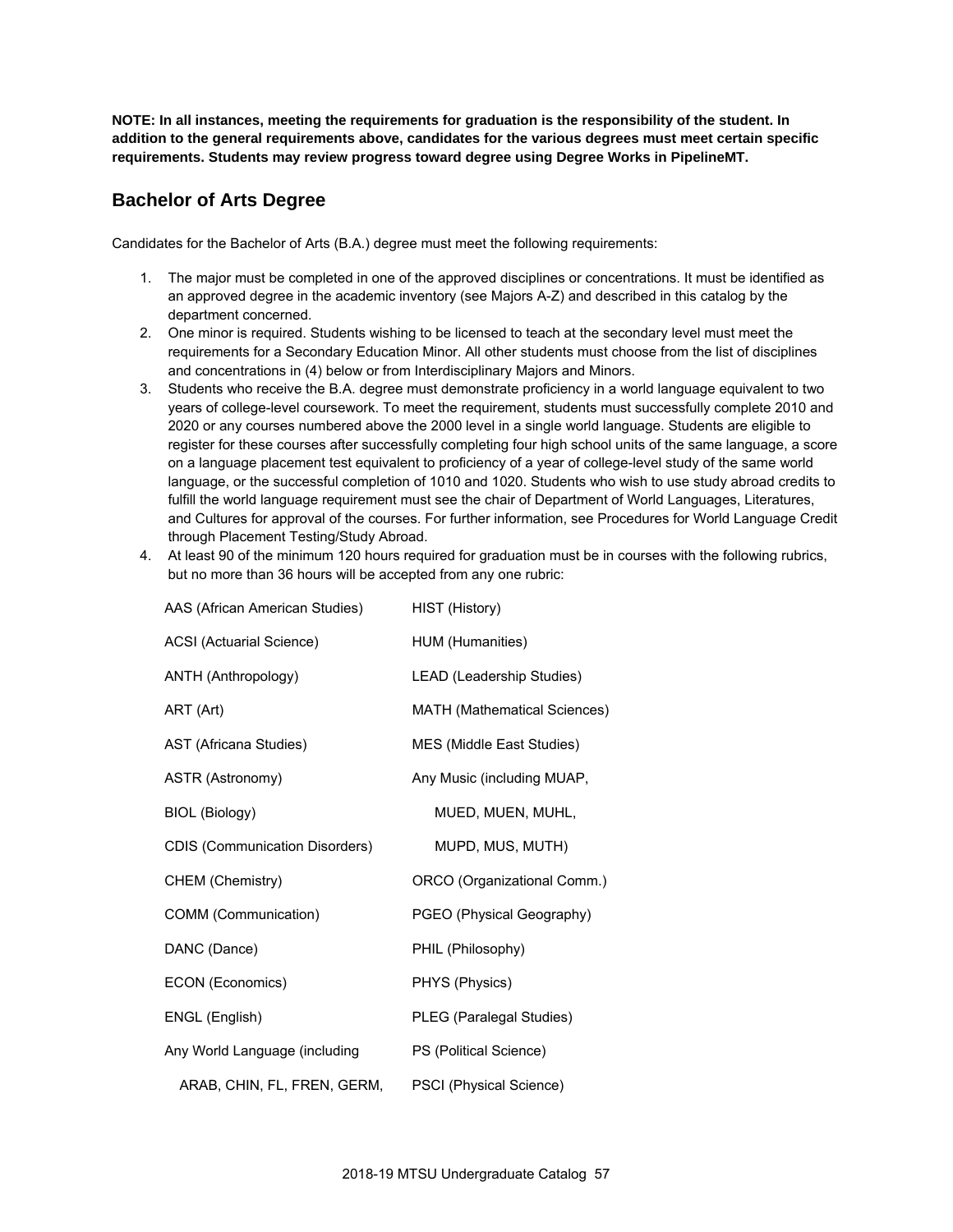| HEBR, ITAL, JAPN, KURD, LATN, PSY (Psychology) |                                   |
|------------------------------------------------|-----------------------------------|
| PORT, RUSS, SPAN)                              | RS (Religious Studies)            |
| GEOG (Geography)                               | SOC (Sociology)                   |
| GEOL (Geology)                                 | STAT (Statistics)                 |
| GERO (Gerontology)                             | THEA (Theatre)                    |
| GS (Global Studies)                            | WGST (Women's and Gender Studies) |

#### **Bachelor of Business Administration**

See Requirements for the Bachelor of Business Administration (B.B.A.) degree in the Jennings A. Jones College of Business

#### **Bachelor of Fine Arts**

See Requirements for the Bachelor of Fine Arts (B.F.A.) degree in the Department of Art and Design.

#### **Bachelor of Music**

See requirements for the Bachelor of Music (B.M.) degree in the School of Music.

#### **Bachelor of Science**

Candidates for the Bachelor of Science (B.S.) degree must meet the following requirements:

- 1. Complete a major with a minimum of 24 semester hours.
- 2. Many degree programs require a minor or minors of 15 credit hours or more. Specific requirements in the various departments must be met as listed in the colleges section in this catalog.
- 3. The B.S. degree may be granted to a student who completes six semesters of college work before entering an advanced health-related or engineering professional school upon evidence of satisfactory completion of the first year's work and the unconditional admittance to the second year, if applicable, provided that
	- a. the minimum requirement for entrance to the professional school is 60 semester hours of college work;
	- b. the professional school is an integral part of a university accredited by the appropriate regional association or the professional school is accredited by the recognized national association in its field;
	- c. the last two semesters of pre-professional work are done at Middle Tennessee State University;
	- d. the candidate completes a minimum of 90 semester hours in required pre-professional courses;
	- e. the candidate completes, in the pre-professional work, at least 24 semester hours in upper-division courses, including at least 6 semester hours in his/her major field;
	- f. the candidate meets all general requirements of the degree curriculum.
- 4. Students seeking financial aid assistance for the final year of the Three-and-One Program should confer with the new institution regarding financial aid eligibility requirements. During the final year at another institution, the MTSU Financial Aid and Scholarships Office will **not** be awarding federal, state, or institutional financial aid.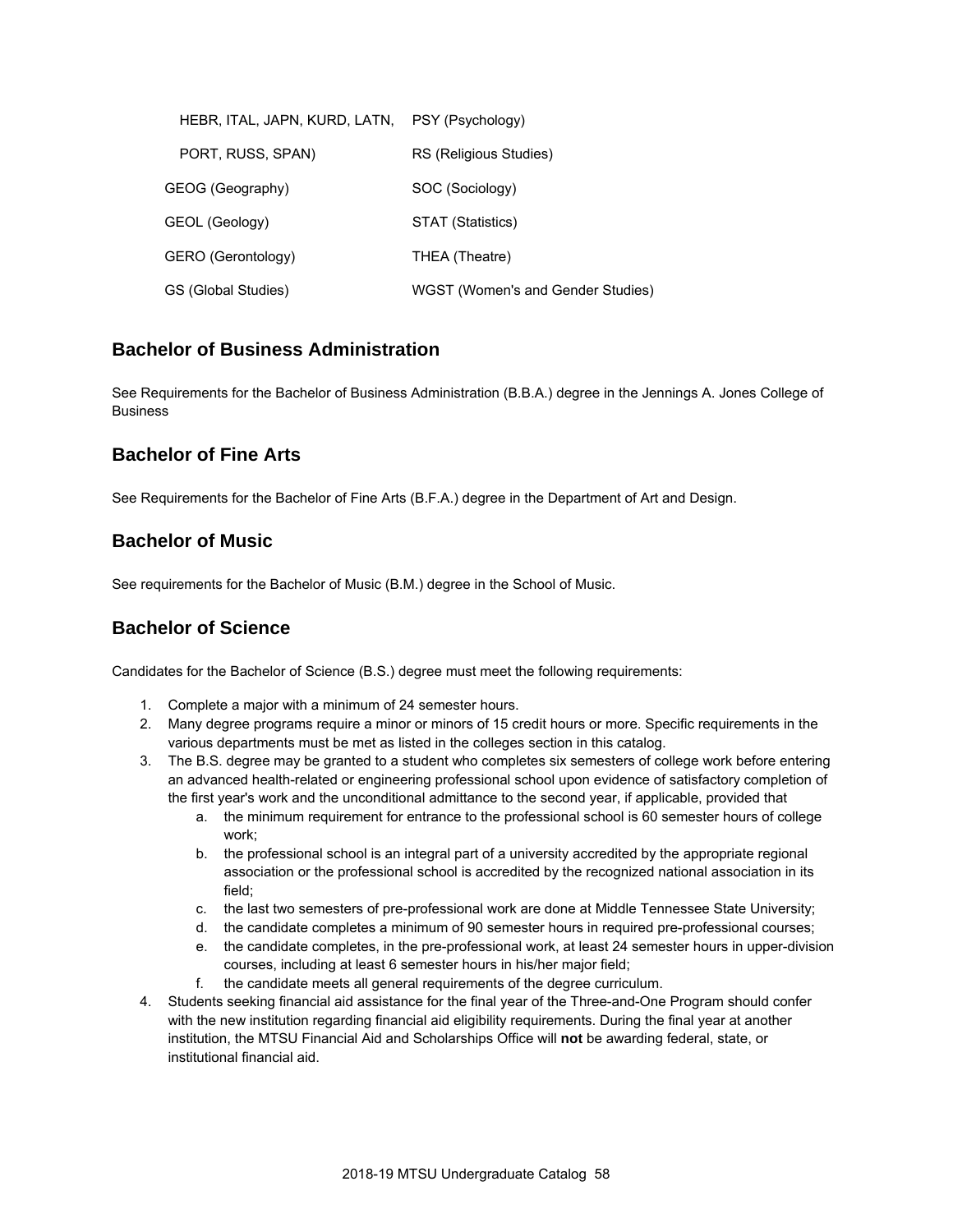#### **Bachelor of Science in Nursing**

See requirements for the Bachelor of Science in Nursing (B.S.N.) in the School of Nursing.

#### **Bachelor of Social Work**

See requirements for the Bachelor of Social Work (B.S.W.) degree or contact the Department of Social Work.

#### **Computation of Grade Point Average for Checking Degree Requirements**

**Major Average-**If a student has more courses in a major area than are actually required, only those courses specifically required for the major will be used to determine the required 2.00. Courses not meeting minimum course grade requirements or with letter grade of W, F, FA, X, N, I, or NC are not used in calculating the major GPA average.

**Minor Average-**For those minors which require a 2.00 grade point average (GPA), only those courses specifically required for the minor will be used to determine the required 2.00. Courses not meeting minimum course grade requirements or with letter grade of W, F, FA, X, N, I, or NC are not used in calculating the major GPA average.

**Upper-Division Average-** A 2.00 GPA is required in 42 upper-division hours.

**Excessive Repeats-**Attempts in excess of one are figured in the overall and overall combined GPAs. See Repeated Courses for additional information.

**Overall Average**-The overall average includes all GPA hours from MTSU and transfer credit posted prior to Summer 2015. This is the undergraduate college-level GPA which is used to determine graduation and graduation with honors (ends August 2019). The first attempt of a repeated course is excluded. Even if a course does not count toward a specific graduation requirement, it will be counted in the overall average GPA.

#### **Other GPA Computations**

**Teacher Education-**Guidelines for computation of grade point averages for admission to the teacher education program, for eligibility to student teaching, and for subject area endorsement may be obtained in the administrative offices of the College of Education. Additional information can be found under Licensure of Teachers in the College of Education**.**

**Overall Combined Average--**Developmental courses are calculated into the overall combined GPA to determine retention; however, the developmental courses do not count toward degree requirements, and the grades are not used to determine the 2.00 GPA required for a degree.

Effective Summer 2015, students transferring new credits will have transfer grades posted with a leading 'T' and transfer grades will NOT be calculated in certain GPAs. Starting with Summer 2015 graduation, students who had transfer work posted (regardless of term completed) prior to May 11, 2015 (Summer term), will be calculated in the various GPAs. Students who apply/readmit Summer 2015 or after with new transfer credit will not be included in certain GPAs. Students with transfer credits previously posted and new credits posted Summer 2015 or after will have a combination of some transfer credits being included and some not being included.

The major, minor, upper-division, excessive repeats, and overall/overall combined GPAs will not include new transfer credits posted Summer 2015 and after. The hours earned will count toward the hour requirement; however, no grade will be included in the 2.0 grade point average calculation.

Inclusive and inclusive combined GPAs will be displayed including all institutional and transfer credits regardless of the timing of posting. This GPA will not display on transcripts, but a link in PipelineMT will display the "inclusive" GPAs. The "inclusive" GPAs will be used to determine admission to the University, admission to specific degree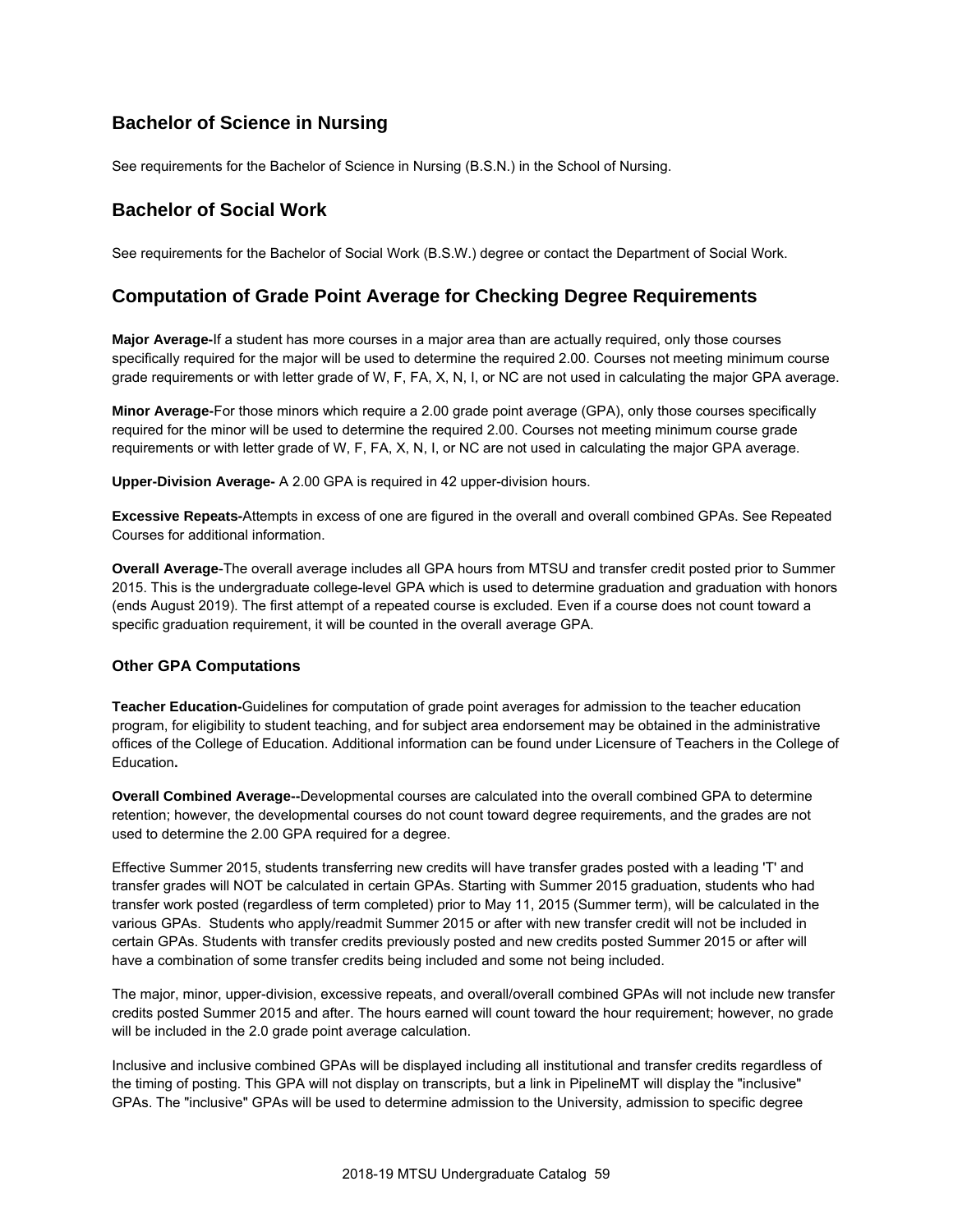programs, and athletic eligibility. **NOTE:** *Beginning Fall 2019 inclusive GPAs will be used to determine graduation with honors.*

## **TN eCampus**

Middle Tennessee State University is a participating institution in TN eCampus. This program brings college courses to students at home, in the library, in the office, or on the road. Courses completed in the program are entirely online. These courses comprise the same content and rigor as courses on campus. Student assistance such as advising, library services, student support, bookstore, and other student services are also offered online. Technical support for accessing course materials is available 24 hours, 7 days per week.

If a student is admitted to MTSU and enrolls in a TN eCampus course, the course is counted as offered through MTSU regardless of the delivery institution and will appear on the student's transcript as MTSU credit.

**Note:** *Authorization to take TN eCampus courses is required for all majors. Acceptance of TN eCampus courses as fulfilling requirements of standard degree programs is at the discretion of the individual department.*

Undergraduate degrees offered by MTSU using TN eCampus courses include

- **•** Bachelor of Science with a major in Professional Studies (concentrations in Information Technology, Organizational Leadership, Health Administration, or International Organizational Leadership)
- Bachelor of Science degree with a major in Integrated Studies

Students must earn a minimum of 120 hours; meet MTSU upper-division, residency, senior hour, General Education, and GPA requirements; and complete the courses outlined in the specific degree program. Information about course requirements can be found at www.tnecampus.org/.

Advisement is available through the University College at (615) 494-7714.

# **Second Bachelor's Degree**

Candidates for a second bachelor's degree must meet the following requirements:

- 1. A bachelor's degree previously earned must have been awarded by an institution of higher learning. Considerations for institutions of higher learning may be found under Acceptance of Transfer Credit.
- 2. Complete a minimum of 30 semester hours at MTSU with a minimum of 15 hours at MTSU since the first bachelor's degree. Credit by assessment may not be used toward this minimum hour requirement.
- 3. All requirements for the major program in the new degree must be met, including a minimum of 9 upperdivision hours taken through MTSU, and the entire major for the second bachelor's degree must be approved by the major department chair and by the dean whose college houses the program. Accounting majors must complete MATH 1630. Minor(s) required by the major must include 3 hours of upper-division work taken through MTSU in each minor.
- 4. The General Education requirements for a first degree from a U.S. institution will satisfy MTSU's General Education requirements for the second degree. For students whose first degree is from a non-U.S. institution, the General Education requirements will apply and course equivalencies with MTSU's General Education program will be determined by the dean of the college of the student's major of the second degree.
- 5. A minimum overall 2.00 GPA must be attained.
- 6. A minimum 2.00 GPA is required in the major pursued as a graduation requirement.
- 7. Students seeking a second bachelor's degree must complete an application for admission to upper division.
- 8. Pursuing a concentration under a major in which a student has already completed degree requirements will be considered as the pursuit of an add-on concentration, not a second bachelor's degree. **NOTE:** *The Admissions Office does not evaluate transcripts of students who have already received a bachelor's degree.*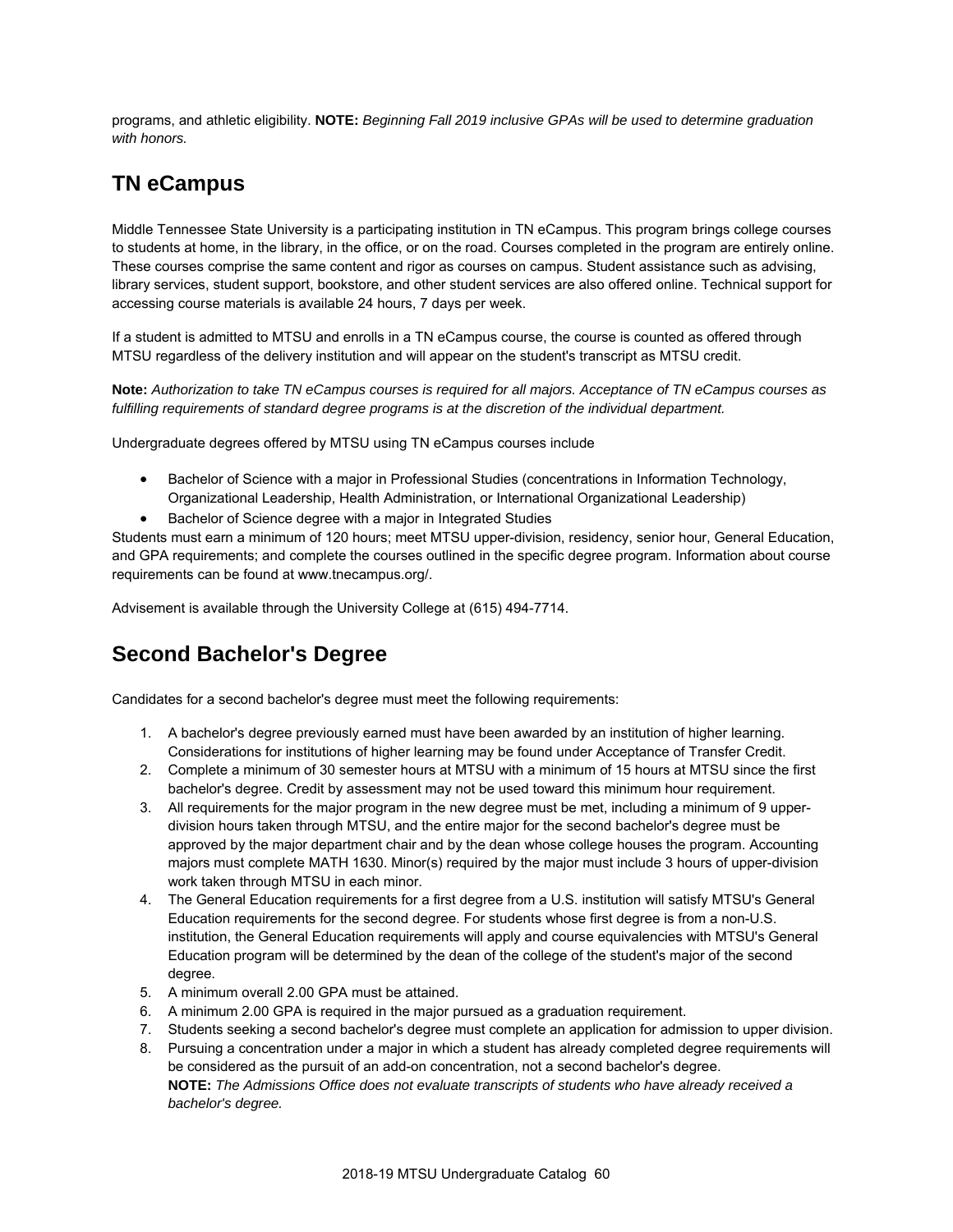## **University Common Catalog Statement Regarding General Education**

Effective Fall Semester 2004, all public colleges and universities in Tennessee will share a common lower-division (freshman and sophomore) general education core curriculum of forty-one (41) semester hours for baccalaureate degrees and the Associate of Arts and the Associate of Science degrees. The courses composing the general education curriculum are contained within the following subject categories:

#### **Baccalaureate Degrees\***

| <b>Subject Area</b>                                                    | <b>Credit Hours</b> |
|------------------------------------------------------------------------|---------------------|
| Communication                                                          | 9 hours**           |
| Humanities and/or Fine Arts (including at least 3 hours in literature) | 9 hours             |
| Social/Behavioral Sciences                                             | 6 hours             |
| History                                                                | 6 hours***          |
| <b>Natural Sciences</b>                                                | 8 hours             |
| <b>Mathematics</b>                                                     | 3 hours             |
| Total                                                                  | 41 hours            |

*\*Foreign language courses are an additional requirement for the Bachelor of Arts (B.A.) degree. The B.A. degree requires proficiency in a foreign language equivalent to completion of two years of college-level work. \*\*Six hours of English composition and three hours in English oral presentational communication are required. \*\*\*Students who plan to transfer to colleges and universities other than Tennessee public institutions should check requirements and take the appropriate courses.*

Although the courses designated by individual Tennessee public colleges and universities to fulfill the requirements of the general education subject categories vary, transfer of the courses is assured through the following means:

- If a student has earned an A.A. or A.S. degree using a 2004 Undergraduate Catalog (or later) from a TBR institution, the requirements of the lower-division general education core will be complete and accepted by MTSU in the transfer process; however, institutional/departmental requirements of the grade of C (2.00) will be honored and enforced.
- If an A.A. or A.S. is not obtained, **transfer of general education courses** will be based upon fulfillment of complete subject categories. (Example: if all eight hours in the category of Natural Sciences are complete, then this block of the general education core is complete.) When a subject category is incomplete, courseby-course evaluation will be conducted. The provision of block fulfillment pertains also to students who transfer among Tennessee's public colleges and universities.
- Certain majors require specific courses to be taken in general education. Check the departmental catalog section(s) for major requirements that must be fulfilled under lower-division general education.

See General Education for Middle Tennessee State University requirements. A complete listing of the courses fulfilling general education requirements for all TBR institutions is available on the Web site (www.tbr.edu/academics/transfer-and-articulation).

# **Transfer Students**

Regardless of the receipt of an associate's degree, transfer students will be required to meet the MTSU General Education requirements as stated in the MTSU catalog under which the student chooses to graduate.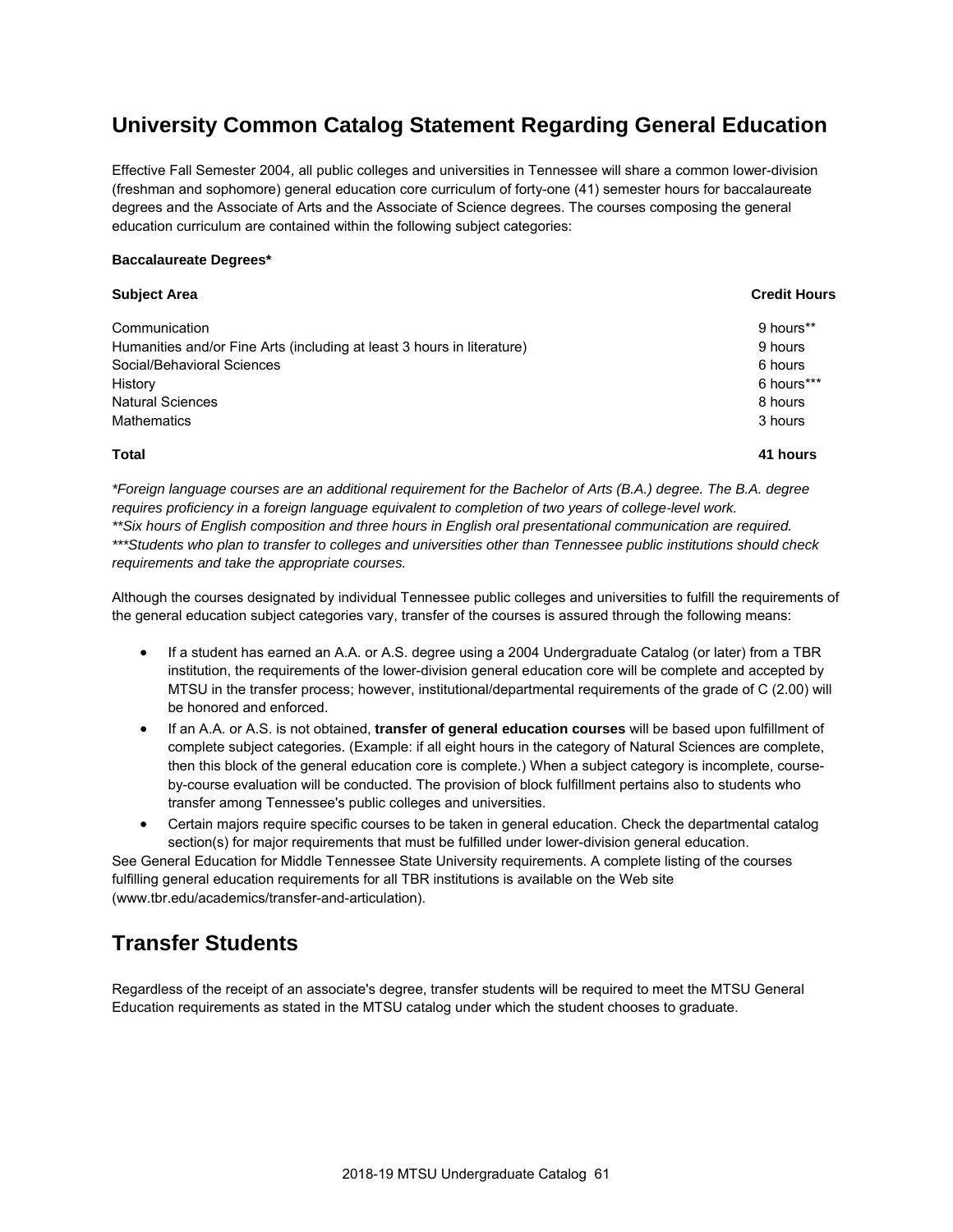# **General Education**

#### **Mission Statement**

At the core of Middle Tennessee State University's educational mission is the General Education curriculum. This curriculum is designed to provide students with a diverse and interdisciplinary knowledge base that complements and supports their college major. With an emphasis on critical thinking, problem solving, and effective communication, General Education provides a foundation for academic and professional success as well as informed civic engagement. The General Education experience equips students with the tools necessary to become lifelong learners capable of adapting their knowledge and skills to a dynamic and diverse world.

#### **General Education Requirements**

Listed below are the requirements in General Education which all candidates for baccalaureate degrees must meet regardless of the department or college in which they are pursuing a major. If mitigating circumstances require a substitution for any specific course listed, such a substitution must have the approval of the academic dean of the college in which the student is pursuing a major.

All full-time, degree-seeking students should be enrolled in the appropriate General Education English course and either 6 hours in General Education or 3 hours in General Education and 3 hours in their major until they have satisfied the University General Education requirements.

For additional information, go to www.mtsu.edu/gen\_ed/.

Some students are not eligible to enroll in certain General Education courses until they fulfill prescribed course requirements; see University Studies for more information. Some students are eligible for advanced standing credit to meet certain General Education requirements; see the Advanced Standing section for more information. Some majors may recommend or require specific General Education courses. Please consult your college or faculty advisor for General Education planning.

#### **Communication (9 hours)**

The goal of the Communication requirement is to enhance the effective use of the English language essential to students' success in school and in the world by way of learning to read and listen critically and to write and speak thoughtfully, clearly, coherently, and persuasively.

**Learning Outcomes:** Students will demonstrate the ability to analyze and evaluate oral and/or written expression by listening and reading critically for elements that reflect an awareness of situation, audience, purpose, and diverse points of view; distill a primary purpose into a single, compelling statement and order and develop major points in a reasonable and convincing manner based on that purpose; develop appropriate rhetorical patterns (i.e., narration, example, process, comparison/contrast, classification, cause/effect, definition, argumentation) and other special functions (i.e., analysis or research), while demonstrating writing and/or speaking skills from process to product; understand that the writing and/or speaking processes include procedures such as planning, organizing, composing, revising, and editing; make written and/or oral presentations employing correct diction, syntax, usage, grammar, and mechanics; manage and coordinate basic information gathered from multiple sources for the purposes of problem solving and decision making; recognize the use of evidence, analysis, and persuasive strategies, including basic distinctions among opinions, facts, and inferences.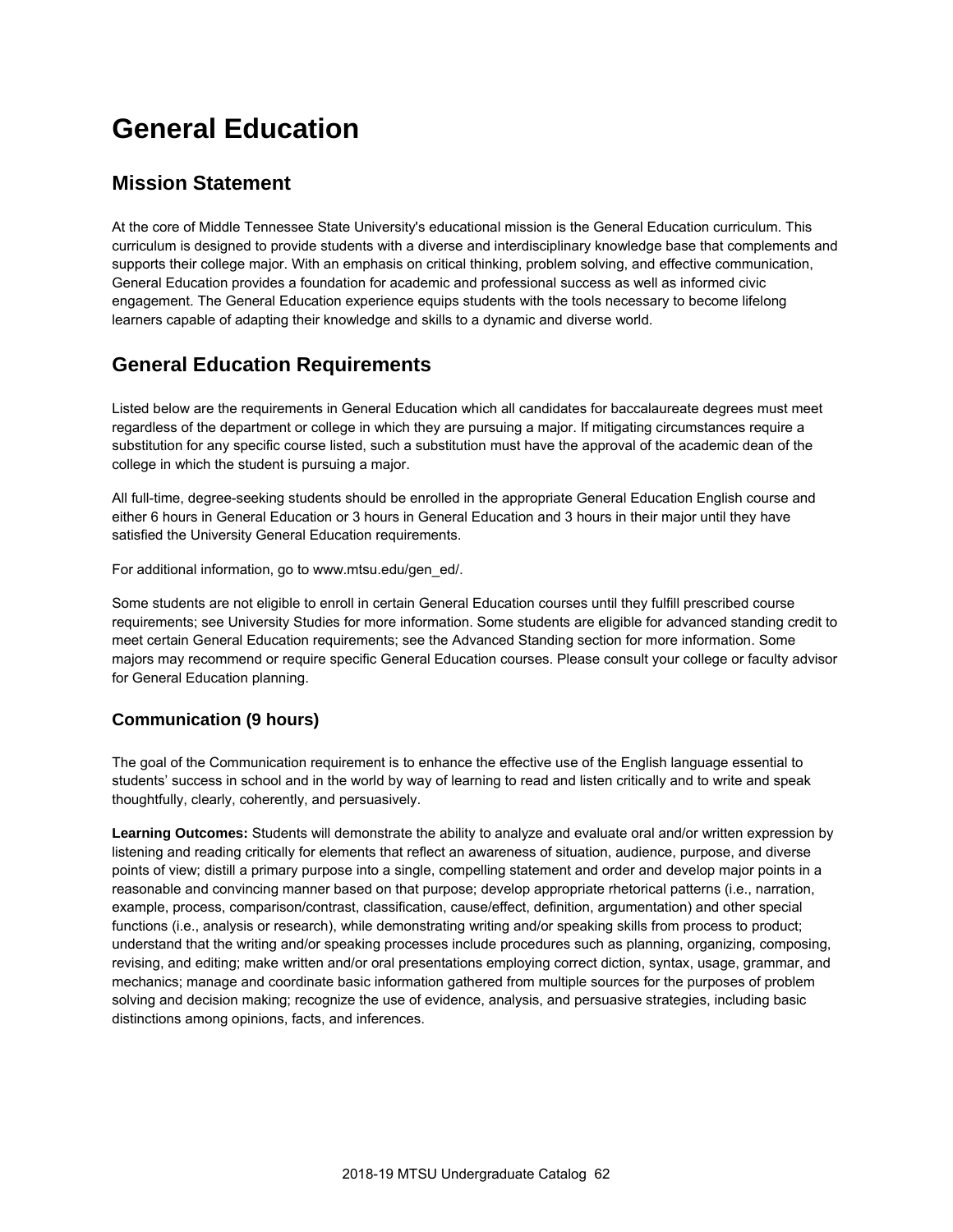#### **Required Courses**

- ENGL 1010 Expository Writing **3 credit hours**
- ENGL 1020 Research and Argumentative Writing **3 credit hours**
- COMM 2200 Fundamentals of Communication **3 credit hours**

#### **Note:**

#### **A minimum grade of C- is required in ENGL 1010 and ENGL 1020 to apply toward degree requirements.**

#### **Humanities and/or Fine Arts (9 hours)**

The goal of the Humanities and/or Fine Arts requirement is to enhance the understanding of students who, as citizens and educated members of their communities, need to know and appreciate their own human cultural heritage and its development in a historical and global context. Also, through study of Humanities and/or Fine Arts, students will develop an understanding, which they otherwise would not have, of the present as informed by the past.

**Learning Outcomes:** Students will demonstrate the ability to analyze significant primary texts and works of art, ancient, pre-modern, and modern, as forms of cultural and creative expression; explain the ways in which humanistic and/or artistic expression throughout the ages expresses the culture and values of its time and place; explore global/cultural diversity; frame a comparative context through which they can critically assess the ideas, forces, and values that have created the modern world; recognize the ways in which both change and continuity have affected human history; and practice the critical and analytical methodologies of the Humanities and/or Fine Arts.

*Note: One course must be in literature; in order to ensure breadth of knowledge, the two other courses selected must have different rubric (course) prefixes. All three courses must have different rubric (course) prefixes.*

#### **Literature Requirement (3 hours)**

The 3-hour literature requirement is to be met with one of the following:

*Note: The 2000-level English courses may not be taken simultaneously with the 1000-level composition courses.*

- ENGL 2020 Themes in Literature and Culture **3 credit hours**
- ENGL 2030 The Experience of Literature **3 credit hours**
- HUM 2610 Foreign Literature in Translation **3 credit hours**

#### **Remaining Humanities and/or Fine Arts Requirement (6 hours)**

Excluding the literature choice above, students should choose two of the following courses with different rubric (course) prefixes to meet the remaining 6-hour requirement in this area:

- ANTH 2210 Introduction to World Prehistory **3 credit hours**
- ART 1030 Art Appreciation **3 credit hours**
- ART 1920 Survey of Western Art I **3 credit hours**
- DANC 1000 Introduction to Dance **3 credit hours**
- ENGL 2020 Themes in Literature and Culture **3 credit hours**
- ENGL 2030 The Experience of Literature **3 credit hours**
- HIST 1010 Survey Western Civilization I **3 credit hours**
- HIST 1020 Survey Western Civilization II **3 credit hours**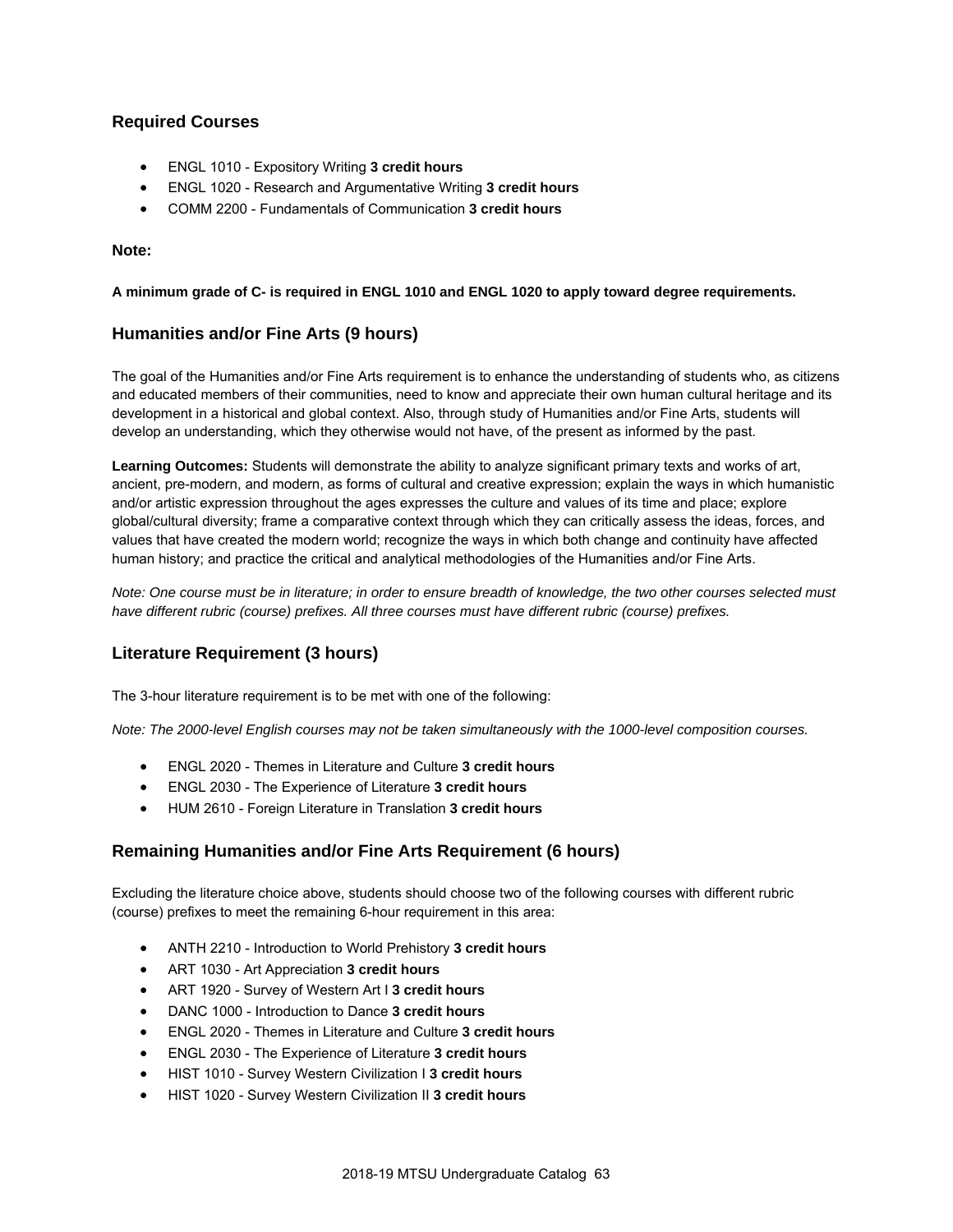- HIST 1110 Survey World Civilization I **3 credit hours**
- HIST 1120 Survey World Civilization II **3 credit hours**
- HUM 2610 Foreign Literature in Translation **3 credit hours**
- MUS 1030 Introduction to Music **3 credit hours**
- PHIL 1030 Introduction to Philosophy **3 credit hours**
- THEA 1030 Introduction to Theatre **3 credit hours**

#### **Social/Behavioral Sciences (6 hours)**

The goal of the Social/Behavioral Sciences requirement is (a) to develop in the student an understanding of self and the world by examining the content and processes used by social and behavioral sciences to discover, describe, explain, and predict human behavior and social systems; (b) to enhance knowledge of social and cultural institutions and the values of this society and other societies and cultures in the world; and (c) to understand the interdependent nature of the individual, family, and society in shaping human behavior and determining quality of life.

**Learning Outcomes:** Students will demonstrate the ability to recognize, describe, and explain social institutions, structures, and processes and the complexities of a global culture and diverse society; think critically about how individuals are influenced by political, geographic, economic, cultural, and family institutions in their own and other diverse cultures and explain how one's own belief system may differ from others; explore the relationship between the individual and society as it affects the personal behavior, social development, and quality of life of the individual, the family, and the community; examine the impact of behavioral and social scientific research on major contemporary issues and their disciplines' effects on individuals and society; using the most appropriate principles, methods, and technologies, perceptively and objectively gather, analyze, and present social and behavioral science research data, draw logical conclusions, and apply those conclusions to one's life and society; take ethical stands based on appropriate research in the social and behavioral sciences; and analyze and communicate the values and processes that are used to formulate theories regarding the social context of individual human behavior in the social and behavioral sciences.

*Note: The two courses selected must have different rubric (course) prefixes.*

- AAS 2100 Introduction to African American Studies **3 credit hours**
- ANTH 2010 Cultural Anthropology **3 credit hours**
- ECON 2410 Principles of Economics, Macroeconomics **3 credit hours**
- ECON 2420 Principles of Economics, Microeconomics **3 credit hours**
- GEOG 2000 Introduction to Regional Geography **3 credit hours**
- GS 2010 Introduction to Cross-Cultural Experiences **3 credit hours**
- HLTH 1530 Health and Wellness **3 credit hours** AND
- HLTH 1531 Health and Wellness Lab **0 credit hours**
- EMC 1020 American Media and Social Institutions **3 credit hours** OR
- JOUR 1020 American Media and Social Institutions **3 credit hours** OR
- RIM 1020 American Media and Social Institutions **3 credit hours**
- PS 1005 Introduction to American Politics **3 credit hours**
- PS 1010 Introduction to Global Politics **3 credit hours**
- PSY 1410 General Psychology **3 credit hours**
- RS 2030 Religion and Society **3 credit hours**
- SOC 1010 Introductory Sociology **3 credit hours**
- SOC 2010 Social Problems **3 credit hours**
- WGST 2100 Introduction to Women's Studies **3 credit hours**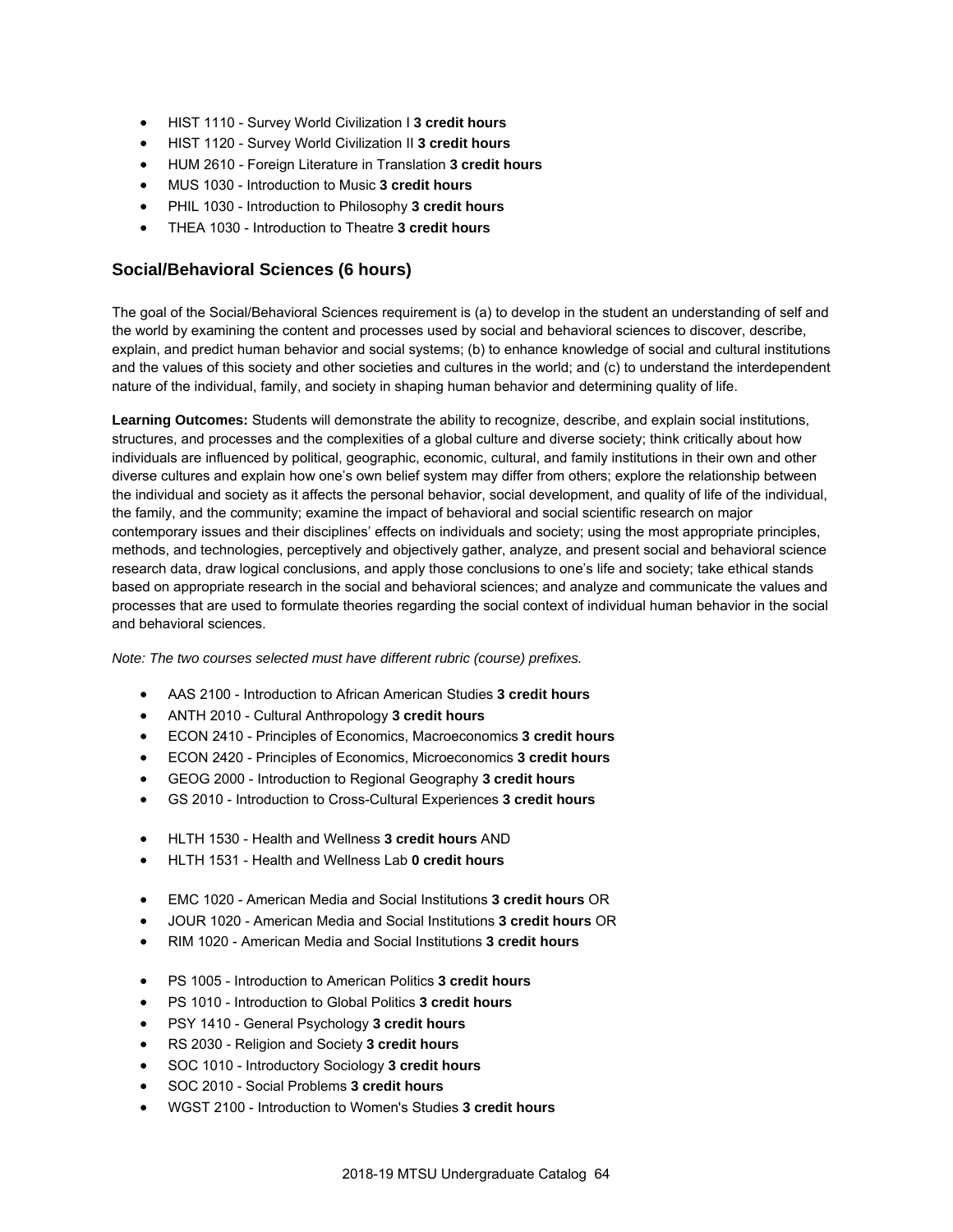#### **Natural Sciences (8 hours)**

Issues in today's world require scientific information and a scientific approach to informed decision making. Therefore, the goal of the Natural Sciences requirement is to guide students toward becoming scientifically literate. This scientific understanding gained in these courses enhances students' ability to define and solve problems, reason with an open mind, think critically and creatively, suspend judgment, and make decisions that may have local or global significance.

**Learning Outcomes:** Students will demonstrate the ability to conduct an experiment, collect and analyze data, and interpret results in a laboratory setting; analyze, evaluate, and test a scientific hypothesis; use basic scientific language and processes and be able to distinguish between scientific and non-scientific explanations; identify unifying principles and repeatable patterns in nature and the values of natural diversity and apply them to problems or issues of a scientific nature; and analyze and discuss the impact of scientific discovery on human thought and behavior.

*NOTE: Two different nonsequential courses must be selected for natural science credit having different rubric (course) prefixes; at most only the first semester of any two-semester, discipline-specific sequence may count for General Education natural science credit.*

#### **Lecture and Lab = 4 hours**

- ASTR 1030 Exploring the Universe **3 credit hours** AND
- ASTR 1031 Observing the Universe **1 credit hour**
- BIOL 1030 Exploring Life **4 credit hours** AND
- BIOL 1031 Exploring Life Lab **0 credit hours**
- BIOL 1110 General Biology I **4 credit hours** AND
- BIOL 1111 General Biology I Lab **0 credit hours**
- BIOL 2010 Human Anatomy and Physiology I **4 credit hours** AND
- BIOL 2011 Human Anatomy and Physiology I Lab **0 credit hours**
- BIOL 2020 Human Anatomy and Physiology II **4 credit hours** AND
- BIOL 2021 Human Anatomy and Physiology II Lab **0 credit hours**
- CHEM 1010 Introductory General Chemistry I **4 credit hours** AND
- CHEM 1011 Intro to General Chemistry I Lab **0 credit hours**
- CHEM 1030 Chemistry for Consumers **4 credit hours** AND
- CHEM 1031 Chemistry for Consumers Lab **0 credit hours**
- CHEM 1110 General Chemistry I **4 credit hours** AND
- CHEM 1111 General Chemistry I Lab **0 credit hours**
- GEOL 1030 Introduction to Earth Science **3 credit hours** AND
- GEOL 1031 Introduction to Earth Science Lab **1 credit hour**
- GEOL 1040 Physical Geology **4 credit hours** AND
- GEOL 1041 Physical Geology Lab **0 credit hours**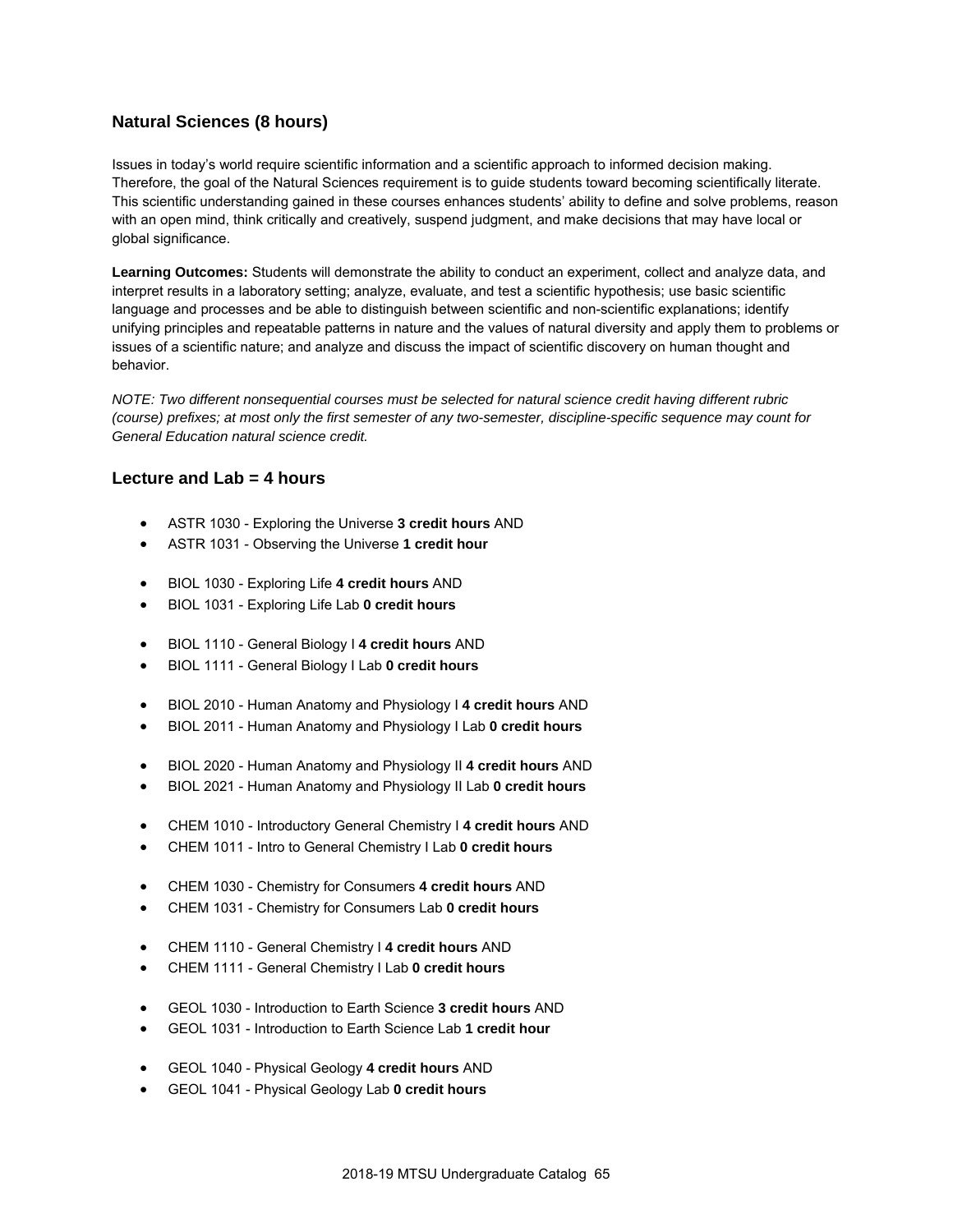- PGEO 1030 Physical Geography **4 credit hours**
- PHYS 1110 Discovering Physics **4 credit hours**
- PHYS 2010 Non-Calculus-Based Physics I **0 credit hours** AND
- PHYS 2011 Physics Problems Laboratory I **4 credit hours**
- PHYS 2110 Calculus-Based Physics I **0 credit hours** AND
- PHYS 2111 Calculus-Based Physics Laboratory I **4 credit hours**
- PSCI 1030 Topics in Physical Science **4 credit hours** AND
- PSCI 1031 Topics in Physical Science Lab **0 credit hours**
- PSCI 1130 Contemporary Issues in Science **0 credit hours** AND
- PSCI 1131 Activities for Contemporary Issues in Science **4 credit hours**

#### **Mathematics (3 hours)**

The goal of the Mathematics requirement is to expand students' understanding of mathematics beyond the entry-level requirements for college and to extend their knowledge of mathematics through relevant mathematical modeling with applications, problem solving, critical thinking skills, and the use of appropriate technologies.

**Learning Outcomes:** Students will demonstrate the ability to build on (not replicate) the competencies gained through the study of two years of high school algebra and one year of high school geometry; use mathematics to solve problems and determine if the solutions are reasonable; use mathematics to model real-world behaviors and apply mathematical concepts to the solution of real-life problems; make meaningful connections between mathematics and other disciplines; use technology for mathematical reasoning and problem solving; and apply mathematical and/or basic statistical reasoning to analyze data and graphs.

*NOTE: 4-semester-hour courses are calculated as 3 hours for General Education and 1 hour in the major area.*

- MATH 1010 Mathematics for General Studies **3 credit hours**
- MATH 1530 Applied Statistics **3 credit hours**
- MATH 1630 College Mathematics for Managerial, Social, and Life Sciences **3 credit hours**
- MATH 1710 College Algebra **3 credit hours**
- MATH 1720 Plane Trigonometry **3 credit hours**
- MATH 1730 Pre-Calculus **4 credit hours**
- MATH 1810 Applied Calculus I **3 credit hours**
- MATH 1910 Calculus I **4 credit hours**

#### **History (6 hours)**

The goal of the History requirement is to develop in students an understanding of the present that is informed by an awareness of past heritages, including the complex and interdependent relationships between cultures and societies.

**Learning Outcomes:** Students will demonstrate the ability to analyze historical facts and interpretations; analyze and compare political, geographic, economic, social, cultural, religious, and intellectual institutions, structures, and processes across a range of historical periods and cultures; recognize and articulate the diversity of human experience across a range of historical periods and the complexities of a global culture and society; draw on historical perspective to evaluate contemporary problems/issues; and analyze the contributions of past cultures/societies to the contemporary world.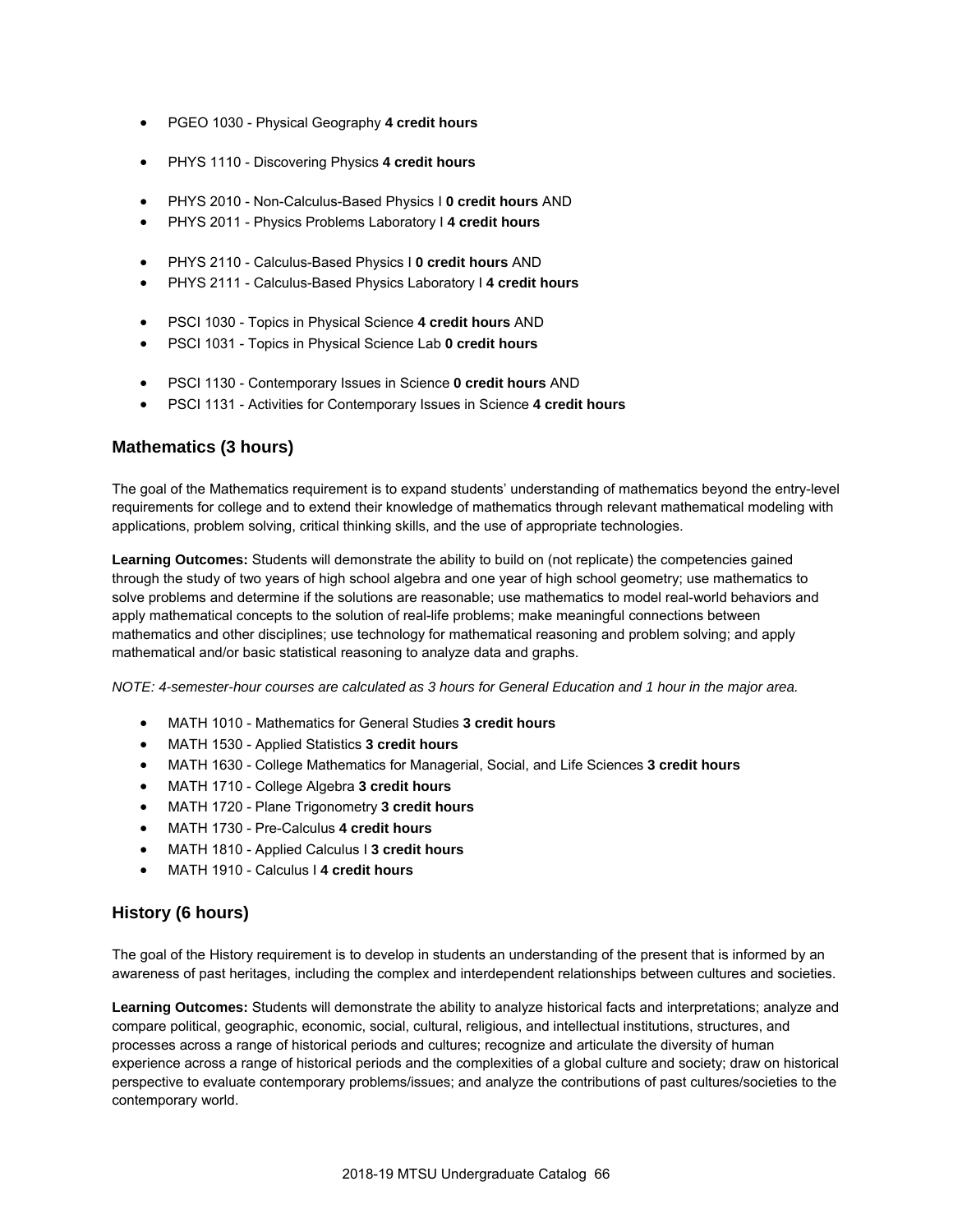The 6-hour requirement is to be met with two of the following:

- HIST 2010 Survey of United States History I **3 credit hours**
- HIST 2020 Survey of United States History II **3 credit hours**
- HIST 2030 Tennessee History **3 credit hours**

### **General Education Goals and Accountability**

To increase accountability and maintain integrity of the General Education curriculum, each component course will undergo periodic evaluation to determine the degree to which the course contributes to the mission of General Education. Continuous monitoring will allow systematic change based on student achievement relevant to the General Education outcomes.

Information about assessment of the General Education Learning Outcomes can be found at the MTSU General Education website: www.mtsu.edu/gen\_ed/.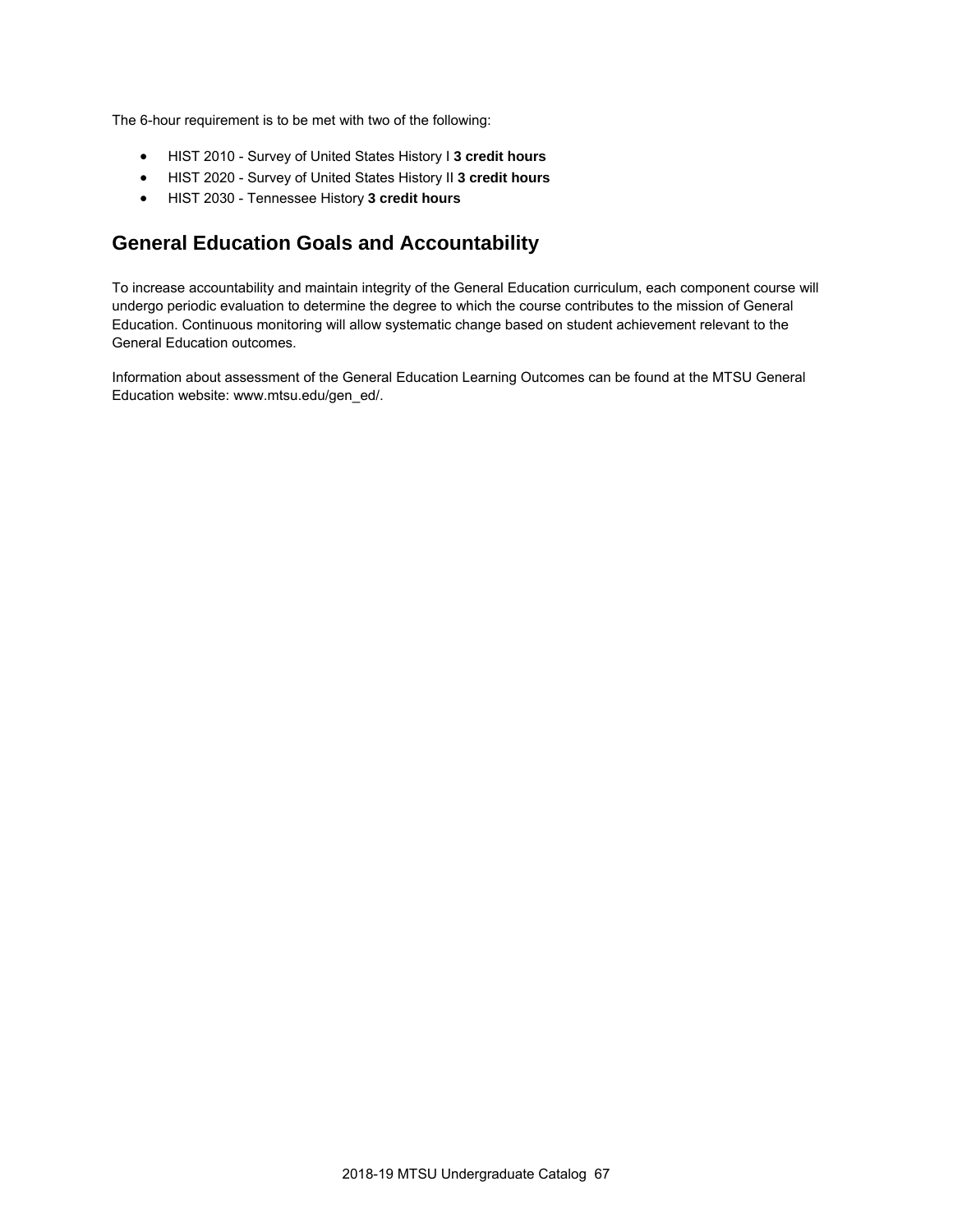# **Libraries/Archives/Centers**

Numerous library and archive resources are located on the MTSU campus. Copying of materials housed in these facilities is permitted only in compliance with federal copyright statutes and in accordance with departmental rules and regulations.

# **Libraries**

# **Albert Gore Research Center**

The Albert Gore Research Center serves the campus community and members of the public interested in American politics, the history of MTSU, veterans' and military history, regional history, and equine studies. You can visit the center in TODD 128 weekdays from 9:00 am to 4:00 pm and online at http://gorecenter.mtsu.edu/.

The Albert Gore Research Center has especially strong collections documenting **American government and political activism**. It holds the papers of Albert Gore Sr., (MTSU '32) from his years in the U.S. House and Senate and the records of Representative Bart Gordon (MTSU '71), Representative LaMar Baker, Representative Bill Boner (MTSU '67), Representative Jim Cooper, and Representative Zach Wamp. Tennessee state legislators' materials include the records of LaMar Baker, John Bragg (MTSU '40), Frank Buck, Jim Cummings, Buford Ellington, John Hood (MTSU '54, '74), and Andy Womack (MTSU '70). The center also holds the records of numerous political activists and citizen groups. The center is a member of the Association of Centers for the Study of Congress and a leader in the archiving of Congressional electronic records.

As the **institutional archive for Middle Tennessee State University**, the center holds the official records of MTSU programs and departments as well as the papers of alumni, faculty, staff, and campus organizations. A rich collection of photographs documents all aspects of MTSU campus life from its founding in 1911 to the present. MTSU publications such as yearbooks and media productions are also part of the University archive.

Materials related to **American veterans and the home front** document the American military experience from the Civil War to the present. Collections related to World War II are especially rich, and include the papers of and oral histories with veterans of that war as well as documents and artifacts from the Tennessee Maneuvers. The center is a partner in the Library of Congress Veterans History Project.

The research center has significant collections about **local history and culture**. Many organizations and businesses have chosen the center to preserve their history. **Middle Tennessee women** hold a prominent place in the center's collections in the records of individual women and women's organizations. **The Margaret Lindsley Warden Library for Equine Studies** is an unparalleled resource for the history of horse breeding and horse sports in the region and nation.

### **James E. Walker Library**

The James E. Walker Library is at the leading edge of libraries among Tennessee universities in its range of services as well as its collection. The library general collection has approximately 1 million volumes on the shelf and as much available electronically to provide students with 24/7 access to information. Among its specialized collections is a Special Collection of rare books as well as a Curriculum Collection that provides a model library for elementary education students. A music collection of scores and recordings is available in a listening and viewing area.

The Library provides the necessary research and study support sought by most undergraduate students and has a variety of types of study spaces, current technology, and expert staff to assist in conducting research and effectively using the campus technologies. Walker Library also hosts other student services such as tutoring, the writing center, adaptive technology lab, and a Starbucks coffee shop that provide a full range of student support all in one location.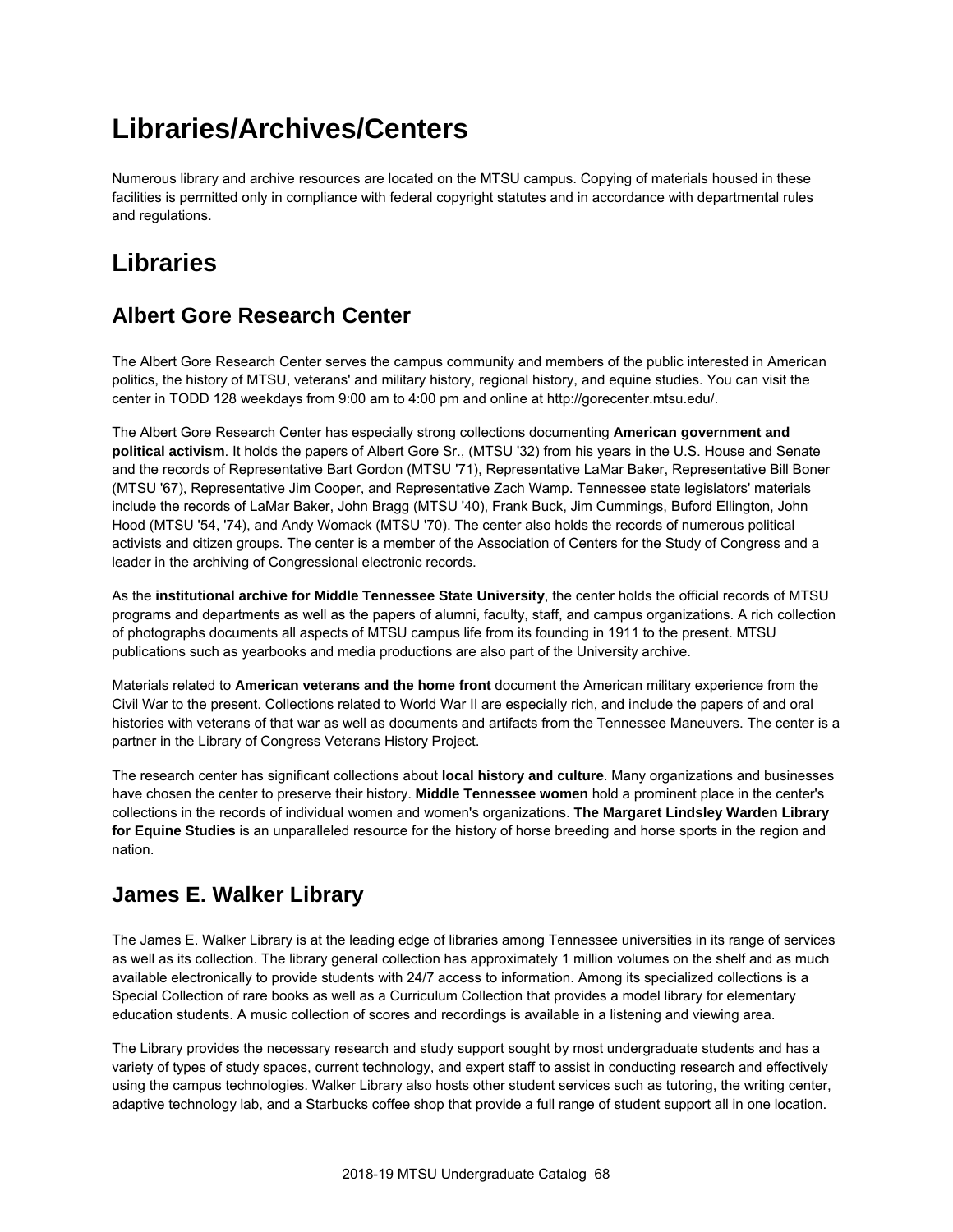Students will find technology and expert assistance in utilizing a variety of software and devices in the library. The Technology Services Desk staff assist students in accessing the campus network with their personal laptops, access to campus online course systems, and other services such as the loan of laptops. The Digital Media Studio and Makerspace is a creative zone for students working on multimedia projects, 3D, and virtual reality technologies and making robots.

Beyond the information, technology, and expertise the Library spaces available to students create a hub for student work. These include access to collaborative study rooms to work on group projects and presentation practice rooms to record presentations. Students will also find equipment such as computers, white boards, scanners, and printers.

More information can be found on the library's website at library.mtsu.edu/.

### **Women's and Gender Studies Library**

The Women's and Gender Studies Program, located in JUB 308, maintains a collection of books and other research materials related to women's and gender studies. Most volumes circulate. (See also Women's and Gender Studies Minor.)

# **Centers**

### **Center for Health and Human Services**

The Center for Health and Human Services is a federation of academic units that share the common goal of preparing the health and human services workforce in Tennessee. Coordinated by the chairholder of the Adams Chair of Excellence in Health Care Services, the center encourages quality interdisciplinary education, research, and service programs in health and human service areas. The center also collaborates with public agencies and private not-for-profit organizations to develop and implement programs designed to improve the health of the middle and greater Tennessee community. MTSU programs affiliated with this center include Aging Studies; School of Nursing; Departments of Psychology, Sociology and Anthropology, Social Work, Health and Human Performance, and Human Sciences; Speech/Language Pathology and Audiology; Pre-professional Health Sciences; and graduate studies in gerontology and health care management.

# **Center for Historic Preservation**

One of two Centers of Excellence at MTSU, the Center for Historic Preservation (www.mtsuhistpres.org/) was established in 1984. The center joins with communities to interpret and promote their heritage assets through education, research, and preservation. With the assistance of both graduate and undergraduate students, we practice "boots-on-the-ground" historic preservation. We go to property owners, communities, and elected officials and listen carefully to what they wish to achieve with their history. We then work together-with what we call reciprocal partnerships-to craft a plan to move forward, helping our partners integrate their pasts, historic sites, and traditions into tools for stronger communities, enhanced economic opportunities, and more meaningful engagement with their fellow citizens on what is significant to them, and in turn to the state and nation. Providing leadership and assistance on a local, state, regional, and national basis, the center's work falls within five initiatives.

**Rural preservation** recognizes the unique heritage, resources, and problems of rural areas and small towns. The overall goal is to create a heritage infrastructure for successful, long-term project development in small towns that have outstanding resources but lack the expertise to use heritage resources for cultural and economic improvement. The Tennessee Century Farms Program, established in 1985 in partnership with the Tennessee Department of Agriculture, is centered on farms that have been in the same family for at least 100 years. We approve applications for the program and manage a Facebook page that is very popular with Century Farm families. The Rural African American Church Project, established in 1997 in partnership with African American heritage groups and the National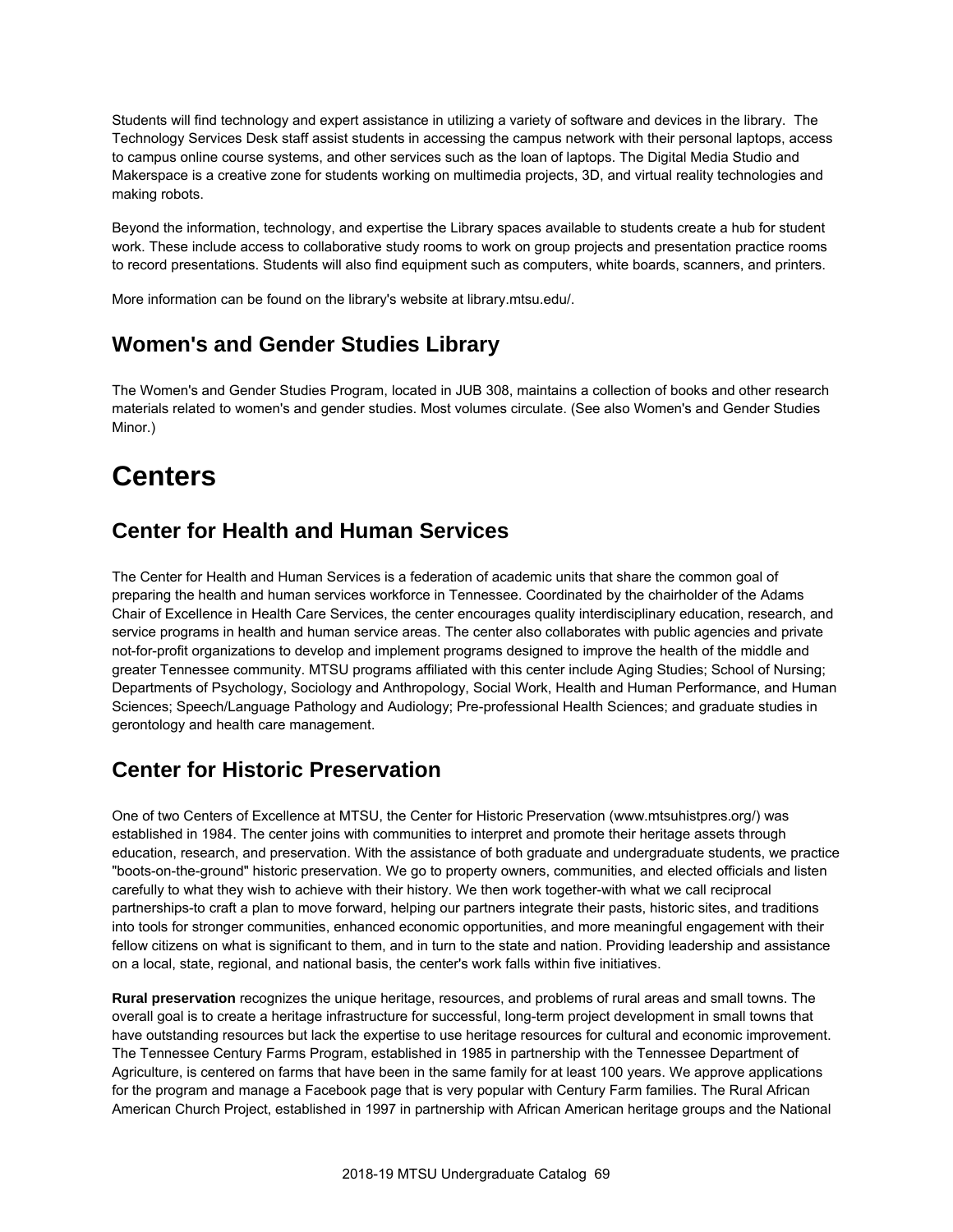Trust for Historic Preservation, is a continuing project that documents the state's historic black churches. Our new professional services partnerships are also reaching rural areas with such projects as exhibitions and driving tours.

**Heritage education** addresses the use of primary sources, including cultural heritage resources, as across-thedisciplines teaching tools in the K-12 grades. Much of this work is accomplished through the center's statewide Teaching with Primary Sources-MTSU program, a partnership with the Library of Congress (library.mtsu.edu/tps). TPS-MTSU works with school systems, community heritage organizations, and higher education teacher-training programs to assist in developing and presenting materials that meet curriculum standards. Serving educators and students at all levels, TPS-MTSU partners with other MTSU departments and educational institutions throughout the state, such as the Tennessee Historical Society and the East Tennessee History Center. TPS-MTSU is currently focusing on the theme "Expanding Citizenship from the Civil War to Civil Rights," and the program's secondary focus is on expanding student research skills.

**The Tennessee Civil War National Heritage Area** (www.tncivilwar.org/) was created by Congress in 1996. The Heritage Area focuses on the preservation, interpretation, and heritage development of the multiple legacies of the Civil War and Reconstruction in Tennessee. The center is one of the only university units in the nation to serve as the administrative head of a National Heritage Area, which are partnership units of the National Park Service. The Heritage Area provides professional services to institutions, agencies, and property owners across the state and develops funding partnerships with groups, governments, and institutions, which work with the center to establish joint projects and programs of long-lasting benefit to the state and nation. The Heritage Center of Murfreesboro and Rutherford County, located just off the square in Murfreesboro, is a partnership with the Main Street downtown revitalization program. The Heritage Center features a central exhibition on the local Civil War story and serves as a learning laboratory for graduate and undergraduate students, who assist in welcoming visitors, giving downtown walking tours, and creating exhibitions.

**Heritage Diversity** focuses on incorporating the stories and traditions of all Tennesseans into the history and preservation of the state. Identifying, documenting, and assisting in the interpretation of historic African American schools, cemeteries, farmsteads, businesses, and contributions to the arts are a part of this initiative. National Register documentation of Tennessee, Alabama, and other southern sites associated with the Civil Rights movement are continuing projects. Interpretation and preservation of the Trail of Tears is also a top priority. The center partnered with the National Park Service's National Trails Intermountain Region to complete comprehensive, nine-state survey to identify and document historic buildings associated with the Trail of Tears National Historic Trail. The report serves as a planning tool for future preservation and interpretation initiatives for the Trail. The center has also begun a new partnership with the National Trails Intermountain Region to survey structures along the Sante Fe Trail. Center staff research and write about Tennessee women's history, especially during the Civil War and Reconstruction. Center staff has worked with Memphis partners on several projects in anticipation of the 50th anniversary of the assassination of Dr. Martin Luther King, Jr.

**Civic Engagement** includes teaching historic preservation courses each year for the Department of History and directing a number of theses and dissertations. The center hosts graduate assistants from the Ph.D. program in Public History as well as those studying at the M.A. level. Graduate and undergraduate students who work at the center assist staff on a variety of applied research and public service projects, gaining valuable interdisciplinary experiences to supplement their in-class training.

The center creates and supports several digital humanities initiatives and has a strong presence on social media. *The Tennessee Encyclopedia of History and Culture* Online Edition is a partnership among the center, the Tennessee Historical Society, and the University of Tennessee Press. The encyclopedia Web site is a comprehensive reference for the state's history. *Southern Places*, a digital humanities Web site developed by MTSU's Walker Library, highlights the center's fieldwork and documentary projects across the region. *Trials,Triumphs, and Transformation: Tennesseans Search for Citizenship, Community, and Opportunity* is a mobile-friendly digital collection originally funded by the Tennessee Board of Regents and features materials that reflect the period between Reconstruction and the end of World War II. *Landscape of Liberation: The African American Geography of Civil War Tennessee* is an interactive map created by a partnership between MTSU's Geospatial Research Center and the Tennessee State Library and Archives, with digital research assistance from the center and Walker Library.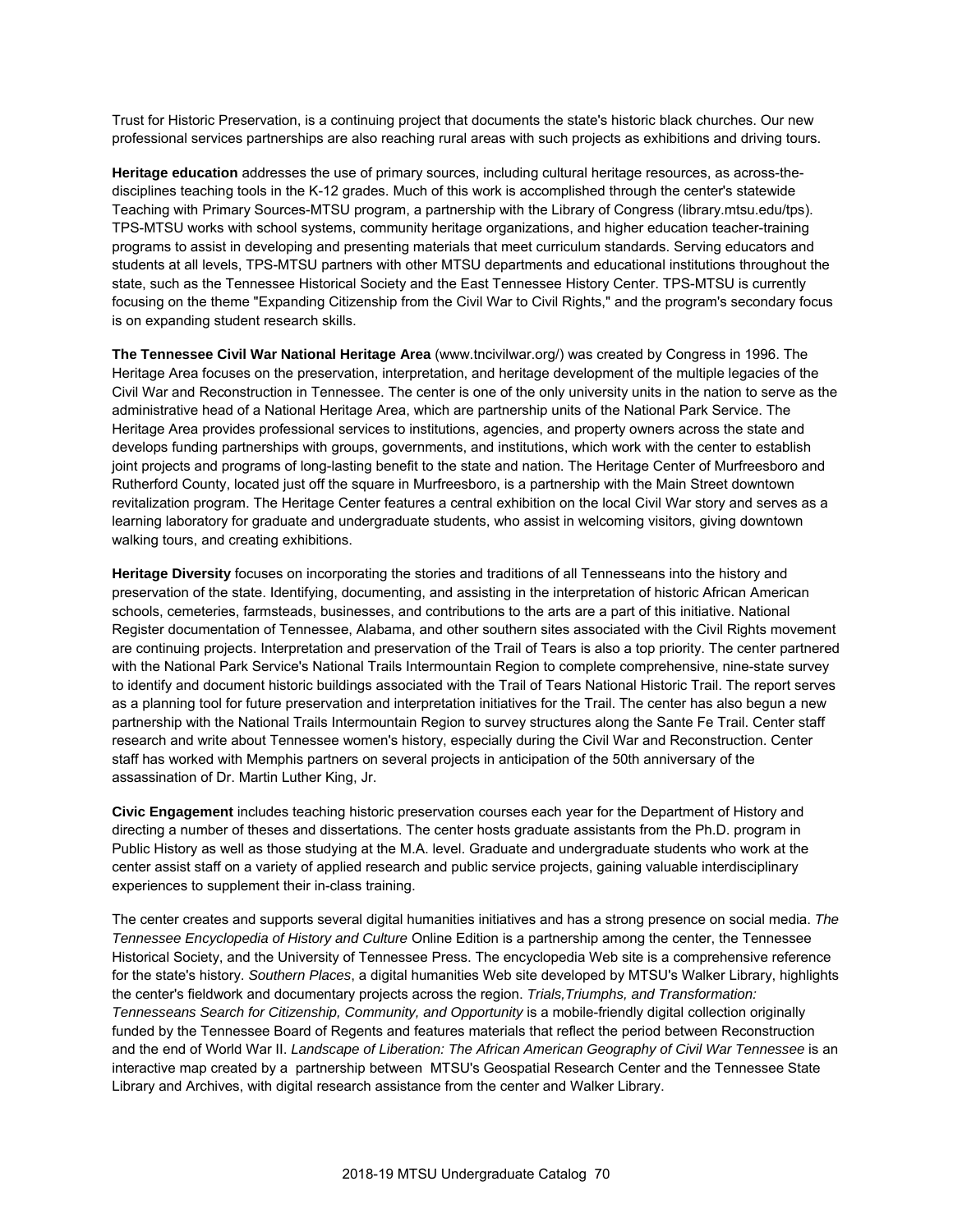### **Center for Popular Music**

The Center for Popular Music (CPM) is an archive and research center devoted to the study of American folk and popular music. It was established in 1985 as one of sixteen Centers of Excellence at universities in the Tennessee Board of Regents system. The center's mission is to promote research and scholarship in popular music and to foster an appreciation of America's diverse musical culture and its global reach. To carry out this mission, the CPM maintains a large research library and archive, presents public programs that interpret various aspects of American vernacular music, engages in original research projects, and disseminates the results of research through publications in various media. The center also runs a Grammy-winning documentary record label, Spring Fed Records.

The CPM's archive is one of the largest and most important popular music research collections in the world. Materials in the center's collection fall into three broad categories. First are extensive holdings of the various types of media in which music has been fixed and sold as a commodity. These include print materials such as sheet music, song books, song broadsides and songsters, and sound recordings in formats ranging from cylinders to compact discs and digital files. The center's sound archive is one of the largest in the country and consists of more than 220,000 commercial sound recordings as well as many hours of unpublished recordings of music and interviews. The CPM's sheet music collection of approximately 110,000 items is the largest in the Southeast, and its library of gospel songbooks is one of the most extensive of any repository not associated with a religious organization. Second are various materials that are needed to study popular and vernacular music in all its musical, cultural, historical, technological, and commercial contexts, including such items as photographs, posters, playbills, concert programs, trade catalogs, music manuscripts, news clippings, and personal papers of musicians, songwriters, and business people. Third are books, periodicals, and other reference materials about popular music. The center has one of the largest and most comprehensive libraries of books and periodicals about popular music anywhere.

Materials in the center's collection do not circulate but are available to anyone doing research on popular music. Resources support undergraduate, graduate, and faculty research in a variety of disciplines and departments. In keeping with one of the aims of the Centers of Excellence program, the Center for Popular Music serves as a research resource for people far beyond the bounds of the University. Center staff members have fielded research queries from every state in the union and from more than thirty foreign countries. Authors, journalists, performers, media producers, documentary filmmakers, and students writing dissertations have all made use of the center's archive and library.

Public programs sponsored by the center include lectures, conferences, symposia, and concerts of contemporary and historical popular music.

Located on the first floor of the Bragg Media and Entertainment building, the center is open Monday through Friday from 8:30 am to 4:00 pm. The web address is www.mtsu.edu/popmusic.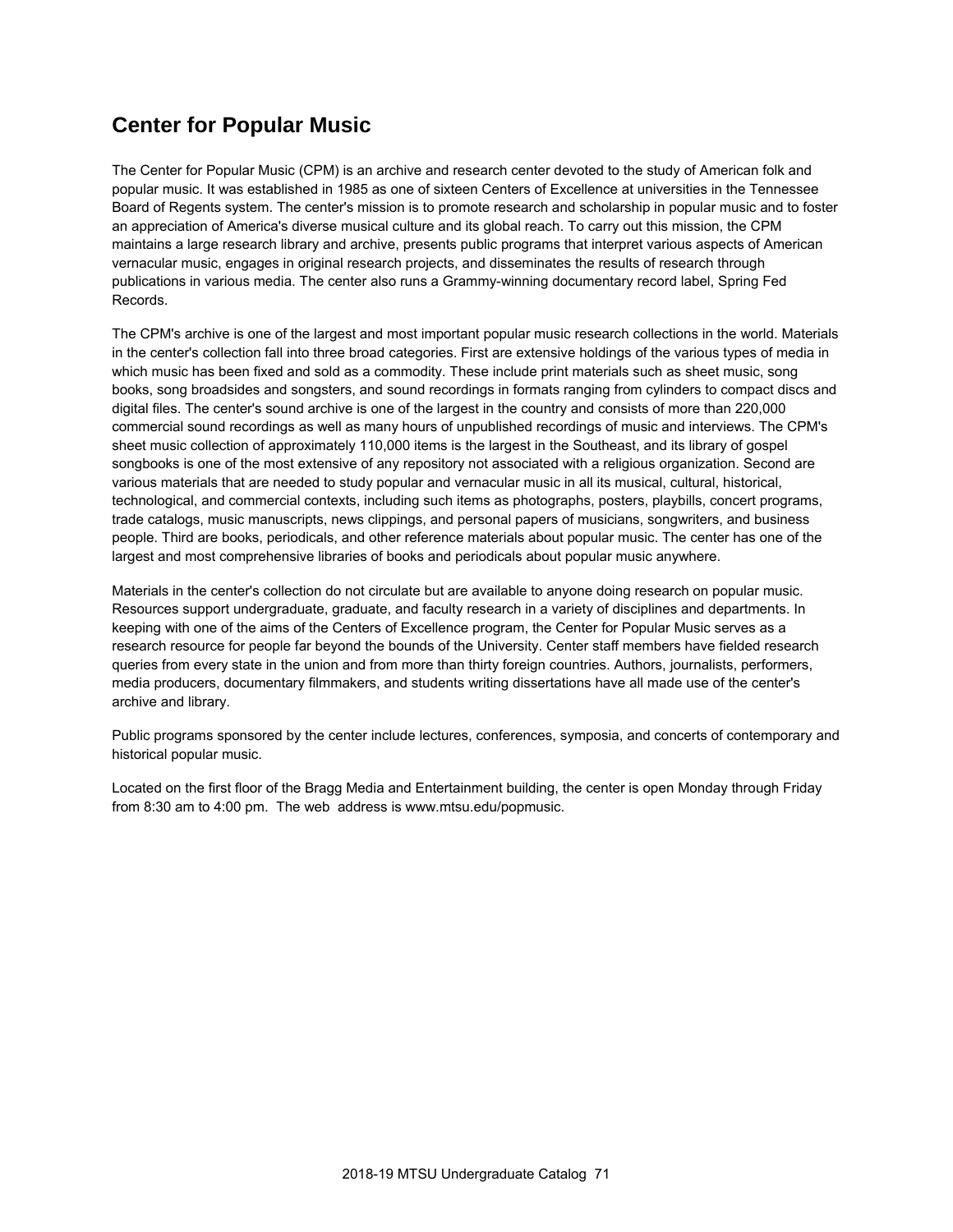# **Student Resources**

# **Division of Student Affairs and Enrollment and Academic Services**

The Division of Student Affairs, Enrollment and Academic Services provides essential programs and services which support the matriculation, academic achievement, personal development, and quality of life for all MTSU students. Efficient enrollment services assist students in making effective transitions to the university environment. Educational partnerships and academic support programs promote student learning and help students integrate academic development and personal growth. Creation of meaningful campus traditions and an active, involving campus life encourages the development of student leadership, personal responsibility and accountability, and an inclusive and supportive learning community

### **The Office of the Vice President for Student Affairs and Vice Provost for Enrollment and Academic Services**

The chief role of the vice president for Student Affairs and vice provost for Enrollment and Academic Services is to monitor the experience of students on the MTSU campus and to implement services that involve students and that support their persistence and success. Contact the Office of the Vice President for Student Affairs and Vice Provost for Enrollment and Academic Services at (615) 898-2440 or visit www.mtsu.edu/stuaff/.

### **Academic Services**

#### **Career Development Center**

The Career Development Center (CDC) is a comprehensive center serving all departments and colleges of MTSU with career exploration, on-campus recruiting, and job searching. For more information, contact the Career Development Center, (615) 898-2500, or visit www.mtsu.edu/career/.

### **Disability and Access Center**

The Disability and Access Center offers a wide variety of services to students with disabilities, including testing accommodations, providing access to the latest in adaptive computer technologies, and acting as a liaison to University departments. MTSU also provides an ADA/504 coordinator, Lance Alexis, CAB 116, (615) 898-2185. For more information, contact Disability and Access Center, (615) 898-2783, or visit www.mtsu.edu/dac/.

#### **Student-Athlete Enhancement Center**

The Student-Athlete Enhancement Center is committed to a comprehensive program of life skills that provides educational experience and services in order to assist the student-athlete in meeting the academic requirements established by Middle Tennessee State University and the National Collegiate Athletic Association (NCAA); to develop well-balanced lifestyles for student-athletes; to encourage growth in decision-making, planning, and fulfillment of career and life goals; and to enhance the quality of the student-athlete experience within the university setting. For more information, contact the Student Athlete Enhancement Center, (615) 904-8492, or visit www.mtsu.edu/saec/.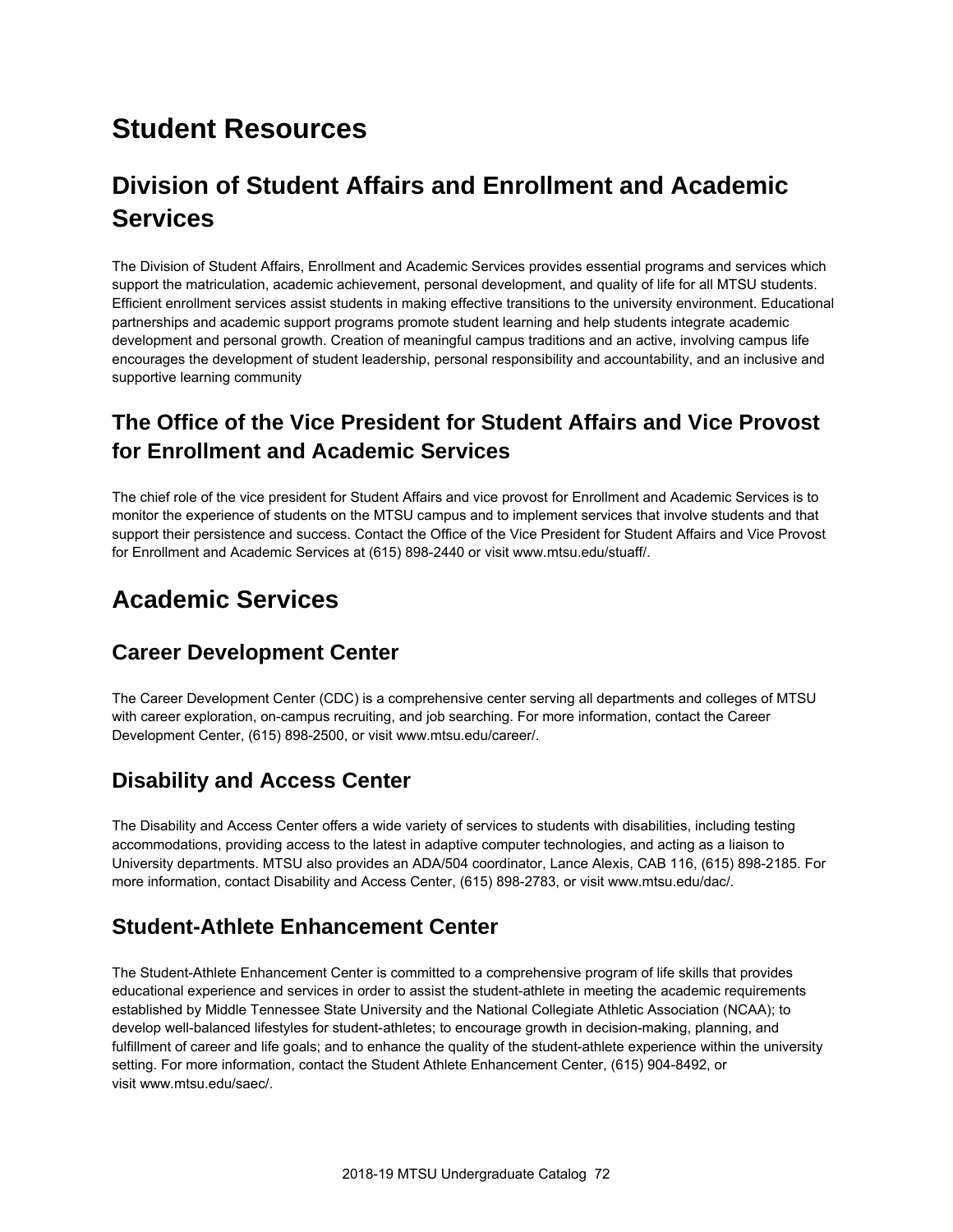### **Student Support Services**

Student Support Services (SSS) is a federally funded TRIO program that works with students to increase their academic success in persisting to graduation and helps participants achieve their educational goals. The office provides academic, financial, and career counseling; tutoring; academic success workshops; information and assistance with federal financial aid and completion of the FAFSA; information and assistance with graduate school applications; and opportunities to attend cultural events to full-time undergraduate students who have a verified academic need and meet at least one of the following criteria: first-generation college student (neither parent has earned baccalaureate degree), income-eligible per federal guidelines, or have a documented disability. Grant scholarships may be available to full-time sophomore students who also receive the Pell Grant. For more information, contact Student Support Services, (615) 898-5443, or visit www.mtsu.edu/ssupport/.

## **Enrollment Services**

### **MT One Stop**

Students with questions concerning financial aid, billing, scheduling, transcripts, drop/add, or any other enrollment issues are encouraged to contact an enrollment counselor or drop by the MT One Stop on the second floor of the Student Services and Admissions Center, across the bridge from the Student Union. During the academic year, the MT One Stop provides direct service to students from 8:00 a.m.-5:00 p.m. Monday through Friday with additional hours at the beginning of each term. For more information, contact (615) 898-2111 or visit www.mtsu.edu/one-stop.

### **Undergraduate Admissions**

Undergraduate Admissions provides information to prospective freshmen and transfer students on admission to the University, required test scores, and other required credentials. The office also serves reenrolling students (those who previously attended MTSU). For more information, contact the Admissions Office, (615) 898-2111, or visit www.mtsu.edu/admissn/.

### **Charlie and Hazel Daniels Veterans and Military Family Center**

Veterans Affairs at MTSU is a part of the Daniels Center and serves as a gathering space for vets studying at MTSU, providing access to computers, a comfortable lounge, and staff dedicated to veteran's success. MTSU staff is available to assist veterans and eligible disabled veterans' dependents in requesting educational assistance from the Department of Veterans Affairs. In addition, MTSU hosts a representative of the Vet Success program. That staff member, officially part of the VA, is located in KUC 124, and assists with a variety of support services, including career counseling, vocational planning, and liaison to help answer questions on Ch. 33 and other VA benefits. For more information, contact the Daniels Center at (615) 898-2601 or (615) 898-5040 or visit www.mtsu.edu/military/.

## **Center for Student Involvement and Leadership**

### **Fraternity and Sorority Life**

Fraternity and Sorority Life at Middle Tennessee State University advises 25 fraternities and sororities on campus governed by the Interfraternity Council (IFC), the National Pan-Hellenic Council (NPHC), and the College Panhellenic Council (CPH). For more information, contact Fraternity and Sorority Life at (615) 898-5812 or visit www.mtsu.edu/fsl/.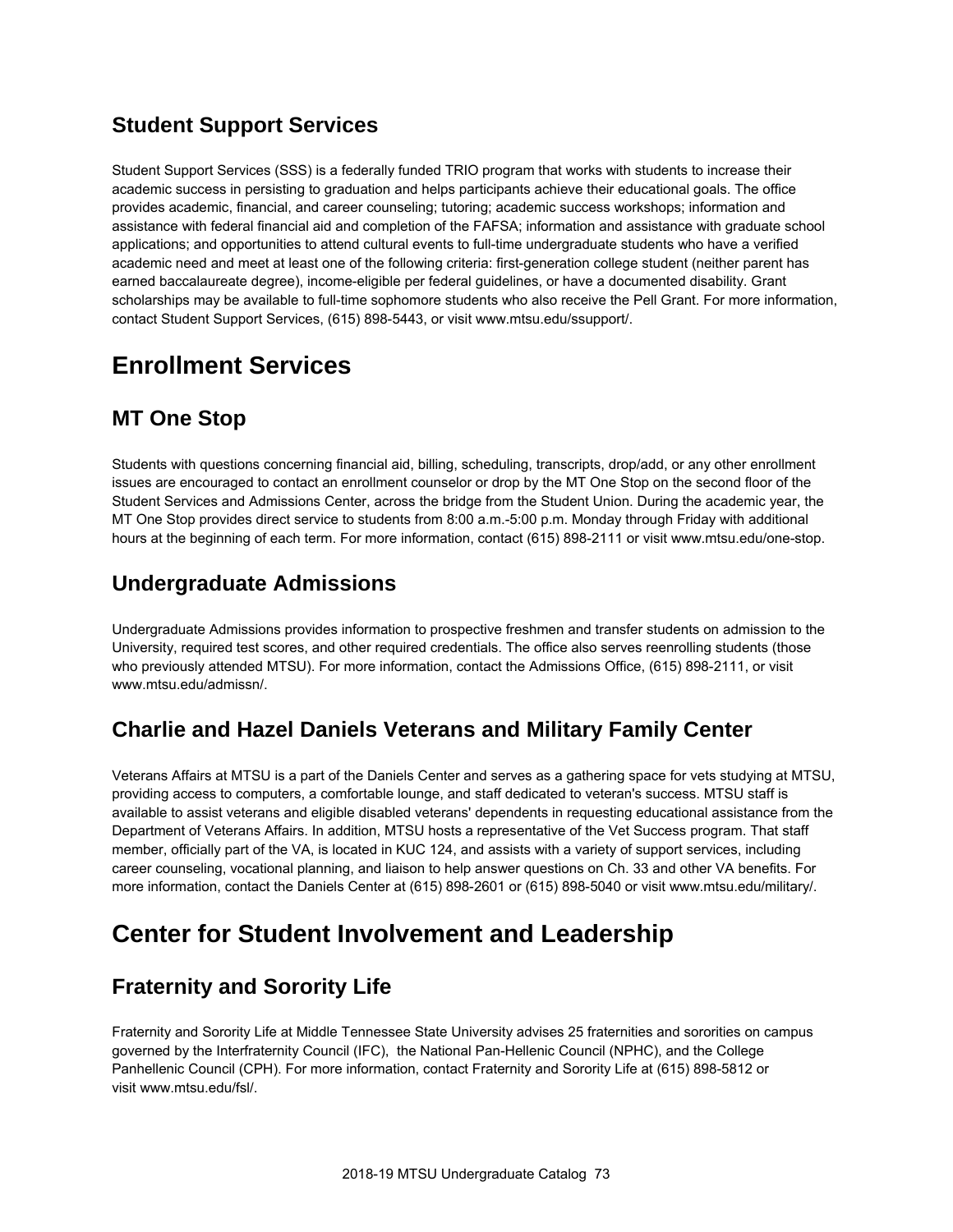### **Intercultural and Diversity Affairs**

Intercultural and Diversity Affairs promotes cultural awareness, understanding, and a sense of belonging for all students at MTSU. For more information, contact Intercultural and Diversity Affairs, (615) 898-5812, or visit www.mtsu.edu/idac/.

#### **June Anderson Center for Women and Nontraditional Students**

The June Anderson Center for Women and Nontraditional Students provides student support services conducive to learning and personal development for both women students and for adult students who generally work fulltime, are married, have children, and other adult responsibilities beyond their college experiences. The center provides information and referrals about all aspects of academic and social life. For more information, contact June Anderson Center for Women and Nontraditional Students, (615) 898-5812, or visit www.mtsu.edu/jac/.

### **Student Government Association**

The Student Government Association (SGA) at Middle Tennessee State University represents the mechanism through which students are afforded the opportunity to participate in University governance by ensuring an exchange of ideas and opinions between the student body and the administration. For more information, contact the SGA Office, (615) 898-2464, or visit www.mtsu.edu/sga/.

### **Student Organizations and Service**

MTSU students with common interests are encouraged to join together and realize the social and professional benefits to be gained by the exchange of ideas and development of interpersonal relationships through participation in student organizations. MTSU promotes a comprehensive array of both classroom and cocurricular opportunities designed to enhance personal growth, leadership skills, and community involvement. For more information, contact Student Organizations and Service, (615) 898-5812, or visit www.mtsu.edu/leadandserve/.

### **Volunteer Opportunities**

MTSU offers a variety of ways for students to volunteer on campus and in the Rutherford County community. Students may choose to join a community service-based student organization and participate in group or individual volunteer work as their schedules permit. For more information, contact Student Organizations and Service, (615) 898-5812, or visit www.mtsu.edu/leadandserve/.

### **Student Life**

#### **Campus Recreation and Spirit Programs**

A variety of recreational activities that encourage healthy lifestyles is the focus of Campus Recreation. From intramural sports to swimming, outdoor activities to fitness classes, Campus Recreation offers programming for everyone. For more information about Campus Recreation and Spirit Programs, contact the Campus Recreation Office, (615) 898-2104, or visit www.mtsu.edu/camprec/.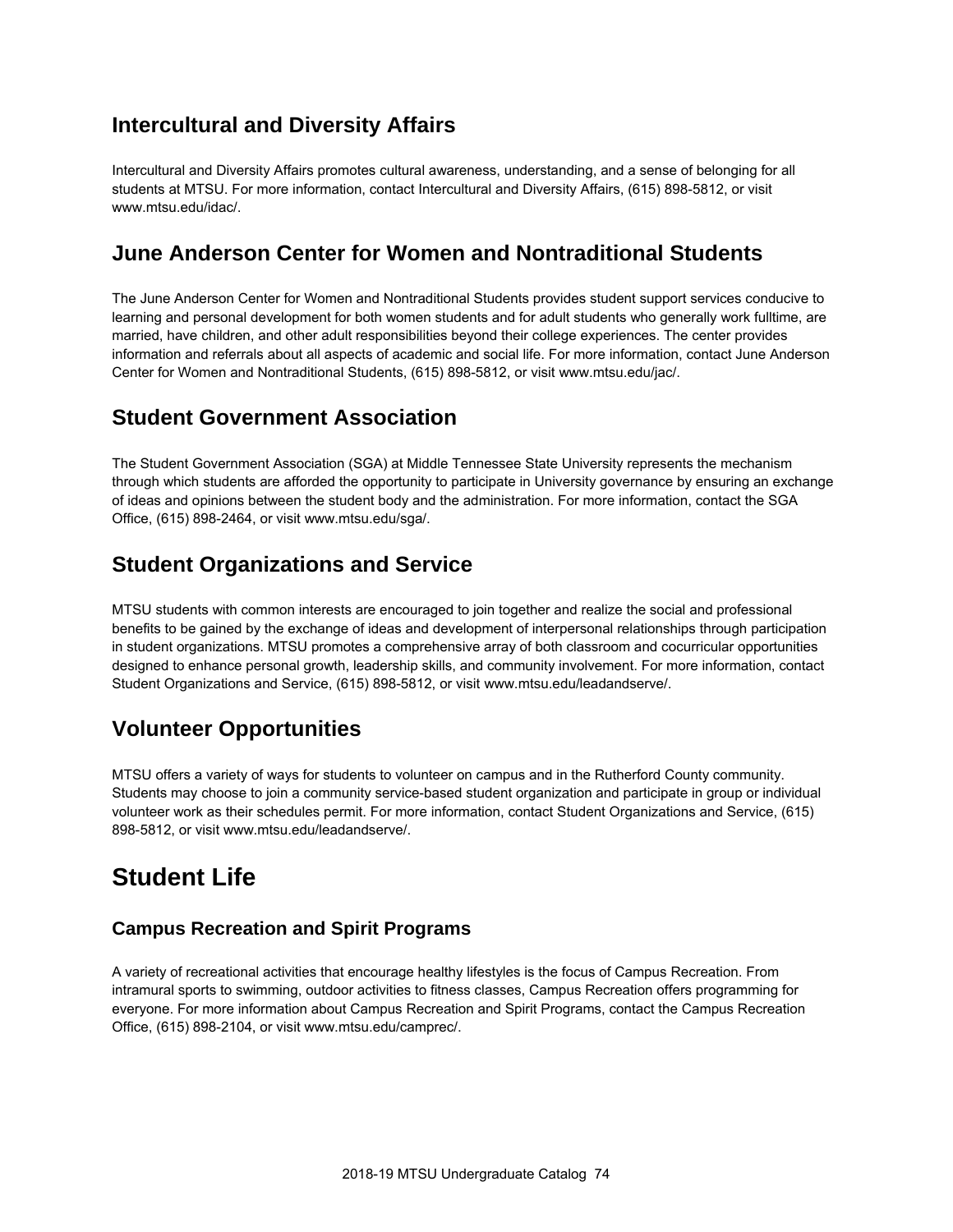#### **Child Care Lab**

The MTSU Child Care Lab provides quality care for children ages 3-5 whose parents are attending or working at MTSU. For more information, contact the Child Care Lab, (615) 898-2970, or visit www.mtsu.edu/childcare/.

#### **Counseling Services**

Counseling Services offers crisis intervention, assessment, community referral, and limited personal counseling services, all designed to support students in their emotional, intellectual, and social growth. While we strive to be available to all students needing these services, we assume special responsibility for those in need of immediate assistance. Our goal is to understand students' concerns and to develop and implement counseling and referral plans that respond to their needs as effectively and expediently as possible. Counseling Services also coordinates the University's testing program, offering such standardized tests as the CLEP, ACT residual, the PRAXIS series, and others. For more information, contact Counseling Services, (615) 898-2670, or visit www.mtsu.edu/countest.

#### **Housing and Residential Life**

Research conducted nationally indicates that living on campus is one of the strongest influences on successful completion of an undergraduate degree. Living on campus places students in the center of the University community so they can take advantage of opportunities for involvement in both academic and cocurricular activities. Most students find that MTSU residence halls or apartments are the right choice for making the most of their college careers. By living on campus, they become part of a vital living-learning community and make friendships that will last a lifetime.

Approximately 3,000 students in 16 residence halls, houses, and apartments make their homes on the MTSU campus. While every living area is unique, each offers a community that supports academic excellence at the University. Professional staff and student leaders live and work in the halls, coordinating services and programs that help students achieve success both in and out of the classroom. Referrals to academic support services on the campus, access to computing facilities, opportunities for student leadership training, participation in recreational activities, and availability of a listening ear are just a few of the services available to students living in the residence halls and apartments. Additional information regarding specific living-learning communities can be found at www.mtsu.edu/living-on-campus/living-learning.php.

Living options include traditional halls with shared baths, exterior-entry buildings with suite-style baths, and two- and four-person and family apartments. Communities range in size from fewer than 100 residents in Rutledge Hall to up to 400 residents in Corlew and Cummings. Eight computer labs in on-campus halls and apartments provide residents with convenient access to personal computing. Personnel at 24-hour desks in several areas of campus assist students and guests by providing reception services, information, and assistance with security procedures. Lounges and lobbies within the halls are designed for conversation, studying, and recreation. All rooms and apartments are air-conditioned and include basic cable and all utilities. Laundry facilities are available within each complex or hall. Additional information regarding on campus accommodations can be found at www.mtsu.edu/living-on-campus/.

#### **How to Apply**

When a student is accepted for admission to the University, he/she does not receive a room or apartment automatically. Rooms and apartments may be reserved only by filing an application and appropriate prepayment with the Housing and Residential Life Office. To apply for residence halls, on-campus apartments, and family student apartments, complete an MTSU Application for Housing and Residential Life and return it with the required fees to MTSU Housing and Residential Life, Middle Tennessee State University, P.O. Box 6, Murfreesboro, TN 37132. Applications may be completed online at www.mtsu.edu/living-on-campus/how-to-apply.php. Housing assignment priorities are based on the date of application; assignments will not be made until vaccination against the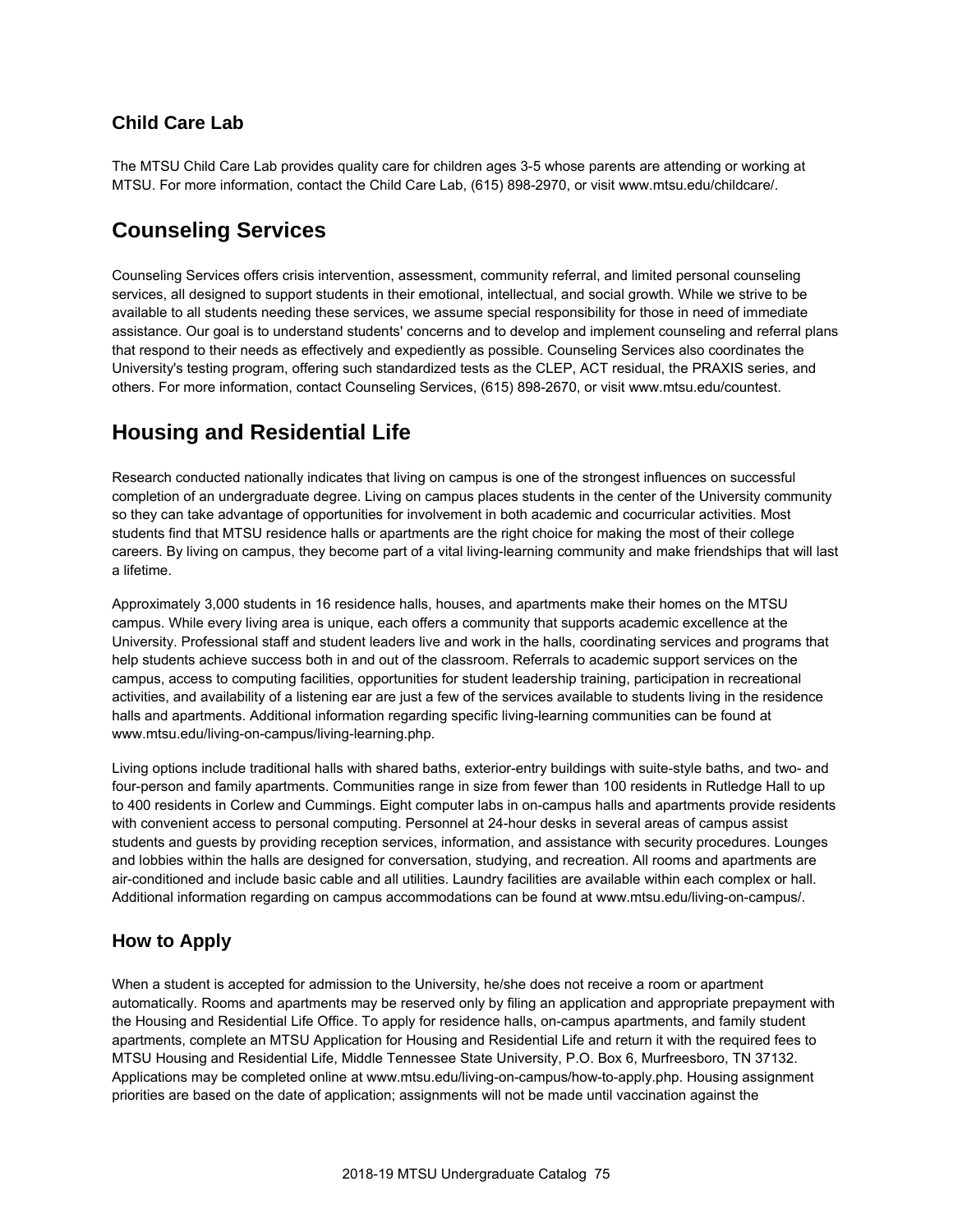Meningococcal disease is confirmed by MTSU Student Health Services. Due to the demand for on-campus housing and limited amount of space available, the University is unable to guarantee housing for all students. Completed applications, signed by the student, indicate acceptance of the terms and conditions outlined in the Housing License Agreement. Please be aware that the agreement is for a full academic year, including both fall and spring semesters. Student agrees to accept accommodations assigned or to cancel and accept prepayment forfeitures as outlined in the license agreement. Housing and Residential Life's License Agreement can be found at www.mtsu.edu/living-oncampus/docs/License\_Agreement.pdf. For more information, contact Housing and Residential Life. (615-898-2971, or visit www.mtsu.edu/living-on-campus/index.php.

### **Student Conduct**

Student Conduct strives to promote a learning environment that is safe, positive, and in which the rights of all members of the campus community are respected. Supporting the larger mission of both Middle Tennessee State University and the Division of Student Affairs, we seek to promote student learning, growth, and development by increasing awareness of the University's expectations of behavior, holding students accountable for violations of these expectations, and developing educational sanctions designed to help students learn from their mistakes. We strive to help students at MTSU see both the immediate consequences and the long-term consequences of their behavior. For more information, contact Student Conduct, (615) 898-2750, or visit www.mtsu.edu/student-conduct.

### **New Student and Family Programs**

New Student and Family Programs provides a variety of services to MTSU students relating to student involvement. For more information about Connection Point, CUSTOMS, Family Weekend, Parent and Family Association, and the Distinguished Lecture Fund, contact New Student and Family Programs, (615) 898-2454, or visit www.mtsu.edu/nsfp/.

### **Student Health Services**

Student Health Services ensures the delivery of affordable, accessible and high quality health care integrated with the promotion of lifelong wellness for MTSU students. A prepaid student health fee covers the cost of basic office visits, and an on-site Pharmacy provides access to over-the-counter and prescription medication. For more information about student health services, contact Student Health Services, (615) 898-2988, or visit www.mtsu.edu/healthservices/

### **Student Programming**

Student Programming, also known as SPARE (Student Programming and Raider Entertainment), provides quality, low-cost entertainment for students. SPARE focuses on providing programming in four areas: concerts and variety, films, games, and athletic event promotion. Events are planned, promoted, and implemented by MTSU students for MTSU students with the goal of providing the best entertainment at the lowest cost. For more information, contact the Student Unions and Programming Office, (615) 898-2590 or visit www.mtsu.edu/events/.

### **Student Unions**

The MTSU student union facilities provide convenient, high-quality facilities and efficient services to support University programs and community. The union facilities are designed to enhance campus life and advance the University's educational mission. For more information about the facilities and the programs, contact the Student Unions and Programming Office, (615) 898-2590, or visit www.mtsu.edu/mtunions/.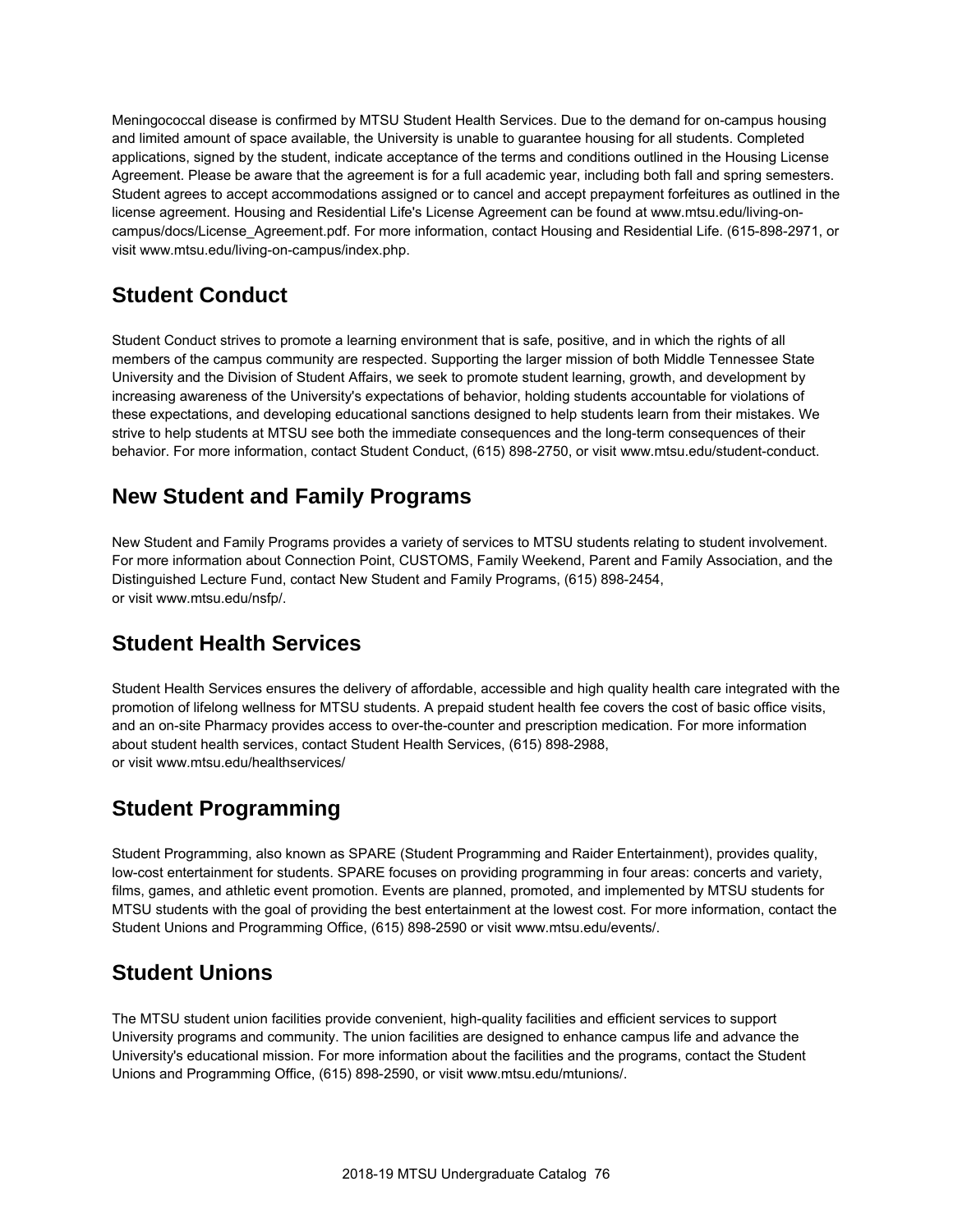# **Academic Support**

# **Air Force Reserve Officer Training Corps (AFROTC)**

Currently there is no charge for tuition to take Air Force ROTC. The grade and credit can transfer back for graduation.

The Air Force Reserve Officer Training Corps (AFROTC) provides pre-commission training for college men and women who desire to serve as commissioned officers in the United States Air Force. When combined with the academic disciplines offered at the college level, the program provides the student a broad-based knowledge of management, leadership, and technical skills required for a commission and subsequent active-duty service in the Air Force.

Graduates are commissioned as Second Lieutenants and will enter active duty. The main objectives of producing officers through the AFROTC program are (1) to procure officers with a broad educational base; (2) to provide a basic military education for college students; (3) to teach fundamentals and techniques of leadership, management, and decision making; and (4) to develop, in conjunction with other academic disciplines, individual character and attributes required of a commissioned officer in the United States Air Force.

### **AFROTC Program/Scholarships**

#### **Enrolling in AFROTC**

For application deadlines go to www.tnstate.edu/afrotc. Students may participate in the Air Force ROTC program in cooperation with Tennessee State University. Call Detachment 790, (615) 963-5980, and ask for a Cross-Town Application. The program provides training and education that will develop skills and attitudes vital to the professional Air Force officer. In this program students are eligible to compete for scholarships (2.5+ GPA) that cover the cost of tuition and textbooks and provide scholarship cadets with a monthly stipend.

#### **Curriculum**

The General Military Course (GMC) is 1 credit hour and is composed of the first four semesters of aerospace studies and is for freshmen and sophomores. The Professional Officer Course (POC) is 3 credit hours and constitutes the final four semesters of AFROTC study for juniors and seniors. The Leadership Lab is also 1 credit hour. Students who participate in Air Force ROTC are jointly enrolled as a TSU student and participate in Aerospace Studies (Air Force ROTC) at TSU. For more information, contact the unit admissions officer at (615) 963-5931/5979 or check our website at www.tnstate.edu/afrotc.

#### **General Benefits**

All students enrolled in the AFROTC program are provided textbooks and uniforms at no expense. Professional Officer Course (POC) students (juniors and seniors) and all scholarship students receive a monthly subsistence allowance of up to \$500 tax-free.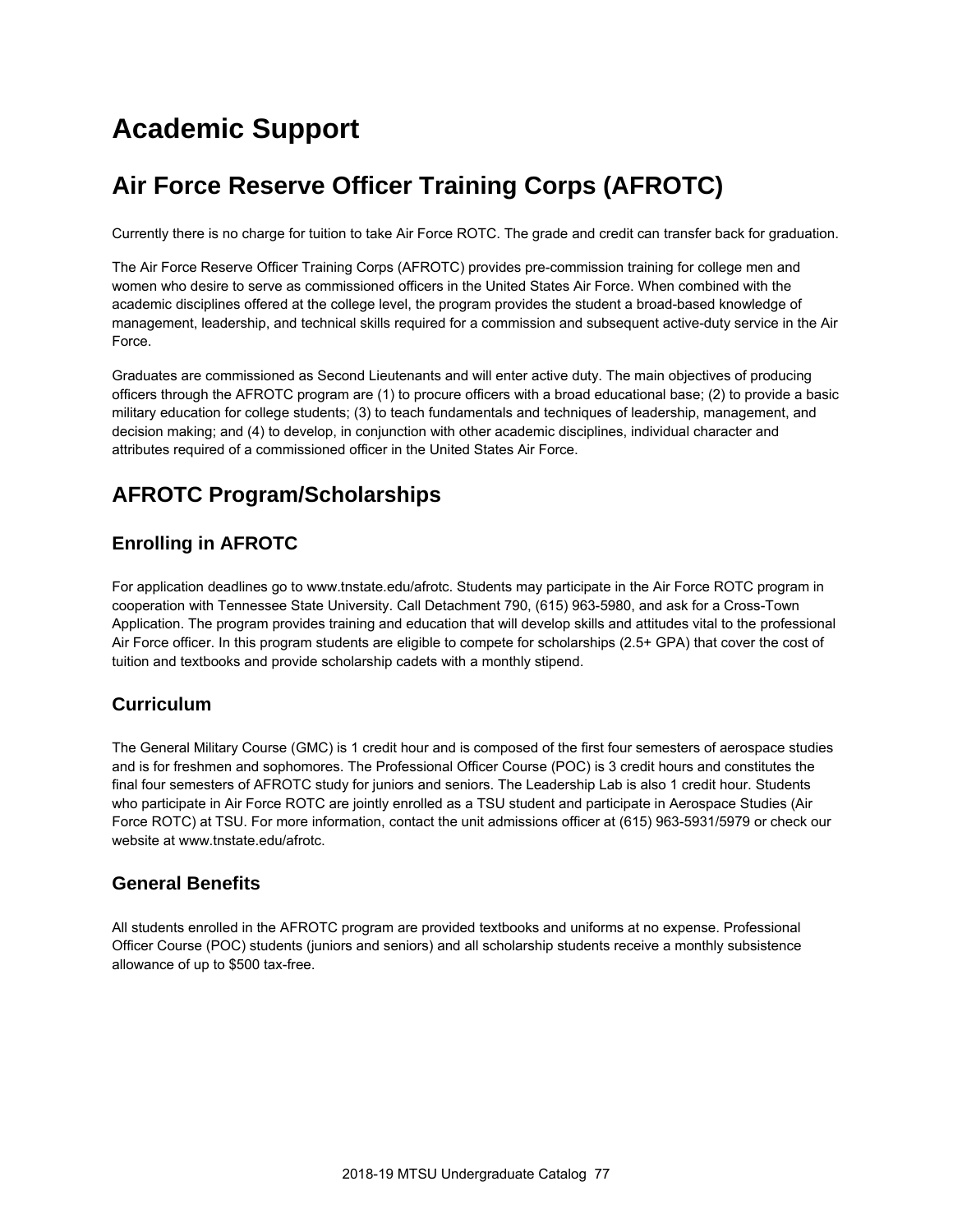#### **Sponsored Activities**

- **Arnold Air Society** is a national society of AFROTC cadets who excel in character and academics and exhibit interest in the study of aerospace technology. The group meets at TSU.
- **Professional Development Training** is provided during the summers to cadets interested in enhancing their knowledge of Air Force leadership and management opportunities, increasing their cultural awareness, and learning about specific career specialties.
- **AFROTC Flight Orientation Program** is designed to allow all cadets, regardless of intended career field, the chance to fly in Civil Air Patrol aircraft. Everyone can experience the joy of flight.

#### **Aerospace Studies Courses**

- **Freshman Year**: **AS 100 The Foundations of the United States Air Force** is a survey course designed to introduce students to the United States Air Force and provides an overview of the basic characteristics, missions, and organization of the Air Force.
- **Sophomore Year**: **AS 200 The Evolution of USAF Air and Space Power** features topics on Air Force heritage and leaders; introduction to air power through examination of the Air Force Core Functions; and continued application of communication skills. Its purpose is to instill an appreciation of the development and employment of air power and to motivate sophomore students to transition from AFROTC cadet to AFROTC officer candidate.
- **Junior Year**: **AS 300 The United States Air Force Leadership Studies** teaches cadets advanced skills and knowledge in management and leadership. Special emphasis is placed on enhancing leadership skills. Cadets have an opportunity to try out these leadership and management techniques in a supervised environment as juniors and seniors.
- **Senior Year**: **AS 400 National Security Affairs/Preparation for Active Duty** is designed for college seniors and gives them the foundation to understand their roles as military officers in American society. It is an overview of the complex social and political issues facing the military profession and requires a measure of sophistication commensurate with the senior college level.

# **Army Reserve Officers' Training Corps (AROTC)**

MTSU students can earn commissions as second lieutenants in the United States Army, Army Reserve (USAR), or Army National Guard (ARNG) while pursuing either undergraduate or graduate studies.

Army ROTC provides multiple paths for students to obtain their commissions. Entry-level military science training during the freshman and sophomore years consist of leadership development training. There is no military service obligation during this phase. Students with prior military service may receive academic credit for the first two years. Students who have not taken any military science classes by the end of their sophomore year may receive placement credit by attending the Leader Training Course, conducted each summer at Fort Knox, Kentucky. Cadets receive pay for the training.

At the beginning of the junior year, students begin Advanced ROTC training built around leadership assessment and practical application of their management and leadership schools. Airborne, Air Assault, and other military schools are available to students. Cadets attend a leader training course during the summer between their junior and senior years. All advanced training students receive a monthly subsistence allowance. Full-time employment upon graduation is available for those students who are selected for an initial three- or four-year active duty assignment.

In addition, Cadets will have the opportunity to expand their global horizons by participating in the Cadet Command sponsored Cultural Understanding and Language Program (CULP), a summer program that allows Cadets to travel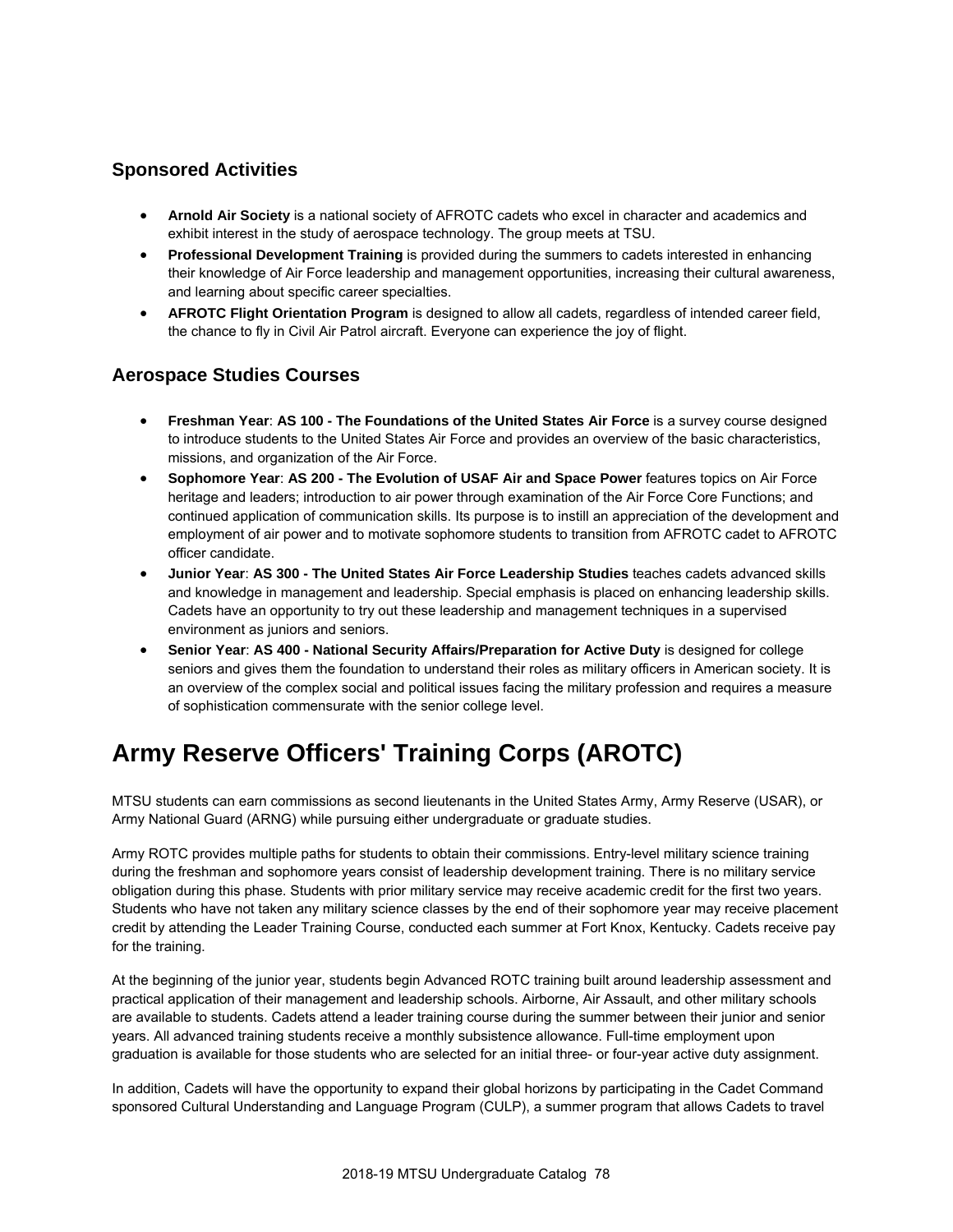overseas, experience a diverse culture, and participate in a university-sponsored research project that will allow them to accumulate college credit.

**Scholarships:** In addition to nationally awarded three- and four- year scholarships, Army ROTC offers three- and two-year on-campus scholarships each year to qualified enrolled and non-enrolled military science students. These scholarships pay for tuition and fees or room and board and provide a book stipend each semester, in addition to the monthly subsistence allowance. Scholarship recipients may be selected for initial active duty assignments or reserve assignments.

Further information concerning AROTC may be obtained by consulting the Military Science Department course offerings in this catalog, listed under the College of Basic and Applied Sciences, or by writing

Army ROTC Military Science Department Middle Tennessee State University, P.O. Box 52 Murfreesboro, TN 37132 or by calling (615) 898-2470 or toll-free 1-888-MT-AROTC or by e-mailing arotc1@mtsu.edu

### **Oak Ridge Associated Universities (ORAU)**

Since 2006, MTSU students and faculty have benefited from the University's membership in Oak Ridge Associated Universities (ORAU). ORAU is a consortium of 96 colleges and universities and a contractor for the U. S. Department of Energy (DOE) located in Oak Ridge. ORAU works with its member institutions to help their students and faculty gain access to federal research facilities throughout the country; to keep its members informed about opportunities for fellowship, scholarship, and research appointments; and to organize research alliances among its members.

Through the Oak Ridge Institute for Science and Education (ORISE), the DOE facility that ORAU operates, undergraduates, graduates, and postgraduates, as well as faculty, enjoy access to a multitude of opportunities for study and research. Students can participate in epidemiology, engineering, physics, geological sciences, pharmacology, ocean sciences, biomedical sciences, nuclear chemistry, and mathematics. Appointment and program length range from one month to four years. Many of these programs are especially designed to increase the numbers of underrepresented minority students pursuing degrees in science- and engineering-related disciplines. A comprehensive listing of these programs and other opportunities, their disciplines, and details on locations and benefits can be found in the ORISE Catalog of Education and Training Programs, which is available at see.orau.org/.

ORAU's Office of Partnership Development seeks opportunities for partnerships and alliances among ORAU's private industry and major federal facilities. Activities include faculty development programs, such as the Ralph E. Powe Jr. Faculty Enhancement Awards, the Visiting Industrial Scholars Program, consortium research funding initiatives, and faculty research and support programs, as well as services to chief research officers.

For more information concerning MTSU's membership in ORAU, contact the dean, College of Graduate Studies, MTSU.

### **Student Success**

The Office of Student Success provides services and a wealth of resources for both prospective and current students. In addition to an array of resources, services, programs, activities, and advice, the Office of Student Success offers the following assistance:

**Free Tutoring.** Students having difficulty, wanting to get a better grasp, wanting to improve a grade, or wanting to increase overall GPA should check out the FREE tutoring services offered through the Office of Student Success. MTSU students can receive tutoring that can help them better understand the course material. Free tutoring is offered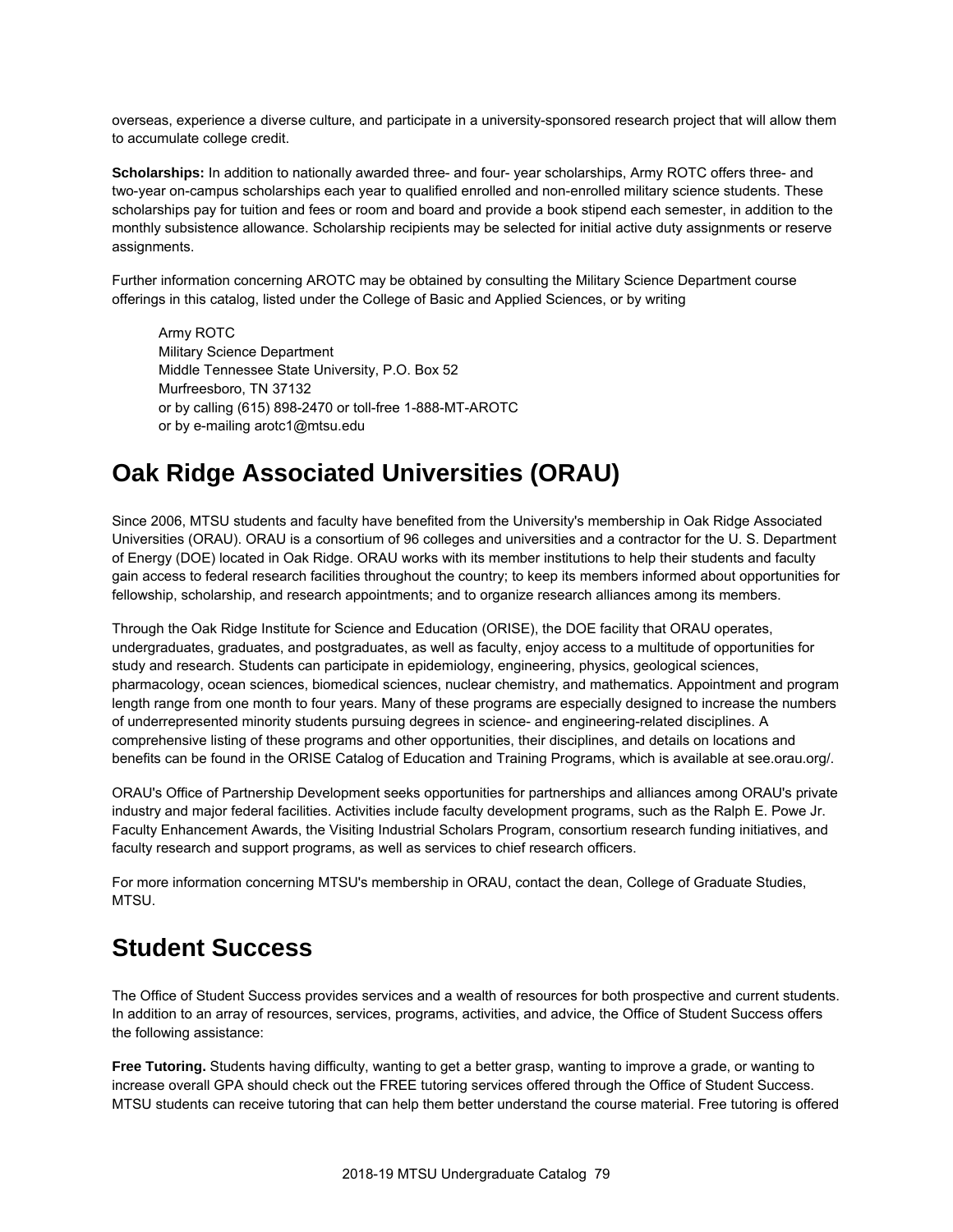at The Tutoring Spot in Walker Library, as well as various other locations across campus. Tutoring is available in course offerings such as math, history, biology, chemistry, physics, psychology, and the list goes on. Don't wait until it's too late to get help. Check out the available on-campus tutoring opportunities at mtsu.edu/studentsuccess/tutoring.php. Assistance is also available at the front desk of The Tutoring Spot. For more information, contact Dr. Cornelia Wills, Cornelia.Wills@mtsu.edu.

**Study Skills.** Studying in college is a lot different from studying in high school. Knowing the proper way to study as a college student is paramount to being a successful student. The good news is that free tutoring is available to help students learn how to study. Sessions include, but are not limited to, four key areas that are critical to studying and learning: time management; note-taking; where and when to study; and memory/learning principles. Visit mtsu.edu/studentsuccess/tutoring.php to find the days and times that study skills sessions are offered. For more information, contact Dr. Cornelia Wills, Cornelia.Wills@mtsu.edu.

**Supplemental Instruction,** or SI, is a peer-assisted group study and discussion method that utilizes informal, voluntary SI sessions to help students better understand challenging content, refine study skills, and better integrate course material into their work and lives. SI is a new addition to MTSU's blended approach to learner support, and targets historically challenging courses on our campus. Carefully selected and professionally trained SI leaders, working in the Office of Student Success and embedded in specific class sections, attend class meetings alongside their fellow students, and also coordinate SI sessions several times per week. In these SI sessions, students work together to immerse themselves in course content through directed discussion and interactive exercises to explore challenging concepts or ideas; review and analyze lecture notes; deconstruct and discuss difficult assignments; learn test-taking strategies; review for exams; and more. It is not uncommon for regular SI attendees to score a half- to fullletter-grade higher (or more) on exams, compared with non-attendees, on average. All of this comes together to offer a customized and highly effective approach to facilitating student success, persistence, progression, retention, and graduation for many students. For more information, please visit our website at www.mtsu.edu/si, or contact Brian Hinote in the MTSU Office of Student Success, at Brian.Hinote@mtsu.edu.

### **Undergraduate Research Center**

The Undergraduate Research Center (URC) fosters a culture of inquiry, scholarship, and innovation for all students. It also advocates the integration of research-based learning in undergraduate education, from introductory experiences to senior capstone experiences.

Administratively housed within the Office of Research, the URC is a clearinghouse for information about programs on- and off-campus aimed at involving undergraduate students in research and creative activities. The center is committed to encouraging, funding, and publicizing student activity in research and creative activity. It also provides opportunities for presenting research/creative results at the Summer Research celebration and helps organize University-Wide Scholar Day.

**URECA** (pronounced *eureka): Th*e Undergraduate Research Experience and Creative Activity (URECA) initiative provides financial support to qualified undergraduate students to participate in research and creative projects. Students can apply for funding using the guidelines provided on the URECA website www.mtsu.edu/urc/. A committee that includes representative faculty from participating colleges reviews proposals and selects recipients.

URECA's primary intent is to immerse students in a culture of research, scholarship, and/or creative activity as a part of the educational process and in preparation for the workplace. URECA-supported students prepare a statement of the proposed activity, carry out research under the guidance of a faculty mentor, and present final results of the project. Research or creative projects will typically relate to the work of one or more faculty members but may be of the student's own design. The interactions of faculty mentor and student should meet the best practices for mentorship in each department/discipline.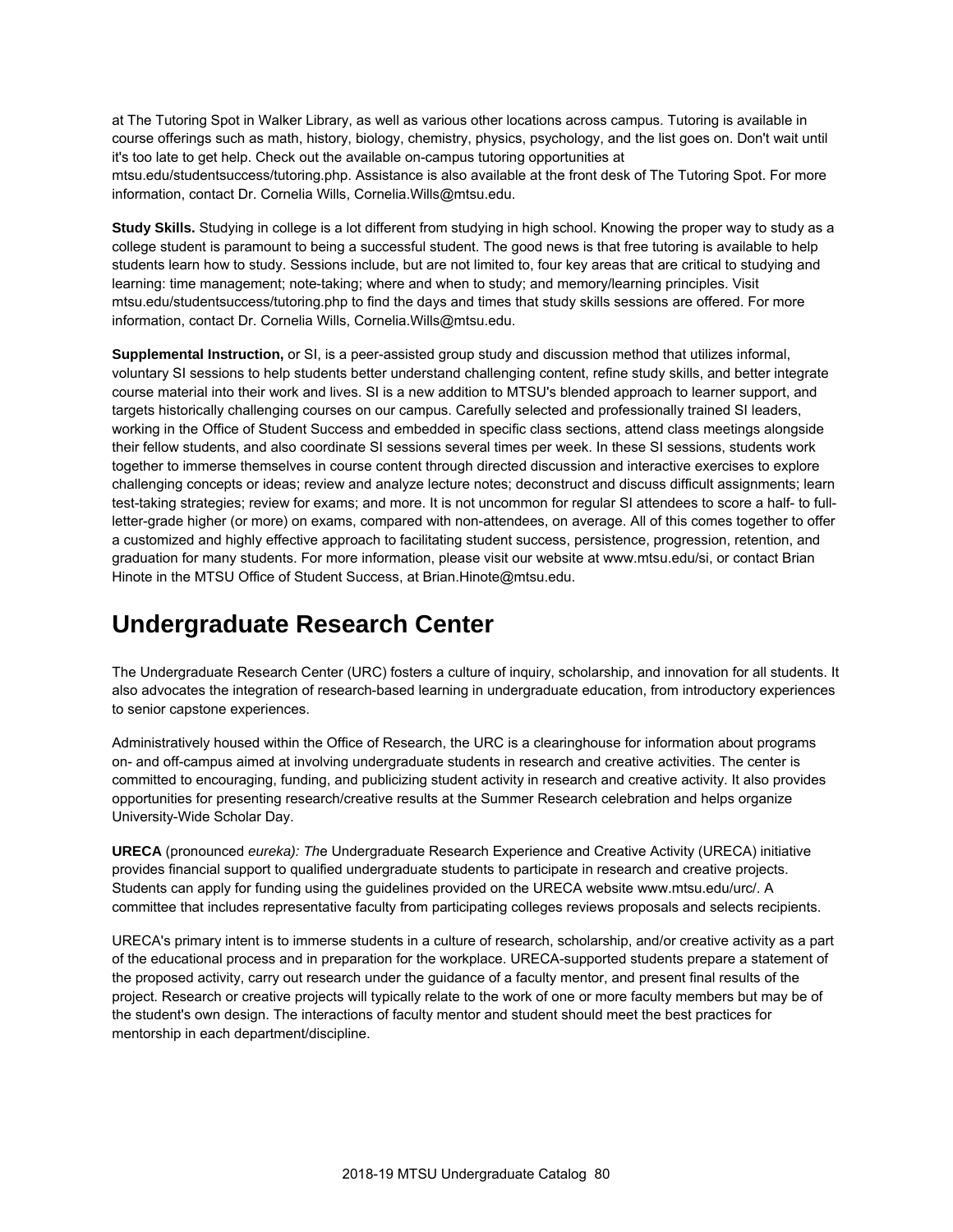# **Campus Life**

## **Athletics**

The MTSU Athletics program strives for excellence in the development of its student-athletes and the quality of its 17 sports teams. The program supports the academic, athletic, and social education of its student-athletes by encouraging them to develop the values of respect for themselves and others and to take pride in achievement and making positive contributions to the communities in which they live.

MTSU is committed to quality athletic programs that bring the campus community together and promote a sense of pride and tradition in academic and athletic excellence. Athletics also brings the University regional and national recognition and provides a link between the University and its alumni and the community at large. It helps generate alumni and public support for all aspects of the University. The athletics program provides quality faculty and leadership to campus programs. It gives students, faculty, and alumni opportunities for innovative public service activities such as the "Reading Raider" program, which has partnered with area elementary schools to promote student reading skills. It uses athletic, financial, and Housing and Residential Life physical resources to maintain and develop athletic programs to accomplish the mission of the University.

The University is a member of Conference USA and the National Collegiate Athletic Association, competing in NCAA Division I in all sports. MTSU is represented annually in baseball, basketball, cross-country, football, golf, tennis, indoor track, and outdoor track for men and by basketball, cross-country, golf, soccer, softball, tennis, indoor track, outdoor track, and volleyball for women.

Both full-time and part-time students are admitted to all home football, basketball, and baseball games by presenting their valid ID cards at the gate. Athletic events in other sports require no admission and are open to the public and campus community. The ticket office is located at Floyd Stadium Gate 1A. Ticket information can be obtained by phoning (615) 898-5261 or visiting GoBlueRaiders.com!

MTSU's Title IX coordinator is Dr. Marian Wilson, (615) 898-2185.

# **Information Technology**

The MTSU Information Technology Division (ITD) supports information technology resources of the University. ITD manages the campus network and MTSU's primary academic and administrative computing systems; provides email and telecommunication services for the campus; promotes and supports instructional technology, including faculty consultation and training and maintenance support for all campus technology-based classrooms; administers the University's learning management system, D2L; provides technical support and training for the use of computer hardware and software; provides a seven-day-a-week (hours vary daily) information technology help desk when classes are in session; supports MTSU's primary administrative applications including PipelineMT, Banner, and the data warehouse; and administers the STA (Student Technology Assistant) program, the campus ID system, and the MTSU website.

All MTSU students, staff, and faculty are provided with accounts that provide access to information technology resources as well as Internet access. Students may activate their accounts at www.mtsu.edu/pipelinemt by clicking on the New User's link. The account will be ready to use within ten (10) minutes. Faculty and staff accounts are created after job data has been entered into the Banner administrative system. Documentation is sent to the department of the faculty or staff member with login information. Faculty and staff can reset their passwords by going to www.mtsu.edu/changepw and choosing the appropriate link.